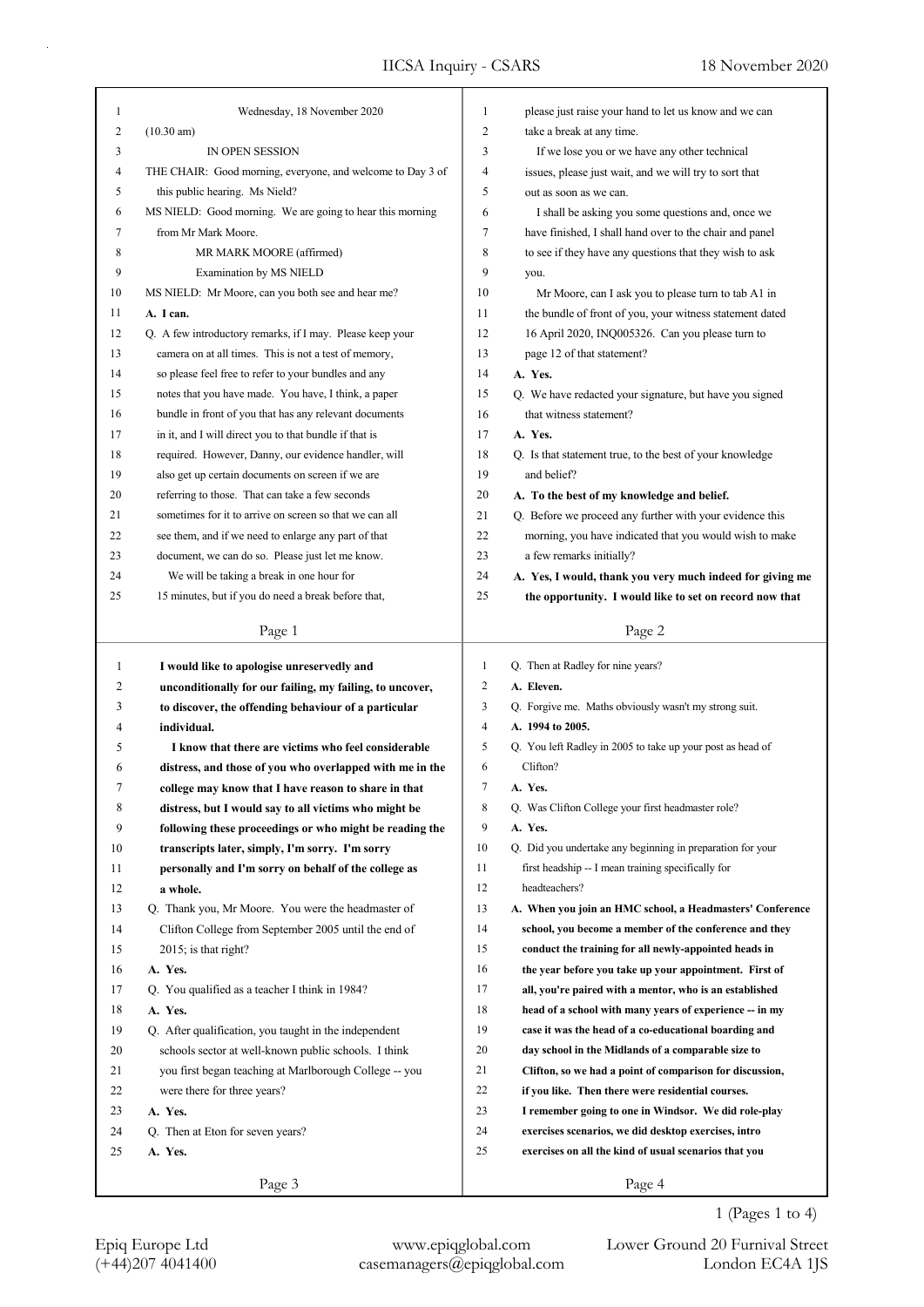| 1            | might come across in your first year of headship or        | 1            | doing inspection in school, and there was definitely, in    |
|--------------|------------------------------------------------------------|--------------|-------------------------------------------------------------|
| 2            | indeed thereafter. We had talks, lecture, seminars, not    | 2            | that training, a consideration of what's now called         |
| 3            | just from other heads but also from professionals in       | 3            | safeguarding.                                               |
| 4            | areas of the law, for example, or media management or      | 4            | I had also trained with an organisation called the          |
| 5            | PR, and I guess it was the HMC's way of guaranteeing to    | 5            | Centre for British Teachers. You may remember in the        |
| 6            | all their member schools that all the heads had had the    | 6            | mid '90s there was a government initiative to make it       |
| 7            | same level of training when they landed in post the        | 7            | easier for people to transfer into teaching from other      |
| 8            | following September.                                       | 8            | professions and the barrier to entry for a lot of them      |
| 9            | So we were trained as a cohort, which was also --          | 9            | was having to go back to university for a year. So the      |
| 10           | became a sort of support group, in a way. I mean,          | 10           | government came up with a scheme whereby they could         |
| 11           | I know lots of close friendships were born out of that     | 11           | train in school. It was basically the NQT system as it      |
| 12           | training process.                                          | 12           | is now. And I trained with the Centre for British           |
| 13           | Q. Did any of that training talk about or touch upon the   | 13           | Teachers, which I think was then based in Reading. I'm      |
| 14           | safeguarding responsibilities of headteachers?             | 14           | not sure it exists anymore. That was to qualify to          |
| 15           | A. Well, I think in 2004 -- I know it's only 16 years ago, | 15           | teach teachers, and I don't recall because it is            |
| 16           | but I'm not sure safeguarding, as such, was the            | 16           | 25 years ago now, but I can't believe that there wasn't     |
| 17           | terminology. I mean, certainly pupil welfare and           | 17           | a consideration of teachers' obligations in terms of        |
| 18           | pastoral care were in the training, yes, and --            | 18           | child protection in that training as well.                  |
| 19           | Q. Did they call it, perhaps, child protection at that     | 19           | Q. When you were appointed to the role of headmaster at     |
| 20           | time?                                                      | 20           | Clifton College, you had a very specific brief from the     |
| 21           | A. They may well have done. They may well have done. It    | 21           | college council, and you've set that out in paragraph 1.    |
| 22           | may even have been before that. Certainly -- I don't       | 22           | You say you were given a very clear brief to raise the      |
| 23           | recall.                                                    | 23           | academic standards, increase pupil numbers and improve      |
| 24           | I was also a trained ISI inspector -- that's nothing       | 24           | the college finances. Is that right?                        |
| 25           | to do with the HMC, that's independently -- and I'd been   | 25           | A. Yes. I mean, it would have been the same brief given to  |
|              |                                                            |              |                                                             |
|              | Page 5                                                     |              | Page 6                                                      |
|              |                                                            |              |                                                             |
|              |                                                            |              |                                                             |
| $\mathbf{1}$ | anybody else taking over the school at that time. If       | $\mathbf{1}$ | the college --                                              |
| 2            | you had been taking over the school, you'd have had the    | 2            | A. Yes.                                                     |
| 3            | same issues to deal with.                                  | 3            | Q. -- which comprised, at that point, three schools. So     |
| 4            | Essentially, the structural problem of the school          | 4            | there was the pre-preparatory school that was for           |
| 5            | was that about 80 per cent, 85 per cent, of pupil          | 5            | children from the age of 2, nursery --                      |
| 6            | capacity was a day school, but it had the infrastructure   | 6            | A. It was 3 to 8 when I arrived.                            |
|              | and the cost base of a full boarding school. So there      | 7            | Q. 3 to 8. And then there was the preparatory school,       |
| 8            | was a mismatch and it was bleeding money because of        | 8            | which was 8 to 13, and then there was the upper school      |
| 9            | that. The costs were far greater than its revenues, in     | 9            | which was 13 to 18 or 19, A levels?                         |
| 10           | other words. Mr Micawber economics.                        | 10           | A. Yes.                                                     |
| 11           | The school didn't belong to any group or trust and         | 11           | Q. So your role, as head of college, meant you were in      |
| 12           | it didn't have any endowed funds, so that issue was the    | 12           | charge of, effectively, the entire college?                 |
| 13           | burning question. It was the most pressing issue. Of       | 13           | A. Yes.                                                     |
| 14           | course, related to that, one of the solutions, the only    | 14           | Q. But you were also headmaster of the upper school; that's |
| 15           | solution, in a way, was to increase pupil numbers, and     | 15           | right, isn't it?                                            |
| 16           | the only way to do that was to make it more attractive     | 16           | A. I was, and I had a third job as well in my first year    |
| 17           | to parents by producing a more competitive set of exam     | 17           | because we were between bursars, so I was de facto          |
| 18           | results compared to the other schools that they might      | 18           | bursar as well for a large portion of that year. We had     |
| 19           | have been choosing.                                        | 19           | appointed a new bursar but, because of contractual          |
| 20           | So the drive to increase academic standards,               | 20           | obligations to her previous employer, she couldn't take     |
| 21           | particularly teaching and learning, and also the results   | 21           | up the post until the following September, I think it       |
| 22           | output, was integral to rebalancing and resetting the      | 22           | was. So in my first year I was headmaster of the upper      |
| 23           | college's finances.                                        | 23           | school, head of college and bursar, which was               |
| 24           | Q. When you arrived at Clifton College in 2005, just so    | 24           | a reasonable, I think, workload by anybody's standards.     |
| 25           | that we understand the structure, you were head of         | 25           | Q. As headmaster of the upper school and head of college,   |
|              | Page 7                                                     |              | Page 8                                                      |

2 (Pages 5 to 8)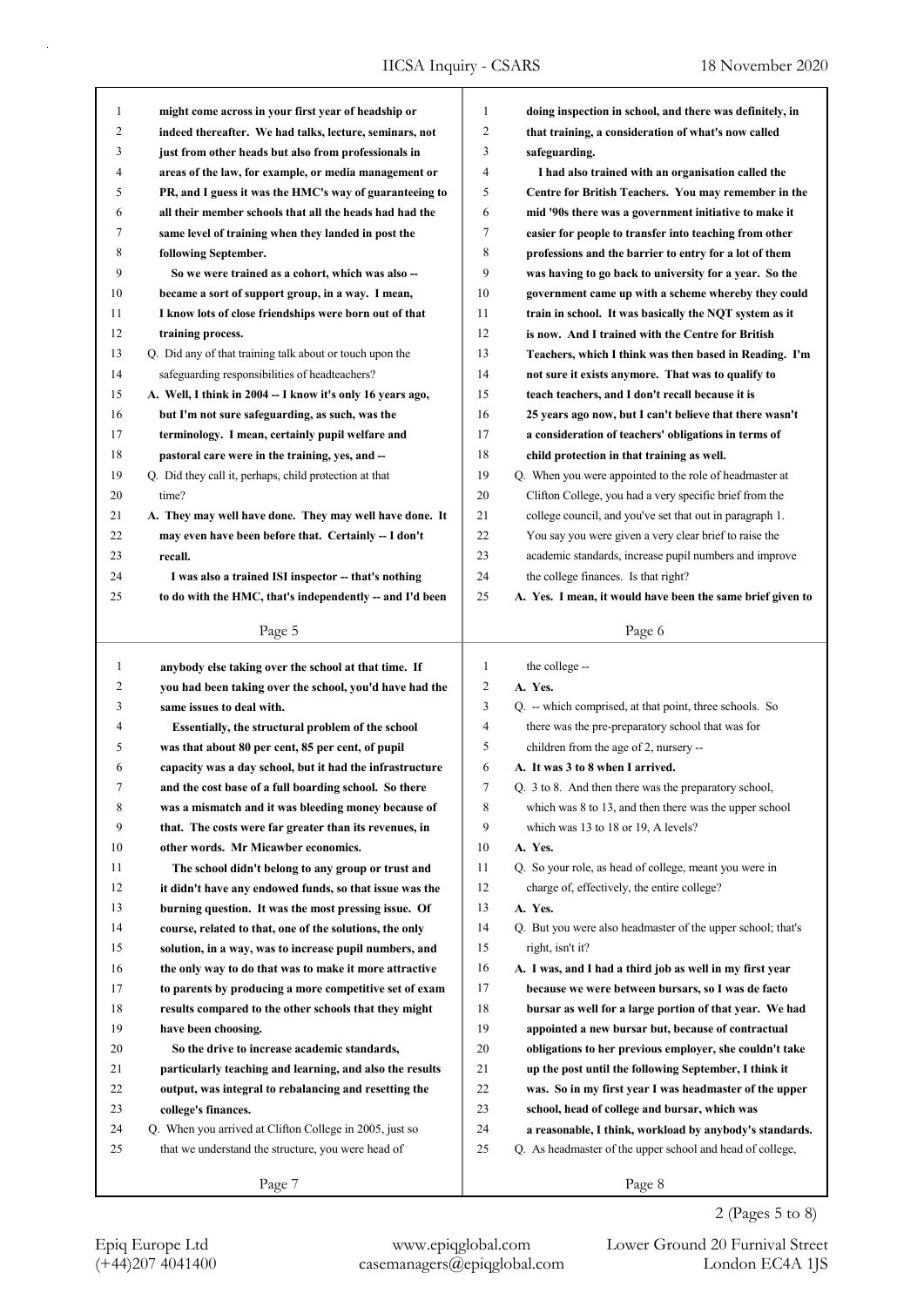| 1              | what were your safeguarding responsibilities,              | 1              | Q. What degree of liaison did you have with the                                                                      |
|----------------|------------------------------------------------------------|----------------|----------------------------------------------------------------------------------------------------------------------|
| $\overline{c}$ | specifically?                                              | $\overline{2}$ | safeguarding staff? Did you have formalised scheduled                                                                |
| 3              | A. Well, I guess I had to oversee the whole operation, but | 3              | meetings with them or was it as and when issues --                                                                   |
| 4              | there were delegated responsibilities in each of           | 4              | A. The child protection officer in the upper school, as you                                                          |
| 5              | the three schools. So each section of the school had       | 5              | would have read in the documents, was the college                                                                    |
| 6              | a dedicated child protection team, child protection        | 6              | chaplain, and he and I met every single day, largely                                                                 |
| 7              | officer, and they reported to the respective heads, who    | $\tau$         | because we had chapel every single day. But we met                                                                   |
| 8              | then reported in to what we called the college executive   | 8              | before chapel. If there were any concerns that he had                                                                |
| 9              | committee, which was the three heads and the bursar, and   | 9              | of a child protection nature, we would quietly slip into                                                             |
| 10             | initially the head of Clifton College Services, the        | 10             | my office and discuss them in private and decide on                                                                  |
| 11             | commercial division as well.                               | 11             | a strategy or whatever was needed, and he would keep                                                                 |
| 12             | Q. That was effectively the senior leadership team was     | 12             | immaculate records and notes, which you may or may not                                                               |
| 13             | called the college executive committee?                    | 13             | have seen, but I think they would have all been                                                                      |
| 14             | A. I had a thought about that recently, actually, as I was | 14             | handwritten in his rather clear script.                                                                              |
| 15             | going through all these papers. We had a school of         | 15             | Q. In terms of handling allegations, safeguarding                                                                    |
| 16             | about 1,300 pupils, a bit more when it was at its          | 16             | allegations, against staff, what was the procedure at                                                                |
| 17             | height, at its fullest, I mean, and we had, I think,       | 17             | Clifton College and what was your role as headmaster,                                                                |
| 18             | employees numbering over 700. Looking back on it, to       | 18             | according to those school procedures?                                                                                |
| 19             | have a senior leadership team of just four, I think if     | 19             | A. Well, it depends which part of the school they arose in.                                                          |
| 20             | you look at the way schools are run now, you would have    | 20             | In the first instance, they'd be dealt with by the --                                                                |
| 21             | a bigger senior leadership team than that, looking         | 21             | you know, so if the allegation came in the prep school,                                                              |
| 22             | after -- as a school of that size.                         | 22             | it would be dealt with by the head of the prep school                                                                |
| 23             | Q. Yes.                                                    | 23             |                                                                                                                      |
| 24             | A. So we were very reliant on reports coming in from those | 24             | and the safeguarding or child protection team there, and<br>then it would come into -- in the upper school, it would |
| 25             | with delegated responsibility.                             | 25             | have come through the safeguarding child protection team                                                             |
|                |                                                            |                |                                                                                                                      |
|                | Page 9                                                     |                | Page 10                                                                                                              |
|                |                                                            |                |                                                                                                                      |
| 1              | there, who would then discuss it with me. And all          | 1              | A. Yes.                                                                                                              |
| 2              | safeguarding issues throughout the school we discussed     | 2              | Q. How did that work? Who made the referral, if there were                                                           |
| 3              | in college executive committee, and that firmed -- that    | 3              | any referrals?                                                                                                       |
| 4              | practice firmed up considerably over the period of time.   | 4              | A. It would have been directly from the designated                                                                   |
| 5              | Q. In terms of if there was a matter -- an allegation in   | 5              | safeguarding lead or the child protection officer                                                                    |
| 6              | the upper school, what would happen in terms of            | 6              | concerned and would usually, in the first instance, be                                                               |
| 7              | referrals to the local authority designated officer?       | Ί              | by the nature of a phone call.                                                                                       |
| 8              | A. It depends which local authority it came under. I'd     | 8              | Q. Did Clifton College, when you were headteacher, have                                                              |
| 9              | need to give you a quick bit of history here.              | 9              | a code of conduct for staff that set out boundaries of                                                               |
| 10             | Q. If something happened that was an allegation against    | 10             | staff/student relationships and appropriate behaviour                                                                |
| 11             | staff at the school, it would have happened within the     | 11             | for staff and that sort of thing?                                                                                    |
| 12             | boundaries of Bristol City Council, so in terms of --      | 12             | A. Yes, we did, and it -- I can remember exactly. It had                                                             |
| 13             | A. Not necessarily. The first one I ever dealt with was    | 13             | its own special pigeonhole in the staff common room.                                                                 |
| 14             | actually South Gloucestershire and it was an accusation    | 14             | I think there was a second copy that lived on the --                                                                 |
| 15             | against a member of staff by a complainant who lived in    | 15             | this is in the days before computers and emails and all                                                              |
| 16             | South Gloucestershire and a member of staff who lived in   | 16             | that sort of thing, if you remember. It clearly set out                                                              |
| 17             | South Gloucestershire and it came to us via                | 17             | the expectations for staff behaviour and conduct. That                                                               |
| 18             | South Gloucestershire Children's Services and their        | 18             | was a document that obviously grew organically in                                                                    |
| 19             | safeguarding team.                                         | 19             | response to the various iterations of Keeping Children                                                               |
| 20             | Q. It came to you via that team?                           | 20             | Safe as they came out over the successive years.                                                                     |
| 21             | A. Yes, it did. So they organised a (overspeaking) meeting | 21             | Q. How regularly was that updated?                                                                                   |
| 22             | with the school, but all the people dealing with it were   | 22             | A. Annually. All policies were reviewed annually.                                                                    |
| 23             | South Gloucestershire people.                              | 23             | Q. In, I think, around 2013, you've explained in your                                                                |
| 24             | Q. I'm just asking about referrals from the school to your | 24             | witness statement that you recommended to the college                                                                |
| 25             | local authority designated officer.                        | 25             | council -- that was effectively the governing body --                                                                |

3 (Pages 9 to 12)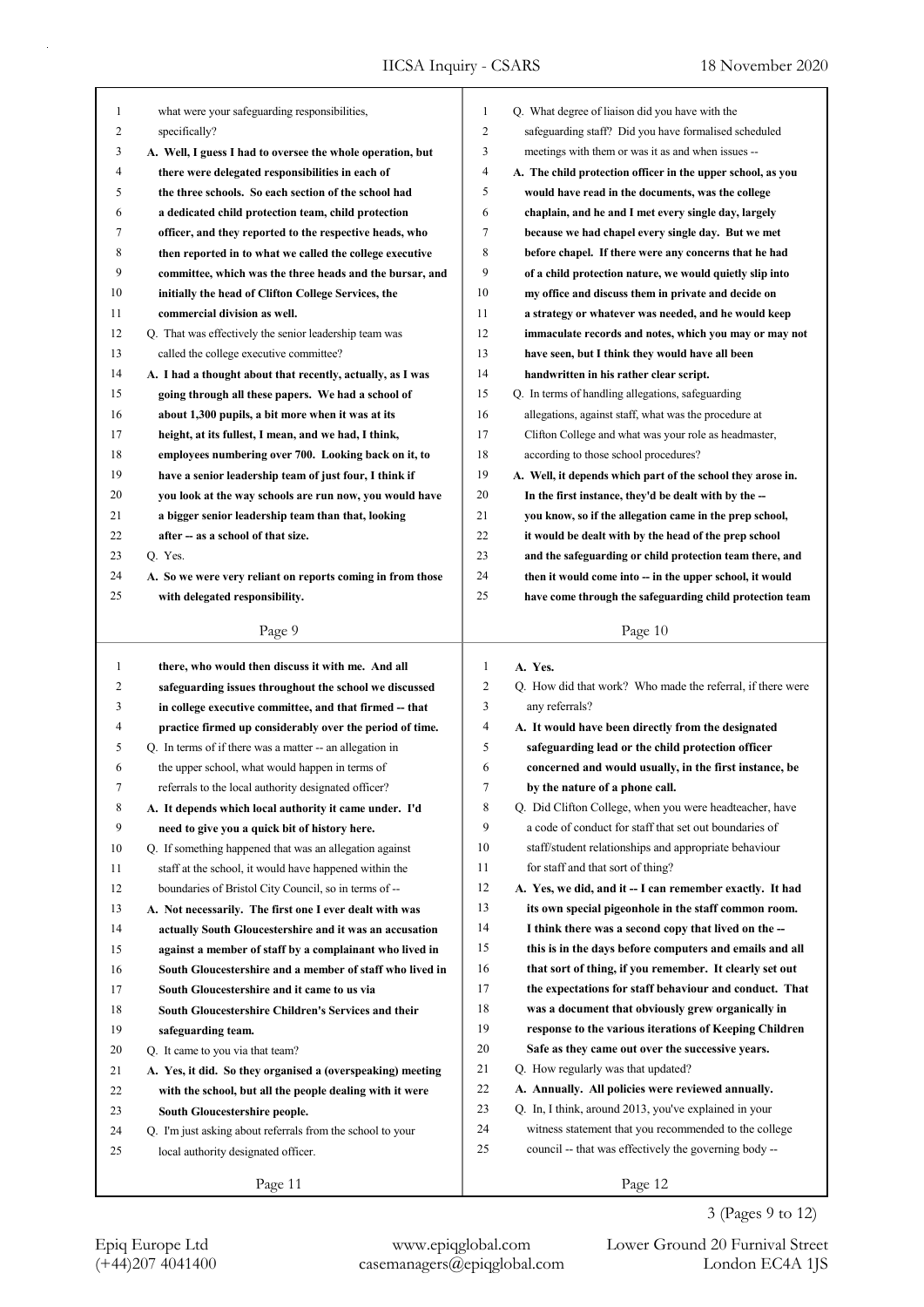| 1            | A. Yes.                                                    | $\mathbf{1}$   | head up a compliance committee on the governing body,       |
|--------------|------------------------------------------------------------|----------------|-------------------------------------------------------------|
| 2            | Q. -- of the school, that they should constitute           | 2              | which would then include everybody who had                  |
| 3            | a compliance committee to oversee all the college          | 3              | responsibility for compliance matters across the school.    |
| 4            | regulatory compliance, which would have included           | 4              | Q. So safeguarding was dealt with at college council level  |
| 5            | safeguarding; is that right?                               | 5              | through the compliance committee?                           |
| 6            | A. Yes.                                                    | 6              | A. Well, there was still an additional member of            |
| 7            | Q. Why did you make that recommendation?                   | $\tau$         | the governing body with a special responsibility for        |
| 8            | A. Because we had an overwhelming burden of administration | 8              | child protection/safeguarding in addition to the            |
| 9            | and paperwork, as well as the necessary oversight of       | 9              | compliance committee, although she sat on the compliance    |
| 10           | compliance that was required at governance level, and it   | 10             | committee.                                                  |
| 11           | began because we were running out of capacity to do        | 11             | Q. She sat on the compliance committee?                     |
| 12           | things like buildings inspections, you know, fire safety   | 12             | A. But she also had a separate role, if you like, as well.  |
| 13           | regulations, health and safety inspections, because the    | 13             | I certainly know that the first member of the governing     |
| 14           | college had a lot of ancient Victorian buildings that      | 14             | body who was in place was, herself, an ex-headmistress      |
| 15           | didn't always necessarily easily comply with modern        | 15             | and she met regularly with the child protection officer     |
| 16           | standards to have, particularly, disabled access and       | 16             | and they, together, signed off any changes to policies      |
| 17           | things like that, and that became a full-time job.         | 17             | and procedures, and so on, that the college made in         |
| 18           | Then, when we appointed somebody to that role full time,   | 18             | response to changing legislation or                         |
| 19           | she then said this job is too big for one person, so we    | 19             | cultural/environmental considerations.                      |
| 20           | had to appoint a second person, and then we needed that    | 20             | Q. Within the compliance committee, did safeguarding have   |
| 21           | mirrored at governing body level. Actually, we were        | 21             | any greater priority than any other compliance issues?      |
| 22           | lucky enough to have expertise on the governing body.      | 22             | A. No, but we -- I think safeguarding existed as a standing |
| 23           | We had a member of the governing body who was herself      | 23             | item on the agenda of the governing body anyway, as         |
| 24           | a compliance officer in a major corporation, in a major    | 24             | a separate freestanding item.                               |
| 25           | financial institution, and she was the obvious person to   | 25             | Q. I'm going to move on, if I may, to ask you about         |
|              |                                                            |                |                                                             |
|              | Page 13                                                    |                | Page 14                                                     |
|              |                                                            |                |                                                             |
|              |                                                            |                |                                                             |
| $\mathbf{1}$ | allegations of child sexual abuse by staff at              | $\mathbf{1}$   | page _002 up as well?                                       |
| 2            | Clifton College, allegations that arose during your        | $\overline{c}$ | A. I've got nothing on page _002.                           |
| 3            | headship. The first thing I'd like to ask you about is     | 3              | Q. Yes, we just need to look at page _001. So that's        |
| 4            | an event that took place about two years into your         | 4              | minutes of the meeting of Clifton College council. This     |
| 5            | headship, and that was the trial and conviction of         | 5              | is on 7 and 8 March 2008, and it explains:                  |
| 6            | a former teacher called Stephen Johnston. He was           | 6              | "The chairman opened the meeting with an update on          |
| 7            | convicted of very serious sexual offences against          | 7              | the Johnston court case. The council were given a copy      |
| 8            | a pupil at the college, and those offences were            | 8              | of the press statement that had been prepared if needed.    |
| 9            | committed in the early 1990s, so before you were at the    | 9              | Mr Howell Richardson confirmed that he would review the     |
| 10           | school. And Mr Johnston, as I understand it, was           | 10             | file which Mr Moore is preparing on the college's           |
| 11           | a French teacher at the preparatory school.                | 11             | position. The chairman updated the meeting on Saturday      |
| 12           | The trial took place -- the first trial took place         | 12             | morning when the guilty verdict was known."                 |
| 13           | in October 2007. There was a hung jury. He was then        | 13             | If we can look at CFC000157, please, Danny. That's          |
| 14           | retried in March 2008, and that's when Mr Johnston was     | 14             | behind tab 8 in that same bundle, so it's the next tab.     |
| 15           | convicted.                                                 | 15             | A. Okay.                                                    |
| 16           | Now, throughout that process, the trial process,           | 16             | Q. Forgive me, I'm on the wrong tab. We want CFC000491,     |
| 17           | I think you, as head, were providing updates to the        | 17             | please. Forgive me, I've got my tabs mixed up. So this      |
| 18           | governing body about the progress of the case; is that     | 18             | is behind tab B6 in your bundle. This is the minutes of     |
| 19           | right?                                                     | 19             | Clifton College council, 22 and 23 June 2007. If we can     |
| 20           | A. I think it probably went through the bursar rather than | 20             | go over the page to page _002 of that document, please,     |
| 21           | through me.                                                | 21             | Danny, and bring up, please, the first paragraph. We        |
| 22           | Q. If I can take you to minutes of the governing body, or  | 22             | can see in that third paragraph there:                      |
| 23           | the college council, at tab B7 in your bundle. Those       | 23             | "Mark Moore brought to the council's attention              |
| 24           | are minutes of a -- can we get up, please,                 | 24             | a criminal trial to take place in October 2007 involving    |
| 25           | CFC000492_001, please. So that's minutes -- can we get     | 25             | a former teacher of the preparatory school on charges of    |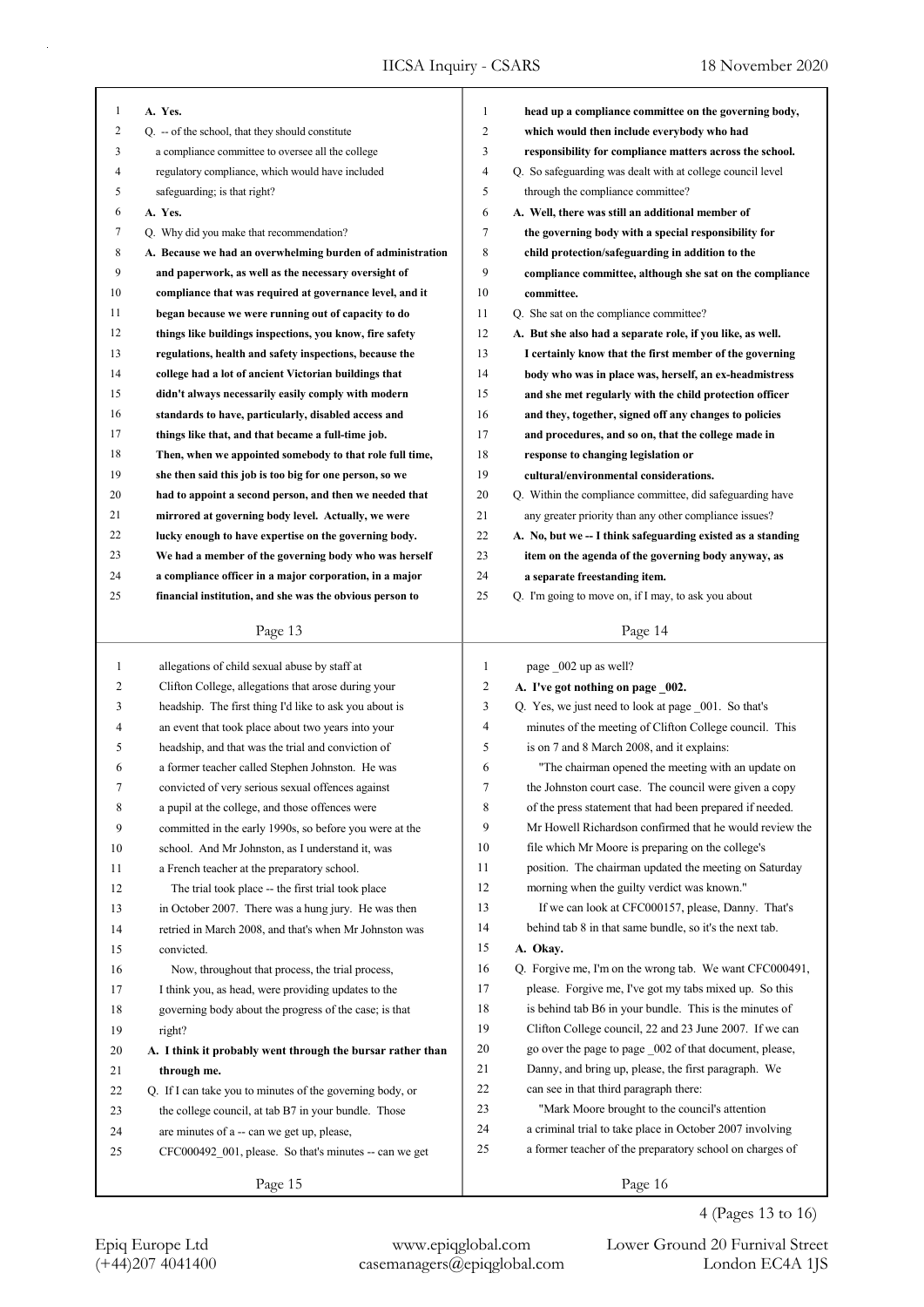| 1            | gross indecency. A PR firm, the insurers and solicitors    | 1            | points that were brought out in the course of that       |
|--------------|------------------------------------------------------------|--------------|----------------------------------------------------------|
| 2            | are on board to support the college in the case of any     | 2            | trial.                                                   |
| 3            | negative press."                                           | 3            | The complainant we are calling RS-A336, he explained     |
| 4            | A. Yes.                                                    | 4            | that Stephen Johnston sometimes used to make him sit on  |
| 5            | Q. I think it is right that the school's solicitors        | 5            | his knee in class when he was in the prep school, and    |
| 6            | arranged for a watching brief, a note to be taken of       | 6            | Stephen Johnston was his teacher. He explained that he   |
| 7            | the Crown Court trial so the school could be aware of      | 7            | first went to Stephen Johnston's flat, his home address, |
| 8            | the evidence and any mention of the school. We may look    | 8            | when he was 13 years old, and he went with a friend who  |
| 9            | at those notes a little bit later on.                      | 9            | received additional tuition from Johnston. A336          |
| 10           | A. Okay.                                                   | 10           | explained that he returned on subsequent occasions       |
| 11           | Q. But you were monitoring what was happening in the trial | 11           | alone. He would go to that flat between one and three    |
| 12           | as a school --                                             | 12           | times a week. Stephen Johnston, at his flat, then        |
| 13           | A. Sorry, I slightly misunderstood your first question.    | 13           | showed him pornographic films, he began touching him, he |
| 14           | I thought you meant the monitoring -- the detail of        | 14           | sexually abused him by masturbating him, performing oral |
| 15           | following the case, because the lawyers and the PR         | 15           | sex and eventually anal sex upon him. RS-A336 said he    |
| 16           | company were -- reported in to the bursar. But, yes,       | 16           | didn't tell anyone at Clifton College about the sexual   |
| 17           | obviously I prepared the brief for the council because     | 17           | abuse, because he had promised Mr Johnston that he       |
| 18           | that was my role. Sorry, I was confusing two things        | 18           | wouldn't. The abusive sexual relationship continued      |
| 19           | there. My mistake.                                         | 19           | after Stephen Johnston and RS-A336 had both left         |
| 20           | Q. From that noting brief, I am going to, if I may,        | 20           | Clifton College and gone on to different respective      |
| 21           | summarise the evidence that was given. This is the         | 21           | schools, and the sexual abuse stopped when RS-A336 was   |
| 22           | noting brief we got up briefly on the screen, CFC000157,   | 22           | 16 years old.                                            |
| 23           | behind tab B8 in your bundle.                              | 23           | The police investigating had found a pair of             |
| 24           | A. I've got it.                                            | 24           | RS-A336's swimming trunks that had been kept by          |
| 25           | Q. But I'm going to just summarise, if I may, the main     | 25           | Stephen Johnston at his home along with a lot of         |
|              |                                                            |              |                                                          |
|              | Page 17                                                    |              | Page 18                                                  |
|              |                                                            |              |                                                          |
|              |                                                            |              |                                                          |
| $\mathbf{1}$ | photographs and videos taken by Stephen Johnston of        | $\mathbf{1}$ | like, of pupils going to visit teachers in their         |
| 2            | Clifton pupils in the 1990s drinking alcohol, smoking      | 2            | accommodation, either school accommodation or private    |
| 3            | cannabis and watching pornographic videos at his flat.     | 3            | accommodation, near to the college, that issue had kind  |
| 4            | I'd like to ask you, Mr Moore, whether the evidence        | 4            | of vanished -- had disappeared because it was no longer  |
| 5            | from the trial led you, at the time, to conclude that      | 5            | logistically possible for them to do that. So it had     |
| 6            | the school had failed to safeguard RS-A336?                | 6            | dropped out of the culture.                              |
|              | A. I think the difficulty was that there were no rumours,  | 7            | I thought that was the main -- you know, clearly         |
| 8            | complaints or reports made to the staff whilst the         | 8            | that was the means by which that abuse had been -- had   |
| 9            | defendant was at the school and no information on which    | 9            | come about, the ability of the boy to go to the house of |
| 10           | the management of Clifton College could act. So there      | 10           | the member of staff for extra tuition. We also           |
| 11           | were no records at the time. But obviously, clearly, in    | 11           | introduced very clear guidelines about extra tuition as  |
| 12           | the light of what emerged in the trial, that was the       | 12           | a result of that.                                        |
| 13           | school's failure, clearly.                                 | 13           | We also started to make changes to the physical          |
| 14           | Q. Was there any reflection, then, in 2008 --              | 14           | infrastructure of the building. So, for example, when    |
| 15           | A. Yes, I think a number of things --                      | 15           | we refurbished the music school, we made sure that all   |
| 16           | Q. -- (overspeaking) the safeguarding that was -- not      | 16           | rehearsal rooms had viewing windows so that a pupil and  |
| 17           | looking back necessarily historically, but in terms of     | 17           | a member of staff couldn't be alone together behind an   |
| 18           | assuring oneself that that couldn't happen again in        | 18           | opaque door.                                             |
| 19           | 2008, that the safeguarding regime was sufficiently        | 19           | So there were immediate responses to making sure         |
| 20           | rigorous and robust?                                       | 20           | that that couldn't happen again.                         |
| 21           | A. I think, also, the fact that the college no longer had  | 21           | Q. We heard yesterday from Dr Greene that the school had |
| 22           | a stock of housing and very few members of staff lived     | 22           | located a letter from the former head of the prep        |
| 23           | in and around the college because the college had sold     | 23           | school, Roger Trafford. He was the head of the prep      |
| 24           | off, basically, all of the unencumbered property that      | 24           | school at the time that Stephen Johnston was working     |
| 25           | wasn't either listed or core. So the culture, if you       | 25           | there.                                                   |
|              | Page 19                                                    |              | Page 20                                                  |

5 (Pages 17 to 20)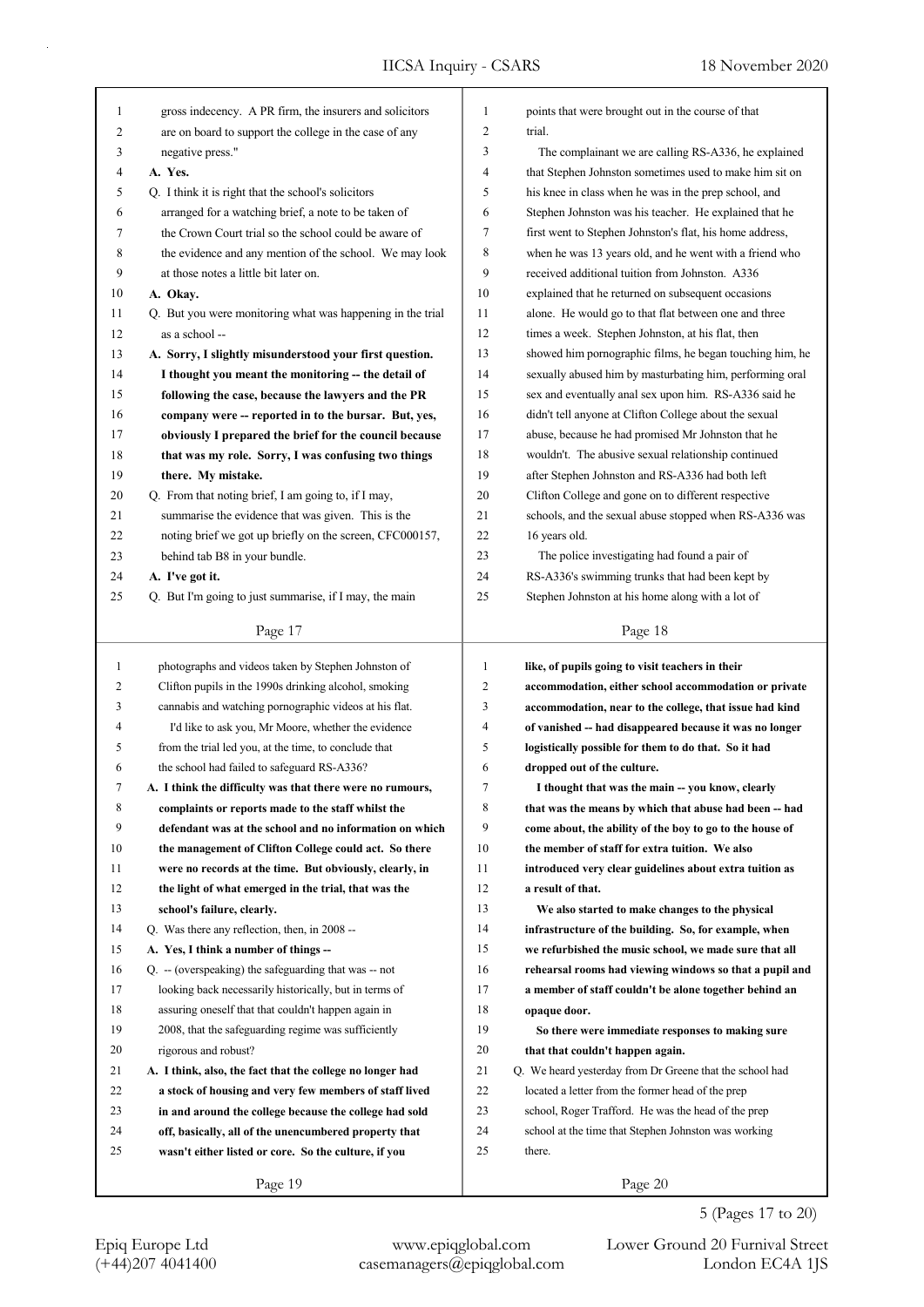| 1            | A. Yes.                                                    | 1            | that list, at the same sort of spot, really, RS Trafford    |
|--------------|------------------------------------------------------------|--------------|-------------------------------------------------------------|
| 2            | Q. He was responding to some written complaints about      | 2            | was there on Friday. Did you speak to Mr Trafford about     |
| 3            | Stephen Johnston from another teacher about the constant   | 3            | his recollections of Stephen Johnston in the 1990s?         |
| 4            | stream of boys going in and out of Mr Johnston's flat,     | 4            | A. Yes. Yes, I did, and to the then head, Dr Acheson.       |
| 5            | which was referred to as a "den of vice" and               | 5            | Q. The then head of college?                                |
| 6            | Mr Trafford's response was that what happens in            | 6            | A. Prep school. By then, it was Dr Acheson was the head of  |
| 7            | a private flat off the school's grounds is nothing to do   | 7            | the prep school. I spoke to them both about it.             |
| 8            | with the headmaster. Would that have been the response     | 8            | Q. Did Mr Trafford say anything to you about any complaints |
| 9            | in 2008?                                                   | 9            | that had been made about Mr Johnston at the time?           |
| 10           | A. No, nor would it be now, obviously.                     | 10           | A. No.                                                      |
| 11           | Q. Roger Trafford was actually on the college council at   | 11           | Q. You've said in your witness statement that partly -- in  |
| 12           | the time of the trial, wasn't he? He was a member of       | 12           | terms of response to the criminal process relating to       |
| 13           | the college council?                                       | 13           | Mr Johnson, that partly in response to the clear absence    |
| 14           | A. Was he still on the council then?                       | 14           | of paperwork in the time of Johnston's employment in the    |
| 15           | O. If we can --                                            | 15           | 1980s and 1990s, there were almost no documents and no      |
| 16           | A. I lose track of who went and who came.                  | 16           | evidence of any complaint against him. The college          |
| 17           | Q. If we can go back to the minutes, if we can have        | 17           | established a human resources department to deal with       |
| 18           | a look --                                                  | 18           | all the necessary paperwork in employment matters. Is       |
| 19           | A. There is a list of people who were there, yes.          | 19           | that right?                                                 |
| 20           | Q. If we can have a look behind tab B6, this is CFC000491. | 20           | A. Yes. It was actually in response to the first batch of   |
| 21           | We can see there in the list of participants in the        | 21           | safer recruitment training as well, because, if you         |
| 22           | second list, just four names down, there is                | 22           | remember, when Safer Recruitment came in after the first    |
| 23           | "Mr RS Trafford"?                                          | 23           | iteration of Keeping Children Safe, or Working to Keep      |
| 24           | A. Oh, yes.                                                | 24           | Children Safe, Safer Recruitment training came onstream.    |
| 25           | Q. If we can have a look, please, at CFC000492, again in   | 25           | In the first instance, it was stewarded by local            |
|              |                                                            |              |                                                             |
|              | Page 21                                                    |              | Page 22                                                     |
| $\mathbf{1}$ |                                                            | $\mathbf{1}$ | of the single central register went an awful long way to    |
| 2            | authorities and only available to state sector schools     | 2            |                                                             |
| 3            | and state sector providers, and -- but then it was made    | 3            | making sure -- because there was a lot of software on       |
| 4            | available to the private sector, after considerable        | 4            | there called Snowdrop, and we could record every single     |
| 5            | lobbying, I think. But, even then, only two members of     | 5            | piece of training that any member of staff had been         |
|              | each private school were allowed to do it, in the first    |              | on -- support staff and teaching staff -- every single,     |
| 6            | instance. I imagine because there's a cost implication.    | 6            | you know, qualification they had, whether it was a fire     |
|              | And so I did it and the bursar did it, because we          | 7            | marshal or whether it was a first aider or what have        |
| 8            | thought, between us, we could cover the academic side      | 8            | you. It included medical centre staff and everybody,        |
| 9            | and the nonacademic side of the school. But what became    | 9            | basically. It would have a tick-box column for, you         |
| 10           | very, very clear in Safer Recruitment training, which we   | 10           | know, references seen and checked, references received,     |
| 11           | knew anyway, was that, when you're in a school that        | 11           | you know, so -- and obviously that's what a single          |
| 12           | employs over 700 people, the number of CVs, applications   | 12           | central register is.                                        |
| 13           | and reference checks and phone calls you need to make      | 13           | But it also meant that disciplinary issues with             |
| 14           | when you're an organisation that large was just            | 14           | staff went through HR. So, for example, if I had to         |
| 15           | overwhelming. We couldn't do it between the two of us.     | 15           | meet with a member of staff, they would come along with     |
| 16           | It just wasn't physically possible. So that prompted us    | 16           | their chosen representative or friend and the head of HR    |
| 17           | to think, "We have got to have an HR department".          | 17           | and I, and then we would, together, decide the right        |
| 18           | I also wanted some way of being able to have               | 18           | outcome. HR would draft the letter, I would sign it and     |
| 19           | a centralised recording and archiving function, and it     | 19           | then it would go out from HR, which guaranteed then         |
| 20           | seemed the best way to do that was through a human         | 20           | automatic archiving. But that was probably the first        |
| 21           | resources department.                                      | 21           | time that had happened, and it was the first time -- you    |
| 22           | So we employed a human resources manager. I think,         | 22           | know, we were moving away from a pen and paper culture      |
| 23           |                                                            | 23           | to a more digital culture during that period.               |
|              | during my time, that department grew to have three or      |              |                                                             |
| 24           | four members. It may have even more now. But it was        | 24           | Q. If I can bring you back to the aftermath of              |
| 25           | a burgeoning area of -- and of course the construction     | 25           | the conviction of Stephen Johnston for offences at the      |
|              | Page 23                                                    |              | Page 24                                                     |

Epiq Europe Ltd www.epiqglobal.com Lower Ground 20 Furnival Street<br>
(+44)207 4041400 casemanagers@epiqglobal.com London EC4A 1JS

Lower Ground 20 Furnival Street

6 (Pages 21 to 24)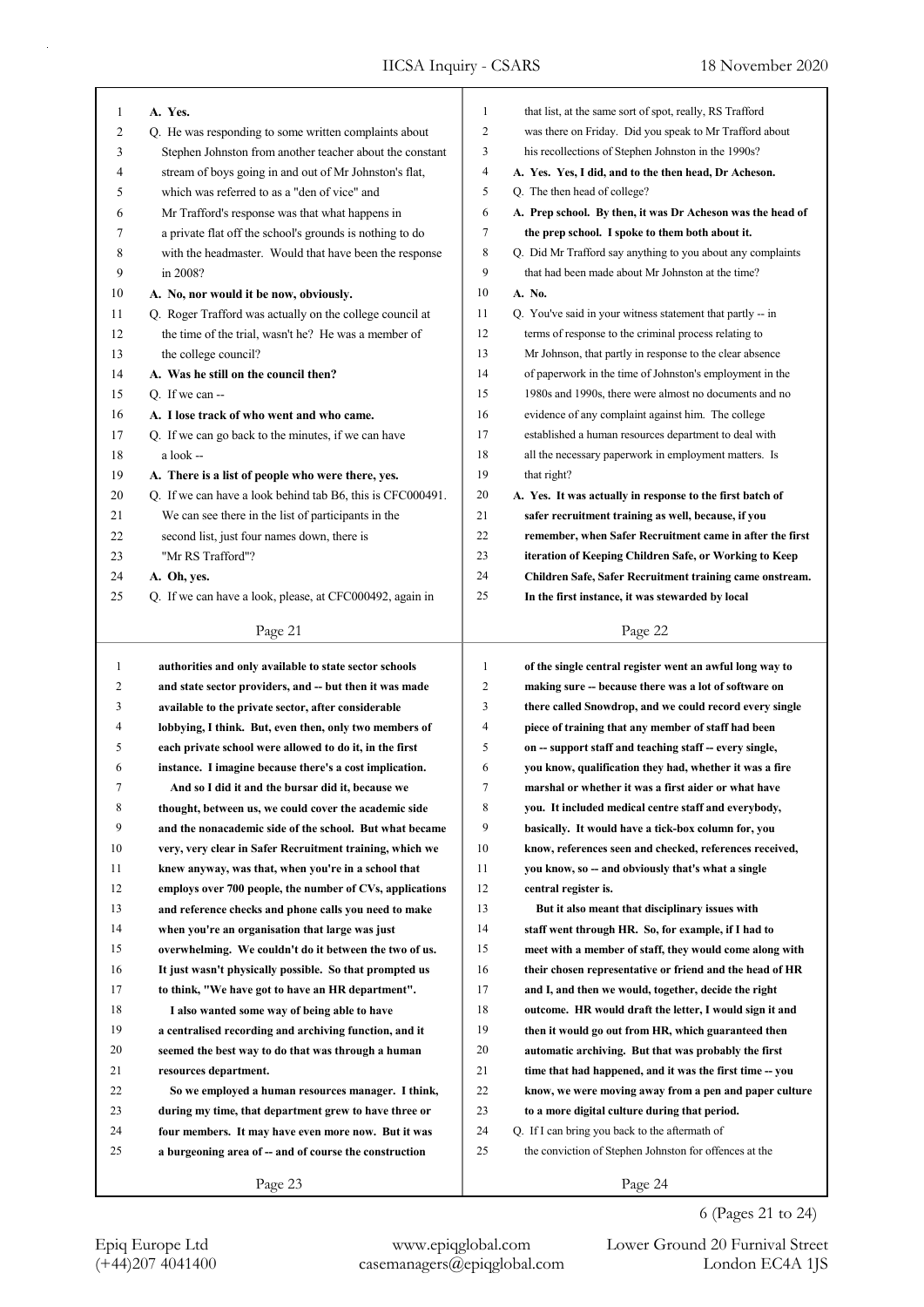| $\mathbf{1}$ | college. I know you've seen the statement of                | 1            | there was still an awful lot of extra tuition going on.  |
|--------------|-------------------------------------------------------------|--------------|----------------------------------------------------------|
| 2            | the current headmaster, Dr Greene.                          | 2            | Some of it was in the holidays, so we didn't necessarily |
| 3            | A. Yes.                                                     | 3            | at the time have oversight of it. I think we instituted  |
| 4            | Q. He has described that trial, or that conviction, as an   | 4            | a system whereby anybody undertaking tuition outside of  |
| 5            | important missed opportunity. He says that the college      | 5            | their normal teaching programme had to inform their head |
| 6            | should have sought advice from external bodies,             | 6            | of department. I think they now have to ask Tim, so      |
| 7            | including the local authority, about actions that could     | 7            | it's escalated up to there. So that we knew -- we had    |
| 8            | have been taken. The college should have also               | 8            | some oversight of who was doing what. There were         |
| 9            | considered their safeguarding policies and procedures       | 9            | certain teachers who were very much favoured by parents, |
| 10           | relating to staff conduct and the management of             | 10           | because they thought they were very good at it,          |
| 11           | interaction with pupils outside of school, and that the     | 11           | providing, particularly, revision courses in the Easter  |
| 12           | college should have sought advice as to whether             | 12           | holidays and so on, but we recommended that those should |
| 13           | referrals were appropriate. Do you accept what              | 13           | take place either in a college classroom or in the       |
| 14           | Dr Greene says about the shortcomings in the school's       | 14           | parents' home, and not in the home of the member of      |
| 15           | response to the Stephen Johnston case?                      | 15           | staff, partly because we thought that the members of     |
| 16           | A. Yes.                                                     | 16           | staff were putting themselves in a vulnerable position,  |
| 17           | Q. After Mr Johnston's conviction, were pupils still        | 17           | you know, so we were looking at it from keeping them     |
| 18           | permitted to go to the private accommodation of staff       | 18           | safe, if you like, as well.                              |
| 19           | members, whether those were owned by the college or not     | 19           | But, yes, it still happened, particularly for extra      |
| 20           | owned by the college?                                       | 20           | tuition.                                                 |
| 21           | A. Yes, they were, but with, obviously, very strict         | 21           | Q. Yes. Outside of tuition, in terms of pupils going to  |
| 22           | guidelines on how that might be. Obviously in the           | 22           | staff quarters if they were on the campus, as it were,   |
| 23           | boarding houses, the traffic of pupils in and out is        | 23           | was that still permitted?                                |
| 24           | a different issue. It is a necessary part of                | 24           | A. Well, the only people who lived on campus were the    |
| 25           | the day-to-day running of the boarding houses. But          | 25           | housemasters, assistant housemasters and the chaplain.   |
|              |                                                             |              |                                                          |
|              | Page 25                                                     |              | Page 26                                                  |
|              |                                                             |              |                                                          |
|              |                                                             |              |                                                          |
| 1            | Nobody else lived on campus.                                | $\mathbf{1}$ | parents used to complain if we didn't occupy them, or    |
| 2            | Q. What about pupils going to the personal accommodation of | 2            | asked for a refund on the fee. A lot of schools -- if    |
| 3            | housemasters? Was that still permitted?                     | 3            | you are a day school, you'd just let those post-exam     |
| 4            | A. Yes.                                                     | 4            | pupils leave, but we didn't feel we could do that, so we |
| 5            | Q. We know that, after 2008, pupils were taken by           | 5            | set up a programme of trips, tours, that included choir  |
| 6            | Jonathan Thomson-Glover to his second home in Cornwall.     | 6            | trips, cricket tour, everything. We took the whole of    |
| 7            | There were residential trips where the boys would stay      | 7            | one year group out onto a camping experience for three   |
| 8            | there.                                                      | 8            | nights, and housemasters and housemistresses who didn't  |
| 9            | A. Yes.                                                     | 9            | have much teaching in that schedule, whereas a lot of    |
| 10           | Q. Were there any other staff members who took children on  | 10           | teaching staff were committed to still teaching the      |
| 11           | residential trips to their own accommodation or their       | 11           | remaining year groups, had time to take trips, had time  |
| 12           | second homes?                                               | 12           | to take trips in that slot. And so I made that a formal  |
| 13           | A. Yes. I think, historically, that had been something      | 13           | thing and said, "This is a good thing to do to occupy    |
| 14           | that was thought to be a good thing, of housemasters and    | 14           | the pupils". It was something I'd seen work well in      |
| 15           | housemistresses, extending the provision of their sort      | 15           | other schools. I'd done some trips myself to France --   |
| 16           | of role in loco parentis or offering hospitality, or        | 16           | obviously not to any accommodation that I owned, but to  |
| 17           | what have you. I think there were many old boys and         | 17           | a hotel. But I thought that was a good thing.            |
| 18           | girls who talked fondly of visits to Mr So-and-So's         | 18           | Where teachers offered their own accommodation,          |
| 19           | house in the Mendip Hills or to holiday homes owned by      | 19           | sometimes, you know, it kept the costs down, in that you |
| 20           | various members of staff.                                   | 20           | didn't have to run up a hotel bill. But there were       |
| 21           | What I did was I formalised the whole enterprise,           | 21           | strict guidelines on how that should operate, and no     |
| 22           | because -- partly in response to the increasing gap         | 22           | member of staff should ever have done that on their own. |
| 23           | after GCSEs, A levels and AS levels finished at the end     | 23           | They should have always been accompanied by at least one |
| 24           | of term in July. We had a month or so, after the exams      | 24           | other member of staff. And, in many cases, two.          |
| 25           | finished, where pupils had pretty much nothing to do and    | 25           | Q. I'm going to move on to ask you about                 |
|              | Page 27                                                     |              | Page 28                                                  |

7 (Pages 25 to 28)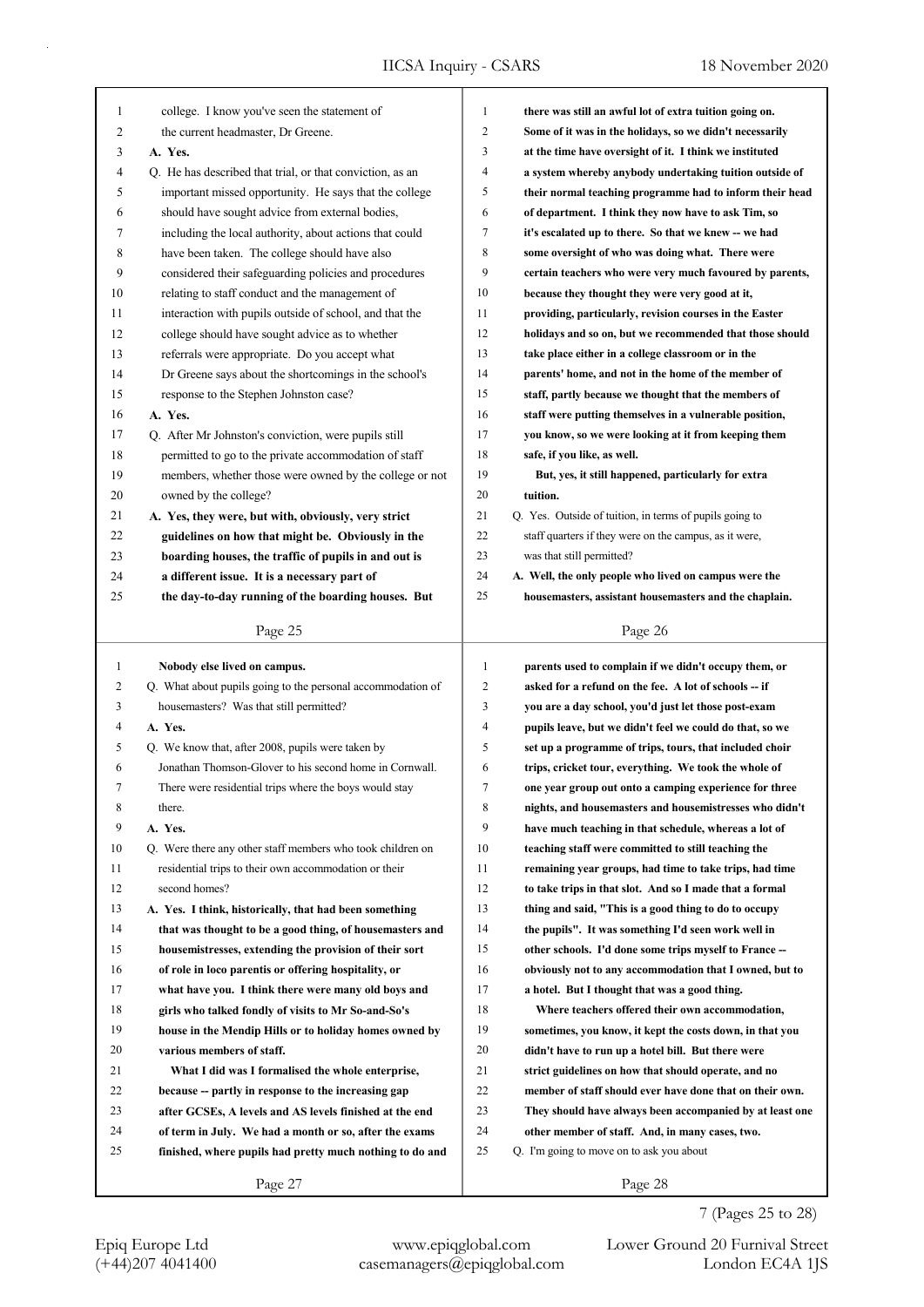| $\mathbf{1}$ | Jonathan Thomson-Glover in a little bit more detail and     | $\mathbf{1}$   | offences arising from his covert filming of                |
|--------------|-------------------------------------------------------------|----------------|------------------------------------------------------------|
| 2            | the residential trips that he took. Perhaps we can just     | $\overline{2}$ | Clifton College pupils and also possession of indecent     |
| 3            | start with a little bit of background about                 | 3              | images of children, and he had used hidden cameras to      |
| 4            | Jonathan Thomson-Glover. He was already at the school       | 4              | film the Clifton pupils that were hidden in the showers,   |
| 5            | when you arrived in 2005. I think he'd joined the           | 5              | toilets and study rooms of house 1, and also in the        |
| 6            | school in 1990; is that right?                              | 6              | bathroom at his holiday home in Cornwall.                  |
| 7            | A. I think he was appointed in '89 and joined in '90, so    | $\tau$         | First of all, when he took those trips to Cornwall,        |
| 8            | he'd been there whatever that is, 15/16 years.              | 8              | he was supposed to have another staff member               |
| 9            | Q. He was the housemaster of a boys' day house which we are | 9              | accompanying his trips. Were you aware that he was         |
| 10           | calling house 1?                                            | 10             | staying in his own accommodation on his own with           |
| 11           | A. Yes.                                                     | 11             | a number of pupils?                                        |
| 12           | Q. He was also an old boy of the school and I think his     | 12             | A. No.                                                     |
| 13           | father had been an old boy and his grandfather I think      | 13             | Q. So had you expected there would be another staff member |
| 14           | had been chaplain of the school many years before?          | 14             | staying overnight with him?                                |
| 15           | A. Maybe even his father. I wouldn't know for sure, but     | 15             | A. Yes, and some of the boys were accommodated in another  |
| 16           | that's what I heard.                                        | 16             | building -- I don't know the exact local geography, but    |
| 17           | Q. So Jonathan Thomson-Glover knew parents, staff and       | 17             | it was pretty much next door, I think, and that was        |
| 18           | governors at the school in some cases as personal           | 18             | always booked by, I think, the matron, or whoever was      |
| 19           | friends, or they had even been contemporaries of his        | 19             | organising the trip, and I didn't know the exact details   |
| 20           | when he had been a pupil at the school. Is that your        | 20             | of who was billeted where. One wouldn't. You know, we      |
| 21           | understanding?                                              | 21             | had hundreds of trips each year going across the world     |
| 22           | A. Oh, yes. And that is a very wide network of people, as   | 22             | and all over the place, and we had an educational visits   |
| 23           | you can imagine, spanning years.                            | 23             | officer and we had a deputy head, who were responsible     |
| 24           | Q. We know that he was arrested in August 2014 and          | 24             | for oversight of that, and I didn't involve myself in      |
| 25           | convicted in August 2015 by his plea of a number of         | 25             | understanding the details of each and every trip.          |
|              |                                                             |                |                                                            |
|              | Page 29                                                     |                | Page 30                                                    |
|              |                                                             |                |                                                            |
|              |                                                             |                |                                                            |
| $\mathbf{1}$ | I wouldn't have known who necessarily had gone,             | 1              | underpants taped or tied to a chair. The Deputy Head       |
| 2            | I wouldn't have known -- you know, if the cricket team      | $\overline{2}$ | (Pastoral), Peter Middleton, has said in his witness       |
| 3            | had gone on tour to the Caribbean, I wouldn't have known    | 3              | statement that he spoke to you about it in 2006 or 2007,   |
| 4            | necessarily where they stayed or what the arrangements      | 4              | and you told him that the matter had been investigated     |
| 5            | were. You had to take it on trust that the paperwork        | 5              | and resolved. Do you recall that in 2006/2007?             |
| 6            | had been done and that the arrangements were suitable,      | 6              | A. I thought it was something that had happened either one |
| 7            | because you don't have the time or the capacity, as the     | 7              | or two headmasters ago. I'd heard nothing more than        |
| 8            | headmaster, to get involved in that level of                | 8              | hearsay or rumour or gossip. I understood that, from       |
| 9            | bureaucratic detail.                                        | 9              | another deputy head, the matter had been dealt with at     |
| 10           | You set the broad parameters of expectations of             | 10             | the time.                                                  |
| 11           | behaviour, but sometimes people don't meet those            | 11             | Q. Do you recall Peter Middleton bringing that to your     |
| 12           | standards.                                                  | 12             | attention in 2006 or 2007 -- not necessarily that the      |
| 13           | Q. Jonathan Thomson-Glover was obviously a very             | 13             | incident had happened at that point, but that there was    |
| 14           | well-established member of staff when you arrived at the    | 14             | some discussion between you around that time?              |
| 15           | school, and knew the school very well. He had, would        | 15             | A. I'm not sure I can. I'm not sure I can. I can't recall  |
| 16           | you say, a certain level of autonomy in terms of how he     | 16             | every single conversation I had with members of staff,     |
| 17           | ran house 1?                                                | 17             | I'm afraid.                                                |
| 18           | A. The housemasters all had a degree of autonomy. That      | 18             | Q. I think that allegation about Jonathan Thomson-Glover   |
| 19           | wasn't specific or unusual to him.                          | 19             | surfaced again in 2012, in the course of quite a lengthy   |
| 20           | Q. Would you say that, at Clifton, Jonathan Thomson-Glover  | 20             | formal complaint by the parent of a pupil -- we are        |
| 21           | was seen as a maverick or a rule breaker?                   | 21             | calling them RS-A333. The parent said that he had been     |
| 22           | A. No, I never had that impression.                         | 22             | told at an informal social occasion by another             |
| 23           | Q. I think there were some rumours that were circulating in | 23             | housemaster of a different house, Alan O'Sullivan, who     |
| 24           | the school which came to your attention about               | 24             | later became the school's designated safeguarding lead.    |
| 25           | Jonathan Thomson-Glover having been found in his            | 25             | He had been told not to put his son, A333, into house 1    |

8 (Pages 29 to 32)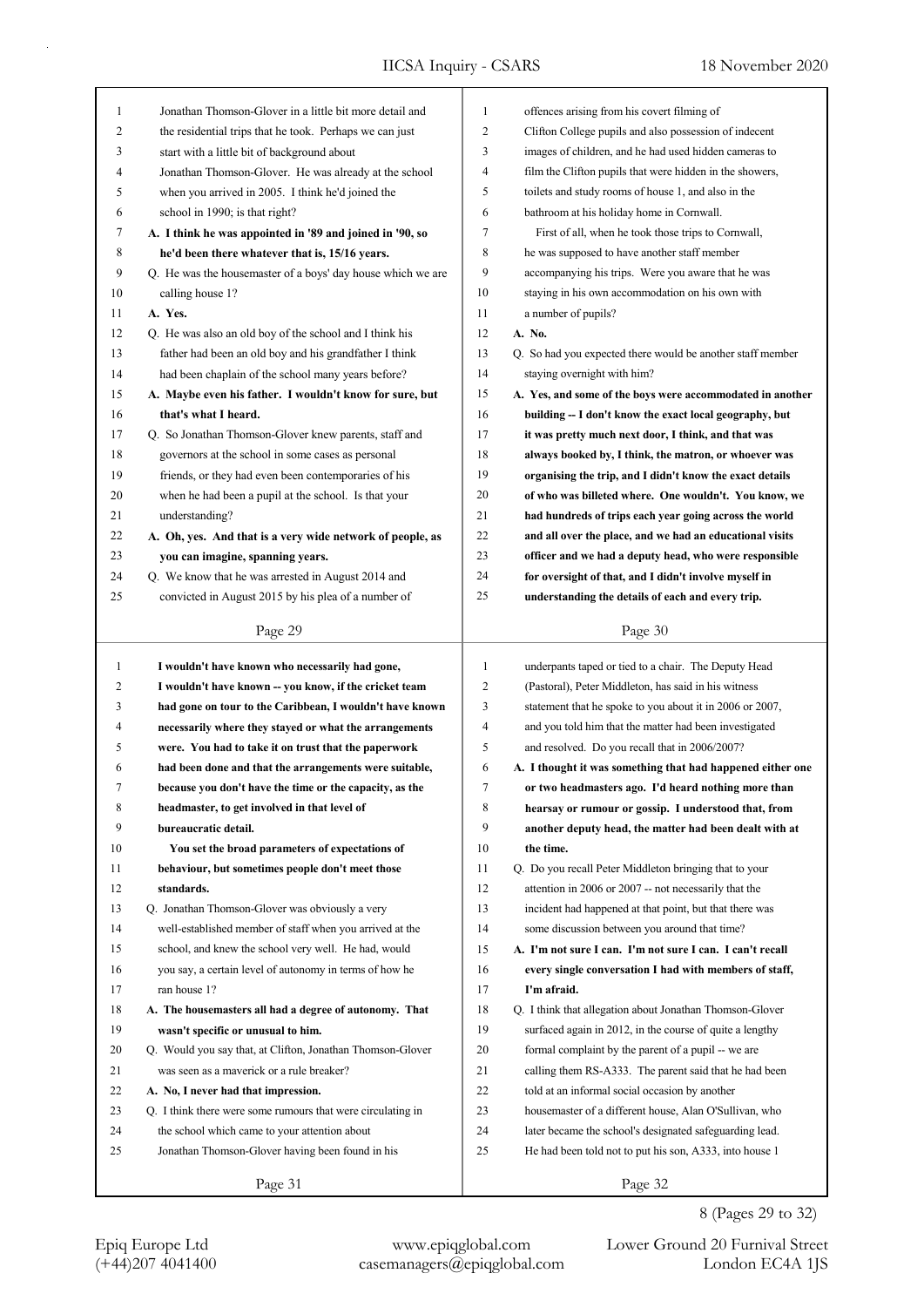| 1            |                                                            |                  |                                                             |
|--------------|------------------------------------------------------------|------------------|-------------------------------------------------------------|
|              | because the housemaster was weird and had been found       | 1                | evidence of it. I couldn't find a trail. I couldn't         |
| 2            | taped to a chair in his underpants by some sixth           | 2                | find any corroboration or triangulation of it. Most         |
| 3            | formers. I think that former complaint, of which that      | 3                | people seemed to think it just existed as a piece of        |
| 4            | was a part, went to a formal stage 2 hearing in front of   | 4                | hearsay. I couldn't find out anything about it.             |
| 5            | the governors in 2012 and then went on to mediation in     | 5                | I understand from Penny Jones that, unbeknownst to          |
| 6            | 2013.                                                      | 6                | me, my predecessor had also heard the rumour and looked     |
| 7            | A. Yes.                                                    | 7                | into it but had equally, if you like, drawn a blank but     |
| 8            | Q. I think one of the governors who was involved in that   | 8                | had nonetheless written to Thomson-Glover to say, you       |
| 9            | complaint process of the parent of RS-A333 said that       | 9                | know, "Mind how you go. Watch your step", or whatever,      |
| 10           | they felt the taping to the chair incident could have      | 10               | I don't know, because I don't know how he phrased the       |
| 11           | a sexual element to it. Did you share that view?           | 11               | letter, but I gather from the other documents that I've     |
| 12           | A. I didn't understand that.                               | 12               | read that it was of that tenor.                             |
| 13           | Q. You have explained in your witness statement that the   | 13               | But I think the trail -- well, it wasn't even               |
| 14           | governor who was chairing the panel review of              | 14               | a trail. There was nothing there. We couldn't find          |
| 15           | the complaint asked you to make enquiries about that       | 15               | anything. There were no pupils that had ever come           |
| 16           | taping to the chair incident. Did you undertake an         | 16               | forward with any information about it, there were no-       |
| 17           | investigation then in 2012?                                | 17               | there was nothing I could find out. And I reported that     |
| 18           | A. Yes -- well, insofar as one could. I mean, there was no | 18               | back to the member of the governing body who was            |
| 19           | extant paperwork, there was nothing I could find. All      | 19               | chairing the panel. I couldn't find anything out.           |
| 20           | I could do was ask members of staff who had been at the    | 20               | Q. Jonathan Thomson-Glover was, as I have said, arrested in |
| 21           | school for a considerable amount of time if they could     | 21               | 2014. I think you were made -- he was arrested on           |
| 22           | recall anything. I went and asked Alan, obviously,         | 22               | suspicion of accessing and potentially sharing indecent     |
| 23           | immediately, personally, and he said, "Oh, it's just       | 23               | images of children online. That was how he came to the      |
| 24           | hearsay/rumour. I've got no evidence that it's true".      | 24               | police's attention. I think you were made aware of his      |
| 25           | There's no evidence that anyone else had any documentary   | 25               | arrest when the Bristol local authority designated          |
|              |                                                            |                  |                                                             |
|              | Page 33                                                    |                  | Page 34                                                     |
| $\mathbf{1}$ | officer, Nicola Laird, called you.                         | $\mathbf{1}$     | letter, please, at tab B10. This is BSC000202. This is      |
|              |                                                            |                  |                                                             |
|              |                                                            |                  |                                                             |
| 2            | A. Yes.                                                    | $\overline{c}$   | a letter dated 15 August to all parents and prospective     |
| 3            | Q. I'm going to call her the LADO from now on, because it  | 3                | parents of boys in house 1:                                 |
| 4            | is less of a mouthful, and we all know what I mean by      | 4                | "I am writing to let you know that Mr Thomson-Glover        |
| 5            | that.                                                      | 5                | has resigned from Clifton, for personal reasons."           |
| 6            | I think at that point, after you'd spoken to               | 6                | You have appointed Nicholas Mills to be the                 |
| 7            | Nicola Laird, you suspended Mr Thomson-Glover at that      | $\boldsymbol{7}$ | housemaster. We can get that down now, thank you,           |
| 8            | point immediately?                                         | 8                | Danny. Why did you say that he had resigned for             |
| 9            | A. I don't think we had time. I think his letter of        | 9                | personal reasons?                                           |
| 10           | resignation arrived before we were able to suspend him.    | 10               | A. At the point that I wrote that letter, he had been       |
| 11           | I mean, normal procedure in those cases at that time --    | 11               | bailed, I think, and was on -- you know, was free, was      |
| 12           | I think it's changed subsequently -- was that you          | 12               | a free man, and he hadn't been charged with anything at     |
| 13           | automatically suspended pending further investigation,     | 13               | that stage. The reason -- I didn't have any reason to       |
| 14           | and then --                                                | 14               | suggest that he'd resigned for any other reason at that     |
| 15           | Q. Was that the advice from the LADO or was that your      | 15               | point.                                                      |
| 16           | school procedure?                                          | 16               | Q. I'm just wondering whether you think that saying he      |
| 17           | A. That was the school procedure. I think now that isn't   | 17               | resigned for personal reasons, in the particular            |
| 18           | necessarily the advice, but it was then. But I think       | 18               | circumstances in which he did tender his resignation,       |
| 19           | that his resignation letter arrived immediately the        | 19               | might be seen as perhaps misleading?                        |
| 20           | following morning.                                         | $20\,$           | A. I think Nicola Laird was strongly of that view as well   |
| 21           | Q. Did you accept his resignation?                         | 21               | and took me to task about it later. I didn't consider       |
| 22           | A. Yes.                                                    | 22               | that, no. I didn't think it was misleading. I thought       |
| 23           | Q. I think you wrote a letter dated 15 August to the       | 23               | it was -- at the point at which I wrote that letter,        |
| 24           | parents of all the pupils and prospective pupils,          | 24               | that was where we were. He hadn't been charged with         |
| 25           | upcoming pupils, in house 1. Can we turn to that           | 25               | anything, he was, therefore, innocent until such trial      |

9 (Pages 33 to 36)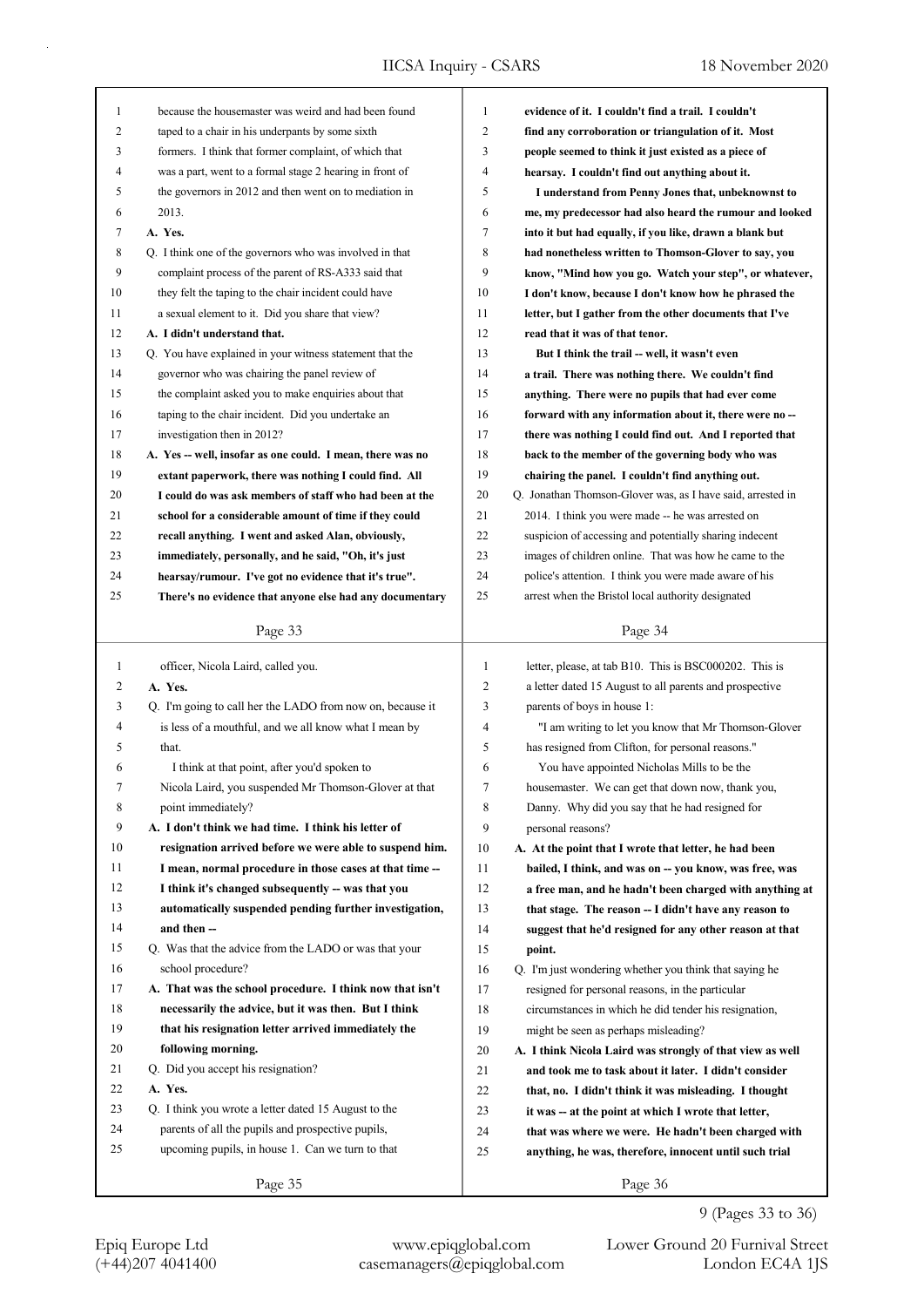|              |                                                                                                                 | $\mathbf{1}$   |                                                                                                       |
|--------------|-----------------------------------------------------------------------------------------------------------------|----------------|-------------------------------------------------------------------------------------------------------|
| 1<br>2       | proceedings as -- I didn't understand what --<br>I understood that he'd been arrested via his home              | $\overline{2}$ | A. I'd have probably written it before.<br>Q. You think you wrote the letter before the allegation -- |
| 3            | address and for activity on a computer registered to his                                                        | 3              | A. Before that meeting, for sure.                                                                     |
| 4            | home address, and didn't know at that stage that that                                                           | 4              | Q. Did you consider, at that point, just not giving any                                               |
| 5            |                                                                                                                 | 5              | reason for why he had resigned, rather than saying                                                    |
| 6            | impacted on his position in the college. It was only<br>after the end of August, maybe, when the police came to | 6              | "personal reasons"?                                                                                   |
| 7            | us and said, "Actually, we found some things in the                                                             | $\tau$         | A. That was a really difficult one, because we had A level                                            |
| 8            | college".                                                                                                       | 8              | results due on, I think, the Wednesday of that week when                                              |
| 9            | Q. I wonder if we can look at that. I don't think that's                                                        | 9              |                                                                                                       |
| 10           | quite right. Can we look at the first --                                                                        | 10             | they came out, and the system at Clifton was<br>housemasters would be present in their houses to hand |
| 11           | A. To be honest, I don't have -- I wouldn't guarantee that                                                      | 11             | the results in person to the pupils, and to deal with                                                 |
| 12           | my recall is 100 per cent accurate, for sure.                                                                   | 12             | any university issues that flowed from that, if they                                                  |
| 13           | Q. Perhaps we can look at the first allegation's management                                                     | 13             | hadn't, you know, got their first choice place, or                                                    |
| 14           | strategy discussion, just as a bit of an explanation.                                                           | 14             | whatever it might have been, and we had parents already                                               |
| 15           | Throughout the police investigation, the local                                                                  | 15             | coming into the school in that week saying, you know,                                                 |
| 16           | authority, Nicola Laird, the LADO, chaired a number of                                                          | 16             | "We are very concerned. We haven't seen the                                                           |
| 17           | strategy meetings to share information and co-ordinate                                                          | 17             | housemaster", and it was a very difficult thing to                                                    |
| 18           | all the relevant responses from the police, the local                                                           | 18             | manage because, as you've established earlier, he knew                                                |
| 19           | authority and the school, and the first of those                                                                | 19             | an awful lot of people and a lot of people knew him, and                                              |
| 20           | allegations management strategy discussions was held on                                                         | 20             | how to explain that he wasn't going to be there to give                                               |
| 21           | 15 August. It is behind tab B12 in your bundle. Can we                                                          | 21             | the A level results and GCSE results to their pupils, to                                              |
| 22           | get up, please, Danny, BSC000260.                                                                               | 22             | their sons and -- it was really hard to get your head                                                 |
| 23           | A. Did you say August 15?                                                                                       | 23             | around how to deal with that.                                                                         |
| 24           | Q. It is August 15. So the same date as the letter to                                                           | 24             | Q. Thank you. If we can have --                                                                       |
| 25           | parents?                                                                                                        | 25             | A. I felt I had to say something to them because they were                                            |
|              |                                                                                                                 |                |                                                                                                       |
|              | Page 37                                                                                                         |                | Page 38                                                                                               |
| $\mathbf{1}$ | already knocking on my door asking.                                                                             | 1              | and a large number of items were seized. Vicky advised                                                |
| 2            | Q. Yes.                                                                                                         | 2              | it will take a considerable amount of time for police to                                              |
| 3            | A. It wasn't like a -- Nicola was of the view, I think, as                                                      | 3              | analyse the large number of devices that had been seized                                              |
| 4            | I recall it, that we shouldn't have said anything at                                                            | 4              | from the address.                                                                                     |
| 5            | all, but, actually, in the circumstances, that was                                                              | 5              | If we can have a look, please, onto page _003, if we                                                  |
| 6            | impossible. I would have simply had a queue of people                                                           | 6              | can have, please, the first part of that page, so all of                                              |
| 7            | outside my door asking.                                                                                         | 7              | "Vicky":                                                                                              |
| 8            | Q. Perhaps we can have a look at this allegation management                                                     | 8              | "Vicky advised that a snapshot of the images on                                                       |
| 9            | strategy discussion. We don't have the timing of this                                                           | 9              | Jonathan's PCs had been analysed and what is believed to                                              |
| 10           | so we don't know at what point on 15 August. We can see                                                         | 10             | be images of children were found. The footage appears                                                 |
| 11           | that there the participants are Nicola Laird, the LADO;                                                         | 11             | to have been taken in changing/shower areas which could                                               |
| 12           | you; the human resources advisor from Clifton College --                                                        | 12             | have been taken at Clifton College. Vicky stated that                                                 |
| 13           | A. Yes.                                                                                                         | 13             | only a very small portion of the large amount of                                                      |
| 14           | Q. -- and a number of officers from Avon and Somerset                                                           | 14             | evidence seized has been viewed. The photos include                                                   |
| 15           | Police and the Devon and Cornwall Public Protection                                                             | 15             | images of a boy masturbating in a shower. Vicky stated                                                |
| 16           | Unit. Can we go, please, to page 2 of that document.                                                            | 16             | that it appears that the boy is not aware that he is                                                  |
| 17           | Vicky Hayman is the officer from the Devon and Cornwall                                                         | 17             | being filmed.                                                                                         |
| 18           | Public Protection Unit, so she's one of                                                                         | 18             | "Vicky stated that upon checking, Jonathan's PC                                                       |
| 19           | the investigating officers. She explains there's been                                                           | 19             | search history, he had undertaken searches relating to                                                |
| 20           | a search of Jonathan's parents' address in Devon and                                                            | 20             | cameras, spy cameras and alarm clocks. Vicky advised                                                  |
| 21           | a property in Wadebridge. That they have identified                                                             | 21             | that this has raised concerns that Jonathan planted                                                   |
| 22           | there was an address where indecent images of children                                                          | 22             | hidden cameras in areas within the school to take photos                                              |
| 23           | were being distributed from. That Jonathan had been                                                             | 23             | of children and young people. She said that these                                                     |
| 24           | arrested and taken to Exeter Police Station. There was                                                          | 24             | cameras may be very discreet and difficult to detect.                                                 |
| 25           | a search of Jonathan's accommodation at Clifton College                                                         | 25             | "Vicky went on to report that images appear to be of                                                  |
|              | Page 39                                                                                                         |                | Page 40                                                                                               |

10 (Pages 37 to 40)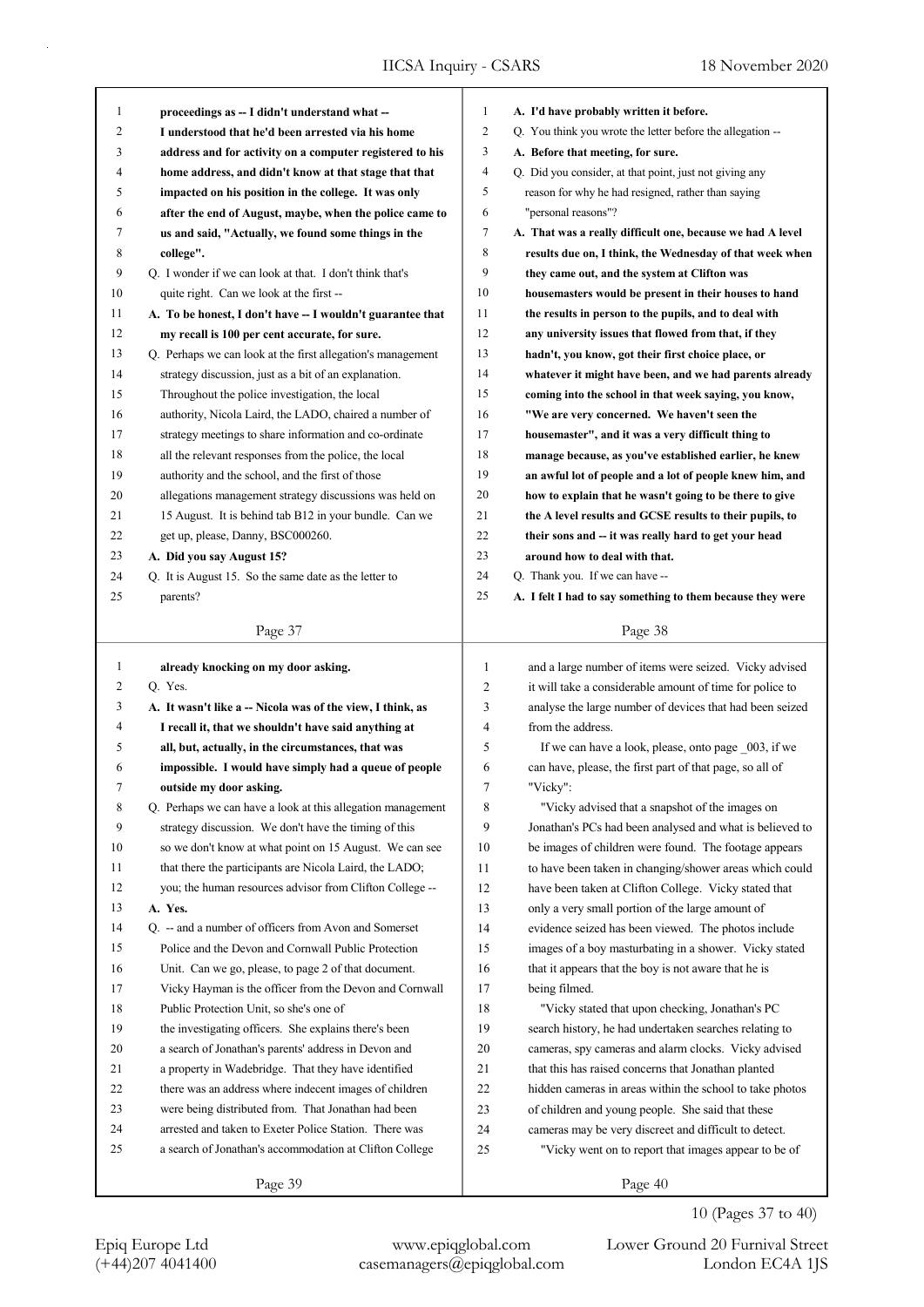| 1  | children aged approximately 10-15 years old and appear    | 1            | the addresses they'd searched in Wadebridge?                |
|----|-----------------------------------------------------------|--------------|-------------------------------------------------------------|
| 2  | to have been taken from a fixed camera. Vicky stated      | 2            | A. In that meeting?                                         |
| 3  | that the 30 images found on the camcorder, various hard   | 3            | Q. Yes, in that allegation management strategy discussion.  |
| 4  | drives and approximately 200 VHS videos that were seized  | 4            | You didn't inform the police that                           |
| 5  | have not yet been viewed.                                 | 5            | Jonathan Thomson-Glover had been taking pupils from the     |
| 6  | "Vicky advised that so far there have been no             | 6            | school to his holiday home. You didn't tell them about      |
| 7  | reports of contact offences towards children by           | 7            | that?                                                       |
| 8  | Jonathan, though all involved need to be prepared that    | 8            | A. Oh. Well, that's a missed opportunity.                   |
| 9  | he may have committed such offences towards pupils at     | 9            | Q. The police, in fact, found out from the cleaner of       |
| 10 | the college. Vicky said that if Jonathan is found         | 10           | the Wadebridge address. She told the police,                |
| 11 | guilty of the possession and indecent images of children  | 11           | "Jonathan Thomson-Glover has been bringing boys here        |
| 12 | it is likely that he will be given a custodial            | 12           | from Clifton in a Clifton bus", but the police weren't      |
| 13 | sentence."                                                | 13           | aware of that at that first strategy meeting. I'm           |
| 14 | She goes on to ask about colours of the school team       | 14           | asking why you didn't give them that information?           |
| 15 | kit and you explain that each house at Clifton has its    | 15           | A. I have no idea. It probably didn't occur to me at the    |
| 16 | own colours. That's in order to support the               | 16           | time.                                                       |
| 17 | identification of children and young people who have      | 17           | MS NIELD: I see the time, chair. I wonder if now would be   |
| 18 | been found on the video footage.                          | 18           | an opportune moment for a break?                            |
| 19 | If we can take that down, please, thank you, Danny.       | 19           | THE CHAIR: Yes. We will return at 11.45 am. Thank you.      |
| 20 | At that point, the police were making it very clear that  | 20           | (11.31 am)                                                  |
| 21 | they had grounds to believe that Jonathan had been        | 21           | (A short break)                                             |
| 22 | filming covertly pupils at the school.                    | 22           | $(11.45 \text{ am})$                                        |
| 23 | A. Mmm-hmm.                                               | 23           | MS NIELD: Mr Moore, we were looking at the first of         |
| 24 | Q. Why didn't you tell the police in that meeting that he | 24           | the strategy meetings. In the strategy meeting, you         |
| 25 | had been taking boys to his holiday home, one of          | 25           | told the meeting that there had been no concerns or         |
|    |                                                           |              |                                                             |
|    | Page 41                                                   |              | Page 42                                                     |
|    |                                                           |              |                                                             |
|    |                                                           |              |                                                             |
| 1  | complaints raised by either pupils or staff in relation   | $\mathbf{1}$ | drafted by whatever PR firm, whatever media consultancy     |
| 2  | to Jonathan Thomson-Glover. You didn't mention the        | 2            | firm, the college had engaged at the time, and I think      |
| 3  | taping to the chair rumours at that point. Was there      | 3            | both the chairman and I allowed them to draft the           |
| 4  | any reason why you hadn't mentioned that?                 | 4            | wording and we simply signed it.                            |
| 5  | A. It just didn't cross my mind.                          | 5            | Q. Can we take that letter down now. Do you think that, in  |
| 6  | Q. After that strategy meeting had taken place on         | 6            | the circumstances where police have told you that they      |
| 7  | 15 August, you wrote a letter to parents. This is         | 7            | are gathering evidence that points to the fact that         |
| 8  | behind tab B22 in your bundle. Perhaps we can get this    | 8            | Clifton College pupils have been abused by being            |
| 9  | up. It is CFC000497. Handwritten on it at the top is      | 9            | covertly filmed, that that could have been seen as          |
| 10 | "Parents, 29 August 2014". Do you see that, Mr Moore?     | 10           | misleading to say they're not involved?                     |
| 11 | A. Yes.                                                   | 11           | A. Yes, I suppose that could be an interpretation, yes.     |
| 12 | Q. That's a letter from you to parents. It says:          | 12           | I didn't mean it to be.                                     |
| 13 | "As some of you may be aware, there has been a small      | 13           | Q. Was one of your principal concerns at that point trying  |
| 14 | amount of newspaper coverage concerning                   | 14           | to minimise reputational damage to the school?              |
| 15 | Mr Jonathan Thomson-Glover. He resigned with immediate    | 15           | A. No, I think my main concern at that point was that there |
| 16 | effect during the summer holidays following the           | 16           | was so much confusion about what may or may not flow        |
| 17 | discovery by police of inappropriate material. The        | 17           | from it, what may or may not be proven to be the case,      |
| 18 | matter is being investigated by the authorities and we    | 18           | what may or may not have led to charges. We were kind       |
| 19 | are doing all we can to assist them in their enquiries.   | 19           | of, you know, rabbits in headlights, really, I think.       |
| 20 | "We should stress that the newspaper reports say          | 20           | I mean, obviously, you don't want to say anything           |
| 21 | that 'none of the allegations relate to Clifton College   | 21           | which might breach a confidentiality or lead to             |
| 22 | pupils'."                                                 | 22           | a complaint of saying too much; on the other hand,          |
| 23 | Why did you say that none of the allegations relate       | 23           | you're trying to steer -- to give as much information as    |
| 24 | to Clifton College pupils at that stage?                  | 24           | you feel you can, and I took advice and guidance from       |
| 25 | A. I'm almost certain that that letter would have been    | 25           | people who I thought knew better than I did how to draft    |

11 (Pages 41 to 44)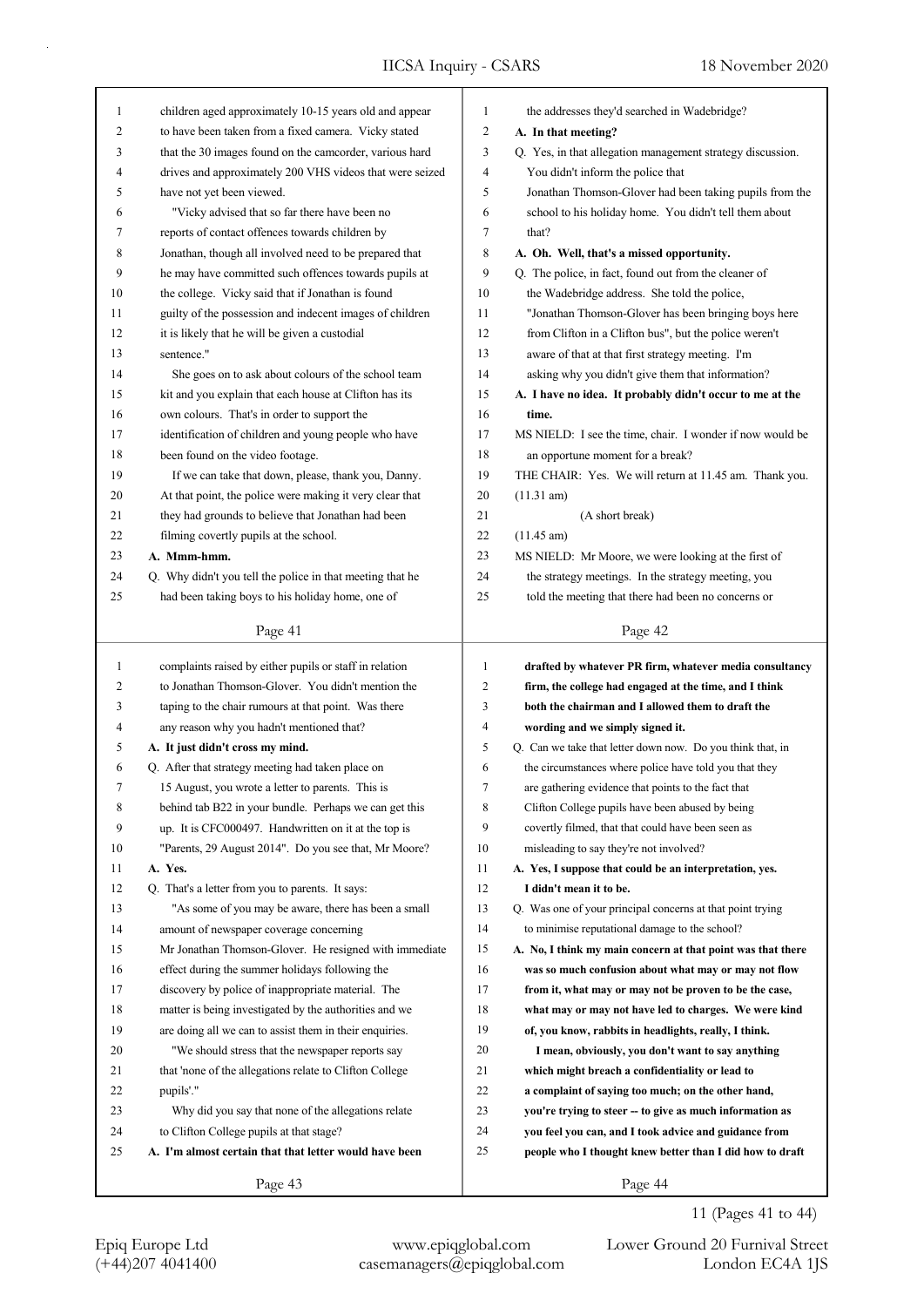| 1            | such letters.                                            | 1            | we drew a blank on anything before that. And we didn't   |
|--------------|----------------------------------------------------------|--------------|----------------------------------------------------------|
| 2            | Q. I think there was another allegations management      | 2            | keep records of trips. Once a trip had arrived and       |
| 3            | strategy discussion in October. If we could move on --   | 3            | returned back to school safely and there were no issues  |
| 4            | there is another meeting then in February,               | 4            | arising from it, the paperwork, you know, was not        |
| 5            | 27 February 2015. This should be behind your tab B24.    | 5            | archived.                                                |
| 6            | It is CFC000531: if we could get up page _066, please.   | 6            | You know, I remember Nicola saying, you know, "You       |
| 7            | Can we go over to the next page, please. We can see      | 7            | haven't helped us -- provided the names and details of   |
| 8            | there that Nicola Laird outlined concerns of the police  | 8            | all these people". We didn't have them. It wasn't that   |
| 9            | and the LADO in relation to Clifton College's            | 9            | we were trying to hide them or not share them. We        |
| 10           | safeguarding policies and practices, and they set out    | 10           | didn't know. I think that was one problem. And also      |
| 11           | what their concerns are. First, there are concerns       | 11           | Nicola was saying, "Well, you're not telling us things   |
| 12           | about the openness and honesty of Mark Moore in sharing  | 12           | about Thomson-Glover". It wasn't because I didn't --     |
| 13           | relevant information with the police and the LADO. Did   | 13           | you know, I was hiding stuff or keeping stuff from her;  |
| 14           | you understand what their concerns were at that point?   | 14           | it was because I didn't know. We will maybe come on to   |
| 15           | A. I think one of the concerns was that we couldn't      | 15           | this, but quite a lot of the things that later emerged   |
| 16           | immediately and quickly provide them with details of     | 16           | in various reports that were written were not things     |
| 17           | the Cornish trips, because we couldn't, because we       | 17           | I was aware of.                                          |
| 18           | didn't have records of them. We couldn't say who had     | 18           | Q. I think --                                            |
| 19           | been on them.                                            | 19           | A. So, you know, "You didn't share with us relevant      |
| 20           | I think we did try really hard. I remember going to      | 20           | information". I didn't have a lot of information to      |
| 21           | accounts and asking them to dig through records to see   | 21           | share.                                                   |
| 22           | if they could find which pupils had been billed for the  | 22           | Q. I think we can see there that there were some other   |
| 23           | trip, and actually we did manage to reconstruct a couple | 23           | concerns raised about the culture of the school, pupils  |
| 24           | of the trips from billing information. But, of course,   | 24           | being allowed to go to a schoolteacher's personal        |
| 25           | the accounts only have records going back six years, so  | 25           | address for school trips, concerns about children using  |
|              |                                                          |              |                                                          |
|              | Page 45                                                  |              | Page 46                                                  |
|              |                                                          |              |                                                          |
|              |                                                          |              |                                                          |
| $\mathbf{1}$ | Thomson-Glover's private quarters, drinking alcohol,     | $\mathbf{1}$ | they were what he would consider and what a lot of       |
| 2            | having sex. This was on the basis of what the police     | 2            | boarding schools would consider routine good work by     |
| 3            | had seen in the footage: a room being used by pupils for | 3            | a housemaster or housemistress. They were things like    |
| 4            | masturbation. And concerns about the culture of          | 4            | having pupils come through to your kitchen for a cup of  |
| 5            | the school.                                              | 5            | coffee, to discuss, you know, their university           |
| 6            | Can we see the whole of that page now, please,           | 6            | applications, or whatever. It would be things like, on   |
| 7            | Danny. At the bottom there, we can see Nicola Laird and  | 7            | a Saturday night, allowing the boys through to your      |
| 8            | Joanna Goodman, who was from the Independent Schools     | 8            | television room to watch "Match of the Day". In the      |
| 9            | Inspectorate, who was also there, "were in agreement     | 9            | girls' house, obviously, it wouldn't be "Match of        |
| 10           | that they have serious concerns in relation to the       | 10           | the Day", it would be something else, perhaps. And also  |
| 11           | culture which exists at Clifton College in which the     | 11           | going around the corridors of the boys' side at 12.30 at |
| 12           | close relationships between staff and pupils may allow   | 12           | night every night, checking they were all in bed safely  |
| 13           | abuse to take place unmonitored".                        | 13           | as part of the housemasters' duty of care.               |
| 14           | If we can go over to the following page, they said       | 14           | As Alan described each of those scenarios, Nicola        |
| 15           | that the college should have a root and branch review of | 15           | said, "Those are all blurred boundaries", which was      |
| 16           | their safeguarding policies and practices, and we can    | 16           | something we were not aware of or didn't even think for  |
| 17           | see there in the action plan that there was to be        | 17           | one moment was an issue of blurred boundaries. But       |
| 18           | a review of safeguarding policies and practices of       | 18           | I think it contributed to this negative picture of       |
| 19           | Clifton College to undertake -- to include concerns      | 19           | the college's culture. Whereas we were doing nothing,    |
| 20           | raised by the LADO and the police.                       | 20           | I know for a fact, that was not done in just about every |
| 21           | Did you undertake a root and branch review of            | 21           | other boarding school up and down the land, because      |
| 22           | safeguarding policies?                                   | 22           | those are the common routine procedures of a boarding    |
| 23           | A. Yes. Yes. There were a couple of particular incidents | 23           | housemaster going about his business, and it didn't      |
| 24           | that I remember Alan O'Sullivan describing to Nicola.    | 24           | strike us, any of those particular examples, and others, |
| 25           | I don't know if we've got time to go into detail, but    | 25           | were examples of blurred boundaries. So we disagreed on  |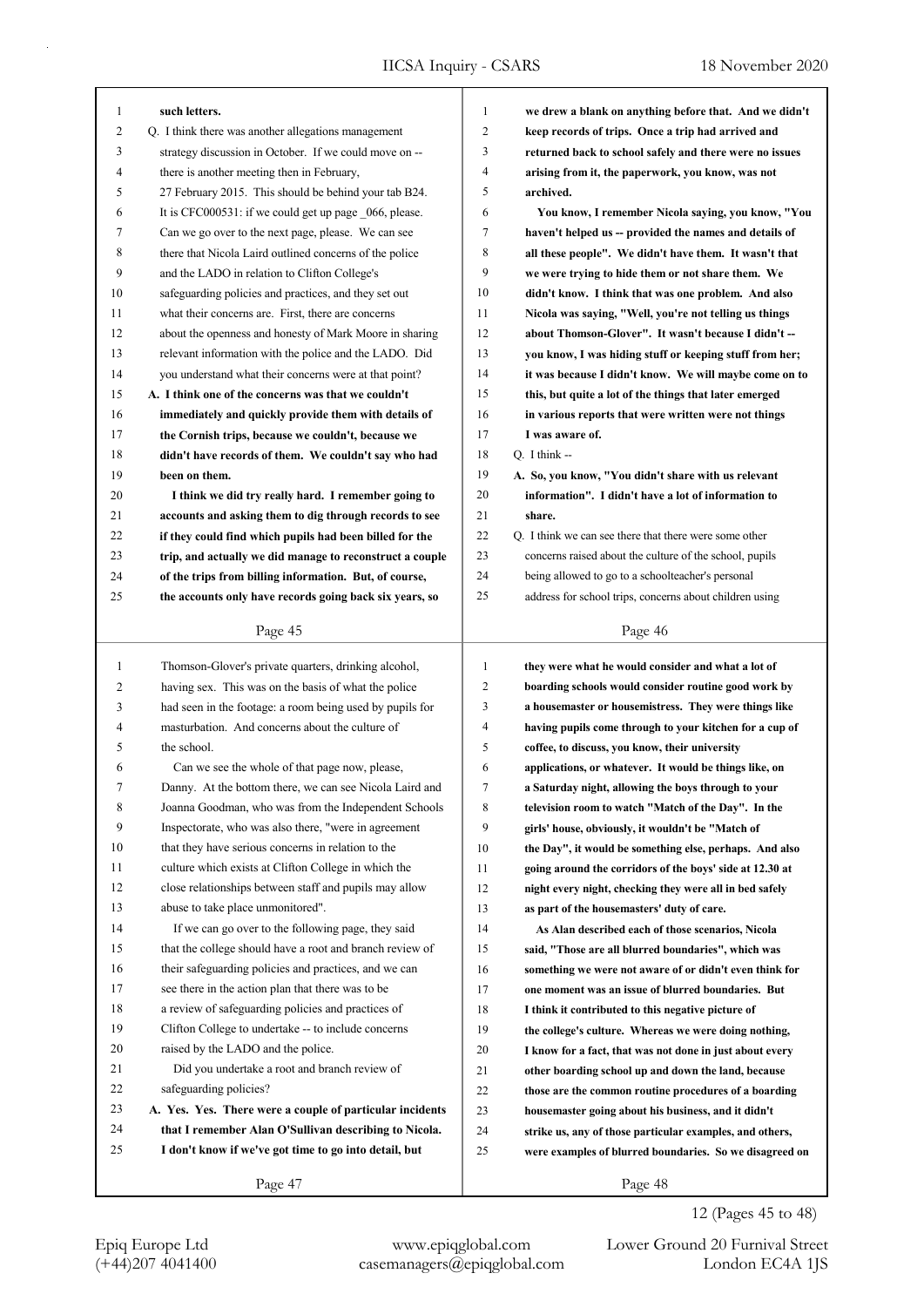| 1  | that, and Nicola obviously formed a view that this was      | 1              | safeguarding lead on making effective changes to that.      |
|----|-------------------------------------------------------------|----------------|-------------------------------------------------------------|
| 2  | clear evidence of blurred boundaries on what we told        | $\overline{2}$ | That went on for quite some time and that wasn't            |
| 3  | her. We didn't think it was.                                | 3              | just a one-off, she came into the school several times      |
| 4  | Q. What was the root and branch review that you undertook   | 4              | and met with all the relevant staff on a number of          |
| 5  | of safeguarding practice at the school and who undertook    | 5              | occasions to see if we needed to rewrite, you know,         |
| 6  | that review?                                                | 6              | reconfigure the whole approach.                             |
| 7  | A. There were several --                                    | 7              | Q. Thank you. In terms of some of the issues that were      |
| 8  | Q. Was casework produced from that?                         | 8              | voiced in the meeting based on the footage that the         |
| 9  | A. There were several strands to it. I think the first      | 9              | police had -- for example, a locked room where boys         |
| 10 | thing that we did was we brought in a man who had           | 10             | appeared to -- which boys appeared to use for               |
| 11 | previously worked at GCHQ who was a cyber security          | 11             | masturbation. Did you look into the layout of house 1?      |
| 12 | expert, to make sure that all of our systems in terms of    | 12             | I think it had been, in fact, refurbished --                |
| 13 | online security -- because, obviously, somehow              | 13             | A. At least twice since those images were captured. The     |
| 14 | Thomson-Glover had used a hidden camera somewhere. We       | 14             | images, I believe, dated from quite some time ago.          |
| 15 | didn't think  (break in connection).                        | 15             | Certainly the senior staff who were asked by the police     |
| 16 | Q. I'm afraid we seem to have a technical issue here.       | 16             | to look at them to see if they could identify any of        |
| 17 | A. We did that.                                             | 17             | the pupils didn't recognise the circumstances, the          |
| 18 | Q. We lost you briefly there.                               | 18             | setting, the physical location. So the house must have      |
| 19 |                                                             | 19             | been reconfigured at least once, if not twice, in the       |
|    | A. Oh, sorry.                                               | 20             |                                                             |
| 20 | Q. Did you produce an audit of your safeguarding practices? | 21             | interim. So people just simply didn't recognise what        |
| 21 | A. I think one of the things that we did was that we asked  | 22             | they were looking at.                                       |
| 22 | for help from Bristol Children's Services and Bristol-      |                | Q. If we can move on to the final allegations management    |
| 23 | I can't remember the exact title of the lady, but she       | 23             | strategy discussion that you attended, the final            |
| 24 | came into the school on a number of occasions to review     | 24             | strategy discussion, that was July 2015. That is behind     |
| 25 | all of our policies and practices and worked with the       | 25             | tab B14, BSC000258. In that meeting, you describe           |
|    | Page 49                                                     |                | Page 50                                                     |
|    |                                                             |                |                                                             |
|    |                                                             |                |                                                             |
| 1  | Jonathan Thomson-Glover as an exemplary person with an      | 1              | as I described it to you before: it was -- we couldn't      |
| 2  | exemplary career. You have said, again, there had been      | $\overline{c}$ | establish anything. I couldn't establish anything.          |
| 3  | no complaints or concerns regarding him. This was the       | 3              | $Q. So -$                                                   |
| 4  | meeting where Nicola Laird had brought up the issue, the    | 4              | A. So it didn't --                                          |
| 5  | taping to the chair incident, that she'd been made aware    | 5              | Q. If we go over the page to page _005, at the top of that, |
| 6  | of by the parent of A333.                                   | 6              | it says:                                                    |
| 7  | When she raised that -- this is page _004 of that           | 7              | "Mark says he has no recollection whatsoever of             |
| 8  | document, Danny, if we can go to page 004, please, at       | 8              | the complaint of the parent of A333 and Martin              |
| 9  | the bottom where it says "Discussion". You told             | 9              | [Martin Ayres from the ISI] informed Mark that the          |
| 10 | Nicola Laird that you were not aware of that allegation     | 10             | concerns raised by the parent of A333 "                     |
| 11 | or of any previous concerns regarding Jonathan. Nicola      | 11             | This is the taping to the chair incident:                   |
| 12 | advised that she had an email dated 31 May 2012 from        | 12             | " regarding Jonathan should have been reported to           |
| 13 | Mark Moore to the parent of RS-A333 acknowledging the       | 13             | the LADO at the time they first came to the school's        |
| 14 | concern and stating he would investigate it. And you        | 14             | attention and there should most certainly have been an      |
| 15 | said that you didn't recall that.                           | 15             | investigation by the college."                              |
| 16 | A. No. I think -- I'm utterly confused, but the concern of  | 16             | Nicola reiterated that it should have been reported         |
| 17 | the parent, the complaint that he had made, was a breach    | 17             | when you heard of it, and you said that you're standing     |
| 18 | of confidentiality by Alan O'Sullivan in telling him        | 18             | by what you previously stated, in that there had been no    |
| 19 | that and a number of other pieces of what the chairman      | 19             | previous concerns or allegations regarding Jonathan.        |
| 20 | of governors at the time described as tittle-tattle.        | 20             | A. We looked at it in as much detail as we could at the     |
| 21 | That was what I thought I was investigating, the            | 21             | time and came to the conclusion, rightly or wrongly,        |
| 22 | complaint, the actual substance of the complaint was        | 22             | that it didn't meet the threshold of concern because,       |
| 23 | that this was -- it constituted a breach of                 | 23             | for whatever reason, our decision was that it couldn't      |
| 24 | confidentiality.                                            | 24             | be proven, we didn't have any evidence, we had nothing      |
| 25 | In terms of investigating the actual content, it is         | 25             | to go on, we didn't feel that it merited the definition     |
|    | Page 51                                                     |                | Page 52                                                     |

13 (Pages 49 to 52)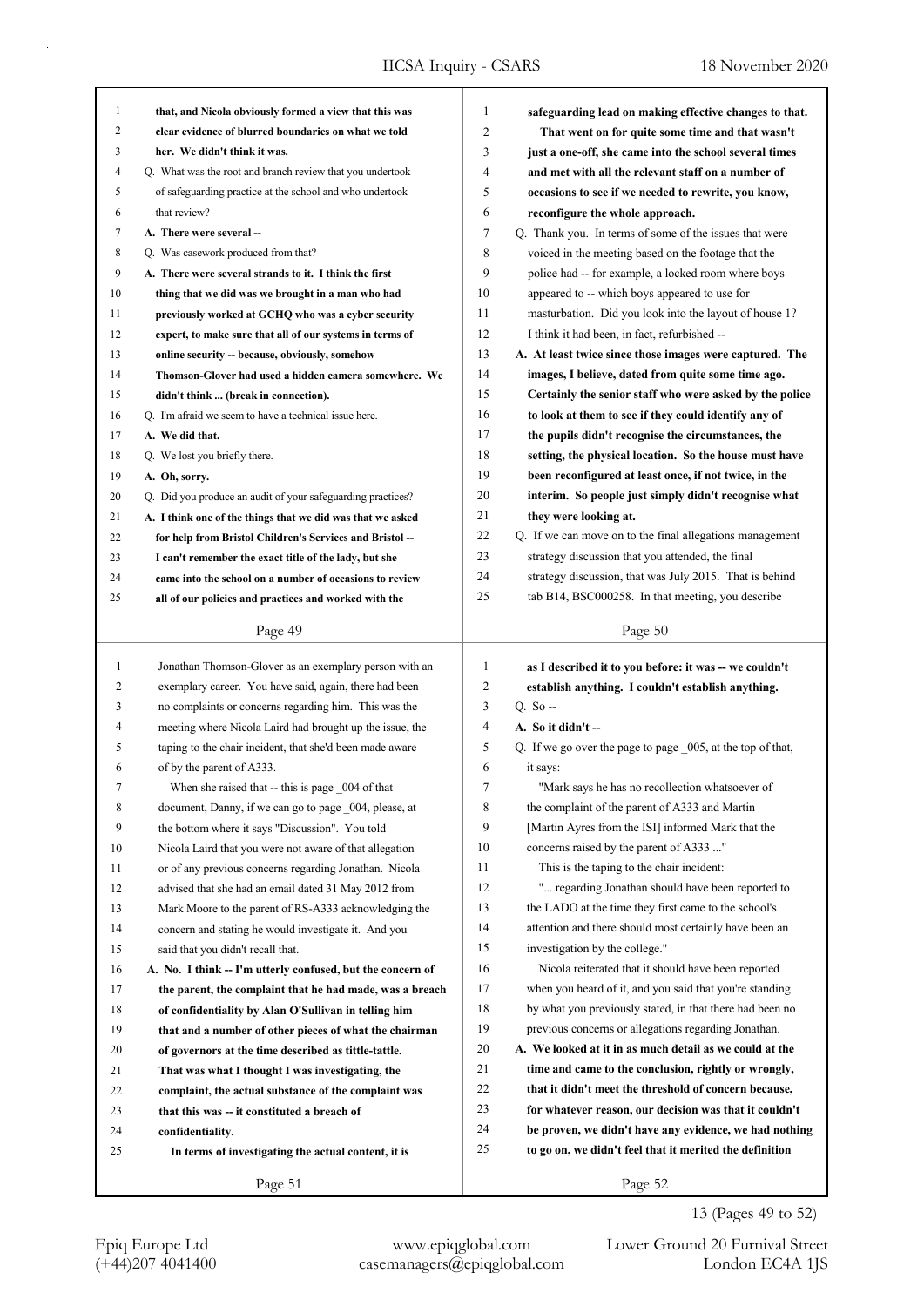| 1            | of something that needed -- that it met the definition    | $\mathbf{1}$   | A. I didn't understand the second part, that my assessment |
|--------------|-----------------------------------------------------------|----------------|------------------------------------------------------------|
| 2            | of something that needed referring. Actually, I put it    | $\overline{c}$ | of the merit -- or all of our assessment, it wasn't just   |
| 3            | completely out of my mind, because that complaint was     | 3              | me, I mean, there was a whole bunch of people involved     |
| 4            | still proceeding through to panel view at governor level  | 4              | in that discussion and decision-making process.            |
| 5            | and then went to litigation after that, and it was kind   | 5              | I wasn't aware that there wasn't a discretionary element   |
| 6            | of out of my domain by then.                              | 6              | on behalf of the school in making a decision about         |
| 7            | To be honest, I'd completely forgotten about it by        | $\tau$         | whether something met a threshold.                         |
| 8            | 2015.                                                     | 8              | Interestingly, if you look in the General Teaching         |
| 9            | Q. Can I ask you about the conclusion of another report   | 9              | Council's verdict, they felt that it didn't meet the       |
| 10           | that had been commissioned by Clifton College looking     | 10             | threshold and wasn't a matter that needed to have been     |
| 11           | into the handling of the Jonathan Thomson-Glover case.    | 11             | referred.                                                  |
| 12           | That was Chris Few, who was a former police officer. We   | 12             | Q. I think you're referring to the National College for    |
| 13           | don't need to go to the report. You've seen it. This      | 13             | Teaching and Leadership?                                   |
| 14           | is ISI001658, but we don't need to get that up. But his   | 14             | A. Sorry, yes, whatever, yes.                              |
| 15           | conclusion in relation to what you told the allegations   | 15             | Q. You were referred there in relation to misconduct,      |
| 16           | management strategy discussions was this, that you had    | 16             | and --                                                     |
| 17           | knowingly provided inaccurate and misleading information  | 17             | A. Not for not making those referrals at the time that     |
| 18           | to professionals at the AMSD, in particular, not          | 18             | I had the opportunity to do so, yes.                       |
| 19           | disclosing that concerns had been brought to your         | 19             | Q. I don't think, actually, that's the basis on which you  |
| 20           | attention in 2012, and Mr Few, who made that report, the  | 20             | were referred. You were referred on the basis, I think,    |
| 21           | former police officer, said the perspective of head 3 --  | 21             | that you had misled --                                     |
| 22           | that's you -- on the validity of those concerns is not    | 22             | A. Well, I didn't mean to mislead anybody. I just had an   |
| 23           | relevant as to whether these should have been shared at   | 23             | inaccurate understanding, an inaccurate picture, and       |
| 24           | meetings. Do you have any comments about that             | 24             | a confused picture, of events and history and, you know,   |
| 25           | conclusion?                                               | 25             | a lack of data available to me. I never intended to        |
|              |                                                           |                |                                                            |
|              | Page 53                                                   |                | Page 54                                                    |
|              |                                                           |                |                                                            |
|              |                                                           | $\mathbf{1}$   |                                                            |
| $\mathbf{1}$ | mislead anybody. I think, you know, sins of omission      |                | had been taken by the school in relation to those          |
| 2            | rather than sins of commission, and I hold my hand up to  | 2              | concerns, whether that action was effective, and also to   |
| 3            | failing in that respect, of course. In retrospect, they   | 3              | make recommendations to improve the safeguarding regime    |
| 4            | look like the wrong decisions. I can see that.            | 4              | of the school. That report was published                   |
| 5            | Q. I wonder if we could move on -- perhaps we can clarify | 5              | in August 2016, so about a year after the conviction of    |
| 6            | that you were referred to the National College for        | 6              | Mr Thomson-Glover and about two years after his arrest.    |
| 7            | Teaching and Leadership in -- after you'd left Clifton,   | 7              | Her investigations looked at a 24-year period when         |
| 8            | so in summer 2017, in fact, you were referred --          | 8              | Jonathan Thomson-Glover was teaching at the school, and    |
| 9            | A. Yes, a few years later.                                | 9              | she interviewed about 40 current members of staff, about   |
| 10           | Q. In January 2018, the NCTL wrote to you to inform you   | 10             | 40 former members of staff, including you. She             |
| 11           | they considered there was no case to answer.              | 11             | interviewed pupils. I think prior to your involvement      |
| 12           | A. Yes.                                                   | 12             | in this inquiry as a witness, you had not read that        |
| 13           | Q. Can we move on, please, to talk about the Penny Jones  | 13             | report; is that right?                                     |
| 14           | report.                                                   | 14             | A. No, I hadn't.                                           |
| 15           | A. Sure.                                                  | 15             | Q. As we understand it, it was published on the            |
| 16           | Q. We have all heard quite a bit about the Penny Jones    | 16             | Clifton College website.                                   |
| 17           | report. We are certainly not going to go through it       | 17             | A. Yes.                                                    |
| 18           | line by line. It is a lengthy report. But I would like    | 18             | Q. But you hadn't accessed it?                             |
| 19           | to ask you about some of the conclusions and findings.    | 19             | A. No.                                                     |
| 20           | Before we do that, perhaps we should foreground that      | 20             | Q. Penny Jones, in her conclusion, right at the beginning  |
| 21           | a little bit. Penny Jones was a former Her Majesty's      | 21             | of her report, states that there were a number of          |
| 22           | Inspector of Schools and she was commissioned by the      | 22             | concerns and complaints that she was able to identify      |
| 23           | school to identify whether any concerns had been raised   | 23             | which, with the benefit of hindsight, could have alerted   |
| 24           | about Jonathan Thomson-Glover prior to his arrest by      | 24             | Clifton to the risks posed by Jonathan Thomson-Glover,     |
| 25           | pupils, parents or staff, and to consider what actions    | 25             | and she went on to say that, whilst there were no          |
|              | Page 55                                                   |                | Page 56                                                    |

## 14 (Pages 53 to 56)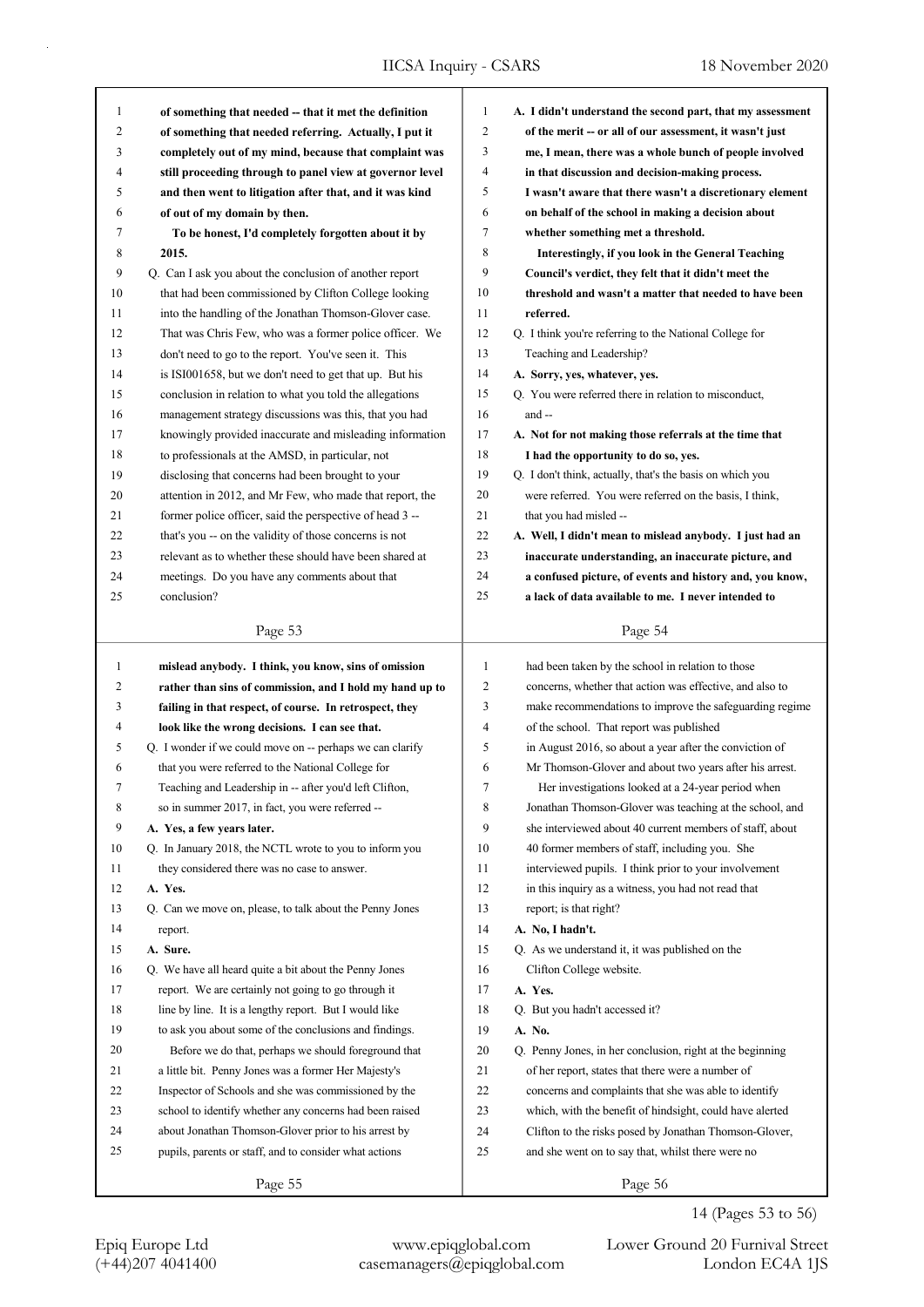| 1      | complaints related to making, taking or possessing          | 1              | don't know about them or you simply weren't aware they    |
|--------|-------------------------------------------------------------|----------------|-----------------------------------------------------------|
| 2      | indecent images, there were other safeguarding concerns     | $\overline{c}$ | were there.                                               |
| 3      | that could have led the school to question his              | 3              | Let's say you're at point C in a timeline and you're      |
| 4      | suitability to work with children, and also that poor       | 4              | dealing with point C, you don't know of the existence of  |
| 5      | record keeping meant that successive heads were unable      | 5              | points A, B, D and E on that same timeline. When you      |
| 6      | to see that a large number of concerns, in fact, had        | 6              | come to write a review and you look back over the         |
| 7      | been raised about him during his career at Clifton.         | 7              | 24 years of Thomson-Glover's career, then obviously you   |
| 8      | Would you disagree with that conclusion?                    | 8              | can connect A, B, C, D and E in a thread that shows that  |
| 9      | A. No, I would elaborate a little. When -- I mean,          | 9              | there were concerns. But that view, that overview, was    |
| 10     | <b>Penny Jones says:</b>                                    | 10             | not available to any of the three heads dealing with      |
| 11     | "Each incident was considered in isolation. None            | 11             | incidents -- as far as I'm aware, the only incident --    |
| 12     | met the threshold applied at the time for disciplinary      | 12             | I may be wrong, but as far as I can remember, the chair   |
| 13     | action and the cumulative effect of various incidents       | 13             | incident, that you referred to a number of times, in the  |
| 14     | and behaviours was never considered."                       | 14             | parental complaint of 2012 was the only one that I knew   |
| 15     | That's because nobody was ever in a position to know        | 15             | of with any certainty. I didn't know about any previous   |
| 16     | the cumulative effect of the various incidents because,     | 16             | ones and you can't make a judgment in a case on what      |
| 17     | you know, Kierkegaard said we live our lives forward and    | 17             | might happen in the future.                               |
| $18\,$ | then we review them backwards. When you're dealing with     | 18             | So, yes, that's absolutely right, we did look at          |
| 19     | incidents, you're dealing with them in real time, in the    | 19             | each thing in isolation.                                  |
| 20     | present tense. You don't have a sort of guardian angel      | 20             | In terms of the overview, in terms of lack of             |
| 21     | sitting on your shoulder or a crystal ball to tell you      | 21             | poor -- you know, poor record keeping, the establishment  |
| 22     | what's going to happen in the future.                       | 22             | of the HR department meant that there was a means of      |
| 23     | Also, you don't necessarily have a rear-view mirror         | 23             | centralising all records of all staff from then on, but   |
| 24     | to see what's gone on in the past, particularly if          | 24             | the HR department, you know, was only up and running      |
| 25     | things have not been brought to your attention or you       | 25             | from 2007/2008. So what it can't do is, you know,         |
|        |                                                             |                |                                                           |
|        | Page 57                                                     |                | Page 58                                                   |
|        |                                                             |                |                                                           |
| 1      | replace documents that are missing from 20 years before     | 1              | would all be on Jonathan Thomson-Glover's file?           |
| 2      | that.                                                       | $\overline{c}$ | A. The only thing I would say there is it was a pen and   |
| 3      | Q. So would you say, Mr Moore, that, in terms of having now | 3              | paper culture and a telephone culture before the age of   |
| 4      | this overview of the Jonathan Thomson-Glover case points    | 4              | digitisation. Things would have been dealt with on        |
| 5      | up the importance of proper record keeping and also         | 5              | paper. Paper is notoriously difficult to harvest and      |
| 6      | passing any concerns up the chain of command so someone     | 6              | put in a file. It doesn't always make it. Telephone       |
| 7      | at the top of that chain of command does have an            | $\frac{1}{2}$  | conversations were not recorded or logged in those days.  |
| 8      | overview and a record of everything that's been raised?     | 8              | So records evaporated.                                    |
| 9      | A. A lot of the sort of what you might call low-level       | 9              | I mean, I can remember dealing with another               |
| 10     | complaints that -- you know, about Thomson-Glover, you      | 10             | incident -- nothing to do with safeguarding, or           |
| 11     | know, being inefficient and not dealing with issues,        | 11             | anything; it was actually Christopher Jefferies. When     |
| 12     | blah, blah, blah, they never made their way up to me        | 12             | we went to find his records, there were just two pieces   |
| 13     | because I guess the people who were, you know, dealing      | 13             | of paper in his file.                                     |
| 14     | with them felt they could deal with them at their level.    | 14             | Q. Can I move on, please, and ask you about some specific |
| 15     | Q. Wouldn't it have been better if they had been drawn to   | 15             | findings from the Penny Jones report, and you can tell    |
| 16     | your attention, so you'd have a view of all the             | 16             | us whether you agree or disagree.                         |
| 17     | different complaints that were coming in, or concerns       | 17             | Penny Jones found that there were signs that              |
| 18     | that were coming in, from different people instead of       | 18             | Jonathan Thomson-Glover had displayed behaviour that      |
| 19     | them being dealt with in isolation and nobody knowing       | 19             | could have indicated that he was grooming boys, and she   |
| 20     | what somebody else had already dealt with?                  | 20             | said this, that staff did not have the background,        |
| 21     | A. That would be true, but it couldn't be true for the time | 21             | experience, training or curiosity to identify that        |
| 22     | from 1990 to 2005. Of course it could have been true        | 22             | pattern of behaviour. Would you accept that analysis?     |
| 23     | for the time that I knew about, but I couldn't know         | 23             | A. Yes, but I would also say they didn't know about it,   |
| 24     | about things that happened in 1992, '3, '4, '5, '6.         | 24             | because -- and I didn't know about it, and I think        |
| 25     | Q. But if those things had been recorded at the time, it    | 25             | Tim Greene will say the same thing, because, you know,    |
|        | Page 59                                                     |                | Page 60                                                   |

15 (Pages 57 to 60)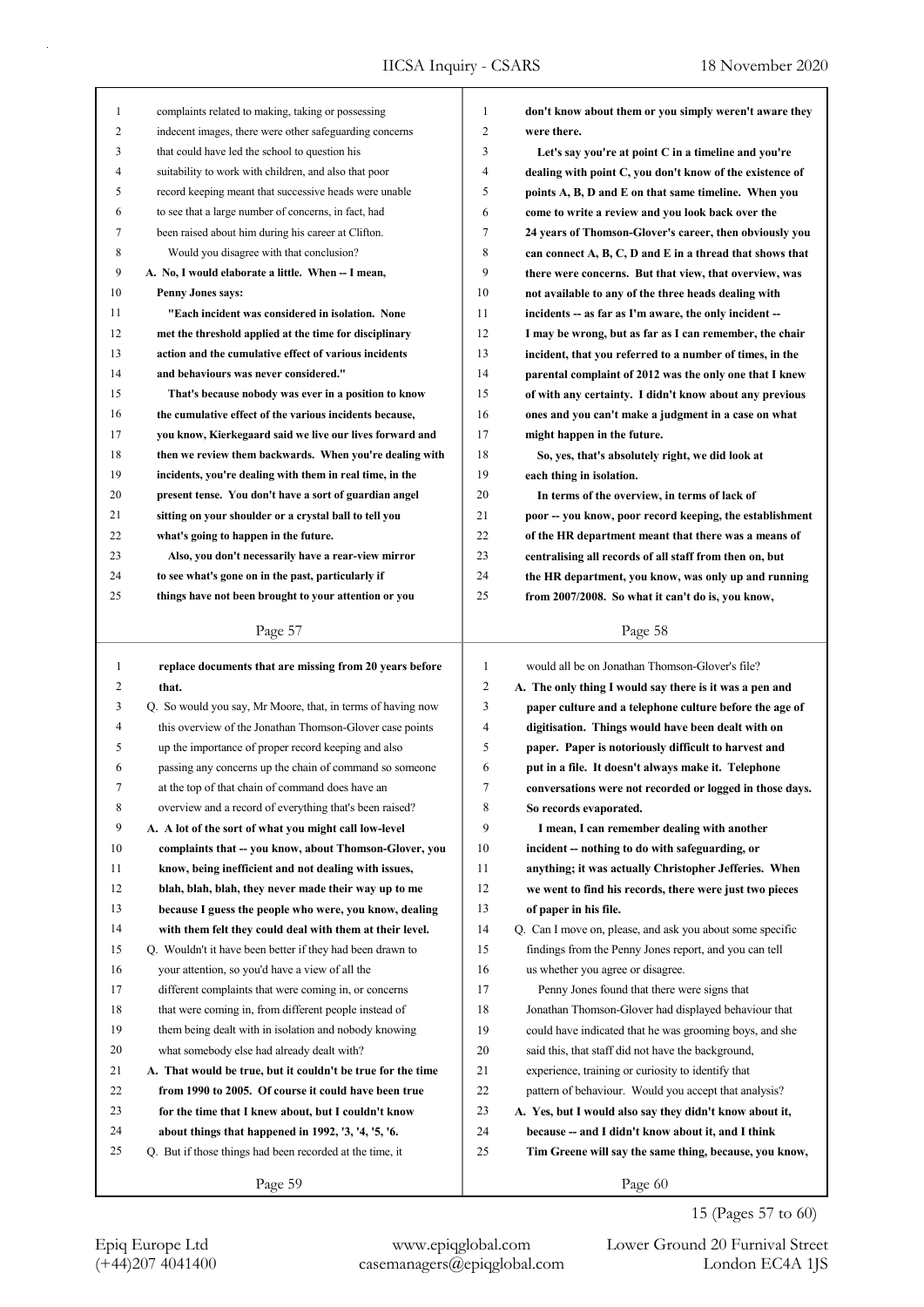| 1  | the housemasters -- when they're in their houses with                                                                 | 1              | to come and see me or just a little note, or whatever it    |
|----|-----------------------------------------------------------------------------------------------------------------------|----------------|-------------------------------------------------------------|
| 2  | their boys, you know, the matron may be there, but she                                                                | 2              | might have been.                                            |
| 3  | might be in another part of the house, the house                                                                      | 3              | Q. But you don't recall it, in any event?                   |
| 4  | assistants might be there, other people might be there,                                                               | 4              | A. I don't recall the conversation in the first place       |
| 5  | but you don't know, because you can't police it, how                                                                  | 5              | anyway. I was probably concentrating on something else,     |
| 6  | housemasters and housemistresses are interacting with                                                                 | 6              | if I was going to the loo, to be honest. But also, I do     |
| 7  | the pupils in their houses.                                                                                           | 7              | remember the parent and pupil that he was dealing with      |
| 8  | Q. Can I ask you about a specific piece of evidence that                                                              | 8              | at the time, and the mum had actually made                  |
| 9  | Ms Jones points to in her report. She found at                                                                        | 9              | representations to me as well, and the argument was that    |
| 10 | paragraph 30.1 -- we don't need to go to it now -- that                                                               | 10             | her son wanted to apply to medical school and               |
| 11 | an educational psychologist who was not employed by the                                                               | 11             | Thomson-Glover wasn't supporting his application,           |
| 12 | school but was working with a pupil at the school, an                                                                 | 12             | whereas he was supporting the applications of two or        |
| 13 | external contractor, spoke to you in about 2006 or 2007                                                               | 13             | three other boys in his year group in the same house and    |
| 14 | to warn you about Jonathan Thomson-Glover's grooming                                                                  | 14             | thought this was favouritism. When I looked into it, it     |
| 15 | behaviour and told you that Jonathan Thomson-Glover                                                                   | 15             | was actually because the boy simply didn't have the         |
| 16 | fitted the profile of an abuser. Do you recall that                                                                   | 16             | grades to apply to medical school.                          |
| 17 | conversation?                                                                                                         | 17             | Q. Can we get back to the comment of the educational        |
| 18 | A. No, I don't have any record of it whatsoever, and                                                                  | 18             | psychologist, please. If he had mentioned that to you       |
| 19 | I think --                                                                                                            | 19             | en passant, wherever, in the school, if he used the         |
| 20 | Q. Can I ask you about --                                                                                             | 20             | words "grooming" and --                                     |
| 21 |                                                                                                                       | 21             | A. They would have leapt out at me, yes.                    |
|    | A. -- I'm right in saying Penny Jones -- sorry, if I may.<br>I think Penny told me that he recollected having told me | 22             |                                                             |
| 22 |                                                                                                                       | 23             | Q. Would that have been something that --                   |
| 23 | en passant in the gents' loo, or something like that.                                                                 |                | A. That would have leapt out at me, yes.                    |
| 24 | It was certainly not anything that he ever followed up                                                                | 24             | Q. Peter Middleton was the Deputy Head (Pastoral) from 2006 |
| 25 | in any email or phone call or further enquiry or request                                                              | 25             | to 2013, and he undertook an appraisal of                   |
|    | Page 61                                                                                                               |                | Page 62                                                     |
|    |                                                                                                                       |                |                                                             |
|    |                                                                                                                       |                |                                                             |
| 1  | Jonathan Thomson-Glover from a pastoral point of view in                                                              | $\mathbf{1}$   | A. But I didn't understand that to be -- and I don't think  |
| 2  | 2008, which said -- again, this is referred to in the                                                                 | $\overline{c}$ | Peter meant it as a safeguarding concern.                   |
| 3  | Penny Jones report -- that Jonathan Thomson-Glover could                                                              | 3              | Q. Mr Middleton has gone on to -- I think that's clear that |
| 4  | become too close to issues and individuals, and that                                                                  | 4              | that was the last pastoral appraisal of                     |
| 5  | boundaries were blurred.                                                                                              | 5              | Jonathan Thomson-Glover.                                    |
| 6  | I'd like to ask you whether you spoke to                                                                              | 6              | A. Okay.                                                    |
| 7  | Jonathan Thomson-Glover about that appraisal and                                                                      | 7              | Q. Mr Middleton has said in his witness statement to us,    |
| 8  | addressed those issues with him?                                                                                      | 8              | that's at ASC000008 -- I don't think we need to get it      |
| 9  | A. I spoke to him afterwards -- I think I might have                                                                  | 9              | up -- that the headmaster, you, showed little or no         |
| 10 | misunderstood or misrepresented what Peter wrote,                                                                     | 10             | interest in these pastoral role appraisals and made it      |
| 11 | because my understanding was, his concern was that                                                                    | 11             | clear that further detailed appraisal at this time was      |
| 12 | Thomson-Glover had a closer relationship with some boys                                                               | 12             | not to be undertaken. Is that right?                        |
| 13 | and their families because of their shared history --                                                                 | 13             | A. I think Peter has misunderstood. What happened --        |
| 14 | there were a number of boys in house 1 that he'd known                                                                | 14             | I mean, to deal with that question, I do need to tell       |
| 15 | for a long time, or had known the parents or -- and                                                                   | 15             | you a little bit of background history, and I will be as    |
| 16 | other parents who did not have that connection to                                                                     | 16             | very quick as I can. But, essentially, in response to       |
| 17 | Thomson-Glover felt perhaps they weren't getting as good                                                              | 17             | the age discrimination legislation in 2007, I think it      |
| 18 | a deal, if you like, in terms of access to him, and                                                                   | 18             | came into force, we completely changed the way we           |
| 19 | I thought that what Peter meant was that the boundary                                                                 | 19             | approached staff, in terms of their remuneration.           |
| 20 | that was blurred was that between friendship and                                                                      | 20             | So we ripped up the old incremental pay scales              |
| 21 | professional distance, in terms of managing those                                                                     | 21             | because we thought they were age discriminatory and we      |
| 22 | parents who were also his friends.                                                                                    | 22             | introduced performance-related pay. In an 18-month          |
| 23 | Q. Did you address that with Jonathan Thomson-Glover?                                                                 | 23             | consultation period we met with various groups in the       |
| 24 | A. Yes. Yes, yes, yes.                                                                                                | 24             | common room. It proved very controversial and difficult     |
| 25 | Q. Thank you.                                                                                                         | 25             | because it was in the early days before people in           |
|    | Page 63                                                                                                               |                | Page 64                                                     |

Epiq Europe Ltd www.epiqglobal.com Lower Ground 20 Furnival Street<br>
(+44)207 4041400 casemanagers@epiqglobal.com London EC4A 1JS

Lower Ground 20 Furnival Street 16 (Pages 61 to 64)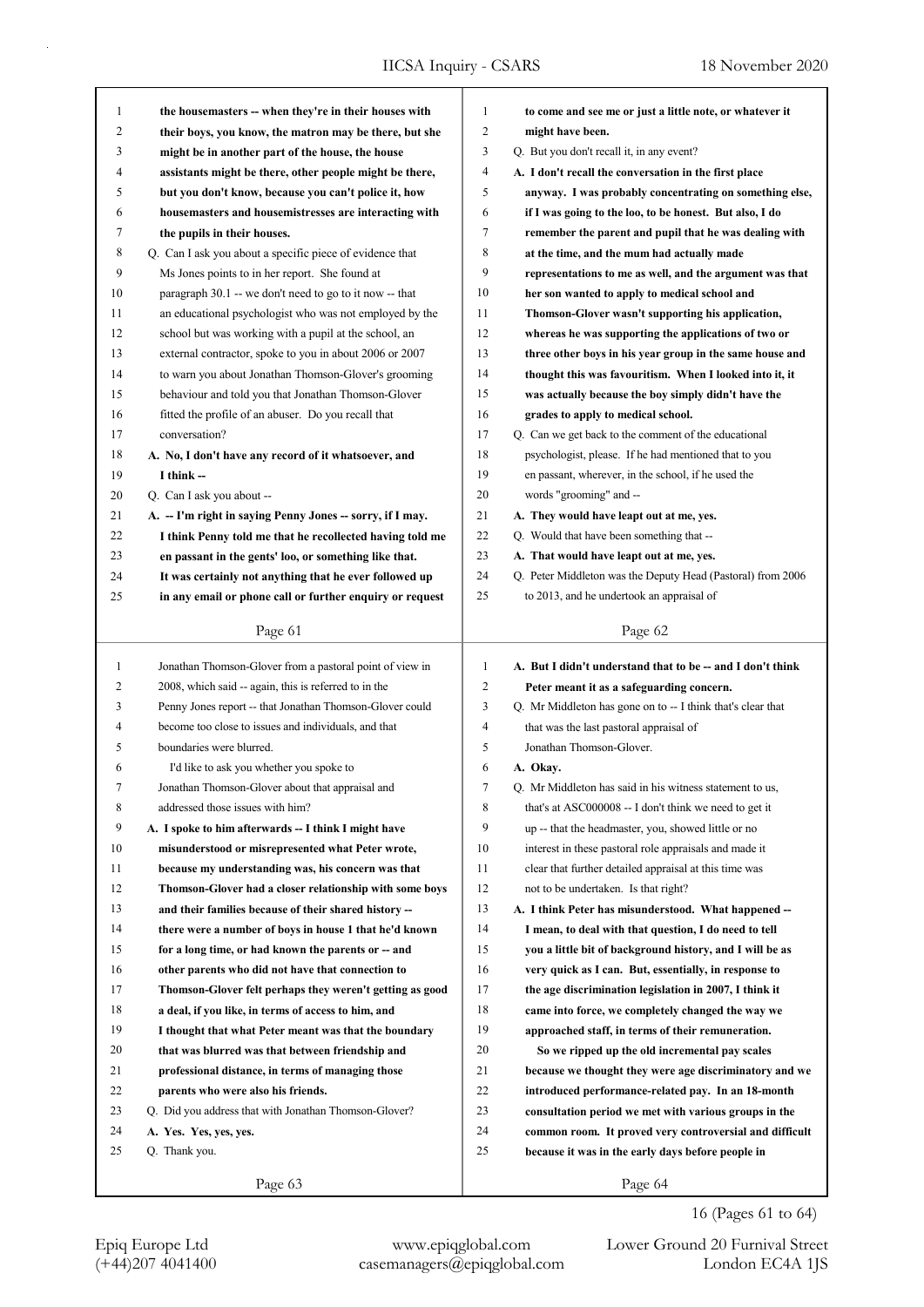| $\mathbf{1}$ | schools had really heard of performance-related pay.     | 1            | sure why he felt we were standing down from housemaster   |
|--------------|----------------------------------------------------------|--------------|-----------------------------------------------------------|
| 2            | But one of the outcomes of the consultation was we made  | 2            | appraisals.                                               |
| 3            | it very clear that the means by which this would be      | 3            | But it did mean that when the next round of               |
| 4            | adjudicated had to be a rigorous system of appraisal,    | 4            | appraisals -- so we published two years in advance the    |
| 5            | and we moved the appraisal system over to under the      | 5            | cycle of appraisals so everyone knew when their turn      |
| 6            | auspices of the academic deputy head because it was done | 6            | would come. I did Thomson-Glover's appraisal the next     |
| 7            | by department and it was done with a view to the core    | 7            | time around. I didn't do them all. In a staff of          |
| 8            | appraisal being of a member of staff's teaching          | 8            | 140-plus, you can't. We had a team of six, I think,       |
| 9            | function. After all, we were a school and that's what    | 9            | probably, appraisers who did all the lesson observations  |
| 10           | they were there to do primarily and first and foremost,  | 10           | and all the feedback. So I would do one in six of         |
| 11           | and not that many members of staff had additional        | 11           | those, if you like. But I did do Thomson-Glover's.        |
| 12           | pastoral responsibilities, so those were, if you like,   | 12           | I went and observed him teach French and I observed       |
| 13           | things we could add into the appraisal at the relevant   | 13           | him teach German and we talked about that. Then, when     |
| 14           | point.                                                   | 14           | we came to talk about the pastoral side of it, he         |
| 15           | So it wasn't in any way meant -- and the people who      | 15           | indicated to me that he'd like to be considered for an    |
| 16           | stewarded the appraisals thereafter were the heads of    | 16           | early retirement package, which was something that,       |
| 17           | departments, so, you know, the head of maths would do    | 17           | again, after the age discrimination legislation, there    |
| 18           | all the maths department, and so on, and if a member of  | 18           | was no normal retirement age, and we were having          |
| 19           | the maths department had a pastoral role as well, then   | 19           | a number of staff in their 60s and 70s basically not      |
| 20           | he would take information from those who were the line   | 20           | retiring, which -- well, it becomes a problem for         |
| 21           | managers in those areas.                                 | 21           | schools, particularly in terms of the reach and extent    |
| 22           | I think Peter misunderstood that that meant he no        | 22           | of what people in their 60s and 70s, you know -- I'm not  |
| 23           | longer had to do pastoral appraisals of                  | 23           | disparaging older people at all, but there's an energy    |
| 24           | the housemasters. He continued to write house --         | 24           | issue and there's an appropriateness issue. You can't     |
| 25           | assistant housemasters' appraisals, so I'm not quite     | 25           | have -- so it is difficult to get people to retire.       |
|              |                                                          |              |                                                           |
|              | Page 65                                                  |              |                                                           |
|              |                                                          |              | Page 66                                                   |
| 1            | When Jonathan said he would like to take early           | $\mathbf{1}$ | allowed to go because parents have made all their         |
| 2            | retirement, I sent him off to HR to organise all that.   | 2            | arrangements and they would have to unscramble all of     |
| 3            | So then that paperwork all sat with HR. But there was    | 3            | that. Actually, whose fault would it be if the trip was   |
| 4            | an appraisal and I did it and I handed it over to HR.    | 4            | cancelled because we hadn't done the paperwork? That      |
| 5            | Q. Thank you. Can I bring you back to the Penny Jones    | 5            | would look very poor. I thought, how hard can it be to    |
| 6            | report, please, and ask you about finding 6 in her       | 6            | put together a risk assessment for that trip?             |
| 7            | report. In 2005, head 3 -- that's you -- did not         | 7            | I didn't -- it didn't occur to me that that was           |
| 8            | discipline Jonathan Thomson-Glover when he ignored       | 8            | a problematic thing, that, you know, a matter of          |
| 9            | school rules and policies for registration and           | 9            | a couple of hours, maximum, to pull together a risk       |
| 10           | identifying missing pupils, nor when he refused to       | 10           | assessment. And I thought that would then be done. And    |
| 11           | follow educational visits procedures.                    | 11           | of course, as it happened, nobody followed up on that.    |
| 12           | Can I break that down and focus on specific parts of     | 12           | Q. Can I ask you about some other issues that were raised |
| 13           | that, and particularly in relation to educational visits | 13           | in relation to educational visits led by                  |
| 14           | procedures.                                              | 14           | Jonathan Thomson-Glover. In her report, Ms Jones          |
| 15           | A. Yes.                                                  | 15           | gathered some evidence from two deputy heads, one of      |
| 16           | Q. Were you concerned if paperwork, such as risk         | 16           | whom was Peter Middleton, and she has said -- this is in  |
| 17           | assessments and any other paperwork, were not completed  | 17           | paragraphs 51 and 52 of her report -- that she found      |
| 18           | prior to a residential trip led by                       | 18           | evidence that there were a number of discussions in the   |
| 19           | Jonathan Thomson-Glover? Did that cause you concern?     | 19           | senior management team about Thomson-Glover taking        |
| 20           | A. Well, it only happened on one occasion that I'm aware | 20           | school trips to Cornwall from 2006 onwards. Those         |
| 21           | of, and it seemed to me that a risk assessment wasn't    | 21           | concerns were about inadequate supervision, rumours that  |
| 22           | a difficult document to pull together. Peter presented   | 22           | boys were allows to drink and smoke, and there were       |
| 23           | me with a yes/no decision, a binary decision: should the | 23           | concerns that Thomson-Glover was taking the boys down to  |
| 24           | trip go because he hasn't done the risk assessment, or   | 24           | Cornwall alone when the educational visits policy         |
| 25           | should it be allowed to go? I said the trip should be    | 25           | specified at least two members of staff to accompany      |
|              | Page 67                                                  |              | Page 68                                                   |

Epiq Europe Ltd www.epiqglobal.com Lower Ground 20 Furnival Street<br>
(+44)207 4041400 casemanagers@epiqglobal.com London EC4A 1JS

Lower Ground 20 Furnival Street

17 (Pages 65 to 68)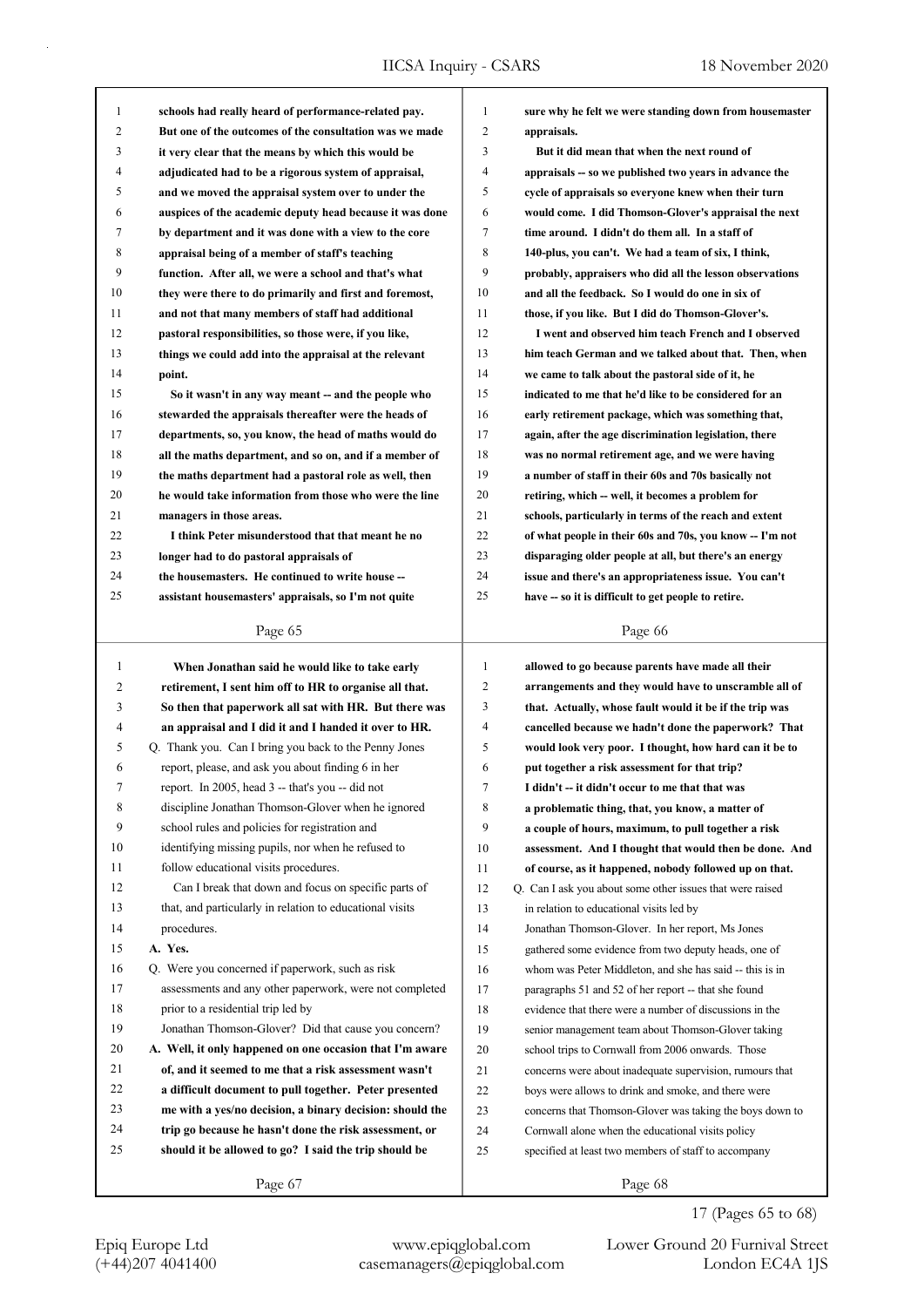| 1  | school trips. Were you party to those discussions? Do      | 1            | they smoke and drink.                                      |
|----|------------------------------------------------------------|--------------|------------------------------------------------------------|
| 2  | you recall those discussions?                              | 2            | Q. No.                                                     |
| 3  | A. I don't specifically. But I wasn't aware that --        | 3            | A. You'd have depopulated the school.                      |
| 4  | I mean, of the couple of trips that I was aware of,        | 4            | Q. I think, to be fair, the focus of Ms Jones' report was  |
| 5  | I knew the assistant housemaster in both cases had gone    | 5            | more around paperwork not being --                         |
| 6  | on the trip as well. I wasn't aware that -- I was aware    | 6            | A. Yeah.                                                   |
| 7  | of the fact that sometimes Thomson-Glover had already      | 7            | Q. -- concluded and also --                                |
| 8  | gone down to Cornwall, because he lived there, and the     | 8            | A. And that was only one occasion that I was aware of.     |
| 9  | boys would come down later, but with another member of     | 9            | Q. -- leading unaccompanied trips, and sleeping in his own |
| 10 | staff driving them down or on the train or whatever it     | 10           | accommodation with boys with no other member of staff      |
| 11 | might have been. But I wasn't aware -- smoking and         | 11           | present?                                                   |
| 12 | drinking is a difficult one. I talked to Penny Jones       | 12           | A. I didn't know there was no other member of staff        |
| 13 | about that at the time. I mean, we had a school rule       | 13           | present.                                                   |
| 14 | that said that pupils shouldn't smoke. I reckoned about    | 14           | Q. You weren't aware of that?                              |
| 15 | 50 per cent of the pupils smoked. We had a school rule     | 15           | A. No.                                                     |
| 16 | that said that pupils shouldn't drink and certainly        | 16           | Q. If there were two lots of accommodation -- so there was |
| 17 | staff shouldn't give them drink, but that was -- under     | 17           | Mr Thomson-Glover's house and a barn you said was          |
| 18 | the age of 16. Over the age of 16, the school rule was     | 18           | nearby -- and there were only two members of staff         |
| 19 | that you could give senior pupils a glass of wine or       | 19           | taking the boys down, each member of staff would have      |
| 20 | beer, or what have you. So smoking and drinking, in        | 20           | had to have been alone overnight with the boys, wouldn't   |
| 21 | themselves, if they were -- you know, if you had boys      | 21           | they?                                                      |
| 22 | whose parents lived in those same areas of Cornwall --     | 22           | A. That wasn't unusual. When we took -- you know, climbing |
| 23 | I think it's one of those -- I think I described it --     | 23           | expeditions, camping trips, again, there would be          |
| 24 | and it's described later as a blind eye thing. You         | 24           | occasions where two members of staff in close proximity    |
| 25 | can't -- you can't discipline every pupil every time       | 25           | but not in the exact same location with responsibility.    |
|    |                                                            |              |                                                            |
|    | Page 69                                                    |              | Page 70                                                    |
|    |                                                            |              |                                                            |
|    |                                                            |              |                                                            |
| 1  | I mean, I can think of, you know, occasions on tours --    | $\mathbf{1}$ | at an away rugby match or something like that, the boys    |
| 2  | one of the things that we really agonised about was what   | 2            | were unsupervised in the building with all of              |
| 3  | were the billeting arrangements for pupils on tours to     | 3            | the consequences you might expect from that.               |
| 4  | foreign countries, especially in countries that expected   | 4            | Q. I'm sorry, with respect, I was asking not about the     |
| 5  | you to billet the pupils with their host families.         | 5            | children being unsupervised entirely, but individual       |
| 6  | We -- in the end, you kind of have to -- I mean,           | 6            | staff members having unsupervised access to students.      |
| 7  | I remember the headmaster of the prep school writing to    | 7            | So one staff member being alone with students or           |
| 8  | a headmaster of an equivalent prep school in               | 8            | a student and there was no way of monitoring that?         |
| 9  | South Africa saying, "Can you guarantee that you can       | 9            | A. No. If they were the only person in the building at the |
| 10 | safeguard our pupils?" and he wrote back saying "How       | 10           | time -- let's say it's the middle of the afternoon, some   |
| 11 | dare you", sort of thing. So it was difficult. We had      | 11           | boys are out playing games, you'd only have one member     |
| 12 | to trust people, basically. You had to trust people        | 12           | of staff on duty.                                          |
| 13 | taking trips, that they knew how to behave                 | 13           | Q. At finding 4, Ms Jones talked about the college         |
| 14 | appropriately.                                             | 14           | council-                                                   |
| 15 | Q. Can I ask you about trust, because at finding 8 of her  | 15           | A. In day houses, I mean.                                  |
| 16 | report, Penny Jones says this:                             | 16           | Q. If we can move on to finding 4, this is about the       |
| 17 | "Over the entire period of the review [the whole           | 17           | college council. She found oversight of the senior         |
| 18 | 24-year period she's been looking at] there were no        | 18           | management team by the college council was inadequate.     |
| 19 | arrangements for monitoring unsupervised access            | 19           | She says this:                                             |
| 20 | individual staff had to students."                         | 20           | "Regarding the relationship between senior                 |
| 21 | Would you agree with that?                                 | 21           | management and the governing body, there were serious      |
| 22 | A. One of the very first things I did was identify that as | 22           | tensions within the senior team that inhibited the         |
| 23 | a problem and introduce day matrons into the day houses    | 23           | effective implementation of the school's safeguarding      |
| 24 | where they hadn't been before. The day houses had only     | 24           | policies. After 2008, there was no performance             |
| 25 | the housemaster. If the housemaster was out teaching or    | 25           | management of head 3. If carried out effectively, that     |

18 (Pages 69 to 72)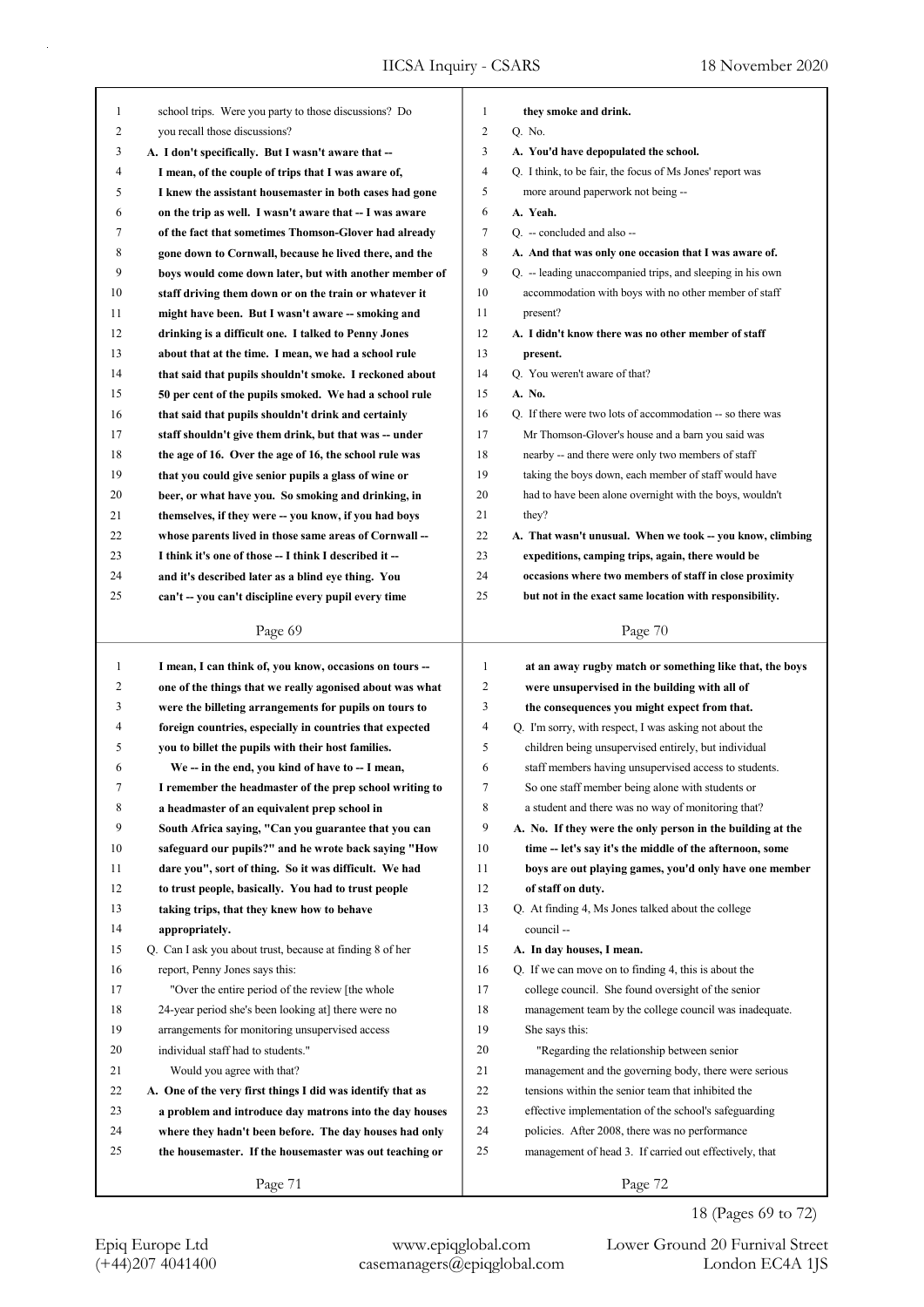| $\mathbf{1}$ | could have addressed these tensions and identified          | 1              | relation to Mr Ross's evidence in that respect?             |
|--------------|-------------------------------------------------------------|----------------|-------------------------------------------------------------|
| 2            | safeguarding as an area of concern."                        | 2              | A. I don't mind admitting to being strong minded and strong |
| 3            | I'd like to ask you about part of the statement of          | 3              | willed. Resistant to authority, difficult to accept or      |
| 4            | Tim Ross, who was the chair of council from 2009 to         | 4              | understand ultimate control. I don't think that is          |
| 5            | 2013. His witness statement is at tab A5 in your            | 5              | true. I'm perfectly aware that the college council were     |
| 6            | bundle. We could get that up, it's INQ006092 002. This      | 6              | ultimately the trustees of the charity and ultimate         |
| 7            | is paragraph 6. Could we highlight paragraph 6. He          | 7              | responsibility rested with them. I would have found it      |
| 8            | says there in the second sentence:                          | 8              | surprising that one influential member of council was       |
| 9            | "The headmaster during my period of office was              | 9              | able to persuade the other -- however many there were,      |
| 10           | a strong-minded and strong-willed individual, resistant     | 10             | and I wasn't aware that that had taken place, that that     |
| 11           | to authority, who found it difficult to accept or           | 11             | discussion had happened.                                    |
| 12           | understand that ultimate control of (and responsibility     | 12             | Q. Could I ask you, please --                               |
| 13           | for) the college lay with the council, not the              | 13             | A. Something that might be helpful in this respect is that  |
| 14           | headmaster. During my time, there was, unfortunately,       | 14             | the college council had, in addition to its three           |
| 15           | no routine appraisal system in place for senior staff       | 15             | meetings a year with the senior management team, also       |
| 16           | and only one formal appraisal of the head of the upper      | 16             | had meetings which were entitled "Private business", to     |
| 17           | school was undertaken. When I became chair of council,      | 17             | which the senior management team were not invited and       |
| 18           | I arranged for a university professor, himself an           | 18             | indeed deliberately excluded from. So there were many       |
| 19           | enormously experienced school governor, to undertake        | 19             | discussion points, perhaps even that one that Tim is        |
| 20           | a formal appraisal of the head. The head's determined       | 20             | referring to there, that were not within our knowledge,     |
| 21           | resistance to this proposition was unfortunately            | 21             | you know, that were not material that we had access to      |
| 22           | supported by an influential member of council, an           | 22             | in any way.                                                 |
| 23           | experienced ex-head. The suggestion was not therefore       | 23             | Q. I wonder if we could move on now, please, in the time    |
| 24           | supported or pursued."                                      | 24             | remaining to us, to talk about the victims and survivors    |
| 25           | Would you have any comment you wish to make in              | 25             | of Jonathan Thomson-Glover's abuse, the victims of          |
|              |                                                             |                |                                                             |
|              | Page 73                                                     |                | Page 74                                                     |
|              |                                                             |                |                                                             |
|              |                                                             |                |                                                             |
| $\mathbf{1}$ | covert filming. Two of the boys who had been filmed         | $\mathbf{1}$   | were nothing to do with the college, but we were limited    |
| 2            | have given the inquiry statements, and I know that you      | $\overline{c}$ | in terms of our response by never knowing who the           |
| 3            | have also seen the transcript of evidence provided          | 3              | victims were.                                               |
| 4            | yesterday. They have told the inquiry that they felt        | 4              | Q. Can I ask you this: you were aware that the filming had  |
| 5            | that the school's support in 2014 and 2015 was              | 5              | taken place in house 1?                                     |
| 6            | inadequate. I'd like to ask whether you accept that the     | 6              | A. Yes.                                                     |
| 7            | support provided to pupils was inadequate?                  | 7              | Q. So any boys who had used the showers in house 1 had      |
| 8            | A. The problem that we had was that we did not know who the | 8              | potentially been filmed?                                    |
| 9            | victims were, and so we couldn't reach out to them.         | 9              | A. Yes.                                                     |
| 10           | Because the police, for operational reasons, I'm sure of    | 10             | Q. And any boys who had been on the residential trips to    |
| 11           | their own reasoning, would not, or could not, or did not    | 11             | Jonathan Thomson-Glover's home had potentially been         |
| 12           | ever tell us, as far as I'm aware -- I've not known to      | 12             | filmed?                                                     |
| 13           | this day who the victims actually were. We couldn't         | 13             | A. Yes.                                                     |
| 14           | identify them, we had no way of knowing who they were.      | 14             | Q. So you had that much information?                        |
| 15           | All we could do was offer a sort of general appeal to       | 15             | A. Well, you could narrow it down. But we sent out          |
| 16           | all old boys and girls who had been in the school from      | 16             | messages to everybody, because we thought that was the      |
| 17           | 1990 to -- well, before that, really, to get in touch       | 17             | catch-all thing to do. Because how would you know which     |
| 18           | and, "Here are the various counselling services that we     | 18             | boys may or may not have had a shower -- the thing is --    |
| 19           | can lay on for you", which were independent.                | 19             | I think I'm right in saying -- I cannot remember the        |
| 20           | Interestingly, in one of the witness -- transcripts         | 20             | exact geography of the house, but house 1 shared the        |
| 21           | that I was reading that you just referred to, he said --    | 21             | building with what one might call house 2, another day      |
| 22           | I think he said, "Actually, we didn't want to talk to an    | 22             | boy house, and I think there were shared shower             |
| 23           | independent person. We actually wanted to talk to           | 23             | facilities. I think. I'm not sure.                          |
| 24           | somebody at the college about it". So we thought the        | 24             | Q. Can I please summarise to you the points that have been  |
| 25           | right thing to do was to lay on independent people who      | 25             | made by the victims and survivors in terms of their         |
|              | Page 75                                                     |                | Page 76                                                     |

19 (Pages 73 to 76)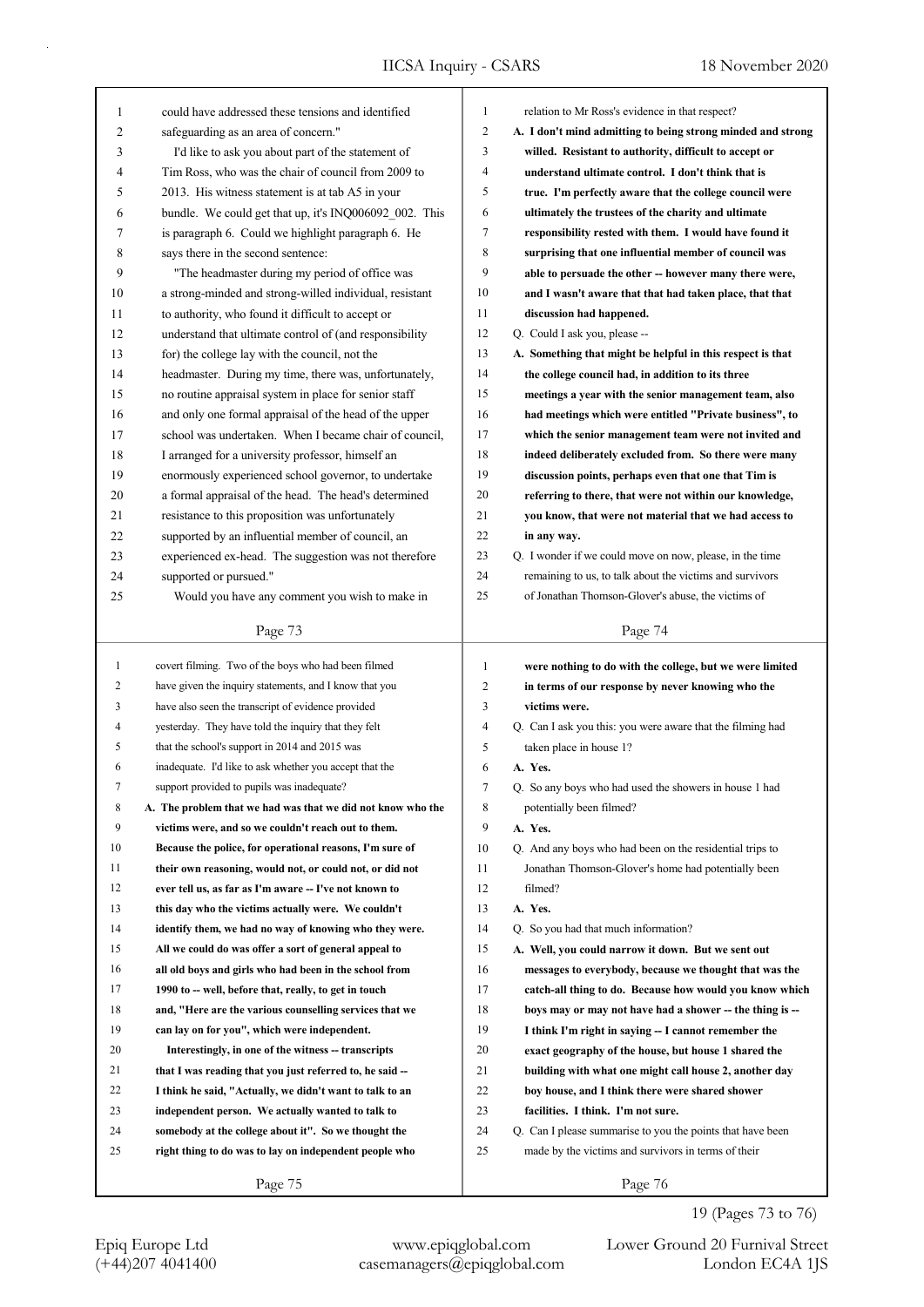| 1            | concerns about the support that was offered or the lack    | 1  | left in 2014 and a cohort left in 2015.                    |
|--------------|------------------------------------------------------------|----|------------------------------------------------------------|
| 2            | of support from the school. In summary, they say this,     | 2  | So we were looking out for them. They may not have         |
| 3            | that the school did not keep them informed of what was     | 3  | known that, because we tried to do it in the most          |
| 4            | going on, and I think you've addressed that point. They    | 4  | discreet way possible, because we didn't want to           |
| 5            | have said that there was a group meeting at which they     | 5  | interfere with their daily lives. We didn't want to        |
| 6            | were told there was a counsellor if they wanted. There     | 6  | make a special case of them, you know, because that        |
| 7            | were no individual support meetings. There was no          | 7  | would have been problematic too. Also, ultimately, we      |
| 8            | apology on behalf of the school. There was no              | 8  | didn't know who they were. So all we could do was look     |
| 9            | educational support for any pupils who had been            | 9  | out for signs.                                             |
| 10           | affected. There was no encouragement or insistence on      | 10 | Q. Well, the transcript that you have seen from A345, who  |
| 11           | accessing any professional help or counselling. And        | 11 | came to give evidence to the inquiry yesterday, he said    |
| 12           | no-one seemed to be keeping an eye on those pupils'        | 12 | that he became very depressed and withdrawn, that he put   |
| 13           | emotional well-being over the following months and years   | 13 | on a great deal of weight, that he stopped playing         |
| 14           | whilst they were in the school.                            | 14 | sports, and that he noticed that one of the other boys     |
| 15           | Do you accept that account of the support that was         | 15 | who had been filmed and was affected actually stopped      |
| 16           | offered by the school?                                     | 16 | eating and lost a huge amount of weight, and that nobody   |
| 17           | A. I think we thought we were doing all that we could.     | 17 | picked up on the warning signs for either of those boys?   |
| 18           | I think the question of -- I remember having a number of   | 18 | A. I read that. I can't -- I can't know the reasons why    |
| 19           | conversations with the new housemaster of house 1 about    | 19 | that wasn't picked up. It wasn't -- I saw the school       |
| 20           | doing precisely that, of keeping very careful watch,       | 20 | every morning, 720 pupils trooped past me in a flash.      |
| 21           | very careful, you know, antennae, emotional intelligence   | 21 | You try and pick up things from that. You try and pick     |
| 22           | antennae, out for any of the boys who remained in the      | 22 | things up as you're walking around the school. But,        |
| 23           | school who had been there under Thomson-Glover. I think    | 23 | actually, in the end, there were people who were working   |
| 24           | that would have been, at that stage, two year groups or    | 24 |                                                            |
| 25           |                                                            | 25 | much more closely with the pupils than I was.              |
|              | three, something like that, because obviously a cohort     |    | Q. Did you ever speak to the pupils in house 1 about what  |
|              | Page 77                                                    |    | Page 78                                                    |
|              |                                                            |    |                                                            |
|              |                                                            |    |                                                            |
| $\mathbf{1}$ | had happened?                                              | 1  | making that cultural shift from a reactive culture,        |
| 2            | A. In house 1? I can't remember. I think --                | 2  | dealing with incidents as they arose, to a proactive       |
| 3            | Q. Did you ever apologise to the pupils for what had       | 3  | culture is the journey, if you like, that needed to        |
| 4            | happened?                                                  | 4  | happen, and I hope is happening. But I think that's        |
| 5            | A. I can't remember.                                       | 5  | a very pertinent summary. We were reactive, that is        |
| 6            | Q. Looking back now, is there anything that you would do   | 6  | true.                                                      |
| 7            | differently in relation to those events?                   | 7  | Q. Yes.                                                    |
| 8            | A. In general, or the aftermath of the ?                   | 8  | A. And we didn't always react -- as you have clearly       |
| 9            | Q. In the aftermath of the Jonathan Thomson-Glover case?   | 9  | identified over the last hour and a bit, we didn't         |
| 10           | A. Well, bear in mind I was only there for one term in the | 10 | always react in the right way, or in the -- not that we    |
| 11           | immediate aftermath. I'd left by 31 December. So           | 11 | weren't trying to, but, you know, in retrospect, there     |
| 12           | you're looking at quite a narrow window of from when he    | 12 | were clearly things that we could have done differently,   |
| 13           | was convicted in September to when I was finishing my      | 13 | that I could have done differently.                        |
| 14           | time at the school. And in between I was absent from       | 14 | Q. I think, Mr Moore, you indicated that there were some   |
| 15           | school for quite a protracted period between October       | 15 | recommendations that you would like the --                 |
| 16           | and November. So there wasn't a huge amount that           | 16 | A. Yes, I do. I have two, actually. The document that's    |
| 17           | I could do in the time that was available to me.           | 17 | included in B19.                                           |
| 18           | I think that the school has done a great deal since.       | 18 | Q. This is the report of Delyth Lynch.                     |
| 19           | I'm encouraged by much of what is now in place in the      | 19 | A. Yes.                                                    |
| 20           | school.                                                    | 20 | Q. The BSA fellowship report into boarding schools by      |
| 21           | I think one of the things in Penny Jones' report,          | 21 | Delyth Lynch?                                              |
| 22           | which is actually -- summarises it, distils it,            | 22 | A. Exactly. I thought there was a brilliant idea in there. |
| 23           | crystallises it very accurately. There's a line where      | 23 | I think it is full of wise counsel and sage advice. It     |
| 24           | she says our approach, the college's approach, to          | 24 | identifies exactly how you make that move from reactive    |
| 25           | safeguarding was reactive, not proactive. I think          | 25 | to proactive in your safeguarding culture. But one         |
|              | Page 79                                                    |    | Page 80                                                    |

20 (Pages 77 to 80)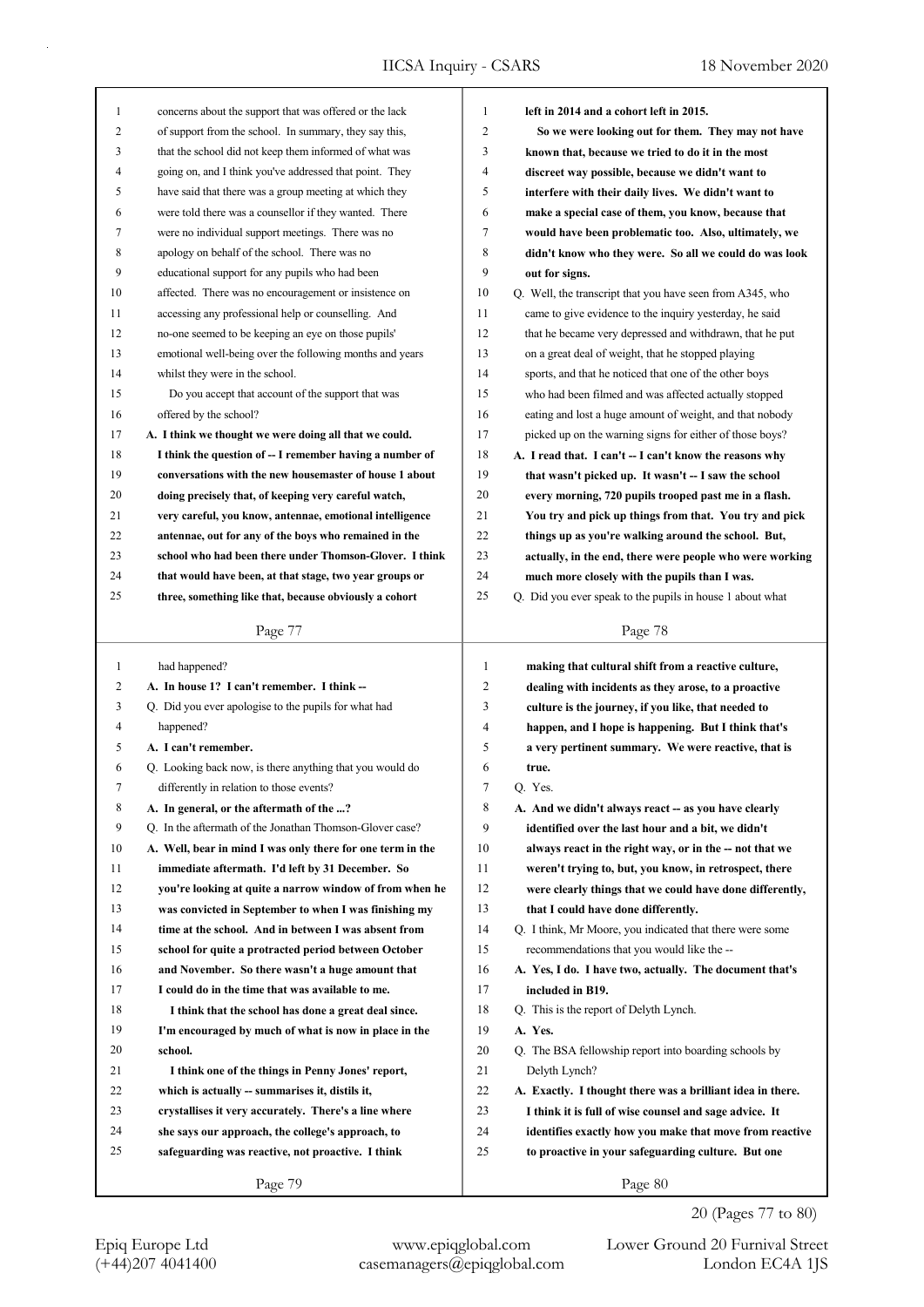| $\mathbf{1}$ | thing that she proposes there is a certificate or         | $\mathbf{1}$   | of -- have I been switched off?                          |
|--------------|-----------------------------------------------------------|----------------|----------------------------------------------------------|
| 2            | diploma in safeguarding. I think that would be a really   | $\overline{c}$ | Q. No, we are with you.                                  |
| 3            | good idea. I would even go as far as to say you could     | 3              | A. The second one is, if one of the recommendations of   |
| 4            | make it part of initial teacher training, that somebody   | $\overline{4}$ | the inquiry is to look again at the whole issue of       |
| 5            | has to have, as part of their training, a certificate in  | 5              | mandatory referrals -- now, you may argue that they      |
| 6            | safeguarding in order to practice in a school. Then you   | 6              | should be mandatory -- you know, they are mandatory      |
| 7            | could have maybe an advanced diploma for those who are    | 7              | already, but, actually, that would have been really      |
| 8            | working in a more -- you know, in a context --            | 8              | helpful in those situations where we were arguing every  |
| 9            | a residential context or a boarding context. So I would   | 9              | which way around cases: did it meet this or that         |
| 10           | endorse that as a recommendation, if one of the things    | 10             | definition; what is the definition of "harm"; does it    |
| 11           | that came out of this inquiry was -- because that would   | 11             | come up to that definition; what is the definition of    |
| 12           | embed a safeguarding culture in every single member of    | 12             | the threshold, and so on, and actually --                |
| 13           | staff. You would have to make it available to             | 13             | Q. Can I clarify, sorry, you're talking about mandatory  |
| 14           | nonteaching staff as well, particularly matrons, medical  | 14             | referrals to the LADO?                                   |
| 15           | centre staff, doctors, you know, and it would be          | 15             | A. To the LADO, absolutely, yes. Because so much of      |
| 16           | obviously a big piece of work administratively. But       | 16             | the agony of the decision-making process and the         |
| 17           | I think it would guarantee a level of awareness.          | 17             | responsibility of it that weighs heavily upon you --     |
| 18           | I mean, some of the things -- you know, Nicola says       | 18             | because, you know, these are not -- these are            |
| 19           | I didn't understand what grooming behaviour was. Well,    | 19             | potentially life-changing things for the people          |
| 20           | I kind of did intellectually and I'd done all the         | 20             | involved, and you agonise over it and, actually, if you  |
| 21           | training, but then matching that to what you see going    | 21             | just have mandatory referral, and you went, "Well, we    |
| 22           | on, there's a jump there sometimes. It wasn't that we     | 22             | don't -- it is not our problem -- we don't have to think |
| 23           | didn't know what grooming behaviour was. So it's not an   | 23             | about it, we just pass it on", and the professionals,    |
| 24           | absolute, you know, panacea for dealing with the issue,   | 24             | who know way more about this than we do, can then deal   |
| 25           | but a certificate would at least guarantee a degree       | 25             | with it.                                                 |
|              |                                                           |                |                                                          |
|              | Page 81                                                   |                | Page 82                                                  |
|              |                                                           |                |                                                          |
|              |                                                           |                |                                                          |
| $\mathbf{1}$ | Q. Can I just ask you at that point, were you aware that  | $\mathbf{1}$   | the globe. We had cricket tours to all the places in     |
| 2            | you could have picked up the phone and asked the LADO     | 2              | the world that play cricket, you had rugby tours, you    |
| 3            | for advice at any time? It didn't have to be an           | 3              | had choir tours, you had trips all around the UK. Yes,   |
| 4            | official referral? You can simply pick up the phone and   | 4              | it would have been literally hundreds.                   |
| 5            | ask for advice, "Should this be referred?"                | 5              | THE CHAIR: Bearing in mind there were 720 pupils, as you |
| 6            | A. Yes, and I think the child protection officers and     | 6              | say, what proportion -- can you roughly estimate --      |
| 7            | designated safeguarding leads did do that.                | 7              | involved overnight stays?                                |
| 8            | Q. Thank you.                                             | 8              | A. On those trips? Oh, quite a lot. Yes.                 |
| 9            | A. But I think -- we had a lot of expertise in that area; | 9              | THE CHAIR: I'm really trying to --                       |
| 10           | Jo, who was the head of the pre-prep school particularly  | 10             | A. I couldn't estimate a percentage. It depends -- you   |
| 11           | so, and she worked very closely with Nicola. She was      | 11             | know, when we had -- if our sports teams were very       |
| 12           | much more highly qualified than me in that whole area.    | 12             | successful and they went to national tournaments, then   |
| 13           | MS NIELD: Thank you. Chair and panel, do you have any     | 13             | they would stay overnight. Then, if they got through to  |
| 14           | questions for this witness?                               | 14             | the next round, they'd stay another night, and if they   |
| 15           | THE CHAIR: I have a question. And I will check with my    | 15             | got through to the next round, they'd stay another       |
| 16           | colleagues whether they do.                               | 16             | night. So you didn't always know when residential        |
| 17           | Questions from THE PANEL                                  | 17             | accommodation was going to be needed, you'd plan for the |
| 18           | THE CHAIR: Mr Moore, I wanted to check something you said | 18             | best-case scenario, them getting all the way through to  |
| 19           | earlier on the matter of trips, school trips. I think     | 19             | the finals, but that wasn't always the case, obviously.  |
| 20           | you referred to hundreds of trips taking place every      | 20             | So you had to be quite flexible.                         |
| 21           | year. Did you mean that literally, "hundreds"?            | 21             | But it was, I should think, between a third and          |
| 22           | A. Yes, there were really that many. I mean, if you added | 22             | a half of the pupils at some point.                      |
| 23           | them all up -- I mean, it might be just a museum visit    | 23             | THE CHAIR: I see.                                        |
| 24           | or a trip to London to see a play, but there were also    | 24             | A. Maybe more. Maybe more.                               |
| 25           | trips and tours going the length and breadth of           | 25             | THE CHAIR: Did you keep a central register of the most   |
|              | Page 83                                                   |                | Page 84                                                  |

21 (Pages 81 to 84)

Epiq Europe Ltd www.epiqglobal.com Lower Ground 20 Furnival Street<br>
(+44)207 4041400 casemanagers@epiqglobal.com London EC4A 1JS Lower Ground 20 Furnival Street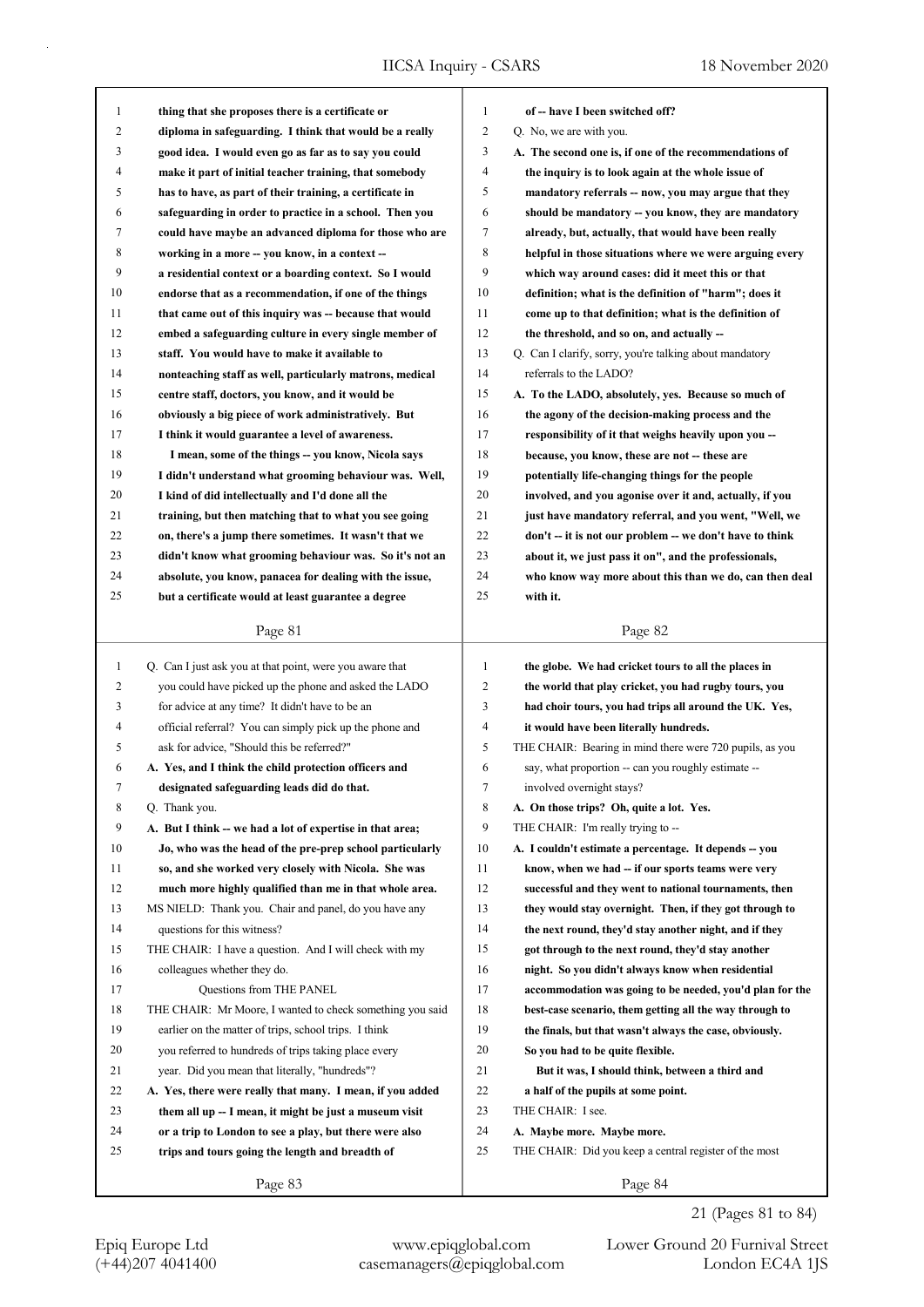| $\mathbf{1}$ | basic data, ie, who they involved, which pupils --                                                            | 1<br>THE CHAIR: So even the informal contacts that took place,                                  |
|--------------|---------------------------------------------------------------------------------------------------------------|-------------------------------------------------------------------------------------------------|
| 2            | A. Yes. I had an 18-month forward planning process,                                                           | 2<br>you know, when there were other people in the area, as                                     |
| 3            | because one of the issues that came up was, you know,                                                         | 3<br>you referred --                                                                            |
| 4            | some pupils going on as many as three overseas tours in                                                       | $\overline{4}$<br>A. Well, as you know, North Cornwall is a popular holiday                     |
| 5            | a year because they were in the top teams for all of                                                          | 5<br>destination and lots of our parents had second homes                                       |
| 6            | the sports, and so we introduced a rota that meant --                                                         | 6<br>down there. If Thomson-Glover was there and he met with                                    |
| 7            | you'd say, no, if there was a rugby tour this year there                                                      | 7<br>them in that context, then obviously the school would                                      |
| 8            | can't be one next year because -- also because of                                                             | 8<br>have no oversight of that, nor could they.                                                 |
| 9            | the cost issue. Parents were forking out thousands of                                                         | 9<br>THE CHAIR: There were only three or four residential --                                    |
| 10           | pounds extra a year for these trips. There was a rota                                                         | 10<br>A. During 2005 to '14, there were at least a couple of                                    |
| 11           | that was published in advance. Of course we kept                                                              | 11<br>years where he didn't take the trips, either because the                                  |
| 12           | records of who had gone where and when. But we didn't                                                         | 12<br>weather wasn't good enough or in 2012, for example, it                                    |
| 13           | have historic records going back five, six, seven,                                                            | 13<br>was the school's 150th anniversary and there wasn't an                                    |
| 14           | eight, ten years. Of course, now, all of that is                                                              | 14<br>option -- there wasn't a slot in the schedule. Things                                     |
| 15           | digitised so it's easy to access on a computer.                                                               | 15<br>like that. Mitigating -- so I can't remember exactly                                      |
| 16           | THE CHAIR: When did you keep a central record from? Which                                                     | 16<br>how many trips there were, but it wasn't every year.                                      |
| 17           | date? What year?                                                                                              | 17<br>THE CHAIR: Did other masters take their pupils or students                                |
| 18           | A. I'm guessing -- I don't know. 2008, '9, '10, that type                                                     | 18<br>to holiday homes or their own first homes?                                                |
| 19           | of period.                                                                                                    | 19<br>A. Yes. Yes, I think - less so as time went on, because                                   |
| 20           | THE CHAIR: Can you estimate how many trips were conducted                                                     | 20<br>people became uncomfortable with the whole, you know,                                     |
| 21           | by Thomson-Glover?                                                                                            | 21<br>risk assessment of that.                                                                  |
| 22           | A. In my time -- no. I mean, three or four.                                                                   | 22<br>THE CHAIR: Did you become uncomfortable with it?                                          |
| 23           | THE CHAIR: In all of those years, there were three or                                                         | 23<br>A. Yes. I mean, I -- rightly or wrongly, I trusted my                                     |
| 24           | four --                                                                                                       | 24<br>staff. I thought we had a very fine collection of                                         |
| 25           | A. There were a number of years where he didn't take them.                                                    | 25<br>people who wouldn't, you know, breach the trust that's                                    |
|              |                                                                                                               |                                                                                                 |
|              | Page 85                                                                                                       | Page 86                                                                                         |
|              |                                                                                                               |                                                                                                 |
| 1            | embedded in them. So I didn't think we had a particular                                                       | $\mathbf{1}$<br>early days.                                                                     |
| 2            | problem with it or an issue with it. But I had people,                                                        | $\overline{2}$<br>Did you think at that time whether it would be                                |
| 3            |                                                                                                               | 3<br>suitable to instruct some safeguarding experts to assist                                   |
| 4            | you know, who didn't want to drive minibuses, for<br>example, because they might, you know, be involved in an | $\overline{4}$<br>you and the school team in managing the impact of                             |
| 5            |                                                                                                               | 5<br>Jonathan Thomson-Glover's behaviour as the picture                                         |
| 6            | accident and then -- and so on and so on. So the whole                                                        | became clearer in the school's mind?<br>6                                                       |
| 7            | culture of being very careful about what you did and                                                          | 7                                                                                               |
|              | didn't -- you know, did creep -- you know, did, year by                                                       | A. No, I suppose we thought that -- no, I don't think we                                        |
| 8            | year by year, advance, you know.                                                                              | $\,$ 8 $\,$<br>did, no. Thinking back on it. Did anyone suggest that?<br>9<br>I can't remember. |
| 9            | THE CHAIR: Presumably you had insurance cover that covered                                                    | 10                                                                                              |
| 10           | all of those trips --                                                                                         | MS SHARPLING: Do you think, on reflection, that might have                                      |
| 11           | A. Yes.                                                                                                       | 11<br>been a good idea, given you had already instructed a PR                                   |
| 12           | THE CHAIR: -- whether to somebody's home or not?                                                              | 12<br>firm who'd already at least wrote or drafted one of your                                  |
| 13           | A. Yes. I mean, and, you know, sometimes we did desktop                                                       | 13<br>letters?                                                                                  |
| 14           | exercises and disaster planning, you know, senior                                                             | 14<br>A. We thought we had permission from Amanda Hirst, who was                                |
| 15           | management team, and one of the disaster scenarios you                                                        | 15<br>the police press liaison, to manage that side of things                                   |
| 16           | do is something like that happening, so -- or, you know,                                                      | 16<br>ourselves, and she said, "You will probably need to                                       |
| 17           | a multiple pileup on the motorway on a trip. So we were                                                       | 17<br>write to parents again and you can do that", so we                                        |
| 18           | constantly monitoring the risks.                                                                              | 18<br>didn't think there was a sort of problem with doing                                       |
| 19           | THE CHAIR: Thank you. Ms Sharpling, do you have any                                                           | 19<br>that.                                                                                     |
| 20           | questions?                                                                                                    | 20<br>In terms of -- I think you can never engage too many                                      |
| 21           | MS SHARPLING: Just the one question. Thank you, Mr Moore,                                                     | 21<br>structures of support, can you? We probably should have                                   |
| 22           | if I may. When the news broke about                                                                           | 22<br>involved more people, yes.                                                                |
| 23           | Jonathan Thomson-Glover, you indicated a PR firm, or                                                          | 23<br>MS SHARPLING: Thank you very much.                                                        |
| 24           | something of that nature, provided advice in what you                                                         | 24<br>THE CHAIR: Mr Frank?                                                                      |
| 25           | describe as a confused situation, particularly in the                                                         | 25<br>MR FRANK: No, thank you.                                                                  |

22 (Pages 85 to 88)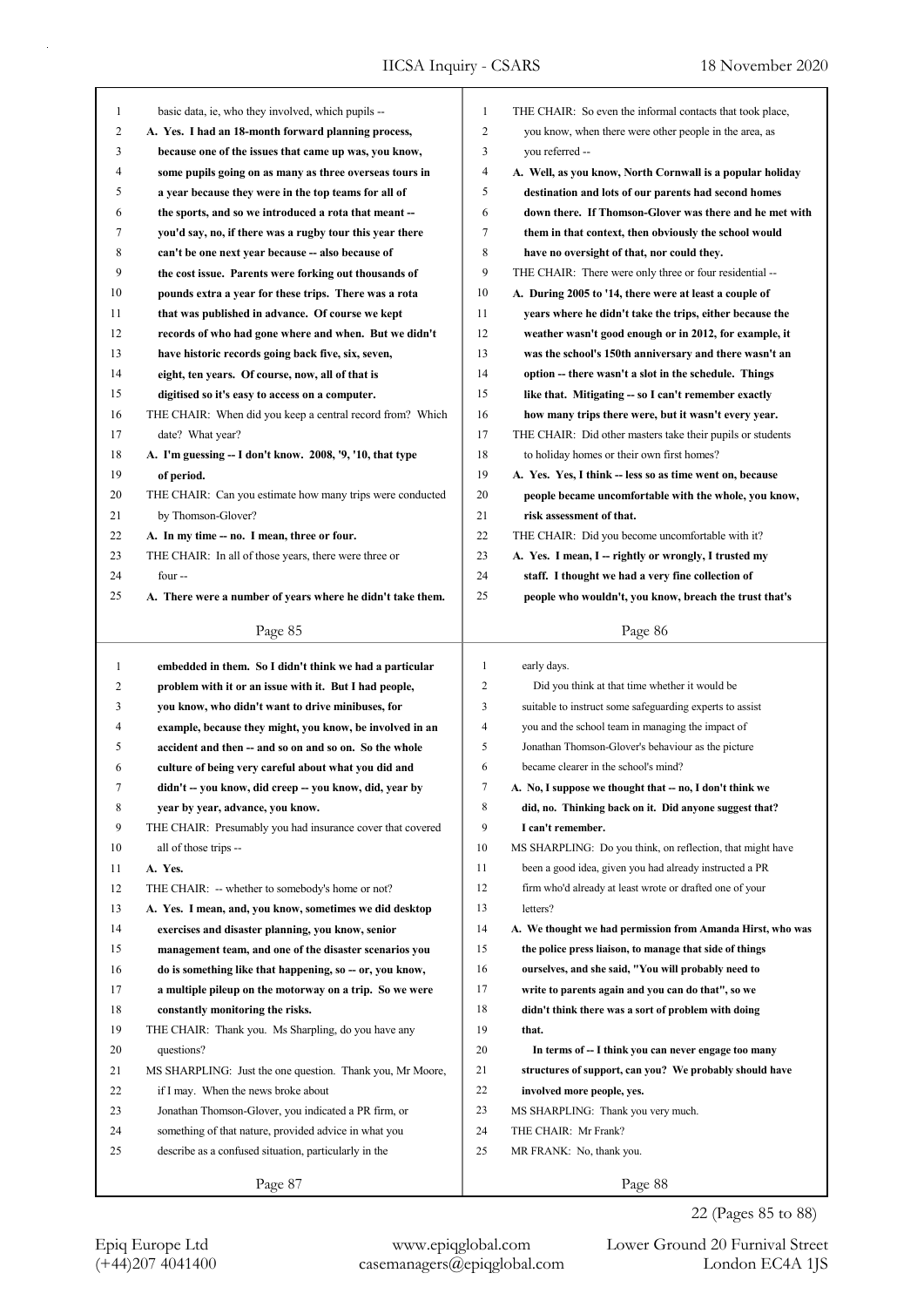| $\mathbf{1}$ | THE CHAIR: Sir Malcolm?                                    | 1            | We shall be taking a break after an hour, but if you        |
|--------------|------------------------------------------------------------|--------------|-------------------------------------------------------------|
| 2            | PROF SIR MALCOLM EVANS: No, thank you, chair.              | 2            | need a break before that point, please do let me know.      |
| 3            | THE CHAIR: Thank you very much. We have no further         | 3            | We shouldn't have any technical problems. If we do,         |
| 4            | questions. Thank you, Mr Moore.                            | 4            | please just hang tight. We will try and get you             |
| 5            | A. Okay, thank you.                                        | 5            | reconnected as soon as we can.                              |
| 6            | (The witness withdrew)                                     | 6            | Once I have finished asking you questions, I shall          |
| 7            | MS NIELD: I'm mindful of the time, chair. I think now      | 7            | hand over to the chair and panel, who may have some         |
| 8            | might be an opportune moment to take a break for lunch.    | 8            | questions for you.                                          |
| 9            | THE CHAIR: Yes. We will return at 1.50 pm. Thank you.      | 9            | Now, Ms Laird, could we turn behind tab A1 of               |
| 10           | $(12.53 \text{ pm})$                                       | 10           | the bundle which I hope you have in front of you. There     |
| 11           | (The short adjournment)                                    | 11           | is a witness statement dated 1 July 2020 from yourself.     |
| 12           | $(1.50 \text{ pm})$                                        | 12           | Can you confirm that you signed that witness statement?     |
| 13           | THE CHAIR: Good afternoon, everyone. Ms Scolding?          | 13           | A. Yes, I did.                                              |
| 14           | MS SCOLDING: The next witness is Ms Nicola Laird.          | 14           | Q. Can you confirm that that witness statement is true, to  |
| 15           | MS NICOLA LAIRD (affirmed)                                 | 15           | the best of your knowledge and belief?                      |
| 16           | Examination by MS SCOLDING                                 | 16           | A. There is one error that I wanted to bring your attention |
| 17           | MS SCOLDING: Good afternoon, Ms Laird. A few introductory  | 17           | to, and that is, when I began -- when I commenced the       |
| 18           | remarks. Firstly, this isn't a test of memory, so          | 18           | LADO role. It was actually 2013, not 2015, as my            |
| 19           | please feel free to refer to the bundles you have in       | 19           | statement records.                                          |
| 20           | front of you and also any notes you've made.               | 20           | Q. Yes. So that's paragraph 2 of your witness statement     |
| 21           | Danny, our evidence handler, will be getting some          | 21           | says "2015", when in fact it should be 2013?                |
| 22           | documents up on screen. These can take a few seconds to    | 22           | A. Yes.                                                     |
|              |                                                            |              |                                                             |
| 23           | appear, so please bear with us.                            | 23           | Q. Thank you very much for that correction. Chair, may      |
| 24           | If you can't read them, if you are anything like me,       | 24           | that witness statement stand in full in respect of          |
| 25           | please do say so, and we can get them enlarged.            | 25           | Ms Laird? Thank you.                                        |
|              | Page 89                                                    |              | Page 90                                                     |
|              |                                                            |              |                                                             |
| 1            | So you are the local authority designated officer          | $\mathbf{1}$ | issues of suitability.                                      |
| 2            | for Bristol City Council and have held that role since     | 2            | Q. Do you actually do the investigating? Because this is    |
| 3            | 2013 and you are a qualified social worker. Perhaps you    | 3            | one of the things I think people sometimes have             |
| 4            | would like to start by explaining briefly the role of      | 4            | a misunderstanding about. What's your role when             |
| 5            | the LADO, as I will now call you, and your role in         | 5            | a referral is made to you?                                  |
| 6            | particular in respect of schools and educational           | 6            | A. No, the LADO doesn't investigate; the LADO's role is to  |
| 7            | establishments?                                            | 7            | manage and oversee the process of investigation into an     |
| 8            | A. So the LADO role is defined in Working Together to      | 8            | allegation of abuse to ensure that the correct              |
| 9            | Safeguard Children, in which it gives a very brief         | 9            | procedures and processes are followed. So that would        |
| 10           | summary around the role and responsibilities of the LADO   | 10           | either be by the organisation who employs the individual    |
| 11           | and of the allegation management threshold, so the         | 11           | or it would be by the police. Any allegation that meets     |
| 12           | threshold for what meets a LADO referral.                  | 12           | the threshold as defined in Working Together would          |
| 13           | Q. So what threshold does meet a LADO referral and what's  | 13           |                                                             |
| 14           | your role and responsibility once things have been         | 14           | require an investigation via one of those two routes.       |
| 15           | referred?                                                  | 15           | Q. If it was a school, for example, and the police said,    |
|              |                                                            |              | "Well, look, we don't think it is a criminal offence",      |
| 16           | A. So the threshold is where a child may have been harmed, | 16           | one of your roles would be to provide advice and            |
| 17           | or has been harmed, where a criminal offence has been      | 17           | guidance to a school to say, "This is how you should        |
| 18           | committed or where there are concerns regarding an         | 18           | investigate. This is what you should be doing. This is      |
| 19           | individual, of a safeguarding nature, who works with       | 19           | the advice I would give you". Is that right?                |
| 20           | children or volunteers with children.                      | 20           | A. Yes, it is. Within education, they have specific         |
| 21           | Q. Can I just check it is "may", it is not "has", so it is | 21           | guidance called Keeping Children Safe in Education 2020,    |
| 22           | a fairly low threshold, from your perspective?             | 22           | and within that it has a section in relation to managing    |
| 23           | A. Yes, it is "may" or "has". But, in addition to that,    | 23           | allegations and the LADO role, and it details the           |
| 24           | LADOs also deal with lower-level concerns where there      | 24           | process of referring to the LADO and the steps that an      |
| 25           | may be patterns of concerns or transferable risk or        | 25           | organisation, a school, should take in dealing with that    |

23 (Pages 89 to 92)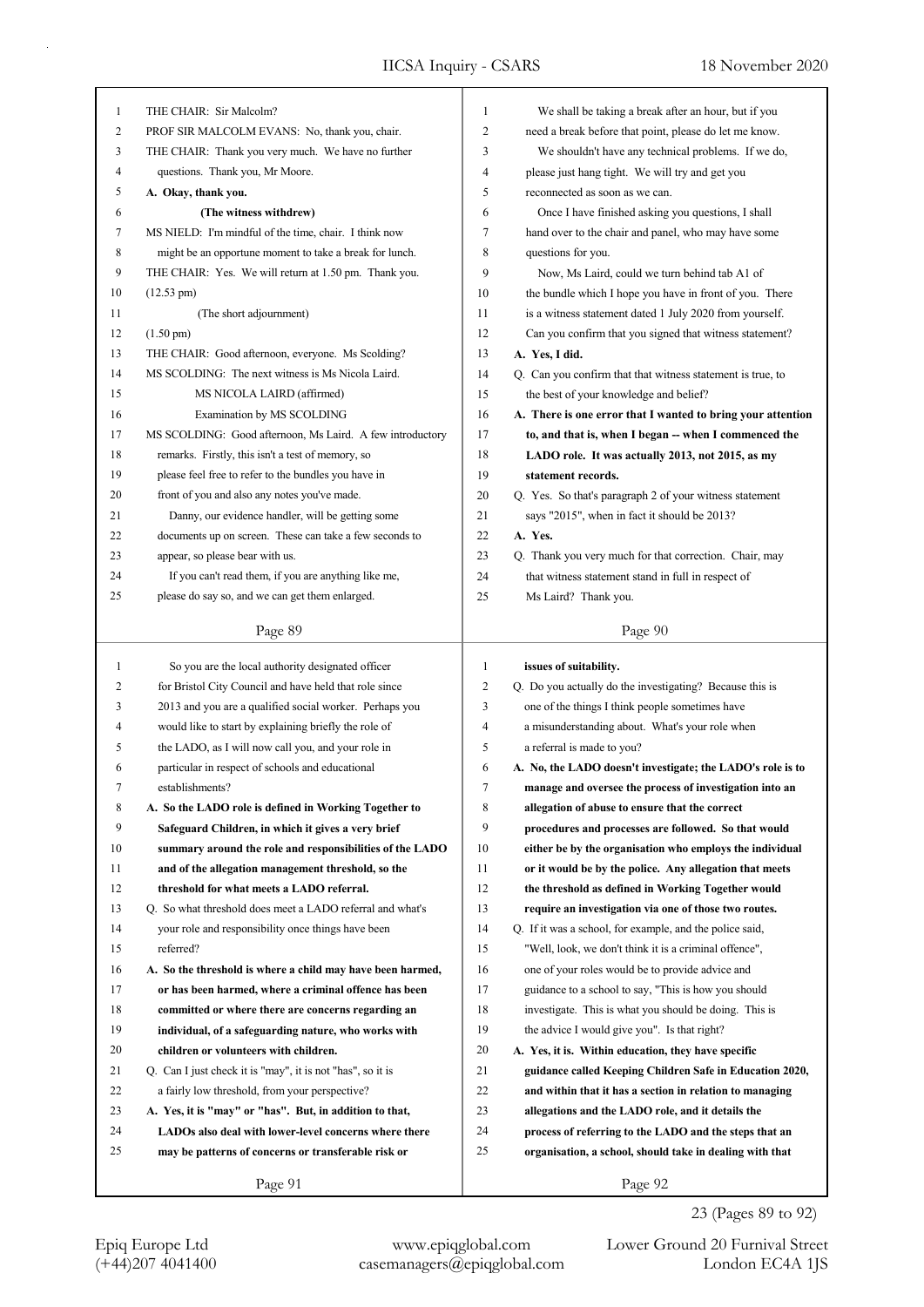| 1              | allegation and seeking advice from the LADO.               | $\mathbf{1}$   | Q. So the lower-level safeguarding concerns, are they the   |
|----------------|------------------------------------------------------------|----------------|-------------------------------------------------------------|
| $\overline{c}$ | Q. So there's the kind of more formal role, if a referral  | $\overline{c}$ | sorts of things we heard about from Mr Erooga? I don't      |
| 3              | is made, but you have also talked about being a sort of    | 3              | know whether you had a chance to hear his evidence on       |
| 4              | sounding board, I suppose is the way that I would          | 4              | Monday. So things which cause kind of niggles, worries.     |
| 5              | describe it. Is that something which is formally set       | 5              | And how frequently do schools approach you about that?      |
| 6              | out within the guidance, or is that something that you     | 6              | A. I would deal with those lower-level concerns, because    |
| 7              | have taken upon yourself?                                  | 7              | the LADO, in my opinion, very much part of their role is    |
| 8              | A. It's not formally set out, because the guidance in      | 8              | to see whether there's a pattern of concerns emerging       |
| 9              | Working Together is quite limited, and so there is         | 9              | which could potentially indicate grooming-type              |
| 10             | regional variation. We are trying to create consistency    | 10             | behaviour.                                                  |
| 11             | through the creation of the national LADO network.         | 11             | Q. Right.                                                   |
| 12             | In Bristol, my approach is that I want to enable           | 12             | A. So I encourage schools, through training that I deliver, |
| 13             | organisations to contact the LADO if they have             | 13             | and also we have the Bristol City Council Safeguarding      |
| 14             | lower-level concerns or want to seek advice.               | 14             | in Education team who increases awareness --                |
| 15             | Q. How do you make sure that schools do that proactively?  | 15             | Q. What's the Bristol Safeguarding in Education team? We    |
| 16             | A. Well, the LADO referral form has recently been revised, | 16             | have heard about them this morning from Mr Moore. Who       |
| 17             | because within Keeping Children Safe in Education, in      | 17             | are they and what's your relationship with them?            |
| 18             | the update they have included a fourth category, which     | 18             | A. So they are within the Bristol City Council Education    |
| 19             | is in relation to issues of suitability.                   | 19             | Department, and there is a team manager and three           |
| 20             | Q. Right.                                                  | 20             | advisors who oversee all of the schools within the          |
| 21             | A. Therefore -- so that is included on the LADO referral   | 21             | Bristol area, independent, local authority maintained       |
| 22             | form, and it encourages organisations, schools             | 22             | and academies and they provide support around wider         |
| 23             | particularly, to think about are they referring because    | 23             | safeguarding issues, things that wouldn't meet the LADO     |
| 24             | it meets the LADO threshold or is it a lower-level         | 24             | threshold, that might be around policies or procedures,     |
| 25             | safeguarding concern for which they are seeking advice.    | 25             | training, and we work very closely together. I have         |
|                |                                                            |                |                                                             |
|                | Page 93                                                    |                | Page 94                                                     |
|                |                                                            |                |                                                             |
|                |                                                            |                |                                                             |
| $\mathbf{1}$   | regular meetings with the manager of the Safeguarding in   | $\mathbf{1}$   | with safeguarding concerns generally within education.      |
| 2              | Education team, and we share concerns around high-risk,    | 2              | Q. You've obviously talked about the national LADO network  |
| 3              | high-profile cases where patterns are emerging. I might    | 3              | and you've also talked about the fact that there's          |
| 4              | ask the team to go in if I identify a school doesn't       | 4              | a limited guidance at the moment. If you could wave         |
| 5              | have an accurate, robust safeguarding policy, and ask      | 5              | a magic wand, what would you want to see to improve LADO    |
| 6              | them to provide support in updating that. So we work       | 6              | services in England and in Wales?                           |
| 7              | very closely together on a number of matters.              | 7              | A. I would like to see there to be more detailed procedures |
| 8              | Q. As far as you're aware, did you always have this        | 8              | within Working Together to Safeguard Children that          |
| 9              | Safeguarding in Education team, or were you on your own    | 9              | mirror, or are similar to, the detail within Keeping        |
| 10             | trying to perform both roles, a sort of an educational     | 10             | <b>Children Safe in Education; to enable organisations</b>  |
| 11             | role and a management role?                                | 11             | outside of educational settings to have a good              |
| 12             | A. So the Safeguarding in Education team has been in       | 12             | understanding of the LADO role and the allegation           |
| 13             | existence in Bristol for about four years, so at the       | 13             | management process; but also to enable consistency for      |
| 14             | time of the Clifton College case, that wasn't in           | 14             | LADOs across the country.                                   |
| 15             | existence, and, therefore, some of that support I tried    | 15             | Q. How about money? Do you think there is enough money put  |
| 16             | to provide but didn't have the capacity, and, therefore,   | 16             | into the LADO role, whether in your authority or more       |
| 17             | this team is now able to undertake quite extensive         | 17             | generally from, obviously, the active work you have done    |
| 18             | support on those areas outside the LADO remit.             | 18             | with others, or do you think it is a role that's            |
| 19             | Q. Do you think that's necessary?                          | 19             | relatively underfunded and undersupported, given the        |
| 20             | A. I think they provide a really valuable service in the   | 20             | importance of it?                                           |
| 21             | city. I meet regularly with colleagues in the              | 21             | A. I think there's general recognition. I think within      |
| 22             | Southwest. We have a Southwest LADO forum. Some of my      | 22             | Bristol there is good support for the LADO role. We         |
| 23             | colleagues in those regions, in those other authorities,   | 23             | have a robust LADO team. I think within the Southwest,      |
| 24             | don't have the same model. So I think it adds a level      | 24             | because I can't really comment nationally, but some of      |
| 25             | of robustness to the local authority's ability to deal     | 25             | my colleagues don't have the same model of support, so      |

24 (Pages 93 to 96)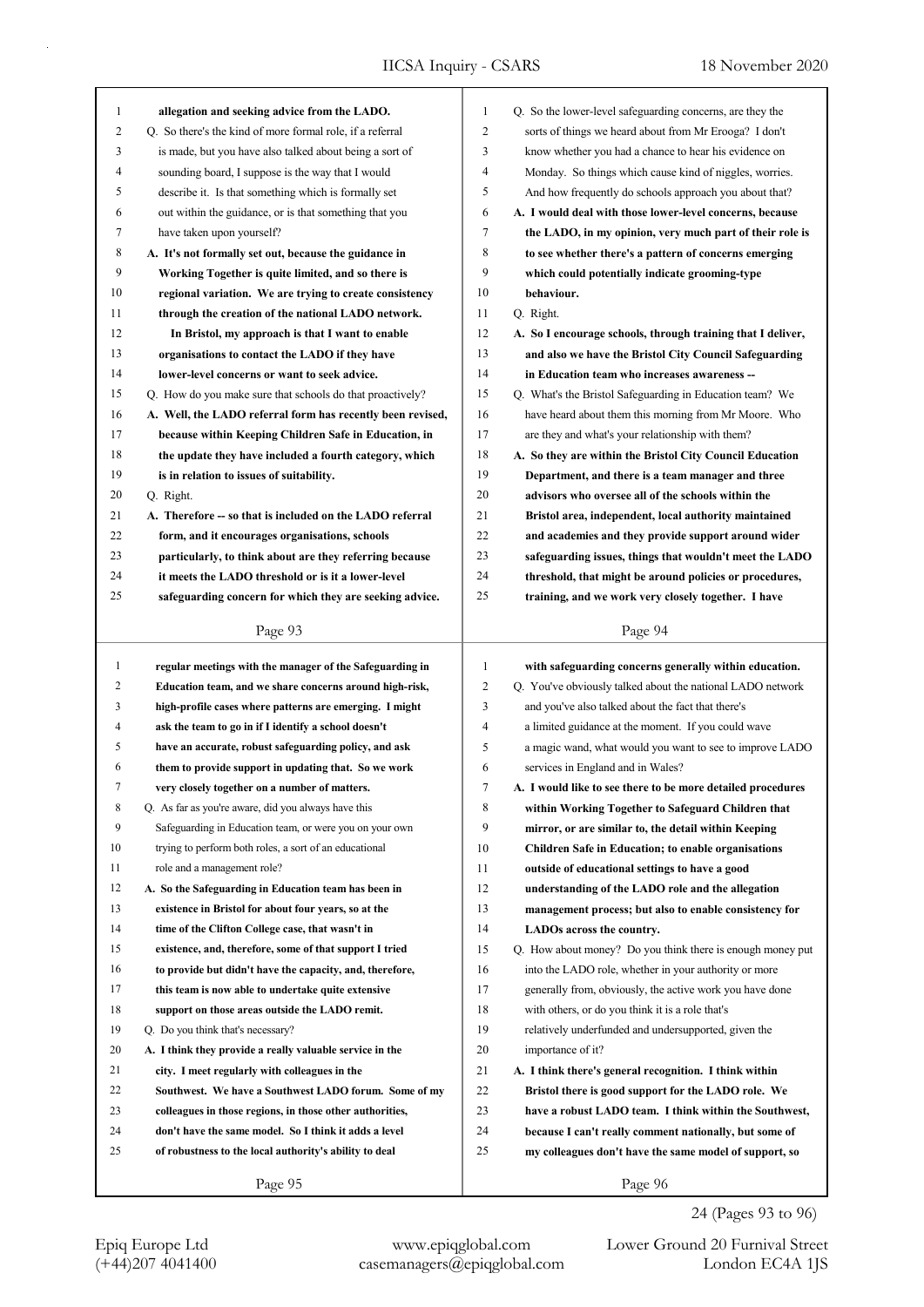| 1            | resource may well be an issue. I do think it is an          | 1              | role.                                                       |
|--------------|-------------------------------------------------------------|----------------|-------------------------------------------------------------|
| 2            | important role that does require the necessary funding,     | $\overline{c}$ | Q. Okay.                                                    |
| 3            | because it is so crucial to have one full-time or a team    | 3              | A. This is all the referrals made to the LADO team from its |
| 4            | of LADOs in larger areas to enable those functions to be    | 4              | commencement up until -- yes, until the conclusion of       |
| 5            | undertaken, and I know that some LADOs have to fulfil       | 5              | the $-$                                                     |
| 6            | a LADO role along with another team manager role, which     | 6              | Q. So these are all the referrals from 2006 to date?        |
| 7            | I imagine can be a real challenge.                          | 7              | A. Yes.                                                     |
| 8            | Q. Particularly, I'm assuming, if you are running what I am | 8              | Q. Well, July 2020, which is when you submitted this        |
| 9            | going to call an open-door policy, in terms of people       | 9              | information.                                                |
| 10           | phoning you up and wanting to sort of chew over             | 10             | A. Yes.                                                     |
| 11           | particular concerns or problems; is that right?             | 11             | Q. So there are no referrals at all until April 2013.       |
| 12           | A. Yes, definitely.                                         | 12             | There are then four referrals that we can see prior to      |
| 13           | Q. So I'd like to ask you about the relationship between    | 13             | the arrest of Jonathan Thomson-Glover. And then, after      |
| 14           | Clifton College and the LADO service before 2014.           | 14             | that, there are 66 referrals or contacts, and I think we    |
| 15           | Before Mr Thomson-Glover was arrested, which I think was    | 15             | heard from Ms Newman yesterday that she quite frequently    |
| 16           | in July 2014, how much contact was there between            | 16             | phones you up and the two of you have a very good           |
| 17           | Clifton College and the LADO service? I think if we go      | 17             | relationship with each other.                               |
| 18           | behind -- it is tab B1 of my bundle. Danny, could we        | 18             | So would you describe those numbers of referrals            |
| 19           | get up BSC000285 001. This is your schedule of all the      | 19             | before the arrest of Jonathan Thomson-Glover as usual       |
| 20           | referrals that Clifton College have made to you             | 20             | for a school, unusual?                                      |
| 21           | from April 2013 onwards, which is, I'm assuming, when       | 21             | A. I think -- I can't really quantify whether it's usual or |
| 22           | you started the job?                                        | 22             | unusual. I think what's noticeable is that there was        |
| 23           | A. Yes, that's when I started. The LADO role in Bristol     | 23             | a significant number of referrals following the             |
| 24           | started before that time, but that chronology was           | 24             | Jonathan Thomson-Glover case, and cases were uncovered      |
| 25           | created from LADO records prior to me undertaking the       | 25             | where clearly they should have been previously referred.    |
|              |                                                             |                |                                                             |
|              | Page 97                                                     |                | Page 98                                                     |
|              |                                                             |                |                                                             |
|              |                                                             |                |                                                             |
| $\mathbf{1}$ | Q. The first one of those I want to talk about is           | $\mathbf{1}$   | I think this case of -- this specific case has              |
| 2            | Mr Johnston. Now, we have heard in evidence all about       | $\overline{c}$ | highlighted that there could have been learning for         |
| 3            | Mr Johnston. Would you have expected, in 2008, a school     | 3              | Clifton College as a result of that case.                   |
| 4            | to have referred an incident of non-recent abuse,           | 4              | Q. Yes. Now, obviously, we have seen there weren't any      |
| 5            | because obviously it involved individuals who were no       | 5              | referrals at all. Does that mean that, at that time,        |
| 6            | longer at the school and, in fact, no longer in             | 6              | schools could go basically under the radar, so you          |
| 7            | education at the time of his arrest and trial. Would        | 7              | wouldn't necessarily know -- it wouldn't be something       |
| 8            | you still have expected there to have been a referral to    | 8              | that you would sit there and think, "Right, I've got" --    |
| 9            | the LADO in those sorts of cases?                           | 9              | I don't know, how many schools do you have in Bristol       |
| 10           | A. Yes, I would, and I do regularly get cases -- referrals  | 10             | that you look after?                                        |
| 11           | of non-recent abuse, because the primary principle is to    | 11             | A. I'm not exactly sure, I'm afraid.                        |
| 12           | ensure that that person is no longer working with           | 12             | Q. Okay. More than 50 or less than 50?                      |
| 13           | children.                                                   | 13             | A. More than 50.                                            |
| 14           | Q. Right. So even if the abuse had happened 30 or 40 years  | 14             | Q. So you've got 50 schools. What do you do to make sure    |
| 15           | ago, you still would want to know about it so that you      | 15             | that you're checking that they are making referrals when    |
| 16           | can make the appropriate referral to the DBS?               | 16             | they should? Was there a system in place then and is        |
| 17           | A. Yes, I would.                                            | 17             | there a system in place now?                                |
| 18           | Q. Do you think that that's something else which maybe      | 18             | A. I don't have a system that does that, and there wasn't   |
| 19           | Keeping Children Safe in Education and Working Together     | 19             | a system back then. Since the establishment of              |
| 20           | don't really deal with, which is how a school should        | 20             | the Safeguarding in Education team, they cover, as          |
| 21           | manage non-recent abuse and what guidance you should        | 21             | I said, all of the schools in Bristol, and they send out    |
| 22           | give in those sorts of circumstances, or do you think       | 22             | a yearly safeguarding audit for schools to complete.        |
| 23           | actually the guidance is quite good on this?                | 23             | That's a way of them engaging with schools.                 |
| 24           | A. I think it would be good to have some reference within   | 24             | In addition to that, they have a safeguarding --            |
| 25           | guidance about referrals for non-recent abuse, and          | 25             | a DSL forum where safeguarding leads meet on a regular      |

25 (Pages 97 to 100)

Epiq Europe Ltd www.epiqglobal.com Lower Ground 20 Furnival Street<br>
(+44)207 4041400 casemanagers@epiqglobal.com London EC4A 1JS Lower Ground 20 Furnival Street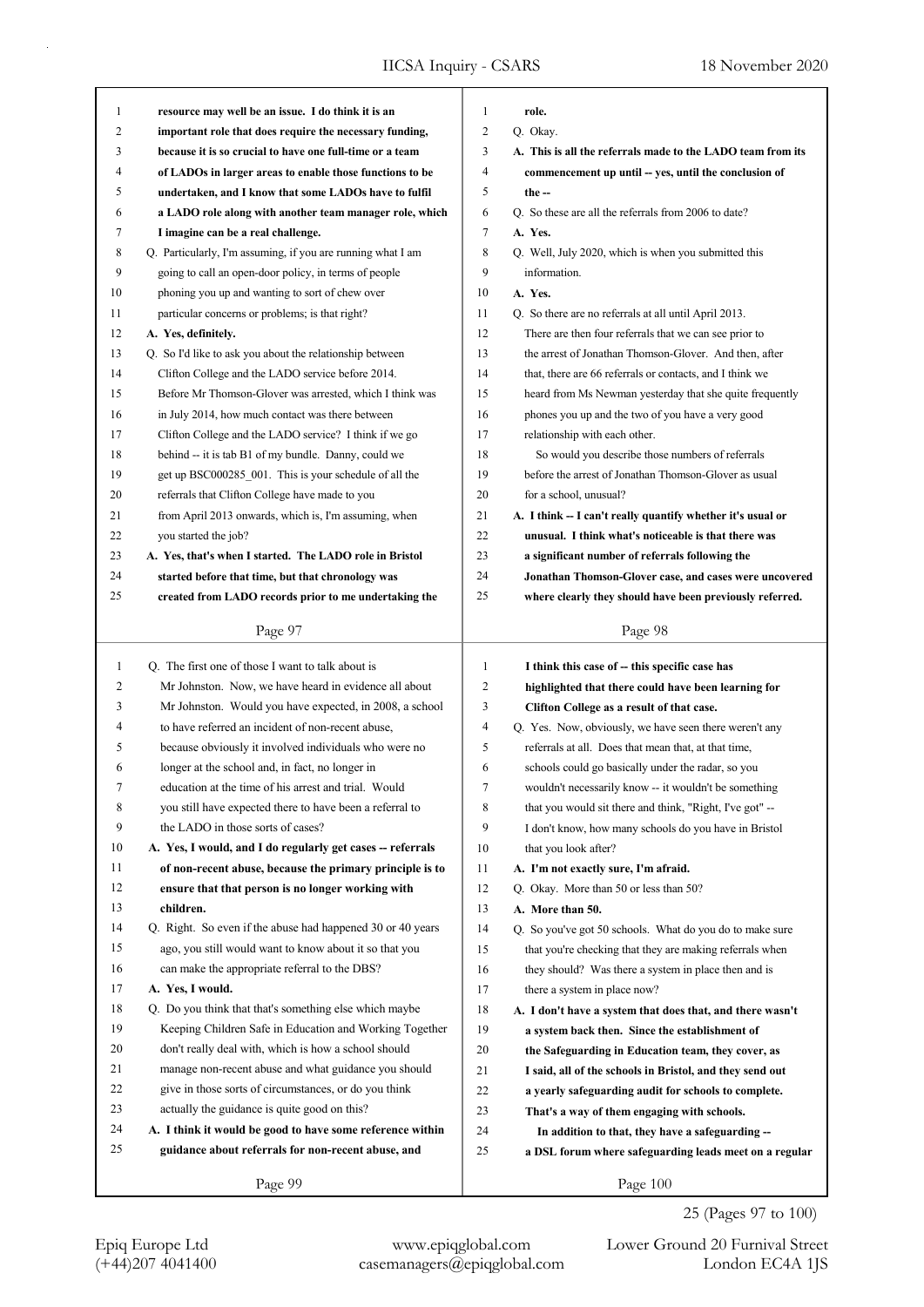| management strategy discussions, of which I understand<br>1<br>$\mathbf{1}$<br>basis in different areas of Bristol to enable them to<br>$\overline{2}$<br>2<br>there were five. Can you tell us what allegation<br>discuss and share concerns, so that that is the team<br>3<br>management strategy discussions are and who attended<br>3<br>currently that engages with schools --<br>$\overline{4}$<br>4<br>Q. Right.<br>them, in the case of Clifton College?<br>5<br>5<br>A. So LADO allegation management strategy discussions with<br>A. - and could identify if a school potentially wasn't<br>6<br>6<br>engaging or there were concerns potentially.<br>multi-agency meetings where professionals who are<br>7<br>7<br>involved in complex or high-risk cases would attend. So<br>Q. Right.<br>8<br>8<br>A. More of that groundwork, whereas I'm dealing more<br>in the case of Clifton College, the police attended,<br>9<br>9<br>ISI, as the regulatory body, were invited,<br>specifically with allegations of abuse.<br>10<br>10<br>Q. But do you think that groundwork is helpful in terms of,<br>representatives of Clifton College attended, and at<br>11<br>if, for example, they don't return a safeguarding audit,<br>11<br>those meetings, information is shared in relation to the<br>12<br>12<br>I'm assuming the Safeguarding in Education team would<br>concerns that have come to light, in this case regarding<br>13<br>13<br>phone the school up and say, "What's gone on? Why<br>his online activity and filming children.<br>haven't you sent this back?"<br>14<br>14<br>The school is then asked, in this case, to<br>15<br>15<br>A. Yes, it would.<br>contribute about any information that they have<br>16<br>Q. I know Ms Newman has talked warmly both of<br>16<br>regarding that individual, and from all of the<br>17<br>17<br>the safeguarding audit and also the safeguarding forum,<br>information sharing, an action plan is formulated around<br>18<br>which she is a member of, how useful she's found it<br>18<br>the investigation process and any other actions that are<br>19<br>19<br>personally.<br>needed to be taken forward.<br>20<br>20<br>Q. So it's a way of making sure that everybody gets<br>A. Yes.<br>21<br>21<br>Q. If we could move on to the Jonathan Thomson-Glover case,<br>together, does things in harmony and nobody is treading<br>22<br>22<br>on each other's toes?<br>you were made aware of his imminent arrest, as<br>23<br>A. Yes.<br>23<br>I understand it, by Devon and Cornwall Police<br>24<br>24<br>in July 2014. You were made aware because you were the<br>Q. So the first one of those is 15 August. It is behind<br>25<br>tab B4 of the bundle. We had a look at it this morning.<br>25<br>LADO. You convened and chaired the allegation<br>Page 101<br>Page 102<br>I'm going to ask you to have a quick look at it now.<br>$\mathbf{1}$<br>Can you be sure you would have made a note of that,<br>1<br>2<br>2<br>Danny, can we get up BSC000260_002 first. This is the<br>had that been indicated at the meeting?<br>sort of second page. One can see -- who makes notes of<br>3<br>3<br>A. If that would have been shared, because that was quite<br>this? Are these your notes?<br>4<br>4<br>a relevant piece of information, that would have been<br>5<br>5<br>recorded in the notes because it was relevant, in my<br>A. At that time, I took the notes.<br>6<br>6<br>Q. You basically introduced what had happened and the fact<br>opinion, for the police investigation.<br>that there had been searches, and the fact that there<br>Q. I think Mr Moore said to us this morning that it was<br>7<br>7<br>8<br>8<br>had been searches of Mr Thomson-Glover's address, both<br>a sort of genuine oversight. Do you think, given that<br>9<br>9<br>his parents' address and the property in -- I think it<br>this was fairly early on in the investigation, that that<br>10<br>says "Weybridge", that's wrong, it's Wadebridge, which<br>10<br>could have been the case?<br>11<br>is near Rock, rather than Weybridge in Surrey. Also,<br>11<br>A. It's difficult to say.<br>12<br>12<br>that his accommodation at Clifton had been seized.<br>Q. There's then a second meeting, which takes place<br>13<br>13<br>Then, if we go to _003, please, Vicky Hayman, who<br>in October 2014, which is behind tab B5, which is about<br>14<br>I think was one of the senior police officers involved<br>14<br>seven weeks later, in October. If one then goes to<br>15<br>with the investigation, says at the second paragraph<br>15<br>BSC000192 002, one can see that Ms Hayman, the police<br>16<br>16<br>officer, identified nine locations, various locations in<br>down that the footage was taken at Clifton College and<br>17<br>17<br>Clifton College and at the Wadebridge property.<br>the photos definitely included images of a boy<br>18<br>18<br>masturbating in a shower.<br>Later on, Ms Kingdon, on the next page, 003:<br>19<br>If we then go on to _004, one can see -- this is, in<br>19<br>"AK advised that there is contradictory information<br>20<br>20<br>effect, your note of what Mr Moore said at the meeting.<br>provided by the school regarding the trips Jonathan took<br>21<br>21<br>It identifies various things about his teaching<br>to Wadebridge with pupils from the college.<br>22<br>"The cleaner "<br>22<br>background, et cetera, et cetera. What's interesting<br>23<br>23<br>here is that there is no mention of Mr Moore telling<br>I think, in fact, that was the cleaner from the<br>24<br>24<br>Wadebridge property:<br>anybody about the fact that boys would have gone on<br>25<br>" [said that most] years over the last ten years<br>25<br>trips to the Wadebridge house.<br>Page 103<br>Page 104 |  |  |
|------------------------------------------------------------------------------------------------------------------------------------------------------------------------------------------------------------------------------------------------------------------------------------------------------------------------------------------------------------------------------------------------------------------------------------------------------------------------------------------------------------------------------------------------------------------------------------------------------------------------------------------------------------------------------------------------------------------------------------------------------------------------------------------------------------------------------------------------------------------------------------------------------------------------------------------------------------------------------------------------------------------------------------------------------------------------------------------------------------------------------------------------------------------------------------------------------------------------------------------------------------------------------------------------------------------------------------------------------------------------------------------------------------------------------------------------------------------------------------------------------------------------------------------------------------------------------------------------------------------------------------------------------------------------------------------------------------------------------------------------------------------------------------------------------------------------------------------------------------------------------------------------------------------------------------------------------------------------------------------------------------------------------------------------------------------------------------------------------------------------------------------------------------------------------------------------------------------------------------------------------------------------------------------------------------------------------------------------------------------------------------------------------------------------------------------------------------------------------------------------------------------------------------------------------------------------------------------------------------------------------------------------------------------------------------------------------------------------------------------------------------------------------------------------------------------------------------------------------------------------------------------------------------------------------------------------------------------------------------------------------------------------------------------------------------------------------------------------------------------------------------------------------------------------------------------------------------------------------------------------------------------------------------------------------------------------------------------------------------------------------------------------------------------------------------------------------------------------------------------------------------------------------------------------------------------------------------------------------------------------------------------------------------------------------------------------------------------------------------------------------------------------------------------------------------------------------------------------------------------------------------------------------------------------------------------------------------------------------------------------------------------------------------------------------------------------------------------------------------------------------------------------------------------------------------------------------------------------------------------------------------------------------------------------------------------------------------------------------------------------------------------------------------------------------------------------------------------------------------------------------------------------------------------------------------------------------------------------------------------------------------------------------------------------------------------------------------------------------------------------------------------------------------------------------------------------------------------------------------------------------------------------------------------------------------------------------------------------------------------------------------------------------------------------------------------------------------------------------------------------------------------------------------------------------------------------------------------------------------------------------------------------------------------------------------------------------------------------------------------------------------------------------------------------------------------------------------------------------------------------------------------------------------------------------------------------------------------------------------------------------------------------------------------------------------------------------------------------------------------------------------------------------------------------------------------------------------------|--|--|
|                                                                                                                                                                                                                                                                                                                                                                                                                                                                                                                                                                                                                                                                                                                                                                                                                                                                                                                                                                                                                                                                                                                                                                                                                                                                                                                                                                                                                                                                                                                                                                                                                                                                                                                                                                                                                                                                                                                                                                                                                                                                                                                                                                                                                                                                                                                                                                                                                                                                                                                                                                                                                                                                                                                                                                                                                                                                                                                                                                                                                                                                                                                                                                                                                                                                                                                                                                                                                                                                                                                                                                                                                                                                                                                                                                                                                                                                                                                                                                                                                                                                                                                                                                                                                                                                                                                                                                                                                                                                                                                                                                                                                                                                                                                                                                                                                                                                                                                                                                                                                                                                                                                                                                                                                                                                                                                                                                                                                                                                                                                                                                                                                                                                                                                                                                                                                                          |  |  |
|                                                                                                                                                                                                                                                                                                                                                                                                                                                                                                                                                                                                                                                                                                                                                                                                                                                                                                                                                                                                                                                                                                                                                                                                                                                                                                                                                                                                                                                                                                                                                                                                                                                                                                                                                                                                                                                                                                                                                                                                                                                                                                                                                                                                                                                                                                                                                                                                                                                                                                                                                                                                                                                                                                                                                                                                                                                                                                                                                                                                                                                                                                                                                                                                                                                                                                                                                                                                                                                                                                                                                                                                                                                                                                                                                                                                                                                                                                                                                                                                                                                                                                                                                                                                                                                                                                                                                                                                                                                                                                                                                                                                                                                                                                                                                                                                                                                                                                                                                                                                                                                                                                                                                                                                                                                                                                                                                                                                                                                                                                                                                                                                                                                                                                                                                                                                                                          |  |  |
|                                                                                                                                                                                                                                                                                                                                                                                                                                                                                                                                                                                                                                                                                                                                                                                                                                                                                                                                                                                                                                                                                                                                                                                                                                                                                                                                                                                                                                                                                                                                                                                                                                                                                                                                                                                                                                                                                                                                                                                                                                                                                                                                                                                                                                                                                                                                                                                                                                                                                                                                                                                                                                                                                                                                                                                                                                                                                                                                                                                                                                                                                                                                                                                                                                                                                                                                                                                                                                                                                                                                                                                                                                                                                                                                                                                                                                                                                                                                                                                                                                                                                                                                                                                                                                                                                                                                                                                                                                                                                                                                                                                                                                                                                                                                                                                                                                                                                                                                                                                                                                                                                                                                                                                                                                                                                                                                                                                                                                                                                                                                                                                                                                                                                                                                                                                                                                          |  |  |
|                                                                                                                                                                                                                                                                                                                                                                                                                                                                                                                                                                                                                                                                                                                                                                                                                                                                                                                                                                                                                                                                                                                                                                                                                                                                                                                                                                                                                                                                                                                                                                                                                                                                                                                                                                                                                                                                                                                                                                                                                                                                                                                                                                                                                                                                                                                                                                                                                                                                                                                                                                                                                                                                                                                                                                                                                                                                                                                                                                                                                                                                                                                                                                                                                                                                                                                                                                                                                                                                                                                                                                                                                                                                                                                                                                                                                                                                                                                                                                                                                                                                                                                                                                                                                                                                                                                                                                                                                                                                                                                                                                                                                                                                                                                                                                                                                                                                                                                                                                                                                                                                                                                                                                                                                                                                                                                                                                                                                                                                                                                                                                                                                                                                                                                                                                                                                                          |  |  |
|                                                                                                                                                                                                                                                                                                                                                                                                                                                                                                                                                                                                                                                                                                                                                                                                                                                                                                                                                                                                                                                                                                                                                                                                                                                                                                                                                                                                                                                                                                                                                                                                                                                                                                                                                                                                                                                                                                                                                                                                                                                                                                                                                                                                                                                                                                                                                                                                                                                                                                                                                                                                                                                                                                                                                                                                                                                                                                                                                                                                                                                                                                                                                                                                                                                                                                                                                                                                                                                                                                                                                                                                                                                                                                                                                                                                                                                                                                                                                                                                                                                                                                                                                                                                                                                                                                                                                                                                                                                                                                                                                                                                                                                                                                                                                                                                                                                                                                                                                                                                                                                                                                                                                                                                                                                                                                                                                                                                                                                                                                                                                                                                                                                                                                                                                                                                                                          |  |  |
|                                                                                                                                                                                                                                                                                                                                                                                                                                                                                                                                                                                                                                                                                                                                                                                                                                                                                                                                                                                                                                                                                                                                                                                                                                                                                                                                                                                                                                                                                                                                                                                                                                                                                                                                                                                                                                                                                                                                                                                                                                                                                                                                                                                                                                                                                                                                                                                                                                                                                                                                                                                                                                                                                                                                                                                                                                                                                                                                                                                                                                                                                                                                                                                                                                                                                                                                                                                                                                                                                                                                                                                                                                                                                                                                                                                                                                                                                                                                                                                                                                                                                                                                                                                                                                                                                                                                                                                                                                                                                                                                                                                                                                                                                                                                                                                                                                                                                                                                                                                                                                                                                                                                                                                                                                                                                                                                                                                                                                                                                                                                                                                                                                                                                                                                                                                                                                          |  |  |
|                                                                                                                                                                                                                                                                                                                                                                                                                                                                                                                                                                                                                                                                                                                                                                                                                                                                                                                                                                                                                                                                                                                                                                                                                                                                                                                                                                                                                                                                                                                                                                                                                                                                                                                                                                                                                                                                                                                                                                                                                                                                                                                                                                                                                                                                                                                                                                                                                                                                                                                                                                                                                                                                                                                                                                                                                                                                                                                                                                                                                                                                                                                                                                                                                                                                                                                                                                                                                                                                                                                                                                                                                                                                                                                                                                                                                                                                                                                                                                                                                                                                                                                                                                                                                                                                                                                                                                                                                                                                                                                                                                                                                                                                                                                                                                                                                                                                                                                                                                                                                                                                                                                                                                                                                                                                                                                                                                                                                                                                                                                                                                                                                                                                                                                                                                                                                                          |  |  |
|                                                                                                                                                                                                                                                                                                                                                                                                                                                                                                                                                                                                                                                                                                                                                                                                                                                                                                                                                                                                                                                                                                                                                                                                                                                                                                                                                                                                                                                                                                                                                                                                                                                                                                                                                                                                                                                                                                                                                                                                                                                                                                                                                                                                                                                                                                                                                                                                                                                                                                                                                                                                                                                                                                                                                                                                                                                                                                                                                                                                                                                                                                                                                                                                                                                                                                                                                                                                                                                                                                                                                                                                                                                                                                                                                                                                                                                                                                                                                                                                                                                                                                                                                                                                                                                                                                                                                                                                                                                                                                                                                                                                                                                                                                                                                                                                                                                                                                                                                                                                                                                                                                                                                                                                                                                                                                                                                                                                                                                                                                                                                                                                                                                                                                                                                                                                                                          |  |  |
|                                                                                                                                                                                                                                                                                                                                                                                                                                                                                                                                                                                                                                                                                                                                                                                                                                                                                                                                                                                                                                                                                                                                                                                                                                                                                                                                                                                                                                                                                                                                                                                                                                                                                                                                                                                                                                                                                                                                                                                                                                                                                                                                                                                                                                                                                                                                                                                                                                                                                                                                                                                                                                                                                                                                                                                                                                                                                                                                                                                                                                                                                                                                                                                                                                                                                                                                                                                                                                                                                                                                                                                                                                                                                                                                                                                                                                                                                                                                                                                                                                                                                                                                                                                                                                                                                                                                                                                                                                                                                                                                                                                                                                                                                                                                                                                                                                                                                                                                                                                                                                                                                                                                                                                                                                                                                                                                                                                                                                                                                                                                                                                                                                                                                                                                                                                                                                          |  |  |
|                                                                                                                                                                                                                                                                                                                                                                                                                                                                                                                                                                                                                                                                                                                                                                                                                                                                                                                                                                                                                                                                                                                                                                                                                                                                                                                                                                                                                                                                                                                                                                                                                                                                                                                                                                                                                                                                                                                                                                                                                                                                                                                                                                                                                                                                                                                                                                                                                                                                                                                                                                                                                                                                                                                                                                                                                                                                                                                                                                                                                                                                                                                                                                                                                                                                                                                                                                                                                                                                                                                                                                                                                                                                                                                                                                                                                                                                                                                                                                                                                                                                                                                                                                                                                                                                                                                                                                                                                                                                                                                                                                                                                                                                                                                                                                                                                                                                                                                                                                                                                                                                                                                                                                                                                                                                                                                                                                                                                                                                                                                                                                                                                                                                                                                                                                                                                                          |  |  |
|                                                                                                                                                                                                                                                                                                                                                                                                                                                                                                                                                                                                                                                                                                                                                                                                                                                                                                                                                                                                                                                                                                                                                                                                                                                                                                                                                                                                                                                                                                                                                                                                                                                                                                                                                                                                                                                                                                                                                                                                                                                                                                                                                                                                                                                                                                                                                                                                                                                                                                                                                                                                                                                                                                                                                                                                                                                                                                                                                                                                                                                                                                                                                                                                                                                                                                                                                                                                                                                                                                                                                                                                                                                                                                                                                                                                                                                                                                                                                                                                                                                                                                                                                                                                                                                                                                                                                                                                                                                                                                                                                                                                                                                                                                                                                                                                                                                                                                                                                                                                                                                                                                                                                                                                                                                                                                                                                                                                                                                                                                                                                                                                                                                                                                                                                                                                                                          |  |  |
|                                                                                                                                                                                                                                                                                                                                                                                                                                                                                                                                                                                                                                                                                                                                                                                                                                                                                                                                                                                                                                                                                                                                                                                                                                                                                                                                                                                                                                                                                                                                                                                                                                                                                                                                                                                                                                                                                                                                                                                                                                                                                                                                                                                                                                                                                                                                                                                                                                                                                                                                                                                                                                                                                                                                                                                                                                                                                                                                                                                                                                                                                                                                                                                                                                                                                                                                                                                                                                                                                                                                                                                                                                                                                                                                                                                                                                                                                                                                                                                                                                                                                                                                                                                                                                                                                                                                                                                                                                                                                                                                                                                                                                                                                                                                                                                                                                                                                                                                                                                                                                                                                                                                                                                                                                                                                                                                                                                                                                                                                                                                                                                                                                                                                                                                                                                                                                          |  |  |
|                                                                                                                                                                                                                                                                                                                                                                                                                                                                                                                                                                                                                                                                                                                                                                                                                                                                                                                                                                                                                                                                                                                                                                                                                                                                                                                                                                                                                                                                                                                                                                                                                                                                                                                                                                                                                                                                                                                                                                                                                                                                                                                                                                                                                                                                                                                                                                                                                                                                                                                                                                                                                                                                                                                                                                                                                                                                                                                                                                                                                                                                                                                                                                                                                                                                                                                                                                                                                                                                                                                                                                                                                                                                                                                                                                                                                                                                                                                                                                                                                                                                                                                                                                                                                                                                                                                                                                                                                                                                                                                                                                                                                                                                                                                                                                                                                                                                                                                                                                                                                                                                                                                                                                                                                                                                                                                                                                                                                                                                                                                                                                                                                                                                                                                                                                                                                                          |  |  |
|                                                                                                                                                                                                                                                                                                                                                                                                                                                                                                                                                                                                                                                                                                                                                                                                                                                                                                                                                                                                                                                                                                                                                                                                                                                                                                                                                                                                                                                                                                                                                                                                                                                                                                                                                                                                                                                                                                                                                                                                                                                                                                                                                                                                                                                                                                                                                                                                                                                                                                                                                                                                                                                                                                                                                                                                                                                                                                                                                                                                                                                                                                                                                                                                                                                                                                                                                                                                                                                                                                                                                                                                                                                                                                                                                                                                                                                                                                                                                                                                                                                                                                                                                                                                                                                                                                                                                                                                                                                                                                                                                                                                                                                                                                                                                                                                                                                                                                                                                                                                                                                                                                                                                                                                                                                                                                                                                                                                                                                                                                                                                                                                                                                                                                                                                                                                                                          |  |  |
|                                                                                                                                                                                                                                                                                                                                                                                                                                                                                                                                                                                                                                                                                                                                                                                                                                                                                                                                                                                                                                                                                                                                                                                                                                                                                                                                                                                                                                                                                                                                                                                                                                                                                                                                                                                                                                                                                                                                                                                                                                                                                                                                                                                                                                                                                                                                                                                                                                                                                                                                                                                                                                                                                                                                                                                                                                                                                                                                                                                                                                                                                                                                                                                                                                                                                                                                                                                                                                                                                                                                                                                                                                                                                                                                                                                                                                                                                                                                                                                                                                                                                                                                                                                                                                                                                                                                                                                                                                                                                                                                                                                                                                                                                                                                                                                                                                                                                                                                                                                                                                                                                                                                                                                                                                                                                                                                                                                                                                                                                                                                                                                                                                                                                                                                                                                                                                          |  |  |
|                                                                                                                                                                                                                                                                                                                                                                                                                                                                                                                                                                                                                                                                                                                                                                                                                                                                                                                                                                                                                                                                                                                                                                                                                                                                                                                                                                                                                                                                                                                                                                                                                                                                                                                                                                                                                                                                                                                                                                                                                                                                                                                                                                                                                                                                                                                                                                                                                                                                                                                                                                                                                                                                                                                                                                                                                                                                                                                                                                                                                                                                                                                                                                                                                                                                                                                                                                                                                                                                                                                                                                                                                                                                                                                                                                                                                                                                                                                                                                                                                                                                                                                                                                                                                                                                                                                                                                                                                                                                                                                                                                                                                                                                                                                                                                                                                                                                                                                                                                                                                                                                                                                                                                                                                                                                                                                                                                                                                                                                                                                                                                                                                                                                                                                                                                                                                                          |  |  |
|                                                                                                                                                                                                                                                                                                                                                                                                                                                                                                                                                                                                                                                                                                                                                                                                                                                                                                                                                                                                                                                                                                                                                                                                                                                                                                                                                                                                                                                                                                                                                                                                                                                                                                                                                                                                                                                                                                                                                                                                                                                                                                                                                                                                                                                                                                                                                                                                                                                                                                                                                                                                                                                                                                                                                                                                                                                                                                                                                                                                                                                                                                                                                                                                                                                                                                                                                                                                                                                                                                                                                                                                                                                                                                                                                                                                                                                                                                                                                                                                                                                                                                                                                                                                                                                                                                                                                                                                                                                                                                                                                                                                                                                                                                                                                                                                                                                                                                                                                                                                                                                                                                                                                                                                                                                                                                                                                                                                                                                                                                                                                                                                                                                                                                                                                                                                                                          |  |  |
|                                                                                                                                                                                                                                                                                                                                                                                                                                                                                                                                                                                                                                                                                                                                                                                                                                                                                                                                                                                                                                                                                                                                                                                                                                                                                                                                                                                                                                                                                                                                                                                                                                                                                                                                                                                                                                                                                                                                                                                                                                                                                                                                                                                                                                                                                                                                                                                                                                                                                                                                                                                                                                                                                                                                                                                                                                                                                                                                                                                                                                                                                                                                                                                                                                                                                                                                                                                                                                                                                                                                                                                                                                                                                                                                                                                                                                                                                                                                                                                                                                                                                                                                                                                                                                                                                                                                                                                                                                                                                                                                                                                                                                                                                                                                                                                                                                                                                                                                                                                                                                                                                                                                                                                                                                                                                                                                                                                                                                                                                                                                                                                                                                                                                                                                                                                                                                          |  |  |
|                                                                                                                                                                                                                                                                                                                                                                                                                                                                                                                                                                                                                                                                                                                                                                                                                                                                                                                                                                                                                                                                                                                                                                                                                                                                                                                                                                                                                                                                                                                                                                                                                                                                                                                                                                                                                                                                                                                                                                                                                                                                                                                                                                                                                                                                                                                                                                                                                                                                                                                                                                                                                                                                                                                                                                                                                                                                                                                                                                                                                                                                                                                                                                                                                                                                                                                                                                                                                                                                                                                                                                                                                                                                                                                                                                                                                                                                                                                                                                                                                                                                                                                                                                                                                                                                                                                                                                                                                                                                                                                                                                                                                                                                                                                                                                                                                                                                                                                                                                                                                                                                                                                                                                                                                                                                                                                                                                                                                                                                                                                                                                                                                                                                                                                                                                                                                                          |  |  |
|                                                                                                                                                                                                                                                                                                                                                                                                                                                                                                                                                                                                                                                                                                                                                                                                                                                                                                                                                                                                                                                                                                                                                                                                                                                                                                                                                                                                                                                                                                                                                                                                                                                                                                                                                                                                                                                                                                                                                                                                                                                                                                                                                                                                                                                                                                                                                                                                                                                                                                                                                                                                                                                                                                                                                                                                                                                                                                                                                                                                                                                                                                                                                                                                                                                                                                                                                                                                                                                                                                                                                                                                                                                                                                                                                                                                                                                                                                                                                                                                                                                                                                                                                                                                                                                                                                                                                                                                                                                                                                                                                                                                                                                                                                                                                                                                                                                                                                                                                                                                                                                                                                                                                                                                                                                                                                                                                                                                                                                                                                                                                                                                                                                                                                                                                                                                                                          |  |  |
|                                                                                                                                                                                                                                                                                                                                                                                                                                                                                                                                                                                                                                                                                                                                                                                                                                                                                                                                                                                                                                                                                                                                                                                                                                                                                                                                                                                                                                                                                                                                                                                                                                                                                                                                                                                                                                                                                                                                                                                                                                                                                                                                                                                                                                                                                                                                                                                                                                                                                                                                                                                                                                                                                                                                                                                                                                                                                                                                                                                                                                                                                                                                                                                                                                                                                                                                                                                                                                                                                                                                                                                                                                                                                                                                                                                                                                                                                                                                                                                                                                                                                                                                                                                                                                                                                                                                                                                                                                                                                                                                                                                                                                                                                                                                                                                                                                                                                                                                                                                                                                                                                                                                                                                                                                                                                                                                                                                                                                                                                                                                                                                                                                                                                                                                                                                                                                          |  |  |
|                                                                                                                                                                                                                                                                                                                                                                                                                                                                                                                                                                                                                                                                                                                                                                                                                                                                                                                                                                                                                                                                                                                                                                                                                                                                                                                                                                                                                                                                                                                                                                                                                                                                                                                                                                                                                                                                                                                                                                                                                                                                                                                                                                                                                                                                                                                                                                                                                                                                                                                                                                                                                                                                                                                                                                                                                                                                                                                                                                                                                                                                                                                                                                                                                                                                                                                                                                                                                                                                                                                                                                                                                                                                                                                                                                                                                                                                                                                                                                                                                                                                                                                                                                                                                                                                                                                                                                                                                                                                                                                                                                                                                                                                                                                                                                                                                                                                                                                                                                                                                                                                                                                                                                                                                                                                                                                                                                                                                                                                                                                                                                                                                                                                                                                                                                                                                                          |  |  |
|                                                                                                                                                                                                                                                                                                                                                                                                                                                                                                                                                                                                                                                                                                                                                                                                                                                                                                                                                                                                                                                                                                                                                                                                                                                                                                                                                                                                                                                                                                                                                                                                                                                                                                                                                                                                                                                                                                                                                                                                                                                                                                                                                                                                                                                                                                                                                                                                                                                                                                                                                                                                                                                                                                                                                                                                                                                                                                                                                                                                                                                                                                                                                                                                                                                                                                                                                                                                                                                                                                                                                                                                                                                                                                                                                                                                                                                                                                                                                                                                                                                                                                                                                                                                                                                                                                                                                                                                                                                                                                                                                                                                                                                                                                                                                                                                                                                                                                                                                                                                                                                                                                                                                                                                                                                                                                                                                                                                                                                                                                                                                                                                                                                                                                                                                                                                                                          |  |  |
|                                                                                                                                                                                                                                                                                                                                                                                                                                                                                                                                                                                                                                                                                                                                                                                                                                                                                                                                                                                                                                                                                                                                                                                                                                                                                                                                                                                                                                                                                                                                                                                                                                                                                                                                                                                                                                                                                                                                                                                                                                                                                                                                                                                                                                                                                                                                                                                                                                                                                                                                                                                                                                                                                                                                                                                                                                                                                                                                                                                                                                                                                                                                                                                                                                                                                                                                                                                                                                                                                                                                                                                                                                                                                                                                                                                                                                                                                                                                                                                                                                                                                                                                                                                                                                                                                                                                                                                                                                                                                                                                                                                                                                                                                                                                                                                                                                                                                                                                                                                                                                                                                                                                                                                                                                                                                                                                                                                                                                                                                                                                                                                                                                                                                                                                                                                                                                          |  |  |
|                                                                                                                                                                                                                                                                                                                                                                                                                                                                                                                                                                                                                                                                                                                                                                                                                                                                                                                                                                                                                                                                                                                                                                                                                                                                                                                                                                                                                                                                                                                                                                                                                                                                                                                                                                                                                                                                                                                                                                                                                                                                                                                                                                                                                                                                                                                                                                                                                                                                                                                                                                                                                                                                                                                                                                                                                                                                                                                                                                                                                                                                                                                                                                                                                                                                                                                                                                                                                                                                                                                                                                                                                                                                                                                                                                                                                                                                                                                                                                                                                                                                                                                                                                                                                                                                                                                                                                                                                                                                                                                                                                                                                                                                                                                                                                                                                                                                                                                                                                                                                                                                                                                                                                                                                                                                                                                                                                                                                                                                                                                                                                                                                                                                                                                                                                                                                                          |  |  |
|                                                                                                                                                                                                                                                                                                                                                                                                                                                                                                                                                                                                                                                                                                                                                                                                                                                                                                                                                                                                                                                                                                                                                                                                                                                                                                                                                                                                                                                                                                                                                                                                                                                                                                                                                                                                                                                                                                                                                                                                                                                                                                                                                                                                                                                                                                                                                                                                                                                                                                                                                                                                                                                                                                                                                                                                                                                                                                                                                                                                                                                                                                                                                                                                                                                                                                                                                                                                                                                                                                                                                                                                                                                                                                                                                                                                                                                                                                                                                                                                                                                                                                                                                                                                                                                                                                                                                                                                                                                                                                                                                                                                                                                                                                                                                                                                                                                                                                                                                                                                                                                                                                                                                                                                                                                                                                                                                                                                                                                                                                                                                                                                                                                                                                                                                                                                                                          |  |  |
|                                                                                                                                                                                                                                                                                                                                                                                                                                                                                                                                                                                                                                                                                                                                                                                                                                                                                                                                                                                                                                                                                                                                                                                                                                                                                                                                                                                                                                                                                                                                                                                                                                                                                                                                                                                                                                                                                                                                                                                                                                                                                                                                                                                                                                                                                                                                                                                                                                                                                                                                                                                                                                                                                                                                                                                                                                                                                                                                                                                                                                                                                                                                                                                                                                                                                                                                                                                                                                                                                                                                                                                                                                                                                                                                                                                                                                                                                                                                                                                                                                                                                                                                                                                                                                                                                                                                                                                                                                                                                                                                                                                                                                                                                                                                                                                                                                                                                                                                                                                                                                                                                                                                                                                                                                                                                                                                                                                                                                                                                                                                                                                                                                                                                                                                                                                                                                          |  |  |
|                                                                                                                                                                                                                                                                                                                                                                                                                                                                                                                                                                                                                                                                                                                                                                                                                                                                                                                                                                                                                                                                                                                                                                                                                                                                                                                                                                                                                                                                                                                                                                                                                                                                                                                                                                                                                                                                                                                                                                                                                                                                                                                                                                                                                                                                                                                                                                                                                                                                                                                                                                                                                                                                                                                                                                                                                                                                                                                                                                                                                                                                                                                                                                                                                                                                                                                                                                                                                                                                                                                                                                                                                                                                                                                                                                                                                                                                                                                                                                                                                                                                                                                                                                                                                                                                                                                                                                                                                                                                                                                                                                                                                                                                                                                                                                                                                                                                                                                                                                                                                                                                                                                                                                                                                                                                                                                                                                                                                                                                                                                                                                                                                                                                                                                                                                                                                                          |  |  |
|                                                                                                                                                                                                                                                                                                                                                                                                                                                                                                                                                                                                                                                                                                                                                                                                                                                                                                                                                                                                                                                                                                                                                                                                                                                                                                                                                                                                                                                                                                                                                                                                                                                                                                                                                                                                                                                                                                                                                                                                                                                                                                                                                                                                                                                                                                                                                                                                                                                                                                                                                                                                                                                                                                                                                                                                                                                                                                                                                                                                                                                                                                                                                                                                                                                                                                                                                                                                                                                                                                                                                                                                                                                                                                                                                                                                                                                                                                                                                                                                                                                                                                                                                                                                                                                                                                                                                                                                                                                                                                                                                                                                                                                                                                                                                                                                                                                                                                                                                                                                                                                                                                                                                                                                                                                                                                                                                                                                                                                                                                                                                                                                                                                                                                                                                                                                                                          |  |  |
|                                                                                                                                                                                                                                                                                                                                                                                                                                                                                                                                                                                                                                                                                                                                                                                                                                                                                                                                                                                                                                                                                                                                                                                                                                                                                                                                                                                                                                                                                                                                                                                                                                                                                                                                                                                                                                                                                                                                                                                                                                                                                                                                                                                                                                                                                                                                                                                                                                                                                                                                                                                                                                                                                                                                                                                                                                                                                                                                                                                                                                                                                                                                                                                                                                                                                                                                                                                                                                                                                                                                                                                                                                                                                                                                                                                                                                                                                                                                                                                                                                                                                                                                                                                                                                                                                                                                                                                                                                                                                                                                                                                                                                                                                                                                                                                                                                                                                                                                                                                                                                                                                                                                                                                                                                                                                                                                                                                                                                                                                                                                                                                                                                                                                                                                                                                                                                          |  |  |
|                                                                                                                                                                                                                                                                                                                                                                                                                                                                                                                                                                                                                                                                                                                                                                                                                                                                                                                                                                                                                                                                                                                                                                                                                                                                                                                                                                                                                                                                                                                                                                                                                                                                                                                                                                                                                                                                                                                                                                                                                                                                                                                                                                                                                                                                                                                                                                                                                                                                                                                                                                                                                                                                                                                                                                                                                                                                                                                                                                                                                                                                                                                                                                                                                                                                                                                                                                                                                                                                                                                                                                                                                                                                                                                                                                                                                                                                                                                                                                                                                                                                                                                                                                                                                                                                                                                                                                                                                                                                                                                                                                                                                                                                                                                                                                                                                                                                                                                                                                                                                                                                                                                                                                                                                                                                                                                                                                                                                                                                                                                                                                                                                                                                                                                                                                                                                                          |  |  |
|                                                                                                                                                                                                                                                                                                                                                                                                                                                                                                                                                                                                                                                                                                                                                                                                                                                                                                                                                                                                                                                                                                                                                                                                                                                                                                                                                                                                                                                                                                                                                                                                                                                                                                                                                                                                                                                                                                                                                                                                                                                                                                                                                                                                                                                                                                                                                                                                                                                                                                                                                                                                                                                                                                                                                                                                                                                                                                                                                                                                                                                                                                                                                                                                                                                                                                                                                                                                                                                                                                                                                                                                                                                                                                                                                                                                                                                                                                                                                                                                                                                                                                                                                                                                                                                                                                                                                                                                                                                                                                                                                                                                                                                                                                                                                                                                                                                                                                                                                                                                                                                                                                                                                                                                                                                                                                                                                                                                                                                                                                                                                                                                                                                                                                                                                                                                                                          |  |  |
|                                                                                                                                                                                                                                                                                                                                                                                                                                                                                                                                                                                                                                                                                                                                                                                                                                                                                                                                                                                                                                                                                                                                                                                                                                                                                                                                                                                                                                                                                                                                                                                                                                                                                                                                                                                                                                                                                                                                                                                                                                                                                                                                                                                                                                                                                                                                                                                                                                                                                                                                                                                                                                                                                                                                                                                                                                                                                                                                                                                                                                                                                                                                                                                                                                                                                                                                                                                                                                                                                                                                                                                                                                                                                                                                                                                                                                                                                                                                                                                                                                                                                                                                                                                                                                                                                                                                                                                                                                                                                                                                                                                                                                                                                                                                                                                                                                                                                                                                                                                                                                                                                                                                                                                                                                                                                                                                                                                                                                                                                                                                                                                                                                                                                                                                                                                                                                          |  |  |
|                                                                                                                                                                                                                                                                                                                                                                                                                                                                                                                                                                                                                                                                                                                                                                                                                                                                                                                                                                                                                                                                                                                                                                                                                                                                                                                                                                                                                                                                                                                                                                                                                                                                                                                                                                                                                                                                                                                                                                                                                                                                                                                                                                                                                                                                                                                                                                                                                                                                                                                                                                                                                                                                                                                                                                                                                                                                                                                                                                                                                                                                                                                                                                                                                                                                                                                                                                                                                                                                                                                                                                                                                                                                                                                                                                                                                                                                                                                                                                                                                                                                                                                                                                                                                                                                                                                                                                                                                                                                                                                                                                                                                                                                                                                                                                                                                                                                                                                                                                                                                                                                                                                                                                                                                                                                                                                                                                                                                                                                                                                                                                                                                                                                                                                                                                                                                                          |  |  |
|                                                                                                                                                                                                                                                                                                                                                                                                                                                                                                                                                                                                                                                                                                                                                                                                                                                                                                                                                                                                                                                                                                                                                                                                                                                                                                                                                                                                                                                                                                                                                                                                                                                                                                                                                                                                                                                                                                                                                                                                                                                                                                                                                                                                                                                                                                                                                                                                                                                                                                                                                                                                                                                                                                                                                                                                                                                                                                                                                                                                                                                                                                                                                                                                                                                                                                                                                                                                                                                                                                                                                                                                                                                                                                                                                                                                                                                                                                                                                                                                                                                                                                                                                                                                                                                                                                                                                                                                                                                                                                                                                                                                                                                                                                                                                                                                                                                                                                                                                                                                                                                                                                                                                                                                                                                                                                                                                                                                                                                                                                                                                                                                                                                                                                                                                                                                                                          |  |  |
|                                                                                                                                                                                                                                                                                                                                                                                                                                                                                                                                                                                                                                                                                                                                                                                                                                                                                                                                                                                                                                                                                                                                                                                                                                                                                                                                                                                                                                                                                                                                                                                                                                                                                                                                                                                                                                                                                                                                                                                                                                                                                                                                                                                                                                                                                                                                                                                                                                                                                                                                                                                                                                                                                                                                                                                                                                                                                                                                                                                                                                                                                                                                                                                                                                                                                                                                                                                                                                                                                                                                                                                                                                                                                                                                                                                                                                                                                                                                                                                                                                                                                                                                                                                                                                                                                                                                                                                                                                                                                                                                                                                                                                                                                                                                                                                                                                                                                                                                                                                                                                                                                                                                                                                                                                                                                                                                                                                                                                                                                                                                                                                                                                                                                                                                                                                                                                          |  |  |
|                                                                                                                                                                                                                                                                                                                                                                                                                                                                                                                                                                                                                                                                                                                                                                                                                                                                                                                                                                                                                                                                                                                                                                                                                                                                                                                                                                                                                                                                                                                                                                                                                                                                                                                                                                                                                                                                                                                                                                                                                                                                                                                                                                                                                                                                                                                                                                                                                                                                                                                                                                                                                                                                                                                                                                                                                                                                                                                                                                                                                                                                                                                                                                                                                                                                                                                                                                                                                                                                                                                                                                                                                                                                                                                                                                                                                                                                                                                                                                                                                                                                                                                                                                                                                                                                                                                                                                                                                                                                                                                                                                                                                                                                                                                                                                                                                                                                                                                                                                                                                                                                                                                                                                                                                                                                                                                                                                                                                                                                                                                                                                                                                                                                                                                                                                                                                                          |  |  |
|                                                                                                                                                                                                                                                                                                                                                                                                                                                                                                                                                                                                                                                                                                                                                                                                                                                                                                                                                                                                                                                                                                                                                                                                                                                                                                                                                                                                                                                                                                                                                                                                                                                                                                                                                                                                                                                                                                                                                                                                                                                                                                                                                                                                                                                                                                                                                                                                                                                                                                                                                                                                                                                                                                                                                                                                                                                                                                                                                                                                                                                                                                                                                                                                                                                                                                                                                                                                                                                                                                                                                                                                                                                                                                                                                                                                                                                                                                                                                                                                                                                                                                                                                                                                                                                                                                                                                                                                                                                                                                                                                                                                                                                                                                                                                                                                                                                                                                                                                                                                                                                                                                                                                                                                                                                                                                                                                                                                                                                                                                                                                                                                                                                                                                                                                                                                                                          |  |  |
|                                                                                                                                                                                                                                                                                                                                                                                                                                                                                                                                                                                                                                                                                                                                                                                                                                                                                                                                                                                                                                                                                                                                                                                                                                                                                                                                                                                                                                                                                                                                                                                                                                                                                                                                                                                                                                                                                                                                                                                                                                                                                                                                                                                                                                                                                                                                                                                                                                                                                                                                                                                                                                                                                                                                                                                                                                                                                                                                                                                                                                                                                                                                                                                                                                                                                                                                                                                                                                                                                                                                                                                                                                                                                                                                                                                                                                                                                                                                                                                                                                                                                                                                                                                                                                                                                                                                                                                                                                                                                                                                                                                                                                                                                                                                                                                                                                                                                                                                                                                                                                                                                                                                                                                                                                                                                                                                                                                                                                                                                                                                                                                                                                                                                                                                                                                                                                          |  |  |
|                                                                                                                                                                                                                                                                                                                                                                                                                                                                                                                                                                                                                                                                                                                                                                                                                                                                                                                                                                                                                                                                                                                                                                                                                                                                                                                                                                                                                                                                                                                                                                                                                                                                                                                                                                                                                                                                                                                                                                                                                                                                                                                                                                                                                                                                                                                                                                                                                                                                                                                                                                                                                                                                                                                                                                                                                                                                                                                                                                                                                                                                                                                                                                                                                                                                                                                                                                                                                                                                                                                                                                                                                                                                                                                                                                                                                                                                                                                                                                                                                                                                                                                                                                                                                                                                                                                                                                                                                                                                                                                                                                                                                                                                                                                                                                                                                                                                                                                                                                                                                                                                                                                                                                                                                                                                                                                                                                                                                                                                                                                                                                                                                                                                                                                                                                                                                                          |  |  |
|                                                                                                                                                                                                                                                                                                                                                                                                                                                                                                                                                                                                                                                                                                                                                                                                                                                                                                                                                                                                                                                                                                                                                                                                                                                                                                                                                                                                                                                                                                                                                                                                                                                                                                                                                                                                                                                                                                                                                                                                                                                                                                                                                                                                                                                                                                                                                                                                                                                                                                                                                                                                                                                                                                                                                                                                                                                                                                                                                                                                                                                                                                                                                                                                                                                                                                                                                                                                                                                                                                                                                                                                                                                                                                                                                                                                                                                                                                                                                                                                                                                                                                                                                                                                                                                                                                                                                                                                                                                                                                                                                                                                                                                                                                                                                                                                                                                                                                                                                                                                                                                                                                                                                                                                                                                                                                                                                                                                                                                                                                                                                                                                                                                                                                                                                                                                                                          |  |  |
|                                                                                                                                                                                                                                                                                                                                                                                                                                                                                                                                                                                                                                                                                                                                                                                                                                                                                                                                                                                                                                                                                                                                                                                                                                                                                                                                                                                                                                                                                                                                                                                                                                                                                                                                                                                                                                                                                                                                                                                                                                                                                                                                                                                                                                                                                                                                                                                                                                                                                                                                                                                                                                                                                                                                                                                                                                                                                                                                                                                                                                                                                                                                                                                                                                                                                                                                                                                                                                                                                                                                                                                                                                                                                                                                                                                                                                                                                                                                                                                                                                                                                                                                                                                                                                                                                                                                                                                                                                                                                                                                                                                                                                                                                                                                                                                                                                                                                                                                                                                                                                                                                                                                                                                                                                                                                                                                                                                                                                                                                                                                                                                                                                                                                                                                                                                                                                          |  |  |
|                                                                                                                                                                                                                                                                                                                                                                                                                                                                                                                                                                                                                                                                                                                                                                                                                                                                                                                                                                                                                                                                                                                                                                                                                                                                                                                                                                                                                                                                                                                                                                                                                                                                                                                                                                                                                                                                                                                                                                                                                                                                                                                                                                                                                                                                                                                                                                                                                                                                                                                                                                                                                                                                                                                                                                                                                                                                                                                                                                                                                                                                                                                                                                                                                                                                                                                                                                                                                                                                                                                                                                                                                                                                                                                                                                                                                                                                                                                                                                                                                                                                                                                                                                                                                                                                                                                                                                                                                                                                                                                                                                                                                                                                                                                                                                                                                                                                                                                                                                                                                                                                                                                                                                                                                                                                                                                                                                                                                                                                                                                                                                                                                                                                                                                                                                                                                                          |  |  |
|                                                                                                                                                                                                                                                                                                                                                                                                                                                                                                                                                                                                                                                                                                                                                                                                                                                                                                                                                                                                                                                                                                                                                                                                                                                                                                                                                                                                                                                                                                                                                                                                                                                                                                                                                                                                                                                                                                                                                                                                                                                                                                                                                                                                                                                                                                                                                                                                                                                                                                                                                                                                                                                                                                                                                                                                                                                                                                                                                                                                                                                                                                                                                                                                                                                                                                                                                                                                                                                                                                                                                                                                                                                                                                                                                                                                                                                                                                                                                                                                                                                                                                                                                                                                                                                                                                                                                                                                                                                                                                                                                                                                                                                                                                                                                                                                                                                                                                                                                                                                                                                                                                                                                                                                                                                                                                                                                                                                                                                                                                                                                                                                                                                                                                                                                                                                                                          |  |  |
|                                                                                                                                                                                                                                                                                                                                                                                                                                                                                                                                                                                                                                                                                                                                                                                                                                                                                                                                                                                                                                                                                                                                                                                                                                                                                                                                                                                                                                                                                                                                                                                                                                                                                                                                                                                                                                                                                                                                                                                                                                                                                                                                                                                                                                                                                                                                                                                                                                                                                                                                                                                                                                                                                                                                                                                                                                                                                                                                                                                                                                                                                                                                                                                                                                                                                                                                                                                                                                                                                                                                                                                                                                                                                                                                                                                                                                                                                                                                                                                                                                                                                                                                                                                                                                                                                                                                                                                                                                                                                                                                                                                                                                                                                                                                                                                                                                                                                                                                                                                                                                                                                                                                                                                                                                                                                                                                                                                                                                                                                                                                                                                                                                                                                                                                                                                                                                          |  |  |
|                                                                                                                                                                                                                                                                                                                                                                                                                                                                                                                                                                                                                                                                                                                                                                                                                                                                                                                                                                                                                                                                                                                                                                                                                                                                                                                                                                                                                                                                                                                                                                                                                                                                                                                                                                                                                                                                                                                                                                                                                                                                                                                                                                                                                                                                                                                                                                                                                                                                                                                                                                                                                                                                                                                                                                                                                                                                                                                                                                                                                                                                                                                                                                                                                                                                                                                                                                                                                                                                                                                                                                                                                                                                                                                                                                                                                                                                                                                                                                                                                                                                                                                                                                                                                                                                                                                                                                                                                                                                                                                                                                                                                                                                                                                                                                                                                                                                                                                                                                                                                                                                                                                                                                                                                                                                                                                                                                                                                                                                                                                                                                                                                                                                                                                                                                                                                                          |  |  |
|                                                                                                                                                                                                                                                                                                                                                                                                                                                                                                                                                                                                                                                                                                                                                                                                                                                                                                                                                                                                                                                                                                                                                                                                                                                                                                                                                                                                                                                                                                                                                                                                                                                                                                                                                                                                                                                                                                                                                                                                                                                                                                                                                                                                                                                                                                                                                                                                                                                                                                                                                                                                                                                                                                                                                                                                                                                                                                                                                                                                                                                                                                                                                                                                                                                                                                                                                                                                                                                                                                                                                                                                                                                                                                                                                                                                                                                                                                                                                                                                                                                                                                                                                                                                                                                                                                                                                                                                                                                                                                                                                                                                                                                                                                                                                                                                                                                                                                                                                                                                                                                                                                                                                                                                                                                                                                                                                                                                                                                                                                                                                                                                                                                                                                                                                                                                                                          |  |  |
|                                                                                                                                                                                                                                                                                                                                                                                                                                                                                                                                                                                                                                                                                                                                                                                                                                                                                                                                                                                                                                                                                                                                                                                                                                                                                                                                                                                                                                                                                                                                                                                                                                                                                                                                                                                                                                                                                                                                                                                                                                                                                                                                                                                                                                                                                                                                                                                                                                                                                                                                                                                                                                                                                                                                                                                                                                                                                                                                                                                                                                                                                                                                                                                                                                                                                                                                                                                                                                                                                                                                                                                                                                                                                                                                                                                                                                                                                                                                                                                                                                                                                                                                                                                                                                                                                                                                                                                                                                                                                                                                                                                                                                                                                                                                                                                                                                                                                                                                                                                                                                                                                                                                                                                                                                                                                                                                                                                                                                                                                                                                                                                                                                                                                                                                                                                                                                          |  |  |
|                                                                                                                                                                                                                                                                                                                                                                                                                                                                                                                                                                                                                                                                                                                                                                                                                                                                                                                                                                                                                                                                                                                                                                                                                                                                                                                                                                                                                                                                                                                                                                                                                                                                                                                                                                                                                                                                                                                                                                                                                                                                                                                                                                                                                                                                                                                                                                                                                                                                                                                                                                                                                                                                                                                                                                                                                                                                                                                                                                                                                                                                                                                                                                                                                                                                                                                                                                                                                                                                                                                                                                                                                                                                                                                                                                                                                                                                                                                                                                                                                                                                                                                                                                                                                                                                                                                                                                                                                                                                                                                                                                                                                                                                                                                                                                                                                                                                                                                                                                                                                                                                                                                                                                                                                                                                                                                                                                                                                                                                                                                                                                                                                                                                                                                                                                                                                                          |  |  |
|                                                                                                                                                                                                                                                                                                                                                                                                                                                                                                                                                                                                                                                                                                                                                                                                                                                                                                                                                                                                                                                                                                                                                                                                                                                                                                                                                                                                                                                                                                                                                                                                                                                                                                                                                                                                                                                                                                                                                                                                                                                                                                                                                                                                                                                                                                                                                                                                                                                                                                                                                                                                                                                                                                                                                                                                                                                                                                                                                                                                                                                                                                                                                                                                                                                                                                                                                                                                                                                                                                                                                                                                                                                                                                                                                                                                                                                                                                                                                                                                                                                                                                                                                                                                                                                                                                                                                                                                                                                                                                                                                                                                                                                                                                                                                                                                                                                                                                                                                                                                                                                                                                                                                                                                                                                                                                                                                                                                                                                                                                                                                                                                                                                                                                                                                                                                                                          |  |  |
|                                                                                                                                                                                                                                                                                                                                                                                                                                                                                                                                                                                                                                                                                                                                                                                                                                                                                                                                                                                                                                                                                                                                                                                                                                                                                                                                                                                                                                                                                                                                                                                                                                                                                                                                                                                                                                                                                                                                                                                                                                                                                                                                                                                                                                                                                                                                                                                                                                                                                                                                                                                                                                                                                                                                                                                                                                                                                                                                                                                                                                                                                                                                                                                                                                                                                                                                                                                                                                                                                                                                                                                                                                                                                                                                                                                                                                                                                                                                                                                                                                                                                                                                                                                                                                                                                                                                                                                                                                                                                                                                                                                                                                                                                                                                                                                                                                                                                                                                                                                                                                                                                                                                                                                                                                                                                                                                                                                                                                                                                                                                                                                                                                                                                                                                                                                                                                          |  |  |
|                                                                                                                                                                                                                                                                                                                                                                                                                                                                                                                                                                                                                                                                                                                                                                                                                                                                                                                                                                                                                                                                                                                                                                                                                                                                                                                                                                                                                                                                                                                                                                                                                                                                                                                                                                                                                                                                                                                                                                                                                                                                                                                                                                                                                                                                                                                                                                                                                                                                                                                                                                                                                                                                                                                                                                                                                                                                                                                                                                                                                                                                                                                                                                                                                                                                                                                                                                                                                                                                                                                                                                                                                                                                                                                                                                                                                                                                                                                                                                                                                                                                                                                                                                                                                                                                                                                                                                                                                                                                                                                                                                                                                                                                                                                                                                                                                                                                                                                                                                                                                                                                                                                                                                                                                                                                                                                                                                                                                                                                                                                                                                                                                                                                                                                                                                                                                                          |  |  |
|                                                                                                                                                                                                                                                                                                                                                                                                                                                                                                                                                                                                                                                                                                                                                                                                                                                                                                                                                                                                                                                                                                                                                                                                                                                                                                                                                                                                                                                                                                                                                                                                                                                                                                                                                                                                                                                                                                                                                                                                                                                                                                                                                                                                                                                                                                                                                                                                                                                                                                                                                                                                                                                                                                                                                                                                                                                                                                                                                                                                                                                                                                                                                                                                                                                                                                                                                                                                                                                                                                                                                                                                                                                                                                                                                                                                                                                                                                                                                                                                                                                                                                                                                                                                                                                                                                                                                                                                                                                                                                                                                                                                                                                                                                                                                                                                                                                                                                                                                                                                                                                                                                                                                                                                                                                                                                                                                                                                                                                                                                                                                                                                                                                                                                                                                                                                                                          |  |  |

## 26 (Pages 101 to 104)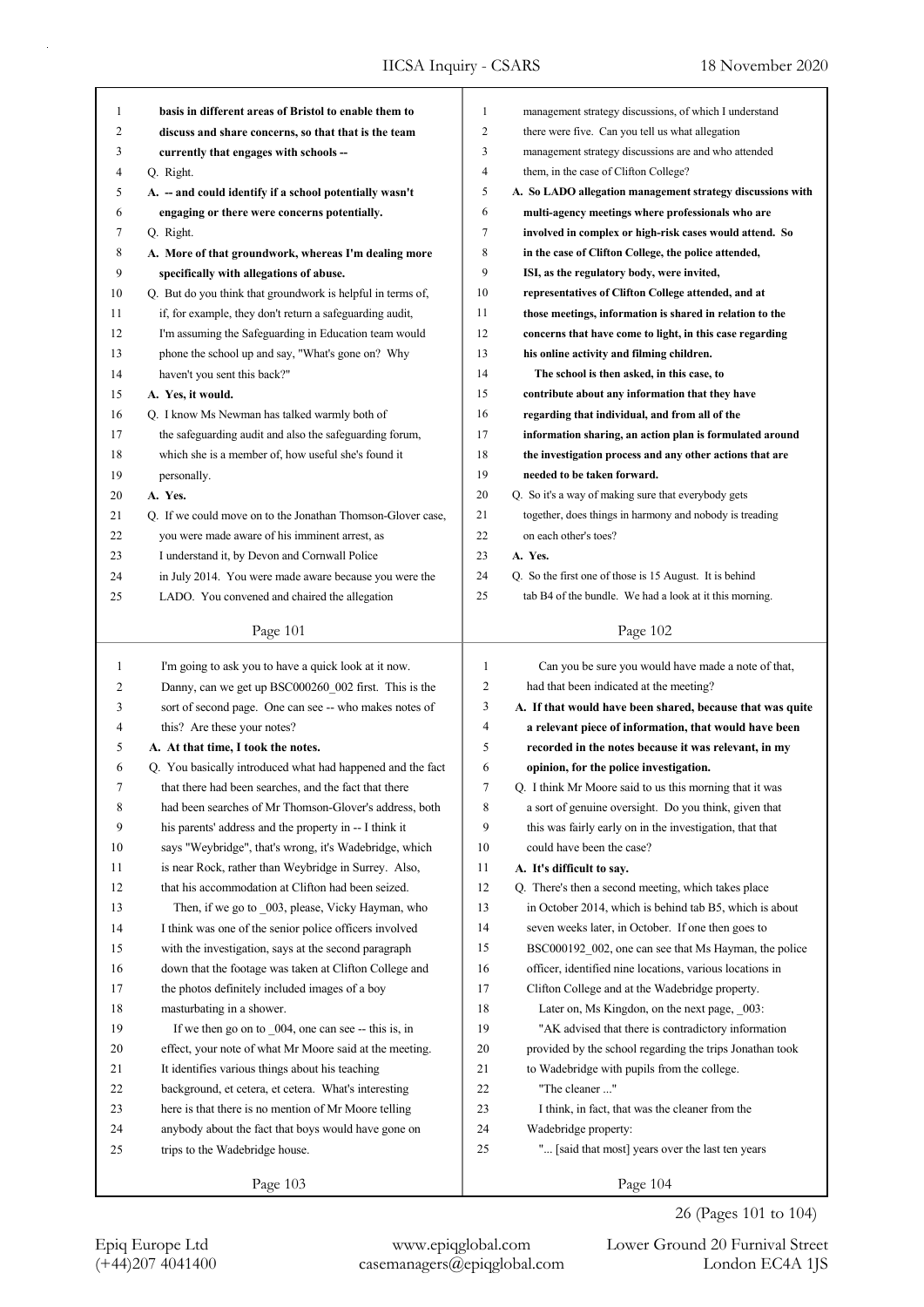| $\mathbf{1}$ | [boys had gone]. Mark [Mr Moore] however has advised                              | 1              | highlighted that there was a lack of robust safeguarding              |
|--------------|-----------------------------------------------------------------------------------|----------------|-----------------------------------------------------------------------|
| 2            | that he is only aware of three trips to the property.                             | $\overline{c}$ | policies and procedures within the school; a lack of                  |
| 3            | AK stated that further information is required "                                  | 3              | a code of conduct; and that council members didn't hold               |
| 4            | So this, I think, is before Mr Moore joined the                                   | 4              | the headteacher to account, so the governance wasn't                  |
| 5            | meeting; is that right?                                                           | 5              | challenging and scrutinising the decisions of                         |
| 6            | A. Yes, there was a confidential meeting prior to the                             | 6              | the headteacher.                                                      |
| 7            | meeting with Clifton College representatives.                                     | 7              | Q. Can I indicate, one of the issues that you raise there             |
| 8            | Q. Then, when Mr Moore joins the meeting, this is 004 and                         | 8              | is concerns in relation to school trips. Now,                         |
| 9            | over to _005, you indicate your concerns about                                    | 9              | obviously, as you have said, you look after more than                 |
| 10           | safeguarding at the school at that time. Could you tell                           | 10             | 50 schools. We have heard this morning from Mr Moore                  |
| 11           | us a little bit about what your concerns were?                                    | 11             | that information about school trips may have been kept                |
| 12           | A. I had a number of concerns, which increased as my                              | 12             | at the time, but then would almost immediately have been              |
| 13           | involvement with the college continued over the course                            | 13             | thrown away. I'm not sure, from your perspective, did                 |
| 14           | of the investigation. I was concerned about the ethos                             | 14             | the school provide you -- you personally -- with                      |
| 15           | and culture of the school, that it didn't seem to be                              | 15             | information about any of the trips and is what Mr Moore               |
| 16           | a college or an organisation in which safeguarding was                            | 16             | described usual practice, or was it usual practice at                 |
| 17           | integral to the functioning. The headteacher didn't                               | 17             | that time?                                                            |
| 18           | demonstrate an understanding of safeguarding policies                             | 18             | A. I was really shocked when Mr Moore explained that he               |
| 19           | and procedures, and seemed unaware of the LADO role when                          | 19             | couldn't find any records because he really struggled to              |
| 20           | I first made contact with him.                                                    | 20             | identify those records after he was asked in one of                   |
| 21           | Q. Right.                                                                         | 21             | the initial strategy meetings, and I -- my                            |
| 22           | A. The other representatives from the college who                                 | 22             | understanding, my expectation, was that there would be                |
| 23           | attended -- so the safeguarding lead and also the                                 | 23             | robust procedures around trips, including risk                        |
| 24           | safeguarding council member -- also lacked knowledge and                          | 24             | assessments, parental consent forms, et cetera. And                   |
| 25           | expertise in respect of safeguarding. It was                                      | 25             | I was shocked that the head - that the college didn't                 |
|              |                                                                                   |                |                                                                       |
|              | Page 105                                                                          |                | Page 106                                                              |
|              |                                                                                   |                |                                                                       |
|              |                                                                                   | 1              |                                                                       |
| 1            | seem to have those policies and procedures in place and                           | $\overline{2}$ | the October and the February to discuss                               |
| 2<br>3       | that the headteacher didn't seem to acknowledge why that                          | 3              | improving/changing/altering the college's practices and<br>processes? |
| 4            | might be a concern.<br>Q. As well, one of the other issues is, obviously all this | 4              |                                                                       |
|              |                                                                                   | 5              | A. Not from my recollection. I know that I did direct                 |
| 5            | took place at Mr Thomson-Glover's second home in --                               | 6              | a consultant, who was appointed by the education team.                |
| 6            | well, some offending took place in his second home in                             |                | I asked Veronica Mellor, who is referred to in my                     |
| 7            | Wadebridge. Obviously you deal with a large number of                             | Τ              | statement, to provide some support. I can't remember                  |
| 8            | schools. Was it usual or unusual for members of staff                             | 8              | exactly when that was. I think that was 2016.                         |
| 9            | to host pupils in their homes?                                                    | 9              | Q. So at that particular point in time, you can't remember            |
| 10           | A. I would say, in my experience as LADO, that is really                          | 10             | the school coming to you and saying, "Can you help us                 |
| 11           | unusual and really inappropriate, because it's a breach                           | 11             | with this, this, this and this?"                                      |
| 12           | of professional boundaries. So while it indicates there                           | 12             | A. They definitely didn't come to me. I would have                    |
| 13           | may be concerns that that person poses a risk                                     | 13             | remembered that, and it would have been in my -- I would              |
| 14           | potentially, it also places that staff member at                                  | 14             | have put that --                                                      |
| 15           | significant risk of allegations being made.                                       | 15             | Q. Your running record?                                               |
| 16           | Q. You sort of go on to discuss this a bit further at the                         | 16             | A. Yes.                                                               |
| 17           | allegations management strategy meeting on                                        | 17             | Q. We have a copy of your running record of this case and             |
| 18           | 27 February 2015. Maybe we should get that up. That's                             | 18             | there doesn't seem to be anything like that in there                  |
| 19           | behind tab B6 of your documentation. We have it at                                | 19             | from before August 2015, or certainly not much.                       |
| 20           | BSC000256 005, Danny, if you could get that up, please.                           | 20             | A. All my communications with the college are in that                 |
| 21           | This is February. So this is sort of four months after                            | 21             | running record, as well as my communication with other                |
| 22           | the meeting in October, where people had indicated                                | 22             | agencies.                                                             |
| 23           | concern about the college's safeguarding practices and                            | 23             | Q. So you identify these particular concerns. So, firstly,            |
| 24           | policies.                                                                         | 24             | honesty of Mr Moore in sharing relevant information.                  |
| 25           | Had anybody been in touch with you between                                        | 25             | What did you mean by that? What concerns did you have?                |

27 (Pages 105 to 108)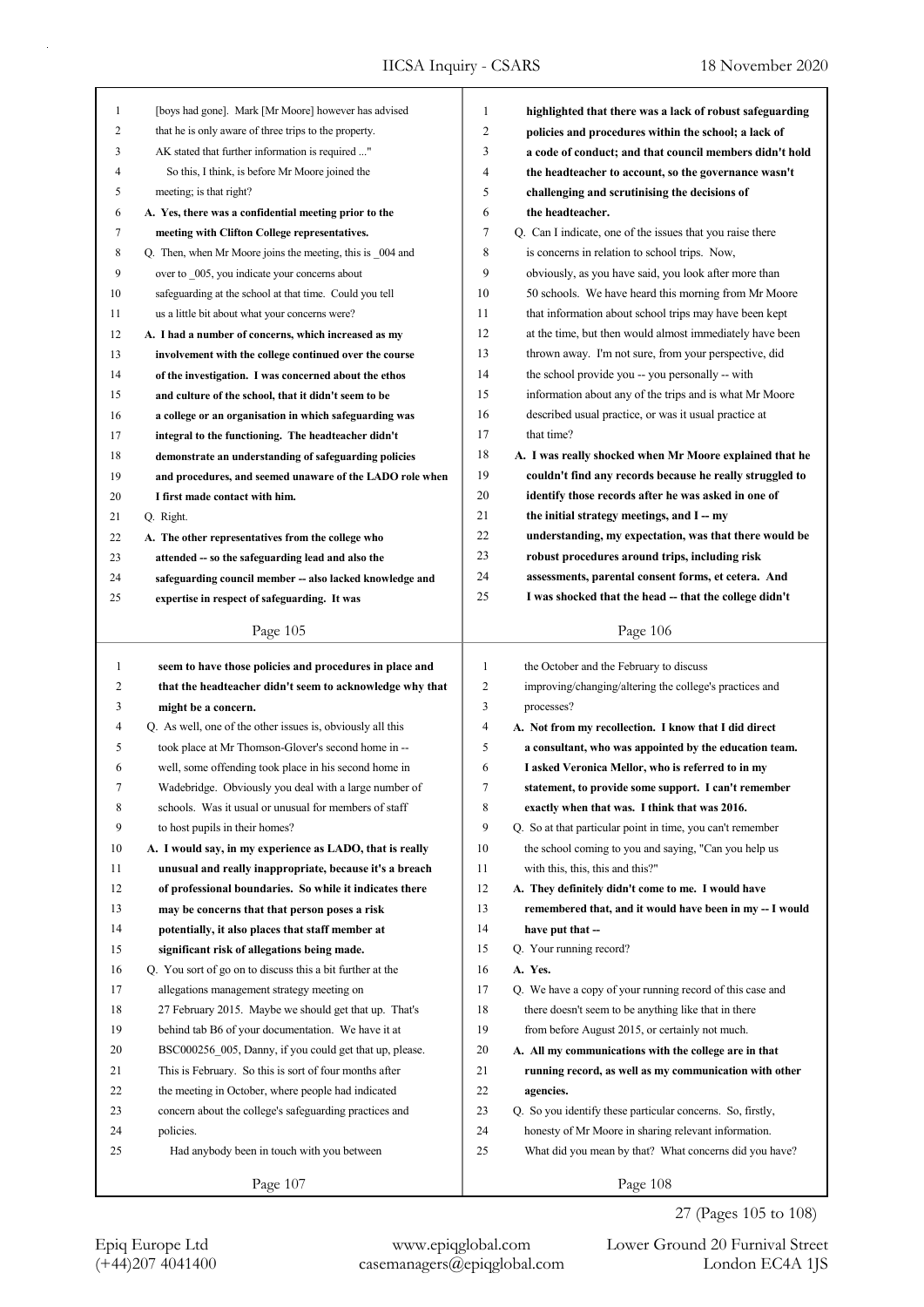| 1                | Was this just not about sharing information about the                                                             | 1              | institutional -- it is an educational organisation and      |
|------------------|-------------------------------------------------------------------------------------------------------------------|----------------|-------------------------------------------------------------|
| 2                | boys' trips to Cornwall?                                                                                          | 2              | there needs to be clear guidance to safeguard children      |
| 3                | A. It was about that, but also that potentially there were                                                        | 3              | but also to safeguard staff, regardless of whether it is    |
| 4                | concerns in relation to Jonathan Thomson-Glover that                                                              | 4              | a boarding house or a day house. There might be slight      |
| 5                | hadn't been shared. What was the actual date of this                                                              | 5              | differences, depending on the houses, but there should      |
| 6                | strategy meeting?                                                                                                 | 6              | be a very clear, clear guidance about what is acceptable    |
| 7                | Q. February 2015. 27 February 2015.                                                                               | 7              | behaviour and what isn't.                                   |
| $\,8\,$          | A. So it was primarily around the school trips and the fact                                                       | 8              | Q. Then there was a room which had been used with a lock    |
| 9                | that there wasn't an openness that trips had taken                                                                | 9              | and pornographic magazines and tissues. Now,                |
| 10               | place, and also a vagueness around the processes for                                                              | 10             | I understand that might have been quite a while before      |
| 11               | trips.                                                                                                            | 11             | 2014, as I think the room didn't exist certainly after      |
| 12               | Q. Then you also say you've got concerns regarding the                                                            | 12             | 2009/2010. Again, if that was a long time ago, is that      |
| 13               | culture of house 1, and possibly other houses; boys                                                               | 13             | something which you should really have said was             |
| 14               | using the private quarters for drinking alcohol and                                                               | 14             | a concern?                                                  |
| 15               | having sex. "Is this common practice within the                                                                   | 15             | A. Yes, I think it's something that is a concern and should |
| 16               | school?". Again, it is not uncommon for teenage boys to                                                           | 16             | have been shared with agencies to enable that to be         |
| 17               | have sex and to drink alcohol and, plainly, if you are                                                            | 17             | properly investigated.                                      |
| 18               | a school where you have houses, although I think we                                                               | 18             | Q. Then you were also concerned about the letter that was   |
| 19               | should remember this is a day house, it is not                                                                    | 19             | sent out, simply saying he left for personal reasons.       |
| 20               | a boarding house. Do you think maybe you were being                                                               | 20             | What would have been your preference, in terms of what      |
| 21               | slightly overcensorious in your view about the                                                                    | 21             | was told -- because obviously there needed to be            |
| 22               | acceptability of that on school premises?                                                                         | 22             | a degree of confidentiality.                                |
| 23               | A. No. I think that there should be clear guidance around                                                         | 23             | A. Yes.                                                     |
| 24               | what is appropriate behaviour, both for the pupils and                                                            | 24             | Q. What would have been your preference for the way that    |
| 25               | for staff, within those houses, because it is an                                                                  | 25             | that letter to parents and the pupils was managed?          |
|                  |                                                                                                                   |                |                                                             |
|                  | Page 109                                                                                                          |                | Page 110                                                    |
|                  |                                                                                                                   |                |                                                             |
| $\mathbf{1}$     | A. I think it's really important that honestly is portrayed                                                       | $\mathbf{1}$   | dated 20 July 2015, which was just before he was            |
| $\overline{c}$   | to parents, and, in that case, that wasn't the truth.                                                             | $\overline{c}$ | sentenced or just before the court case started. It was     |
| 3                | So I think there needs to be just a very limited amount                                                           | 3              | sort of updating everybody on what was going on. In         |
| 4                | of information, because obviously you can't breach the                                                            | 4              | particular, both in the February discussion and in this     |
| 5                | fact that there is a police investigation, you don't                                                              | 5              | discussion, there were discussions about support for        |
| 6                | want to jeopardise that, but there could have been                                                                | 6              | victims in school. Now, in the February discussion, you     |
| 7                | a very bland statement that he has left and been                                                                  | 7              | identify that child victims can access support via          |
| 8                | replaced with another teacher and just left it at that.                                                           | 8              | The Greenhouse Project and Off The Record. Could you        |
| $\boldsymbol{9}$ | Q. What was being said is, because of the very close                                                              | 9              | just tell us very briefly what those two organisations      |
| 10               | relationship that he had as a housemaster, and because                                                            | 10             | are?                                                        |
| 11               | the A levels, I think, probably would have come out                                                               | 11             | A. They are two voluntary organisations within Bristol that |
| 12               | three days later, that people were saying, "Where is he?                                                          | 12             | provide support and counselling for children and young      |
| 13               | What's going on?" So the headteacher said to us this                                                              | 13             | people who are victims/survivors of sexual abuse.           |
| 14               | morning that wasn't a feasible position to take in the                                                            | 14             | Q. Do you know if the school ever followed up and sought to |
| 15               | context of the school. What would you like to say in                                                              | 15             | refer any children there or sought to engage with that      |
| 16               | response to that, if anything?                                                                                    | 16             |                                                             |
| 17               | A. I think it's important -- really important to be                                                               | 17             | organisation or do you think that's something, with         |
| 18               |                                                                                                                   | 18             | retrospect, you could have been a bit more involved         |
| 19               | truthful, and my experience of working with the college<br>at that time was it felt as though they were very much |                | with, trying to direct the victims and survivors to         |
| 20               |                                                                                                                   | 19             | those specialist organisations?                             |
| 21               | trying to protect their reputation, rather than thinking                                                          | 20             | A. I didn't receive any contact from the school that they   |
| 22               | about an open and honest, transparent relationship with<br>professionals as well as parents and the school        | 21<br>22       | had made referrals, and I have reflected in great detail    |
| 23               | community.                                                                                                        |                | on this case, specifically after listening to the           |
| 24               | Q. There was then the last AMSD, allegation management                                                            | 23             | victims or reading the transcripts, and I do think that     |
| 25               |                                                                                                                   | 24             | I could have followed up in more detail what support,       |
|                  | strategy discussion, meeting we are going to talk about,                                                          | 25             | what efforts had been made to encourage or support those    |

28 (Pages 109 to 112)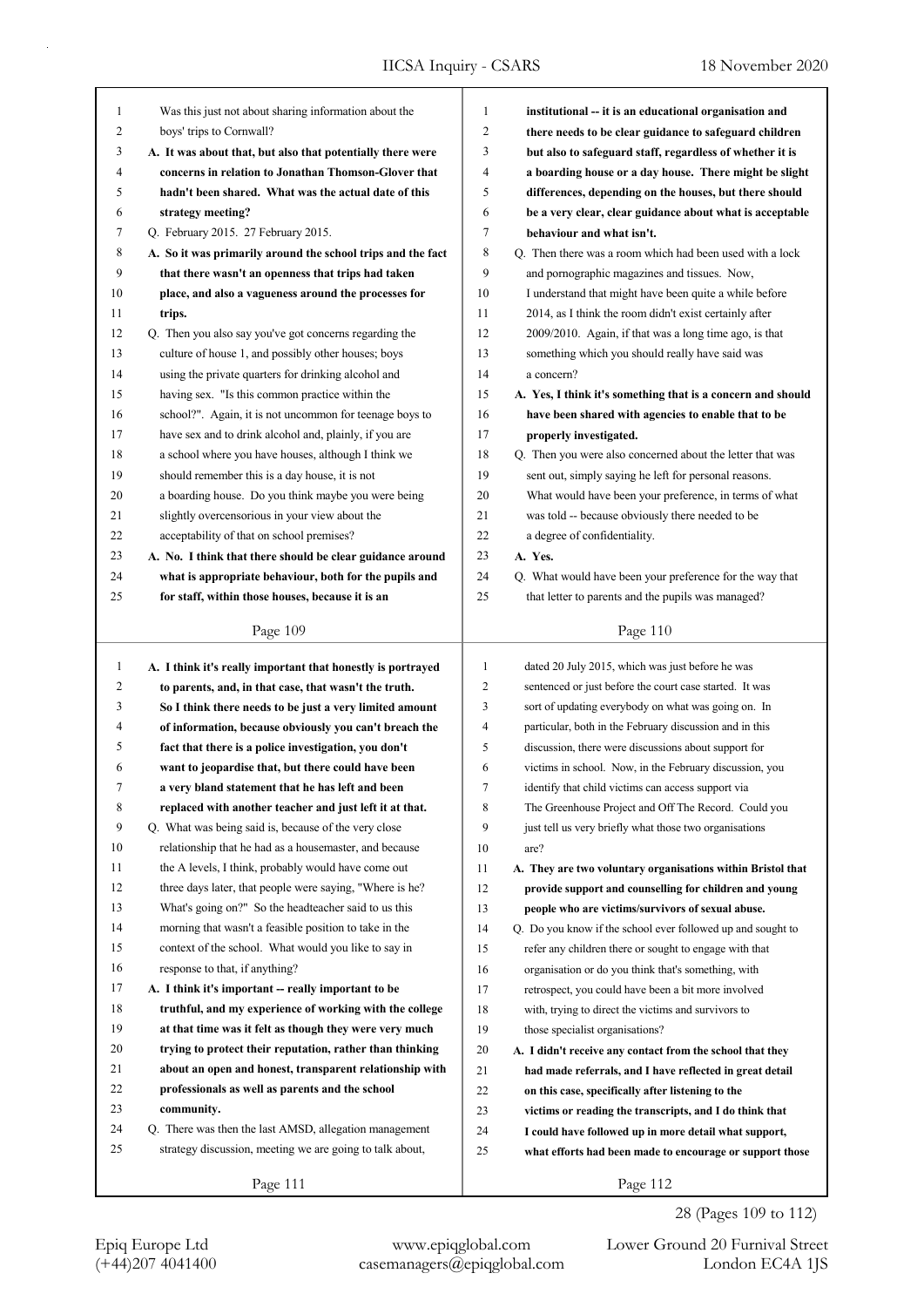|                   | young people to access relevant support, and also to be    | $\mathbf{1}$   | voice of the child and thinking about the support needs     |
|-------------------|------------------------------------------------------------|----------------|-------------------------------------------------------------|
| $\mathbf{1}$<br>2 |                                                            | 2              |                                                             |
|                   | creative on what support the college was able to provide   |                | of individuals who are survivors of abuse.                  |
| 3                 | to those young people who may have been victims.           | 3              | Q. Yes.                                                     |
| 4                 | Q. Because I think what appears to have happened is, the   | $\overline{4}$ | A. So I think that has sort of developed my practice and    |
| 5                 | police had some discussion about some support; you         | 5              | raised my awareness.                                        |
| 6                 | identified that there were some services that might be     | 6              | Q. One of the things Mr Moore said this morning, and he     |
| 7                 | able to be accessed. I think the police then thought       | 7              | said it in July 2015 when he was asked about the            |
| 8                 | the college was providing support. The college thought     | 8              | boundaries between staff and pupils at boarding schools,    |
| 9                 | the police were providing support. Ultimately, I think     | 9              | he said, and he said again this morning, that the           |
| 10                | nobody really -- nobody covered themselves in glory,       | 10             | boundaries were the same at Clifton College as at any       |
| 11                | shall I put it that way, in the way that they approached   | 11             | other boarding school.                                      |
| 12                | victims and survivors. Do you accept that?                 | 12             | Now, do you deal with any other boarding school and         |
| 13                | A. Yes, I do accept that, and I think very much now, over  | 13             | do you think that that is, or was, a correct assessment?    |
| 14                | the last two years or so, there's been much more of        | 14             | A. I haven't had as in-depth dealings with any school,      |
| 15                | a focus for the Bristol LADO on looking at the support     | 15             | boarding school, in Bristol. I can only think of one        |
| 16                | for victims and families around -- support around --       | 16             | other, and I haven't had concerns reported to me from       |
| 17                | through the allegation management process, and looking     | 17             | them around the specific issues of boarding schools.        |
| 18                | at the support that they can access, both within           | 18             | I do think that they're -- I don't think that that          |
| 19                | statutory and voluntary services in the city.              | 19             | is usual practice, what went on at Clifton College, in      |
| 20                | Q. What's made that change?                                | 20             | respect of the blurred boundaries. I think there's very     |
| 21                | A. I think through audit of the LADO, partly. The LADO has | 21             | clear guidance within Keeping Children Safe, but also       |
| 22                | regular audits, both within the council, city council,     | 22             | within wider guidance around appropriate boundaries         |
| 23                | but also I've had peer audit by another LADO, and          | 23             | between teachers, regardless of it being a boarding         |
| 24                | reflecting on Serious Case Reviews and that there is       | 24             | school or a day school; that those professional             |
| 25                | very much an emphasis within Bristol around getting the    | 25             | boundaries are essential.                                   |
|                   |                                                            |                |                                                             |
|                   | Page 113                                                   |                | Page 114                                                    |
| $\mathbf{1}$      | Q. So you've already identified that you had some concerns | $\mathbf{1}$   | your attention? Can you remember?                           |
| 2                 |                                                            |                |                                                             |
|                   | about the headteacher's understanding and awareness of     | 2              | A. Yes, from that parent directly.                          |
| 3                 | safeguarding risks and the understanding and awareness     | 3              | Q. So the school hadn't said to you, "Look, there is this   |
| 4                 | of the head. Did you also have those concerns about        | 4              | problem. There have been these complaints or concerns".     |
| 5                 | other members of the senior management team who were       | 5              | The parent, I think, from your running record, emails       |
| 6                 | dealing with the Jonathan Thomson-Glover case?             | 6              | you to say, "I understand you're the LADO. These are        |
|                   |                                                            |                |                                                             |
|                   | A. Yes, I did. I had limited dealing with the safeguarding | 7              | the concerns"?                                              |
| 8                 | lead who attended one of the strategy meetings, and also   | 8              | A. Yes.                                                     |
| 9                 | the safeguarding council member who also attended. It      | 9              | Q. How did you feel about being informed about the concerns |
| 10                | just became apparent that there was a lack of              | 10             | from the parent rather than from the school?                |
| 11                | safeguarding knowledge and expertise throughout the        | 11             | A. I was really concerned that the school were aware of     |
| 12                | college, specifically around those who were involved and   | 12             | those concerns, both the headteacher and the council,       |
| 13                | responsible for safeguarding.                              | 13             | and that that hadn't been shared with the LADO, when        |
| 14                | Q. One of the tasks, in fact, that came out of             | 14             | there'd been numerous opportunities in the LADO strategy    |
| 15                | the July 2015 meeting was concerns about somebody whom     | 15             | meetings to share wider concerns about JTG.                 |
| 16                | we heard from Mr Moore is A333, where there had been       | 16             | Q. If I can also identify, both in the February and in      |
| 17                | a complaint -- it wasn't about safeguarding -- well, it    | 17             | the July meetings, there was a representative from the      |
| 18                | wasn't about the kind of safeguarding failures that were   | 18             | Independent Schools Inspectorate. Was it your practice      |
| 19                | later revealed, but it was a concern, part of which was    | 19             | to notify either Ofsted or the ISI, depending on who        |
| 20                | about Jonathan Thomson-Glover's behaviour and reaction.    | 20             | inspected the school, where an allegation arose?            |
| 21                | One of the things I think -- if I go to BSC000258 005,     | 21             | A. Yes, so the LADO has an obligation to contact the        |
| 22                | it says here that one of the second actions that you       | 22             | regulatory body where there is a serious allegation,        |
| 23                | asked -- the first and the second action, under the        | 23             | which I did in this case. ISI was the regulatory body       |
| 24                | "Action plan" that you asked the school to take was to     | 24             | commissioned by the DfE.                                    |
| 25                | check the allegations about A333. How had they come to     | 25             | Q. Did you notify the DfE directly, or just the ISI?        |

29 (Pages 113 to 116)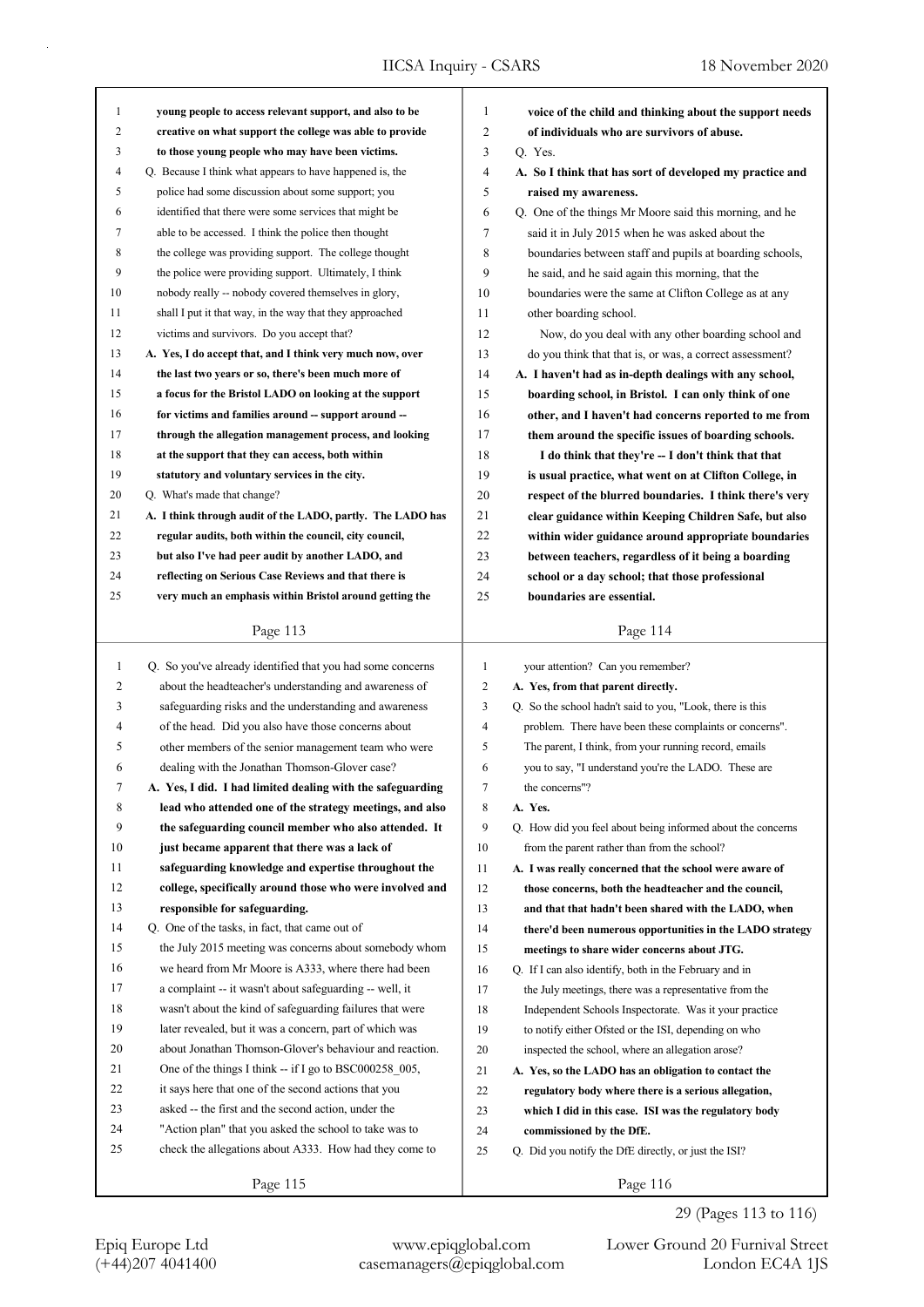| $\mathbf{1}$ | A. No, I contacted the ISI, who advised me that they would | 1              | advised that", and then the next -- right at the top of     |
|--------------|------------------------------------------------------------|----------------|-------------------------------------------------------------|
| 2            | liaise and communicate with the DfE as necessary.          | 2              | the page:                                                   |
| 3            | Q. How familiar -- because obviously, in fact, the         | 3              | "Martin advised that he deals with issues  he               |
| 4            | regulator is, in fact, the Department for Education,       | 4              | stated that he recently attended Clifton College where      |
| 5            | rather than the ISI. Were you aware of that? What was      | 5              | he facilitated a presentation in relation to                |
| 6            | your knowledge and understanding of the regulation of      | 6              | safeguarding. I asked if Mark had informed him of this      |
| 7            | independent schools prior to the Jonathan Thomson-Glover   | 7              | case and he said not."                                      |
| 8            | case?                                                      | 8              | What concern did that cause you, that there hadn't          |
| 9            | A. This was the first case that I'd dealt with in          | 9              | been any referral to the ISI by the school of what had      |
| 10           | relation -- or high-profile case in relation to an         | 10             | been quite a serious incident?                              |
| 11           | independent school, so I was led by ISI in what I should   | 11             | A. I was really concerned that they hadn't contacted the    |
| 12           | be sharing with whom. My primary communication on their    | 12             | regulatory body, and, for me, it repeated concerns that     |
| 13           | advice was to communicate with them.                       | 13             | I had from the start of this case, was that                 |
| 14           | Q. From your running record, you contacted them            | 14             | Clifton College was a very insular, inward-looking          |
| 15           | in January 2015. They then said, "Can you refer it to      | 15             | organisation who didn't reach out to the regulators, to     |
| 16           | our team?" You did that. It appears from your running      | 16             | other agencies, for example, the local authority, to        |
| 17           | record that -- could we go to, Danny, please,              | 17             | share information, concerns and access support.             |
| 18           | BSC000245 028. This was a telephone call you received      | 18             | Q. In fact, what happened was, further down that page -- we |
| 19           | from Martin Ayres from the Independent School              | 19             | don't need to get it up. Please could you take that         |
| 20           | Inspectorate. What appears to have happened is, this is    | 20             | down. In fact, further down the page, what happens is,      |
| 21           | the -- you had telephoned Mark Moore to say you'd been     | 21             | you phone Mark Moore and say, "Look, you need to refer      |
| 22           | contacted by the ISC about any cases and you then sent     | 22             | this to the Independent School Inspectorate", and that      |
| 23           | an update of the police investigation. Can we then go      | 23             | then happens. Is that right?                                |
| 24           | to the next page, please, Martin Ayres from the --         | 24             | A. Yes.                                                     |
| 25           | page 29, please. Yes. If we could get up "Martin           | 25             | Q. So after you invited -- was it your practice to invite   |
|              |                                                            |                |                                                             |
|              | Page 117                                                   |                | Page 118                                                    |
|              |                                                            |                |                                                             |
|              |                                                            |                |                                                             |
| $\mathbf{1}$ | the ISI or Ofsted to the management strategy meetings?     | $\mathbf{1}$   | would be manageable and achievable for you?                 |
| 2            | Is that your usual practice?                               | $\overline{2}$ | A. I do that routinely. I think most LADOs do that          |
| 3            | A. Yes, it is, to invite the regulator.                    | 3              | routinely anyway. Ofsted frequently contact LADOs to        |
| 4            | Q. Did they share your concerns about safeguarding? Do you | 4              | find out information prior to an inspection of a school.    |
| 5            | think you were on the same page?                           | 5              | It might be helpful to have that --                         |
| 6            | A. Yes, definitely.                                        | 6              | Q. Do the ISI do that as well?                              |
|              | Q. How well do you think the liaison worked between the    | $\overline{7}$ | A. Yes, the ISI do that also. They will routinely contact   |
| 8            | Independent Schools Inspectorate and the LADO in this      | 8              | me when they are going to inspect an independent school.    |
| 9            | case?                                                      | 9              | It might be helpful to have that detailed within            |
| 10           | A. I think it worked really well. I felt that I could      | 10             | Working Together if that section on allegations             |
| 11           | contact the ISI to escalate specific concerns that came    | 11             | management was increased.                                   |
| 12           | to light as a result of this case, and it then prompted    | 12             | Q. So you think it would be enough to have a paragraph      |
| 13           | an inspection, which was a very detailed inspection,       | 13             | which says, "Make sure that you refer things to the ISI,    |
| 14           | which found some serious failings within the college.      | 14             | to Ofsted and to the Department for Education, if it is     |
| 15           | Q. Do you think -- because at the moment there is no -- in | 15             | an independent school"?                                     |
| 16           | fact, there is no obligation for you to contact the        | 16             | A. Yes.                                                     |
| 17           | regulator set out. It's said you should, but not that      | 17             | Q. So ISI go in in July. There was then a sort of changing  |
| $18\,$       | you must. Do you think there should be an obligation --    | 18             | of the guard, so to speak, and the individuals that we      |
| 19           | one of the things that the Independent Schools             | 19             | spoke to yesterday -- Dr Greene took over as the head,      |
| 20           | Inspectorate has said to us is there should be an          | 20             | Mr Tolchard became more involved with you, and              |
| 21           | obligation on LADOs to do exactly what you did in this     | 21             | Ms Newman, whom we met yesterday, also took over. What      |
| 22           | case, which is tell them when there are any problems and   | 22             | was your view about Ms Newman and her ability to            |
| 23           | before any inspections tell them about all the             | 23             | understand and manage safeguarding issues?                  |
| 24           | referrals. Is that something that you routinely do and,    | 24             | A. I felt that she had a very robust knowledge and previous |
| 25           | if that was an obligation upon you, do you think it        | 25             | experience of safeguarding and that she brought a fresh     |

30 (Pages 117 to 120)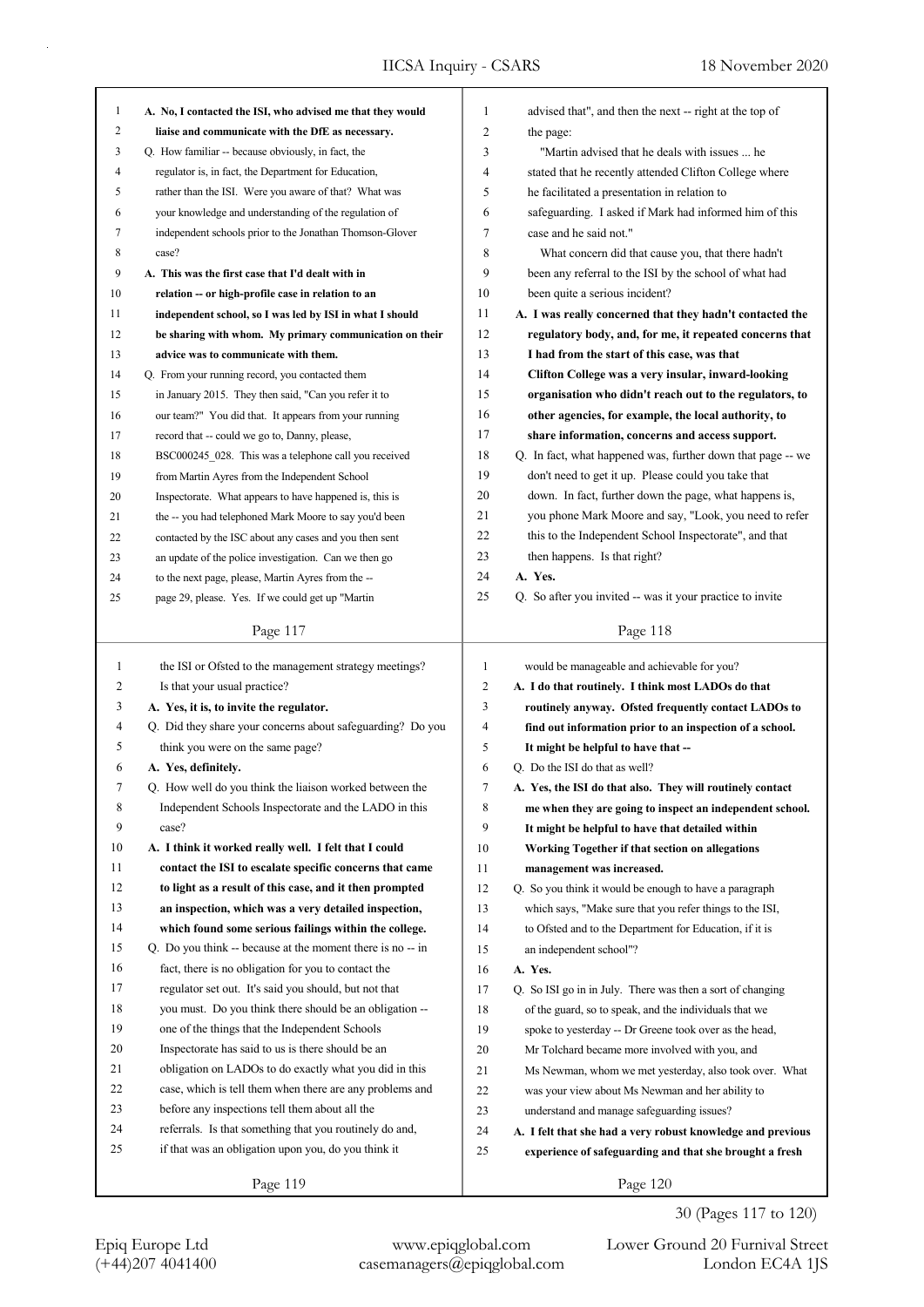| 1  |                                                             |                |                                                             |
|----|-------------------------------------------------------------|----------------|-------------------------------------------------------------|
|    | pair of eyes to the college which was really refreshing,    | $\mathbf{1}$   | From that point, I think primarily due to                   |
| 2  | and that she was very proactive. Having the principles      | $\overline{2}$ | Nick Tolchard taking over as chair of the safeguarding      |
| 3  | of wanting to safeguard the children and ensure their       | 3              | and welfare committee, he encouraged that open,             |
| 4  | welfare was her primary aim, and she was very proactive     | 4              | transparent relationship between the LADO and Jo Newman,    |
| 5  | about contacting me about any concerns, allegations or      | 5              | and I would like to give credit to Jo because she           |
| 6  | issues that she was having, and we would talk that          | 6              | gave -- she really challenged the college and council on    |
| 7  | through.                                                    | 7              | a number of occasions because of wanting to prioritise      |
| 8  | Q. Certainly I think the number of referrals post 2016 is   | 8              | safeguarding within the college and bring the               |
| 9  | possibly testament to the good relationship that you        | 9              | organisation up to the expected local and national          |
| 10 | have. But what you also did is, you challenged the head     | 10             | guidance and procedures.                                    |
| 11 | and Mr Tolchard, because you felt that Jo Newman wasn't     | 11             | Q. So when you say "brought challenge", what do you mean?   |
| 12 | able to have the kind of relationship with you that you     | 12             | She said, "Well, that's not" -- can you give me a couple    |
| 13 | would like her to have. Can you tell us a little bit        | 13             | of examples of where she said, "Right, we need to do it     |
| 14 | about that?                                                 | 14             | like this, even if you don't want me to"?                   |
| 15 | A. Yes. I felt that there was an overinvolvement of the     | 15             | A. So that example, she came to me and we discussed it, and |
| 16 | college's solicitors at times in relation to                | 16             | then she went back and shared those concerns. I know        |
| 17 | safeguarding, which was a barrier, and there was            | 17             | that there were other occasions where she has gone to       |
| 18 | a specific example, which Jo referred to yesterday,         | 18             | council where she has had a concern. I can't give           |
| 19 | where we were due to meet and the college advised that      | 19             | specifics, but we have had discussions, and she will        |
| 20 | a solicitor would be present, and I sought advice on        | 20             | challenge where she feels that safeguarding processes or    |
| 21 | that and a decision was made that I wouldn't meet them      | 21             | procedures aren't being followed, and I think that's        |
| 22 | without a solicitor myself and, therefore, the meeting      | 22             | really important, that there is that culture and ethos      |
| 23 | was cancelled. I escalated that to Nick and to the          | 23             | within all settings that are working with children,         |
| 24 | headteacher, who took those concerns on board and agreed    | 24             | where challenge is acknowledged and encouraged.             |
| 25 | that I could meet with her.                                 | 25             | Q. So, following on from, shall we say, the new personnel   |
|    |                                                             |                |                                                             |
|    | Page 121                                                    |                | Page 122                                                    |
|    |                                                             |                |                                                             |
| 1  | coming on board, there was then the commissioning of        | $\mathbf{1}$   | how the behaviour of Jonathan Thomson-Glover had gone       |
| 2  |                                                             |                |                                                             |
|    | the Penny Jones report. What role did you play in           | $\overline{c}$ | undetected for so long, and I agree with her                |
| 3  | commissioning that report or setting any terms of           | 3              | recommendations. I think she's really highlighted the       |
| 4  | reference?                                                  | 4              | issue of grooming-type behaviour and how low-level          |
| 5  | A. So I contacted the ISI, because I felt quite strongly    | 5              | concerns, regardless of who is reporting those, should      |
| 6  | that there should be an independent investigator into       | 6              | be taken seriously, and that patterns of concerns,          |
|    | the concerns because of the nature of what had gone on      | 7              | lower-level concerns, can actually indicate that            |
| 8  | at Clifton and potential conflict of interests, that it     | 8              | a person poses a serious risk of harm to children.          |
| 9  | should be someone independent. So I went to ISI. My         | 9              | Q. That's very helpful. How far do you think the change in  |
| 10 | recollection is that ISI then went to the DfE, who          | 10             | personnel has led to any changes to the safeguarding        |
| 11 | recommended Penny, and that was then presented to           | 11             | culture and policies and processes at Clifton now?          |
| 12 | Nick Tolchard, as chair of the safeguarding and welfare     | 12             | A. I think there's been a huge change in the culture and    |
| 13 | committee, and there was a meeting that took place          | 13             | ethos of Clifton. I think -- you know, they have            |
| 14 | between Bristol City Council and the college around         | 14             | undertaken a root and branch review following the           |
| 15 | drawing up the terms of reference.                          | 15             | Penny Jones report, following the negative ISI              |
| 16 | Q. So you helped, in terms of drawing up the terms of       | 16             | inspection. They have a completely different approach.      |
| 17 | reference?                                                  | 17             | I would say they're now an outward-looking organisation     |
| 18 | A. Yes.                                                     | 18             | that is really keen to engage with support of the local     |
| 19 | Q. What's your view about the usefulness of the Penny Jones | 19             | authority, for example, the Safeguarding in Education       |
| 20 | report and what lessons do you think you've learned from    | 20             | team. They are very proactive in undertaking relevant       |
| 21 | it?                                                         | 21             | training around safeguarding.                               |
| 22 | A. I think it's a really useful report. I think she was     | 22             | Jo Newman went in and made changes around internet          |
| 23 | extremely thorough, trying to engage with past and          | 23             | policy; she implemented CPOMS, or encouraged that to be     |
| 24 | current pupils, past and current staff. She really          | 24             | implemented. So I think it is a completely different        |
| 25 | looked in-depth at the culture of Clifton College and       | 25             | organisation in respect of safeguarding than it was at      |
|    | Page 123                                                    |                | Page 124                                                    |

31 (Pages 121 to 124)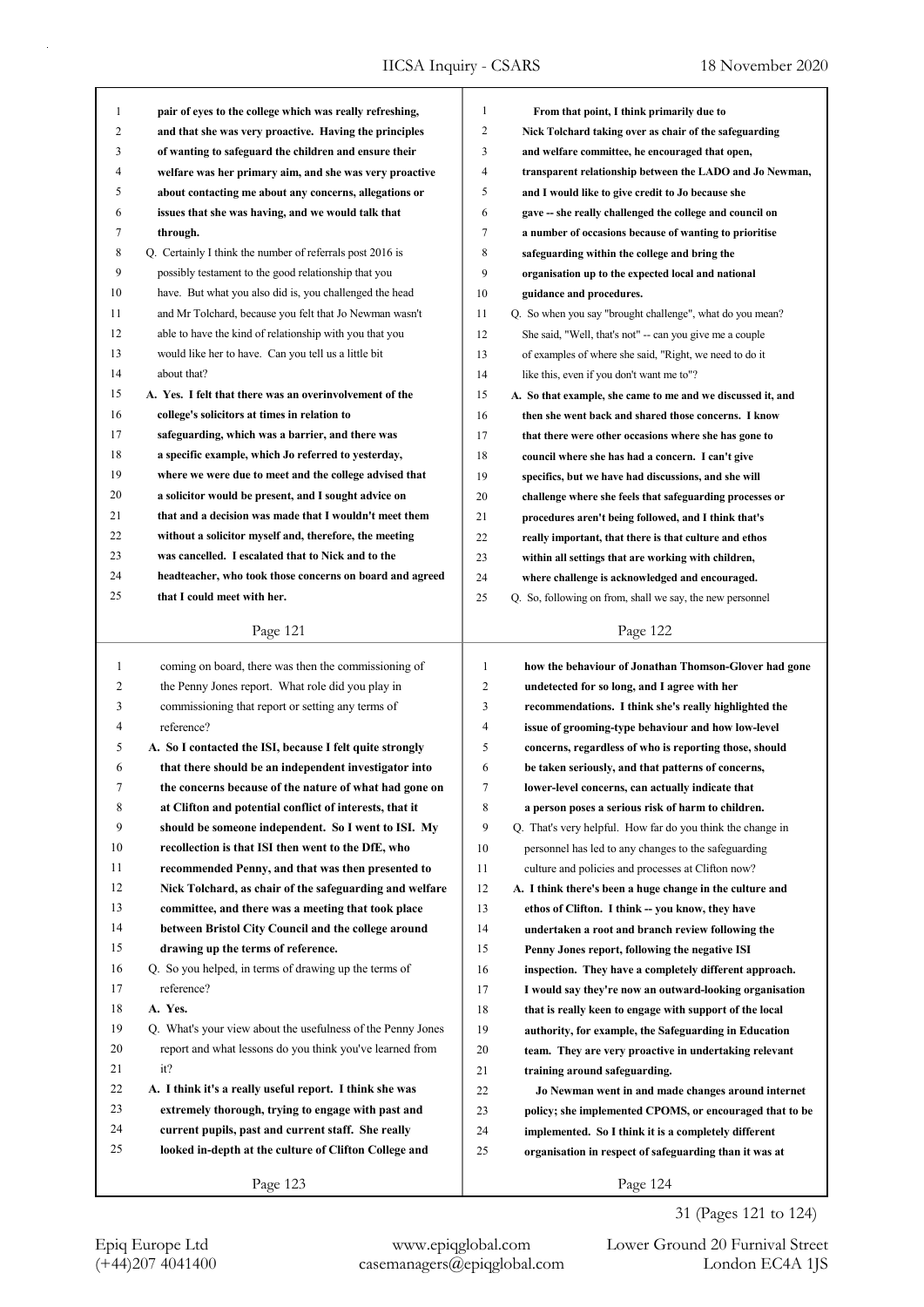| $\mathbf{1}$<br>$\mathfrak{2}$<br>2<br>not to say that it's perfect, because there have been<br>So it is engrained within the structure of that<br>3<br>3<br>organisation, and it is regularly reviewed, because<br>a couple of instances where things have gone slightly<br>4<br>awry. But I think the difference now is that they are<br>4<br>safeguarding is an ever-changing landscape, it's not<br>5<br>5<br>static.<br>able to reflect as an organisation.<br>6<br>6<br>They're keen to seek advice, rather than having<br>Q. You have spoken very warmly of Ms Newman and her<br>7<br>a defensive stance, and will acknowledge mistakes and<br>7<br>abilities and experiences. One of the things some<br>8<br>8<br>people have said to us is that there could, or should,<br>learn from those to move forward and make the necessary<br>9<br>9<br>be some kind of qualification for designated<br>changes.<br>10<br>Q. What do you think, as someone who looks after more than<br>10<br>safeguarding leads or some sort of greater<br>11<br>50 schools, are the hallmarks of a good safeguarding<br>11<br>professionalisation. Do you have any particular views<br>12<br>12<br>culture in a school and what are the hallmarks of<br>about that and whether that might help or not help?<br>13<br>a less-good safeguarding culture?<br>13<br>A. I think it would be helpful potentially for there to be<br>14<br>14<br>A. I think the hallmarks of a good safeguarding culture are<br>a benchmark of the necessary qualifications and<br>15<br>15<br>where it is, like Jo said yesterday, a golden thread<br>expertise that those in the senior leadership team, as<br>16<br>16<br>that runs through the organisation that is integral to<br>well as the governing body, has, because an issue that<br>17<br>17<br>every part of the setting, right from the start of<br>I find from time to time is that governing bodies -- the<br>18<br>18<br>the process of following Safer Recruitment, looking at<br>chair and the safeguarding lead don't have the necessary<br>19<br>the policies and procedures, looking at the training of<br>19<br>training and expertise to hold the headteacher to<br>20<br>20<br>staff, that the governance structure has safeguarding<br>account, so I think it would be helpful if there were<br>21<br>21<br>knowledge and are able to challenge and hold the<br>some guidelines around relevant training and that those<br>22<br>22<br>headteacher to account.<br>were regularly updated and reviewed.<br>23<br>23<br>Q. So you would say that -- at the moment, training of<br>As Jo indicated yesterday, from cleaners and<br>24<br>24<br>caretakers right up to council members, that they<br>governors isn't compulsory. Do you think it should be?<br>25<br>25<br>understand the policies of reporting allegations,<br>A. Yes, I do, for the chair, at least, and the safeguarding<br>Page 125<br>Page 126<br>$\mathbf{1}$<br>$\mathbf{1}$<br>THE CHAIR: Mr Frank?<br>governor.<br>Q. Do you have any other views about ways in which<br>2<br>2<br>MR FRANK: No, thank you.<br>3<br>3<br>safeguarding in schools could be improved? Do you have<br>THE CHAIR: And Sir Malcolm?<br>4<br>any other recommendations?<br>PROF SIR MALCOLM EVANS: No, thank you, chair.<br>4<br>5<br>THE CHAIR: Thank you very much, Ms Laird.<br>5<br>A. I think it would be really helpful to think of ways to<br>6<br>(The witness withdrew)<br>6<br>raise the awareness of children and young people around<br>MS SCOLDING: Thank you, chair. We are slightly early but<br>what's appropriate professional behaviour and where they<br>7<br>Ί<br>8<br>I was going to suggest maybe if we took a slightly<br>8<br>should report concerns and the ways and structures that<br>9<br>earlier -- well, we are three minutes early. I'm not<br>9<br>they can report those concerns.<br>10<br>sure that counts as slightly early. May we take<br>10<br>Q. Do you think children don't know enough at the moment<br>11<br>a break, with your permission?<br>11<br>about how you can raise those concerns and the fact that<br>12<br>THE CHAIR: Yes, we will return at 3.00 pm.<br>12<br>they can report them?<br>13<br>MS SCOLDING: Thank you very much.<br>13<br>A. I think it can be quite patchy. I don't think there is<br>14<br>$(2.47 \text{ pm})$<br>14<br>consistency, and it is thinking about how we can gain<br>15<br>(A short break)<br>15<br>the voice of children so that they feel confident,<br>16<br>$(3.00 \text{ pm})$<br>16<br>specifically in relation to grooming behaviour, so that<br>17<br>IN CLOSED SESSION<br>17<br>they know, when something doesn't feel right, where they<br>18<br>THE CHAIR: Ms Nield?<br>18<br>can go and that they will be listened to.<br>19<br>MS NIELD: We are now going to hear from RS-A301.<br>19<br>MS SCOLDING: I don't have any further questions for you.<br>20<br>WITNESS RS-A301 (affirmed)<br>20<br>The chair and panel may have some questions for you, |                                                      |   |                                                    |
|-------------------------------------------------------------------------------------------------------------------------------------------------------------------------------------------------------------------------------------------------------------------------------------------------------------------------------------------------------------------------------------------------------------------------------------------------------------------------------------------------------------------------------------------------------------------------------------------------------------------------------------------------------------------------------------------------------------------------------------------------------------------------------------------------------------------------------------------------------------------------------------------------------------------------------------------------------------------------------------------------------------------------------------------------------------------------------------------------------------------------------------------------------------------------------------------------------------------------------------------------------------------------------------------------------------------------------------------------------------------------------------------------------------------------------------------------------------------------------------------------------------------------------------------------------------------------------------------------------------------------------------------------------------------------------------------------------------------------------------------------------------------------------------------------------------------------------------------------------------------------------------------------------------------------------------------------------------------------------------------------------------------------------------------------------------------------------------------------------------------------------------------------------------------------------------------------------------------------------------------------------------------------------------------------------------------------------------------------------------------------------------------------------------------------------------------------------------------------------------------------------------------------------------------------------------------------------------------------------------------------------------------------------------------------------------------------------------------------------------------------------------------------------------------------------------------------------------------------------------------------------------------------------------------------------------------------------------------------------------------------------------------------------------------------------------------------------------------------------------------------------------------------------------------------------------------------------------------------------------------------------------------------------------------------------------------------------------------------------------------------------------------------------------------------------------------------------------------------------------------------------------------------------------------------------------------------------------------------------------------------------------------------------------------------------------------------------------------------------------------------------------------------------------------------------------------------------------------------------------------------------------------------------------------------------------------------------------------------------------------------------------------------------------------------------------------------------------------------------------------------------------------------------------------------------------------------------------------------------------------------------------------------------------------------------------------------------------------------------------------------------------------------------------------------------------------------------------------------------------------------------------------------------------------------------------------------------------------------------------------------------------------------------------------------------------------------------------------------------------------------------------------------------------------------------------------------------------------------------------------------------------------------------------------------------------------------------------------------------------------------------------------------------------------|------------------------------------------------------|---|----------------------------------------------------|
|                                                                                                                                                                                                                                                                                                                                                                                                                                                                                                                                                                                                                                                                                                                                                                                                                                                                                                                                                                                                                                                                                                                                                                                                                                                                                                                                                                                                                                                                                                                                                                                                                                                                                                                                                                                                                                                                                                                                                                                                                                                                                                                                                                                                                                                                                                                                                                                                                                                                                                                                                                                                                                                                                                                                                                                                                                                                                                                                                                                                                                                                                                                                                                                                                                                                                                                                                                                                                                                                                                                                                                                                                                                                                                                                                                                                                                                                                                                                                                                                                                                                                                                                                                                                                                                                                                                                                                                                                                                                                                                                                                                                                                                                                                                                                                                                                                                                                                                                                                                                                                           | the time of Jonathan Thomson-Glover's arrest. That's | 1 | whistleblowing, and that they are taken seriously. |
|                                                                                                                                                                                                                                                                                                                                                                                                                                                                                                                                                                                                                                                                                                                                                                                                                                                                                                                                                                                                                                                                                                                                                                                                                                                                                                                                                                                                                                                                                                                                                                                                                                                                                                                                                                                                                                                                                                                                                                                                                                                                                                                                                                                                                                                                                                                                                                                                                                                                                                                                                                                                                                                                                                                                                                                                                                                                                                                                                                                                                                                                                                                                                                                                                                                                                                                                                                                                                                                                                                                                                                                                                                                                                                                                                                                                                                                                                                                                                                                                                                                                                                                                                                                                                                                                                                                                                                                                                                                                                                                                                                                                                                                                                                                                                                                                                                                                                                                                                                                                                                           |                                                      |   |                                                    |
|                                                                                                                                                                                                                                                                                                                                                                                                                                                                                                                                                                                                                                                                                                                                                                                                                                                                                                                                                                                                                                                                                                                                                                                                                                                                                                                                                                                                                                                                                                                                                                                                                                                                                                                                                                                                                                                                                                                                                                                                                                                                                                                                                                                                                                                                                                                                                                                                                                                                                                                                                                                                                                                                                                                                                                                                                                                                                                                                                                                                                                                                                                                                                                                                                                                                                                                                                                                                                                                                                                                                                                                                                                                                                                                                                                                                                                                                                                                                                                                                                                                                                                                                                                                                                                                                                                                                                                                                                                                                                                                                                                                                                                                                                                                                                                                                                                                                                                                                                                                                                                           |                                                      |   |                                                    |
|                                                                                                                                                                                                                                                                                                                                                                                                                                                                                                                                                                                                                                                                                                                                                                                                                                                                                                                                                                                                                                                                                                                                                                                                                                                                                                                                                                                                                                                                                                                                                                                                                                                                                                                                                                                                                                                                                                                                                                                                                                                                                                                                                                                                                                                                                                                                                                                                                                                                                                                                                                                                                                                                                                                                                                                                                                                                                                                                                                                                                                                                                                                                                                                                                                                                                                                                                                                                                                                                                                                                                                                                                                                                                                                                                                                                                                                                                                                                                                                                                                                                                                                                                                                                                                                                                                                                                                                                                                                                                                                                                                                                                                                                                                                                                                                                                                                                                                                                                                                                                                           |                                                      |   |                                                    |
|                                                                                                                                                                                                                                                                                                                                                                                                                                                                                                                                                                                                                                                                                                                                                                                                                                                                                                                                                                                                                                                                                                                                                                                                                                                                                                                                                                                                                                                                                                                                                                                                                                                                                                                                                                                                                                                                                                                                                                                                                                                                                                                                                                                                                                                                                                                                                                                                                                                                                                                                                                                                                                                                                                                                                                                                                                                                                                                                                                                                                                                                                                                                                                                                                                                                                                                                                                                                                                                                                                                                                                                                                                                                                                                                                                                                                                                                                                                                                                                                                                                                                                                                                                                                                                                                                                                                                                                                                                                                                                                                                                                                                                                                                                                                                                                                                                                                                                                                                                                                                                           |                                                      |   |                                                    |
|                                                                                                                                                                                                                                                                                                                                                                                                                                                                                                                                                                                                                                                                                                                                                                                                                                                                                                                                                                                                                                                                                                                                                                                                                                                                                                                                                                                                                                                                                                                                                                                                                                                                                                                                                                                                                                                                                                                                                                                                                                                                                                                                                                                                                                                                                                                                                                                                                                                                                                                                                                                                                                                                                                                                                                                                                                                                                                                                                                                                                                                                                                                                                                                                                                                                                                                                                                                                                                                                                                                                                                                                                                                                                                                                                                                                                                                                                                                                                                                                                                                                                                                                                                                                                                                                                                                                                                                                                                                                                                                                                                                                                                                                                                                                                                                                                                                                                                                                                                                                                                           |                                                      |   |                                                    |
|                                                                                                                                                                                                                                                                                                                                                                                                                                                                                                                                                                                                                                                                                                                                                                                                                                                                                                                                                                                                                                                                                                                                                                                                                                                                                                                                                                                                                                                                                                                                                                                                                                                                                                                                                                                                                                                                                                                                                                                                                                                                                                                                                                                                                                                                                                                                                                                                                                                                                                                                                                                                                                                                                                                                                                                                                                                                                                                                                                                                                                                                                                                                                                                                                                                                                                                                                                                                                                                                                                                                                                                                                                                                                                                                                                                                                                                                                                                                                                                                                                                                                                                                                                                                                                                                                                                                                                                                                                                                                                                                                                                                                                                                                                                                                                                                                                                                                                                                                                                                                                           |                                                      |   |                                                    |
|                                                                                                                                                                                                                                                                                                                                                                                                                                                                                                                                                                                                                                                                                                                                                                                                                                                                                                                                                                                                                                                                                                                                                                                                                                                                                                                                                                                                                                                                                                                                                                                                                                                                                                                                                                                                                                                                                                                                                                                                                                                                                                                                                                                                                                                                                                                                                                                                                                                                                                                                                                                                                                                                                                                                                                                                                                                                                                                                                                                                                                                                                                                                                                                                                                                                                                                                                                                                                                                                                                                                                                                                                                                                                                                                                                                                                                                                                                                                                                                                                                                                                                                                                                                                                                                                                                                                                                                                                                                                                                                                                                                                                                                                                                                                                                                                                                                                                                                                                                                                                                           |                                                      |   |                                                    |
|                                                                                                                                                                                                                                                                                                                                                                                                                                                                                                                                                                                                                                                                                                                                                                                                                                                                                                                                                                                                                                                                                                                                                                                                                                                                                                                                                                                                                                                                                                                                                                                                                                                                                                                                                                                                                                                                                                                                                                                                                                                                                                                                                                                                                                                                                                                                                                                                                                                                                                                                                                                                                                                                                                                                                                                                                                                                                                                                                                                                                                                                                                                                                                                                                                                                                                                                                                                                                                                                                                                                                                                                                                                                                                                                                                                                                                                                                                                                                                                                                                                                                                                                                                                                                                                                                                                                                                                                                                                                                                                                                                                                                                                                                                                                                                                                                                                                                                                                                                                                                                           |                                                      |   |                                                    |
|                                                                                                                                                                                                                                                                                                                                                                                                                                                                                                                                                                                                                                                                                                                                                                                                                                                                                                                                                                                                                                                                                                                                                                                                                                                                                                                                                                                                                                                                                                                                                                                                                                                                                                                                                                                                                                                                                                                                                                                                                                                                                                                                                                                                                                                                                                                                                                                                                                                                                                                                                                                                                                                                                                                                                                                                                                                                                                                                                                                                                                                                                                                                                                                                                                                                                                                                                                                                                                                                                                                                                                                                                                                                                                                                                                                                                                                                                                                                                                                                                                                                                                                                                                                                                                                                                                                                                                                                                                                                                                                                                                                                                                                                                                                                                                                                                                                                                                                                                                                                                                           |                                                      |   |                                                    |
|                                                                                                                                                                                                                                                                                                                                                                                                                                                                                                                                                                                                                                                                                                                                                                                                                                                                                                                                                                                                                                                                                                                                                                                                                                                                                                                                                                                                                                                                                                                                                                                                                                                                                                                                                                                                                                                                                                                                                                                                                                                                                                                                                                                                                                                                                                                                                                                                                                                                                                                                                                                                                                                                                                                                                                                                                                                                                                                                                                                                                                                                                                                                                                                                                                                                                                                                                                                                                                                                                                                                                                                                                                                                                                                                                                                                                                                                                                                                                                                                                                                                                                                                                                                                                                                                                                                                                                                                                                                                                                                                                                                                                                                                                                                                                                                                                                                                                                                                                                                                                                           |                                                      |   |                                                    |
|                                                                                                                                                                                                                                                                                                                                                                                                                                                                                                                                                                                                                                                                                                                                                                                                                                                                                                                                                                                                                                                                                                                                                                                                                                                                                                                                                                                                                                                                                                                                                                                                                                                                                                                                                                                                                                                                                                                                                                                                                                                                                                                                                                                                                                                                                                                                                                                                                                                                                                                                                                                                                                                                                                                                                                                                                                                                                                                                                                                                                                                                                                                                                                                                                                                                                                                                                                                                                                                                                                                                                                                                                                                                                                                                                                                                                                                                                                                                                                                                                                                                                                                                                                                                                                                                                                                                                                                                                                                                                                                                                                                                                                                                                                                                                                                                                                                                                                                                                                                                                                           |                                                      |   |                                                    |
|                                                                                                                                                                                                                                                                                                                                                                                                                                                                                                                                                                                                                                                                                                                                                                                                                                                                                                                                                                                                                                                                                                                                                                                                                                                                                                                                                                                                                                                                                                                                                                                                                                                                                                                                                                                                                                                                                                                                                                                                                                                                                                                                                                                                                                                                                                                                                                                                                                                                                                                                                                                                                                                                                                                                                                                                                                                                                                                                                                                                                                                                                                                                                                                                                                                                                                                                                                                                                                                                                                                                                                                                                                                                                                                                                                                                                                                                                                                                                                                                                                                                                                                                                                                                                                                                                                                                                                                                                                                                                                                                                                                                                                                                                                                                                                                                                                                                                                                                                                                                                                           |                                                      |   |                                                    |
|                                                                                                                                                                                                                                                                                                                                                                                                                                                                                                                                                                                                                                                                                                                                                                                                                                                                                                                                                                                                                                                                                                                                                                                                                                                                                                                                                                                                                                                                                                                                                                                                                                                                                                                                                                                                                                                                                                                                                                                                                                                                                                                                                                                                                                                                                                                                                                                                                                                                                                                                                                                                                                                                                                                                                                                                                                                                                                                                                                                                                                                                                                                                                                                                                                                                                                                                                                                                                                                                                                                                                                                                                                                                                                                                                                                                                                                                                                                                                                                                                                                                                                                                                                                                                                                                                                                                                                                                                                                                                                                                                                                                                                                                                                                                                                                                                                                                                                                                                                                                                                           |                                                      |   |                                                    |
|                                                                                                                                                                                                                                                                                                                                                                                                                                                                                                                                                                                                                                                                                                                                                                                                                                                                                                                                                                                                                                                                                                                                                                                                                                                                                                                                                                                                                                                                                                                                                                                                                                                                                                                                                                                                                                                                                                                                                                                                                                                                                                                                                                                                                                                                                                                                                                                                                                                                                                                                                                                                                                                                                                                                                                                                                                                                                                                                                                                                                                                                                                                                                                                                                                                                                                                                                                                                                                                                                                                                                                                                                                                                                                                                                                                                                                                                                                                                                                                                                                                                                                                                                                                                                                                                                                                                                                                                                                                                                                                                                                                                                                                                                                                                                                                                                                                                                                                                                                                                                                           |                                                      |   |                                                    |
|                                                                                                                                                                                                                                                                                                                                                                                                                                                                                                                                                                                                                                                                                                                                                                                                                                                                                                                                                                                                                                                                                                                                                                                                                                                                                                                                                                                                                                                                                                                                                                                                                                                                                                                                                                                                                                                                                                                                                                                                                                                                                                                                                                                                                                                                                                                                                                                                                                                                                                                                                                                                                                                                                                                                                                                                                                                                                                                                                                                                                                                                                                                                                                                                                                                                                                                                                                                                                                                                                                                                                                                                                                                                                                                                                                                                                                                                                                                                                                                                                                                                                                                                                                                                                                                                                                                                                                                                                                                                                                                                                                                                                                                                                                                                                                                                                                                                                                                                                                                                                                           |                                                      |   |                                                    |
|                                                                                                                                                                                                                                                                                                                                                                                                                                                                                                                                                                                                                                                                                                                                                                                                                                                                                                                                                                                                                                                                                                                                                                                                                                                                                                                                                                                                                                                                                                                                                                                                                                                                                                                                                                                                                                                                                                                                                                                                                                                                                                                                                                                                                                                                                                                                                                                                                                                                                                                                                                                                                                                                                                                                                                                                                                                                                                                                                                                                                                                                                                                                                                                                                                                                                                                                                                                                                                                                                                                                                                                                                                                                                                                                                                                                                                                                                                                                                                                                                                                                                                                                                                                                                                                                                                                                                                                                                                                                                                                                                                                                                                                                                                                                                                                                                                                                                                                                                                                                                                           |                                                      |   |                                                    |
|                                                                                                                                                                                                                                                                                                                                                                                                                                                                                                                                                                                                                                                                                                                                                                                                                                                                                                                                                                                                                                                                                                                                                                                                                                                                                                                                                                                                                                                                                                                                                                                                                                                                                                                                                                                                                                                                                                                                                                                                                                                                                                                                                                                                                                                                                                                                                                                                                                                                                                                                                                                                                                                                                                                                                                                                                                                                                                                                                                                                                                                                                                                                                                                                                                                                                                                                                                                                                                                                                                                                                                                                                                                                                                                                                                                                                                                                                                                                                                                                                                                                                                                                                                                                                                                                                                                                                                                                                                                                                                                                                                                                                                                                                                                                                                                                                                                                                                                                                                                                                                           |                                                      |   |                                                    |
|                                                                                                                                                                                                                                                                                                                                                                                                                                                                                                                                                                                                                                                                                                                                                                                                                                                                                                                                                                                                                                                                                                                                                                                                                                                                                                                                                                                                                                                                                                                                                                                                                                                                                                                                                                                                                                                                                                                                                                                                                                                                                                                                                                                                                                                                                                                                                                                                                                                                                                                                                                                                                                                                                                                                                                                                                                                                                                                                                                                                                                                                                                                                                                                                                                                                                                                                                                                                                                                                                                                                                                                                                                                                                                                                                                                                                                                                                                                                                                                                                                                                                                                                                                                                                                                                                                                                                                                                                                                                                                                                                                                                                                                                                                                                                                                                                                                                                                                                                                                                                                           |                                                      |   |                                                    |
|                                                                                                                                                                                                                                                                                                                                                                                                                                                                                                                                                                                                                                                                                                                                                                                                                                                                                                                                                                                                                                                                                                                                                                                                                                                                                                                                                                                                                                                                                                                                                                                                                                                                                                                                                                                                                                                                                                                                                                                                                                                                                                                                                                                                                                                                                                                                                                                                                                                                                                                                                                                                                                                                                                                                                                                                                                                                                                                                                                                                                                                                                                                                                                                                                                                                                                                                                                                                                                                                                                                                                                                                                                                                                                                                                                                                                                                                                                                                                                                                                                                                                                                                                                                                                                                                                                                                                                                                                                                                                                                                                                                                                                                                                                                                                                                                                                                                                                                                                                                                                                           |                                                      |   |                                                    |
|                                                                                                                                                                                                                                                                                                                                                                                                                                                                                                                                                                                                                                                                                                                                                                                                                                                                                                                                                                                                                                                                                                                                                                                                                                                                                                                                                                                                                                                                                                                                                                                                                                                                                                                                                                                                                                                                                                                                                                                                                                                                                                                                                                                                                                                                                                                                                                                                                                                                                                                                                                                                                                                                                                                                                                                                                                                                                                                                                                                                                                                                                                                                                                                                                                                                                                                                                                                                                                                                                                                                                                                                                                                                                                                                                                                                                                                                                                                                                                                                                                                                                                                                                                                                                                                                                                                                                                                                                                                                                                                                                                                                                                                                                                                                                                                                                                                                                                                                                                                                                                           |                                                      |   |                                                    |
|                                                                                                                                                                                                                                                                                                                                                                                                                                                                                                                                                                                                                                                                                                                                                                                                                                                                                                                                                                                                                                                                                                                                                                                                                                                                                                                                                                                                                                                                                                                                                                                                                                                                                                                                                                                                                                                                                                                                                                                                                                                                                                                                                                                                                                                                                                                                                                                                                                                                                                                                                                                                                                                                                                                                                                                                                                                                                                                                                                                                                                                                                                                                                                                                                                                                                                                                                                                                                                                                                                                                                                                                                                                                                                                                                                                                                                                                                                                                                                                                                                                                                                                                                                                                                                                                                                                                                                                                                                                                                                                                                                                                                                                                                                                                                                                                                                                                                                                                                                                                                                           |                                                      |   |                                                    |
|                                                                                                                                                                                                                                                                                                                                                                                                                                                                                                                                                                                                                                                                                                                                                                                                                                                                                                                                                                                                                                                                                                                                                                                                                                                                                                                                                                                                                                                                                                                                                                                                                                                                                                                                                                                                                                                                                                                                                                                                                                                                                                                                                                                                                                                                                                                                                                                                                                                                                                                                                                                                                                                                                                                                                                                                                                                                                                                                                                                                                                                                                                                                                                                                                                                                                                                                                                                                                                                                                                                                                                                                                                                                                                                                                                                                                                                                                                                                                                                                                                                                                                                                                                                                                                                                                                                                                                                                                                                                                                                                                                                                                                                                                                                                                                                                                                                                                                                                                                                                                                           |                                                      |   |                                                    |
|                                                                                                                                                                                                                                                                                                                                                                                                                                                                                                                                                                                                                                                                                                                                                                                                                                                                                                                                                                                                                                                                                                                                                                                                                                                                                                                                                                                                                                                                                                                                                                                                                                                                                                                                                                                                                                                                                                                                                                                                                                                                                                                                                                                                                                                                                                                                                                                                                                                                                                                                                                                                                                                                                                                                                                                                                                                                                                                                                                                                                                                                                                                                                                                                                                                                                                                                                                                                                                                                                                                                                                                                                                                                                                                                                                                                                                                                                                                                                                                                                                                                                                                                                                                                                                                                                                                                                                                                                                                                                                                                                                                                                                                                                                                                                                                                                                                                                                                                                                                                                                           |                                                      |   |                                                    |
|                                                                                                                                                                                                                                                                                                                                                                                                                                                                                                                                                                                                                                                                                                                                                                                                                                                                                                                                                                                                                                                                                                                                                                                                                                                                                                                                                                                                                                                                                                                                                                                                                                                                                                                                                                                                                                                                                                                                                                                                                                                                                                                                                                                                                                                                                                                                                                                                                                                                                                                                                                                                                                                                                                                                                                                                                                                                                                                                                                                                                                                                                                                                                                                                                                                                                                                                                                                                                                                                                                                                                                                                                                                                                                                                                                                                                                                                                                                                                                                                                                                                                                                                                                                                                                                                                                                                                                                                                                                                                                                                                                                                                                                                                                                                                                                                                                                                                                                                                                                                                                           |                                                      |   |                                                    |
|                                                                                                                                                                                                                                                                                                                                                                                                                                                                                                                                                                                                                                                                                                                                                                                                                                                                                                                                                                                                                                                                                                                                                                                                                                                                                                                                                                                                                                                                                                                                                                                                                                                                                                                                                                                                                                                                                                                                                                                                                                                                                                                                                                                                                                                                                                                                                                                                                                                                                                                                                                                                                                                                                                                                                                                                                                                                                                                                                                                                                                                                                                                                                                                                                                                                                                                                                                                                                                                                                                                                                                                                                                                                                                                                                                                                                                                                                                                                                                                                                                                                                                                                                                                                                                                                                                                                                                                                                                                                                                                                                                                                                                                                                                                                                                                                                                                                                                                                                                                                                                           |                                                      |   |                                                    |
|                                                                                                                                                                                                                                                                                                                                                                                                                                                                                                                                                                                                                                                                                                                                                                                                                                                                                                                                                                                                                                                                                                                                                                                                                                                                                                                                                                                                                                                                                                                                                                                                                                                                                                                                                                                                                                                                                                                                                                                                                                                                                                                                                                                                                                                                                                                                                                                                                                                                                                                                                                                                                                                                                                                                                                                                                                                                                                                                                                                                                                                                                                                                                                                                                                                                                                                                                                                                                                                                                                                                                                                                                                                                                                                                                                                                                                                                                                                                                                                                                                                                                                                                                                                                                                                                                                                                                                                                                                                                                                                                                                                                                                                                                                                                                                                                                                                                                                                                                                                                                                           |                                                      |   |                                                    |
|                                                                                                                                                                                                                                                                                                                                                                                                                                                                                                                                                                                                                                                                                                                                                                                                                                                                                                                                                                                                                                                                                                                                                                                                                                                                                                                                                                                                                                                                                                                                                                                                                                                                                                                                                                                                                                                                                                                                                                                                                                                                                                                                                                                                                                                                                                                                                                                                                                                                                                                                                                                                                                                                                                                                                                                                                                                                                                                                                                                                                                                                                                                                                                                                                                                                                                                                                                                                                                                                                                                                                                                                                                                                                                                                                                                                                                                                                                                                                                                                                                                                                                                                                                                                                                                                                                                                                                                                                                                                                                                                                                                                                                                                                                                                                                                                                                                                                                                                                                                                                                           |                                                      |   |                                                    |
|                                                                                                                                                                                                                                                                                                                                                                                                                                                                                                                                                                                                                                                                                                                                                                                                                                                                                                                                                                                                                                                                                                                                                                                                                                                                                                                                                                                                                                                                                                                                                                                                                                                                                                                                                                                                                                                                                                                                                                                                                                                                                                                                                                                                                                                                                                                                                                                                                                                                                                                                                                                                                                                                                                                                                                                                                                                                                                                                                                                                                                                                                                                                                                                                                                                                                                                                                                                                                                                                                                                                                                                                                                                                                                                                                                                                                                                                                                                                                                                                                                                                                                                                                                                                                                                                                                                                                                                                                                                                                                                                                                                                                                                                                                                                                                                                                                                                                                                                                                                                                                           |                                                      |   |                                                    |
|                                                                                                                                                                                                                                                                                                                                                                                                                                                                                                                                                                                                                                                                                                                                                                                                                                                                                                                                                                                                                                                                                                                                                                                                                                                                                                                                                                                                                                                                                                                                                                                                                                                                                                                                                                                                                                                                                                                                                                                                                                                                                                                                                                                                                                                                                                                                                                                                                                                                                                                                                                                                                                                                                                                                                                                                                                                                                                                                                                                                                                                                                                                                                                                                                                                                                                                                                                                                                                                                                                                                                                                                                                                                                                                                                                                                                                                                                                                                                                                                                                                                                                                                                                                                                                                                                                                                                                                                                                                                                                                                                                                                                                                                                                                                                                                                                                                                                                                                                                                                                                           |                                                      |   |                                                    |
|                                                                                                                                                                                                                                                                                                                                                                                                                                                                                                                                                                                                                                                                                                                                                                                                                                                                                                                                                                                                                                                                                                                                                                                                                                                                                                                                                                                                                                                                                                                                                                                                                                                                                                                                                                                                                                                                                                                                                                                                                                                                                                                                                                                                                                                                                                                                                                                                                                                                                                                                                                                                                                                                                                                                                                                                                                                                                                                                                                                                                                                                                                                                                                                                                                                                                                                                                                                                                                                                                                                                                                                                                                                                                                                                                                                                                                                                                                                                                                                                                                                                                                                                                                                                                                                                                                                                                                                                                                                                                                                                                                                                                                                                                                                                                                                                                                                                                                                                                                                                                                           |                                                      |   |                                                    |
|                                                                                                                                                                                                                                                                                                                                                                                                                                                                                                                                                                                                                                                                                                                                                                                                                                                                                                                                                                                                                                                                                                                                                                                                                                                                                                                                                                                                                                                                                                                                                                                                                                                                                                                                                                                                                                                                                                                                                                                                                                                                                                                                                                                                                                                                                                                                                                                                                                                                                                                                                                                                                                                                                                                                                                                                                                                                                                                                                                                                                                                                                                                                                                                                                                                                                                                                                                                                                                                                                                                                                                                                                                                                                                                                                                                                                                                                                                                                                                                                                                                                                                                                                                                                                                                                                                                                                                                                                                                                                                                                                                                                                                                                                                                                                                                                                                                                                                                                                                                                                                           |                                                      |   |                                                    |
|                                                                                                                                                                                                                                                                                                                                                                                                                                                                                                                                                                                                                                                                                                                                                                                                                                                                                                                                                                                                                                                                                                                                                                                                                                                                                                                                                                                                                                                                                                                                                                                                                                                                                                                                                                                                                                                                                                                                                                                                                                                                                                                                                                                                                                                                                                                                                                                                                                                                                                                                                                                                                                                                                                                                                                                                                                                                                                                                                                                                                                                                                                                                                                                                                                                                                                                                                                                                                                                                                                                                                                                                                                                                                                                                                                                                                                                                                                                                                                                                                                                                                                                                                                                                                                                                                                                                                                                                                                                                                                                                                                                                                                                                                                                                                                                                                                                                                                                                                                                                                                           |                                                      |   |                                                    |
|                                                                                                                                                                                                                                                                                                                                                                                                                                                                                                                                                                                                                                                                                                                                                                                                                                                                                                                                                                                                                                                                                                                                                                                                                                                                                                                                                                                                                                                                                                                                                                                                                                                                                                                                                                                                                                                                                                                                                                                                                                                                                                                                                                                                                                                                                                                                                                                                                                                                                                                                                                                                                                                                                                                                                                                                                                                                                                                                                                                                                                                                                                                                                                                                                                                                                                                                                                                                                                                                                                                                                                                                                                                                                                                                                                                                                                                                                                                                                                                                                                                                                                                                                                                                                                                                                                                                                                                                                                                                                                                                                                                                                                                                                                                                                                                                                                                                                                                                                                                                                                           |                                                      |   |                                                    |
|                                                                                                                                                                                                                                                                                                                                                                                                                                                                                                                                                                                                                                                                                                                                                                                                                                                                                                                                                                                                                                                                                                                                                                                                                                                                                                                                                                                                                                                                                                                                                                                                                                                                                                                                                                                                                                                                                                                                                                                                                                                                                                                                                                                                                                                                                                                                                                                                                                                                                                                                                                                                                                                                                                                                                                                                                                                                                                                                                                                                                                                                                                                                                                                                                                                                                                                                                                                                                                                                                                                                                                                                                                                                                                                                                                                                                                                                                                                                                                                                                                                                                                                                                                                                                                                                                                                                                                                                                                                                                                                                                                                                                                                                                                                                                                                                                                                                                                                                                                                                                                           |                                                      |   |                                                    |
|                                                                                                                                                                                                                                                                                                                                                                                                                                                                                                                                                                                                                                                                                                                                                                                                                                                                                                                                                                                                                                                                                                                                                                                                                                                                                                                                                                                                                                                                                                                                                                                                                                                                                                                                                                                                                                                                                                                                                                                                                                                                                                                                                                                                                                                                                                                                                                                                                                                                                                                                                                                                                                                                                                                                                                                                                                                                                                                                                                                                                                                                                                                                                                                                                                                                                                                                                                                                                                                                                                                                                                                                                                                                                                                                                                                                                                                                                                                                                                                                                                                                                                                                                                                                                                                                                                                                                                                                                                                                                                                                                                                                                                                                                                                                                                                                                                                                                                                                                                                                                                           |                                                      |   |                                                    |
|                                                                                                                                                                                                                                                                                                                                                                                                                                                                                                                                                                                                                                                                                                                                                                                                                                                                                                                                                                                                                                                                                                                                                                                                                                                                                                                                                                                                                                                                                                                                                                                                                                                                                                                                                                                                                                                                                                                                                                                                                                                                                                                                                                                                                                                                                                                                                                                                                                                                                                                                                                                                                                                                                                                                                                                                                                                                                                                                                                                                                                                                                                                                                                                                                                                                                                                                                                                                                                                                                                                                                                                                                                                                                                                                                                                                                                                                                                                                                                                                                                                                                                                                                                                                                                                                                                                                                                                                                                                                                                                                                                                                                                                                                                                                                                                                                                                                                                                                                                                                                                           |                                                      |   |                                                    |
|                                                                                                                                                                                                                                                                                                                                                                                                                                                                                                                                                                                                                                                                                                                                                                                                                                                                                                                                                                                                                                                                                                                                                                                                                                                                                                                                                                                                                                                                                                                                                                                                                                                                                                                                                                                                                                                                                                                                                                                                                                                                                                                                                                                                                                                                                                                                                                                                                                                                                                                                                                                                                                                                                                                                                                                                                                                                                                                                                                                                                                                                                                                                                                                                                                                                                                                                                                                                                                                                                                                                                                                                                                                                                                                                                                                                                                                                                                                                                                                                                                                                                                                                                                                                                                                                                                                                                                                                                                                                                                                                                                                                                                                                                                                                                                                                                                                                                                                                                                                                                                           |                                                      |   |                                                    |
|                                                                                                                                                                                                                                                                                                                                                                                                                                                                                                                                                                                                                                                                                                                                                                                                                                                                                                                                                                                                                                                                                                                                                                                                                                                                                                                                                                                                                                                                                                                                                                                                                                                                                                                                                                                                                                                                                                                                                                                                                                                                                                                                                                                                                                                                                                                                                                                                                                                                                                                                                                                                                                                                                                                                                                                                                                                                                                                                                                                                                                                                                                                                                                                                                                                                                                                                                                                                                                                                                                                                                                                                                                                                                                                                                                                                                                                                                                                                                                                                                                                                                                                                                                                                                                                                                                                                                                                                                                                                                                                                                                                                                                                                                                                                                                                                                                                                                                                                                                                                                                           |                                                      |   |                                                    |
|                                                                                                                                                                                                                                                                                                                                                                                                                                                                                                                                                                                                                                                                                                                                                                                                                                                                                                                                                                                                                                                                                                                                                                                                                                                                                                                                                                                                                                                                                                                                                                                                                                                                                                                                                                                                                                                                                                                                                                                                                                                                                                                                                                                                                                                                                                                                                                                                                                                                                                                                                                                                                                                                                                                                                                                                                                                                                                                                                                                                                                                                                                                                                                                                                                                                                                                                                                                                                                                                                                                                                                                                                                                                                                                                                                                                                                                                                                                                                                                                                                                                                                                                                                                                                                                                                                                                                                                                                                                                                                                                                                                                                                                                                                                                                                                                                                                                                                                                                                                                                                           |                                                      |   |                                                    |
|                                                                                                                                                                                                                                                                                                                                                                                                                                                                                                                                                                                                                                                                                                                                                                                                                                                                                                                                                                                                                                                                                                                                                                                                                                                                                                                                                                                                                                                                                                                                                                                                                                                                                                                                                                                                                                                                                                                                                                                                                                                                                                                                                                                                                                                                                                                                                                                                                                                                                                                                                                                                                                                                                                                                                                                                                                                                                                                                                                                                                                                                                                                                                                                                                                                                                                                                                                                                                                                                                                                                                                                                                                                                                                                                                                                                                                                                                                                                                                                                                                                                                                                                                                                                                                                                                                                                                                                                                                                                                                                                                                                                                                                                                                                                                                                                                                                                                                                                                                                                                                           |                                                      |   |                                                    |
|                                                                                                                                                                                                                                                                                                                                                                                                                                                                                                                                                                                                                                                                                                                                                                                                                                                                                                                                                                                                                                                                                                                                                                                                                                                                                                                                                                                                                                                                                                                                                                                                                                                                                                                                                                                                                                                                                                                                                                                                                                                                                                                                                                                                                                                                                                                                                                                                                                                                                                                                                                                                                                                                                                                                                                                                                                                                                                                                                                                                                                                                                                                                                                                                                                                                                                                                                                                                                                                                                                                                                                                                                                                                                                                                                                                                                                                                                                                                                                                                                                                                                                                                                                                                                                                                                                                                                                                                                                                                                                                                                                                                                                                                                                                                                                                                                                                                                                                                                                                                                                           |                                                      |   |                                                    |
|                                                                                                                                                                                                                                                                                                                                                                                                                                                                                                                                                                                                                                                                                                                                                                                                                                                                                                                                                                                                                                                                                                                                                                                                                                                                                                                                                                                                                                                                                                                                                                                                                                                                                                                                                                                                                                                                                                                                                                                                                                                                                                                                                                                                                                                                                                                                                                                                                                                                                                                                                                                                                                                                                                                                                                                                                                                                                                                                                                                                                                                                                                                                                                                                                                                                                                                                                                                                                                                                                                                                                                                                                                                                                                                                                                                                                                                                                                                                                                                                                                                                                                                                                                                                                                                                                                                                                                                                                                                                                                                                                                                                                                                                                                                                                                                                                                                                                                                                                                                                                                           |                                                      |   |                                                    |
|                                                                                                                                                                                                                                                                                                                                                                                                                                                                                                                                                                                                                                                                                                                                                                                                                                                                                                                                                                                                                                                                                                                                                                                                                                                                                                                                                                                                                                                                                                                                                                                                                                                                                                                                                                                                                                                                                                                                                                                                                                                                                                                                                                                                                                                                                                                                                                                                                                                                                                                                                                                                                                                                                                                                                                                                                                                                                                                                                                                                                                                                                                                                                                                                                                                                                                                                                                                                                                                                                                                                                                                                                                                                                                                                                                                                                                                                                                                                                                                                                                                                                                                                                                                                                                                                                                                                                                                                                                                                                                                                                                                                                                                                                                                                                                                                                                                                                                                                                                                                                                           |                                                      |   |                                                    |
|                                                                                                                                                                                                                                                                                                                                                                                                                                                                                                                                                                                                                                                                                                                                                                                                                                                                                                                                                                                                                                                                                                                                                                                                                                                                                                                                                                                                                                                                                                                                                                                                                                                                                                                                                                                                                                                                                                                                                                                                                                                                                                                                                                                                                                                                                                                                                                                                                                                                                                                                                                                                                                                                                                                                                                                                                                                                                                                                                                                                                                                                                                                                                                                                                                                                                                                                                                                                                                                                                                                                                                                                                                                                                                                                                                                                                                                                                                                                                                                                                                                                                                                                                                                                                                                                                                                                                                                                                                                                                                                                                                                                                                                                                                                                                                                                                                                                                                                                                                                                                                           |                                                      |   |                                                    |
|                                                                                                                                                                                                                                                                                                                                                                                                                                                                                                                                                                                                                                                                                                                                                                                                                                                                                                                                                                                                                                                                                                                                                                                                                                                                                                                                                                                                                                                                                                                                                                                                                                                                                                                                                                                                                                                                                                                                                                                                                                                                                                                                                                                                                                                                                                                                                                                                                                                                                                                                                                                                                                                                                                                                                                                                                                                                                                                                                                                                                                                                                                                                                                                                                                                                                                                                                                                                                                                                                                                                                                                                                                                                                                                                                                                                                                                                                                                                                                                                                                                                                                                                                                                                                                                                                                                                                                                                                                                                                                                                                                                                                                                                                                                                                                                                                                                                                                                                                                                                                                           |                                                      |   |                                                    |
|                                                                                                                                                                                                                                                                                                                                                                                                                                                                                                                                                                                                                                                                                                                                                                                                                                                                                                                                                                                                                                                                                                                                                                                                                                                                                                                                                                                                                                                                                                                                                                                                                                                                                                                                                                                                                                                                                                                                                                                                                                                                                                                                                                                                                                                                                                                                                                                                                                                                                                                                                                                                                                                                                                                                                                                                                                                                                                                                                                                                                                                                                                                                                                                                                                                                                                                                                                                                                                                                                                                                                                                                                                                                                                                                                                                                                                                                                                                                                                                                                                                                                                                                                                                                                                                                                                                                                                                                                                                                                                                                                                                                                                                                                                                                                                                                                                                                                                                                                                                                                                           |                                                      |   |                                                    |
| 21<br>Examination by MS NIELD<br>21<br>though. Thank you very much, Ms Laird.                                                                                                                                                                                                                                                                                                                                                                                                                                                                                                                                                                                                                                                                                                                                                                                                                                                                                                                                                                                                                                                                                                                                                                                                                                                                                                                                                                                                                                                                                                                                                                                                                                                                                                                                                                                                                                                                                                                                                                                                                                                                                                                                                                                                                                                                                                                                                                                                                                                                                                                                                                                                                                                                                                                                                                                                                                                                                                                                                                                                                                                                                                                                                                                                                                                                                                                                                                                                                                                                                                                                                                                                                                                                                                                                                                                                                                                                                                                                                                                                                                                                                                                                                                                                                                                                                                                                                                                                                                                                                                                                                                                                                                                                                                                                                                                                                                                                                                                                                             |                                                      |   |                                                    |
| 22<br>MS NIELD: RS-A301, thank you for coming to give us<br>22<br>A. Thank you.                                                                                                                                                                                                                                                                                                                                                                                                                                                                                                                                                                                                                                                                                                                                                                                                                                                                                                                                                                                                                                                                                                                                                                                                                                                                                                                                                                                                                                                                                                                                                                                                                                                                                                                                                                                                                                                                                                                                                                                                                                                                                                                                                                                                                                                                                                                                                                                                                                                                                                                                                                                                                                                                                                                                                                                                                                                                                                                                                                                                                                                                                                                                                                                                                                                                                                                                                                                                                                                                                                                                                                                                                                                                                                                                                                                                                                                                                                                                                                                                                                                                                                                                                                                                                                                                                                                                                                                                                                                                                                                                                                                                                                                                                                                                                                                                                                                                                                                                                           |                                                      |   |                                                    |
| 23<br>evidence. I am going to be calling you RS-A301. I know<br>23<br>THE CHAIR: Thank you, Ms Laird. I have no questions, but                                                                                                                                                                                                                                                                                                                                                                                                                                                                                                                                                                                                                                                                                                                                                                                                                                                                                                                                                                                                                                                                                                                                                                                                                                                                                                                                                                                                                                                                                                                                                                                                                                                                                                                                                                                                                                                                                                                                                                                                                                                                                                                                                                                                                                                                                                                                                                                                                                                                                                                                                                                                                                                                                                                                                                                                                                                                                                                                                                                                                                                                                                                                                                                                                                                                                                                                                                                                                                                                                                                                                                                                                                                                                                                                                                                                                                                                                                                                                                                                                                                                                                                                                                                                                                                                                                                                                                                                                                                                                                                                                                                                                                                                                                                                                                                                                                                                                                            |                                                      |   |                                                    |
| 24<br>that sounds rather strange, but it is in order to<br>24<br>I will ask my colleagues if they do. Ms Sharpling?                                                                                                                                                                                                                                                                                                                                                                                                                                                                                                                                                                                                                                                                                                                                                                                                                                                                                                                                                                                                                                                                                                                                                                                                                                                                                                                                                                                                                                                                                                                                                                                                                                                                                                                                                                                                                                                                                                                                                                                                                                                                                                                                                                                                                                                                                                                                                                                                                                                                                                                                                                                                                                                                                                                                                                                                                                                                                                                                                                                                                                                                                                                                                                                                                                                                                                                                                                                                                                                                                                                                                                                                                                                                                                                                                                                                                                                                                                                                                                                                                                                                                                                                                                                                                                                                                                                                                                                                                                                                                                                                                                                                                                                                                                                                                                                                                                                                                                                       |                                                      |   |                                                    |
| 25<br>protect your identity.<br>25<br>MS SHARPLING: No, thank you, chair.                                                                                                                                                                                                                                                                                                                                                                                                                                                                                                                                                                                                                                                                                                                                                                                                                                                                                                                                                                                                                                                                                                                                                                                                                                                                                                                                                                                                                                                                                                                                                                                                                                                                                                                                                                                                                                                                                                                                                                                                                                                                                                                                                                                                                                                                                                                                                                                                                                                                                                                                                                                                                                                                                                                                                                                                                                                                                                                                                                                                                                                                                                                                                                                                                                                                                                                                                                                                                                                                                                                                                                                                                                                                                                                                                                                                                                                                                                                                                                                                                                                                                                                                                                                                                                                                                                                                                                                                                                                                                                                                                                                                                                                                                                                                                                                                                                                                                                                                                                 |                                                      |   |                                                    |
| Page 127<br>Page 128                                                                                                                                                                                                                                                                                                                                                                                                                                                                                                                                                                                                                                                                                                                                                                                                                                                                                                                                                                                                                                                                                                                                                                                                                                                                                                                                                                                                                                                                                                                                                                                                                                                                                                                                                                                                                                                                                                                                                                                                                                                                                                                                                                                                                                                                                                                                                                                                                                                                                                                                                                                                                                                                                                                                                                                                                                                                                                                                                                                                                                                                                                                                                                                                                                                                                                                                                                                                                                                                                                                                                                                                                                                                                                                                                                                                                                                                                                                                                                                                                                                                                                                                                                                                                                                                                                                                                                                                                                                                                                                                                                                                                                                                                                                                                                                                                                                                                                                                                                                                                      |                                                      |   |                                                    |

32 (Pages 125 to 128)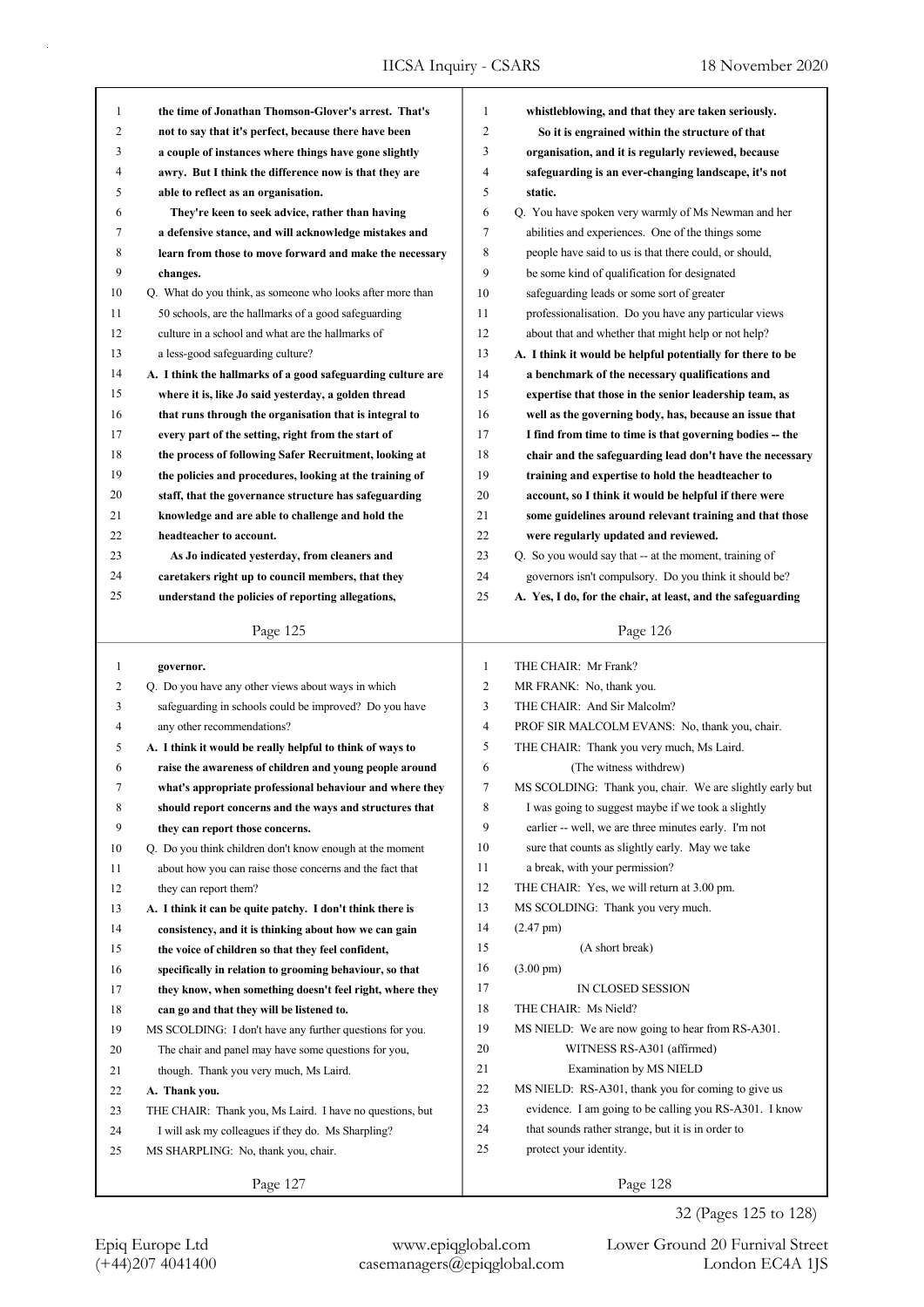| 1<br>$\overline{2}$ | Before we begin your evidence, I'd like to make            | 1<br>$\overline{2}$ | A. It is.                                                  |
|---------------------|------------------------------------------------------------|---------------------|------------------------------------------------------------|
|                     | a few introductory remarks. This isn't a test of           |                     | Q. Now, you have come to talk to us today about your       |
| 3                   | memory, so please feel free to refer to any notes that     | 3                   | experiences at Headlands School in Bridlington when you    |
| 4                   | you have, or your witness statement which is in front of   | 4                   | were a pupil there in the first decade of this century,    |
| 5                   | you in a paper bundle. We will be continuing in this       | 5                   | the 2000s.                                                 |
| 6                   | session for one hour, but if you need a break at any       | 6                   | A. Yes.                                                    |
| 7                   | time, please just let us know, and we can arrange for      | 7                   | Q. I think in 2008, a cover supervisor employed by the     |
| 8                   | that to happen.                                            | 8                   | school called Lindsey Collett was convicted of engaging    |
| 9                   | If we have any technical issues, if we lose sound or       | 9                   | in sexual activity when she was in a position of trust     |
| 10                  | vision or you lose sound or vision, please just wait       | 10                  | in relation to you; is that right?                         |
| 11                  | there and we will try and sort that out as soon as         | 11                  | A. That's correct, yes.                                    |
| 12                  | possible.                                                  | 12                  | Q. I'm going to ask you some questions today about         |
| 13                  | I will be asking you some questions and, when I have       | 13                  | Headlands School and the events that led to Ms Collett's   |
| 14                  | finished asking you questions, I will ask the chair and    | 14                  | arrest and conviction and how the school and other         |
| 15                  | panel if they wish to ask you anything.                    | 15                  | institutions dealt with that incident. Headlands School    |
| 16                  | A301, please can you turn to the document that's at        | 16                  | I think is a mixed comprehensive school, so for boys and   |
| 17                  | A1 in your paper bundle. That's your witness statement.    | 17                  | girls aged between 11 and 18; is that right?               |
| 18                  | It is INQ005936.                                           | 18                  | A. That's correct, yes.                                    |
| 19                  | A. Yes.                                                    | 19                  | Q. I think you joined the school when you were 11?         |
| 20                  | Q. If you could turn to the last page of that witness      | 20                  | A. Yes.                                                    |
| 21                  | statement, we have redacted your signature for             | 21                  | Q. I understand that in the autumn of 2007, when you were  |
| 22                  | anonymity, but did you sign that witness statement?        | 22                  | in year 11, you had to have several weeks off school; is   |
| 23                  | A. I did.                                                  | 23                  | that right?                                                |
| 24                  | Q. I think you signed it on 16 July 2020. Is it true, to   | 24                  | A. It was actually at the start of year 10 that I had to   |
| 25                  | the best of your knowledge and belief?                     | 25                  | have some time off because of the [redacted]. Sorry.       |
|                     |                                                            |                     |                                                            |
|                     | Page 129                                                   |                     | Page 130                                                   |
|                     |                                                            |                     |                                                            |
|                     |                                                            |                     |                                                            |
| 1                   | Q. No, please continue.                                    | 1                   | MS NIELD: I think there came a point where Lindsey Collett |
| 2                   | A. I didn't realise that until I read my statement back,   | 2                   | offered to give you some additional tuition to help you    |
| 3                   | but it was the start of year 10 that I had that            | 3                   | catch up.                                                  |
| 4                   | [redacted] and I had to have a few weeks off school.       | 4                   | A. Correct, yes.                                           |
| 5                   | Q. I think, because of that, you got behind with your      | 5                   | Q. Was that extra help arranged formally by the school or  |
| 6                   | studies?                                                   | 6                   | was that an offer she made just on her own account?        |
| 7                   | A. Yes.                                                    | 7                   | A. That was an offer she made on her own account. Towards  |
| 8                   | Q. And particularly, I think, coursework?                  | 8                   | the end of year 10, really, she covered a few classrooms   |
| 9                   | A. Yes, yes.                                               | 9                   | and could see I was quite behind by the end of that        |
| 10                  | Q. Did the school make any provision for you to catch up   | 10                  | year. It was her who suggested it towards the end of       |
| 11                  | with your studies?                                         | 11                  | year 10 and then followed it up subsequently in the        |
| 12                  | A. No. Due to the [redacted], it took quite a while to get | 12                  | autumn term of year 11. But, as far as I was concerned,    |
| 13                  | me back into school because they had to arrange            | 13                  | it wasn't an arrangement by the school or through any      |
| 14                  | [redacted] at the time, following the [redacted]. So       | 14                  | department, as such, it was her making that approach.      |
| 15                  | I wanted to return to school and at this point there       | 15                  | Q. She was not a teacher at the school but she was a cover |
| 16                  | wasn't anything in place because of the [redacted] in      | 16                  | supervisor. Have I got this right, that cover              |
| 17                  | question.                                                  | 17                  | supervisors were used to supervise classes when they had   |
| 18                  | Q. Chair, I think there has been an inadvertent disclosure | 18                  | work set for them by a teacher who had to be away?         |
| 19                  | of some material covered by the restriction order. Can     | 19                  | A. Yes, that's correct, and subsequently, in year 11, she  |
| 20                  | I ask, please, that you make a restriction order to        | 20                  | covered the isolation, which was a room within the         |
| 21                  | prohibit the disclosure and/or publication of the fact     | 21                  | school that you were sent to if you were in trouble or     |
| 22                  | that this witness [redacted], the reason why he had some   | 22                  | had to be isolated from classes during the day. She        |
| 23                  | time off school, and the consequences in terms of his      | 23                  | ended up covering that as well.                            |
| 24                  | [redacted]. Thank you?                                     | 24                  | Q. So if a teacher asked a pupil to leave the classroom -- |
| 25                  | THE CHAIR: Yes, I will do that.                            | 25                  | maybe they were being disruptive or something like         |
|                     | Page 131                                                   |                     | Page 132                                                   |

33 (Pages 129 to 132)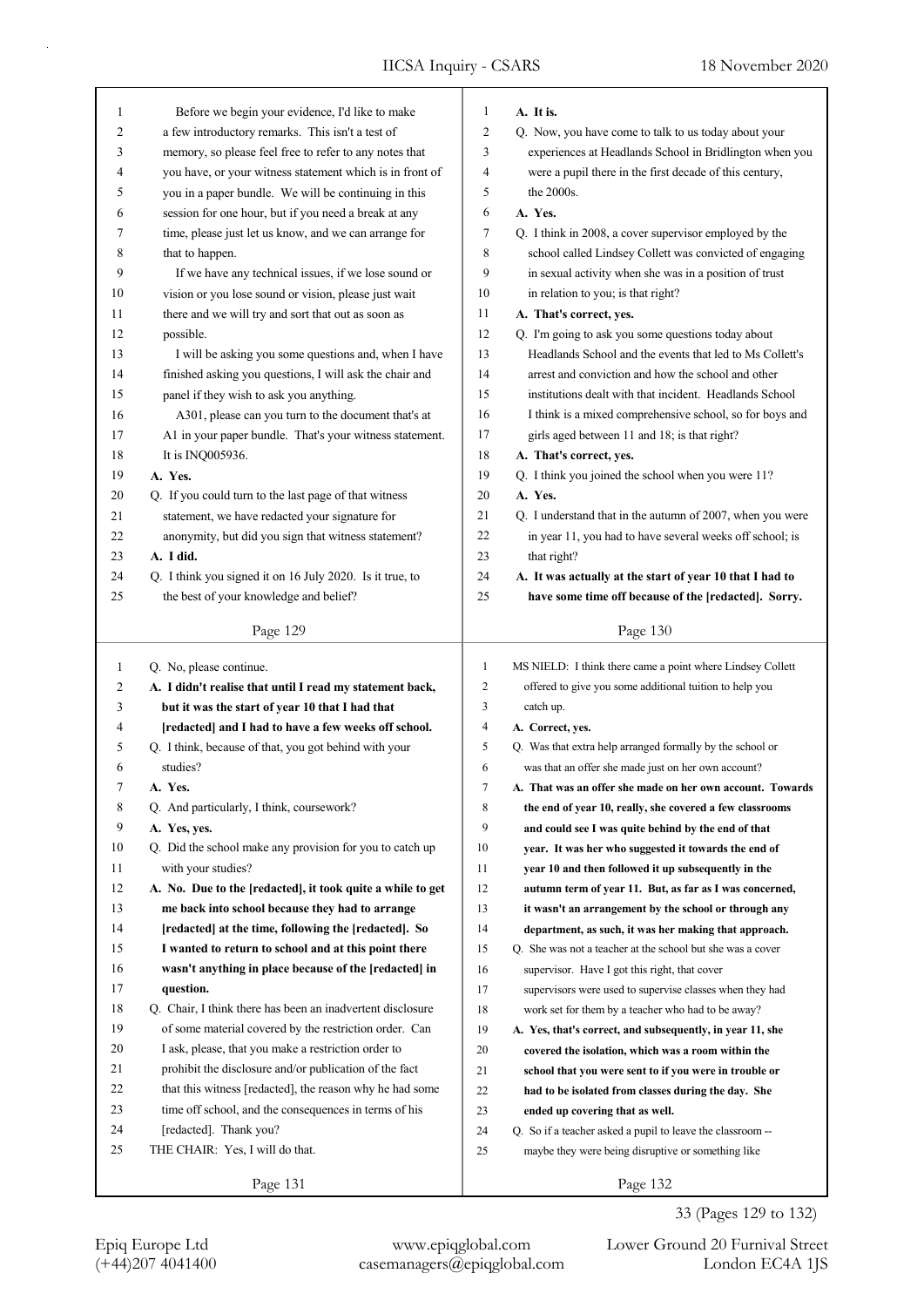| $\mathbf{1}$ | that -- they'd have to go to the isolation room and she     | 1  | school, around school, generally -- was she informal,       |
|--------------|-------------------------------------------------------------|----|-------------------------------------------------------------|
| 2            | supervised that room?                                       | 2  | approachable, strict?                                       |
| 3            | A. At times, yes.                                           | 3  | A. Informal, approachable, seemed to have a good            |
| 4            | Q. The extra help that Lindsay Collett gave, was that given | 4  | relationship with a lot of the boys, not just myself.       |
| 5            | at school?                                                  | 5  | You know, you can call it banter, as such, but seemed to    |
| 6            | A. Yes, it was, yes.                                        | 6  | get along with, I would say, teenage boys better than --    |
| 7            | Q. Was that after school hours?                             | 7  | I would say she wasn't as approachable to the teenage       |
| 8            | A. Yes.                                                     | 8  | girls as she was with teenage boys.                         |
| 9            | Q. How did Lindsay Collett have access to teaching rooms?   | 9  | Q. You said there was banter. What sort of banter was       |
| 10           | A. She had -- it became apparent later on, when the         | 10 | there between Ms Collett and the teenage boys?              |
| 11           | relationship started, that she actually had keys to the     | 11 | A. She was quite relaxed when she was covering classrooms.  |
| 12           | majority of the classrooms within the school.               | 12 | She wasn't a person who was quite strict or followed the    |
| 13           | Q. During those extra tuition sessions, was there anyone    | 13 | rules as such. It was quite a relaxed atmosphere when       |
| 14           | else with you?                                              | 14 | she was covering the classrooms.                            |
| 15           | A. Only on the first one.                                   | 15 | Q. Before she started giving you extra tuition, had she     |
| 16           | Q. After that, was it just you and her?                     | 16 | covered your class? Had you come across her before?         |
| 17           | A. It was, yes.                                             | 17 | A. Yes, that's how it -- towards the end of year 8, end of  |
| 18           | Q. Were your parents aware that you were getting some extra | 18 | year 10, yes, she started to cover a few of my classes.     |
| 19           | help from Ms Collett?                                       | 19 | Q. When she covered your classes, did the class have to     |
| 20           | A. I believe maybe to start with, because obviously I was   | 20 | call her "Miss Collett" or "Lindsey" or how would they      |
| 21           | a little bit late home one night, so maybe the first        | 21 | address her?                                                |
| 22           | session, yeah, they were maybe aware, yes.                  | 22 | A. I can't remember off record, but I believe it would be   |
| 23           | Q. Lindsey Collett was quite a young woman in 2007. She     | 23 | "Miss or Mrs Collett". I don't think it would have been     |
| 24           | was in her mid 20s, I think. What was her -- could you      | 24 | "Lindsey".                                                  |
| 25           | describe her demeanour, her manner, when she was in         | 25 | Q. When you were having private tuition with her, what did  |
|              |                                                             |    |                                                             |
|              | Page 133                                                    |    | Page 134                                                    |
|              |                                                             |    |                                                             |
|              |                                                             |    |                                                             |
| 1            | she ask you to call her in that private tuition?            | 1  | second session.                                             |
| 2            | A. To start with, "Mrs Collett". But then, over time,       | 2  | Q. What sort of things was she talking to you about?        |
| 3            | obviously, I could call her "Lindsey", I could call her     | 3  | A. Talking to me just about life. She obviously had some    |
| 4            | by her first name. It quickly moved on to that from the     | 4  | children. She talked about kids. She talked about her       |
| 5            | first session.                                              | 5  | husband and just talked about general day-to-day life       |
| 6            | Q. From the first session, how was she behaving towards     | 6  | stuff, really.                                              |
| 7            | you? How was her manner towards you during those            | 7  | Q. I think there came a point where she started confiding   |
| 8            | private tuition sessions?                                   | 8  | in you about her relationship difficulties; is that         |
| 9            | A. The first session, if I remember off record, I believe   | 9  | right?                                                      |
| 10           | there were maybe two other students there at the time.      | 10 | A. That's correct, yes.                                     |
| 11           | I believe they were maybe both male as well. However,       | 11 | Q. How soon into the period of time when you were receiving |
| 12           | throughout that session, she sat -- I was sat near the      | 12 | tuition did she start talking to you about her personal     |
| 13           | front of the class. She came and sat next to me and was     | 13 | life?                                                       |
| 14           | sat with me throughout the whole period and was very        | 14 | A. It was all very quick, to be honest with you, because    |
| 15           | close to me, and the other two were sort of working         | 15 | after sort of that second session, we sort of -- it         |
| 16           | independently, away from me, in the classroom behind.       | 16 | progressed really quickly to the point we didn't meet up    |
| 17           | Q. Once you were having private tuition with her one to     | 17 | to do coursework anymore. Then sessions on the nights       |
| 18           | one, as it were, when you were alone with her, how did      | 18 | all quickly stopped and, actually, we would meet during     |
| 19           | her manner change towards you?                              | 19 | the school day at any available opportunity -- in           |
| 20           | A. It all happened very quickly, to be fair. So by the      | 20 | classrooms, or we would meet outside of school and she'd    |
| 21           | second session, it was apparent it was just going to be     | 21 | pick me up in her car. So actually, the sessions            |
| 22           | me, and then we sat, again, together next to each other     | 22 | started off as help but then, actually, they sort of        |
| 23           | and, actually, throughout that session, we didn't really    | 23 | went and it moved very quickly from that point, really.     |
| 24           | discuss work or coursework, we discussed more personal      | 24 | Q. You said sometimes you would meet up in her car.         |
| 25           | life stuff and issues, really, and that was by the          | 25 | A. Yes.                                                     |

Epiq Europe Ltd www.epiqglobal.com Lower Ground 20 Furnival Street<br>
(+44)207 4041400 casemanagers@epiqglobal.com London EC4A 1JS

Lower Ground 20 Furnival Street 34 (Pages 133 to 136)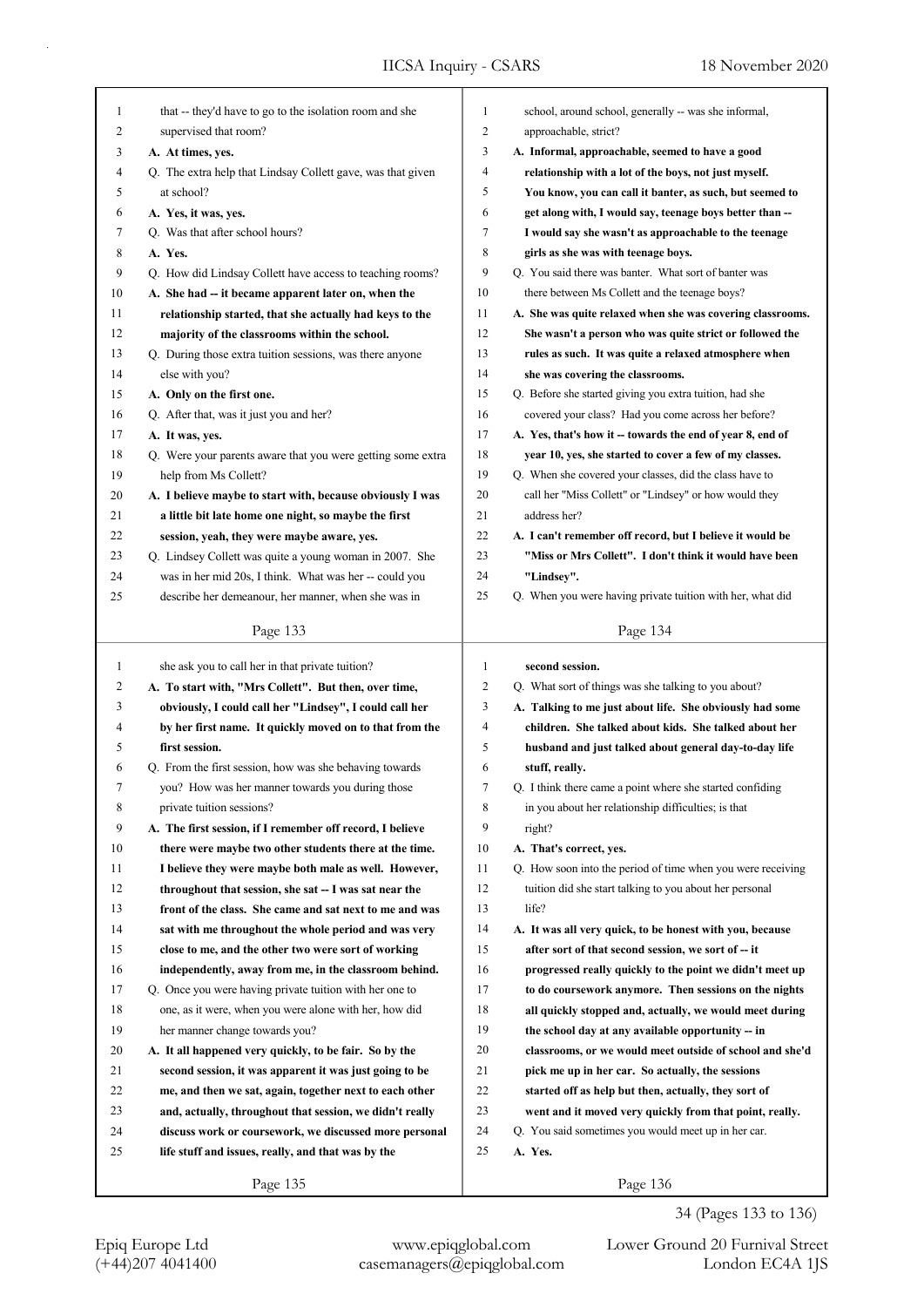| 1            | Q. Did she give you lifts home?                             | $\mathbf{1}$ | there was something there.                                |
|--------------|-------------------------------------------------------------|--------------|-----------------------------------------------------------|
| 2            | A. Yes. So the second session, she gave me a lift home.     | 2            | Q. You were 15, I think, at that point; is that right?    |
| 3            | The weather was bad, it was raining, and she offered to     | 3            | A. I was, yes.                                            |
| 4            | give me a lift home. She made reference to the point        | 4            | Q. I think, after that first lift home and the hug in the |
| 5            | that she shouldn't really give me a lift home but, you      | 5            | car, she contacted you on the following day to            |
| 6            |                                                             | 6            |                                                           |
| 7            | know, it was between me and her. And that was on the        | 7            | apologise. Is that right?                                 |
|              | second -- on that lift on the second session is when we     |              | A. She contacted me that night. She contacted me that     |
| 8            | hugged in the car when she dropped me off. Obviously,       | 8            | night on Facebook to apologise. Obviously I apologised    |
| 9            | from there, things moved very quickly after that.           | 9            | because I felt guilty on my part, so I apologised as      |
| 10           | Q. After that second session, you hugged in the car. Was    | 10           | well. She apologised to me first. I apologised and she    |
| 11           | that the first physical contact that you had with her?      | 11           | agreed -- she arranged that we should maybe meet up to    |
| 12           | A. Yeah, yeah, when she was sat next to me in the tutoring, | 12           | discuss the hug in the car and obviously get this clear   |
| 13           | her leg would maybe brush mine underneath. I could feel     | 13           | feeling what was around.                                  |
| 14           | there was a close relationship between us and I would       | 14           | Q. She contacted you on Facebook. Do you know how she got |
| 15           | say an unprofessional boundary line was maybe getting       | 15           | your details to do that?                                  |
| 16           | crossed. But the actual first physical contact between      | 16           | A. I'd just imagine just talking -- just searched my name |
| 17           | us both was in that car, yes.                               | 17           | in. She didn't friend request me. She just private        |
| 18           | Q. How did you feel about that at that point?               | 18           | messaged me on that night.                                |
| 19           | A. I knew it was wrong. I think she knew it was wrong. It   | 19           | Q. When she said you should meet up to talk about it, did |
| 20           | went on a lot longer than, you know, if someone was just    | 20           | that happen?                                              |
| 21           | giving a two-second hug; it was an embrace, I would say,    | 21           | A. Yes, it did, the next day.                             |
| 22           | and it lasted a lot longer than both of us maybe felt       | 22           | Q. Where did you meet up?                                 |
| 23           | comfortable with, and I could feel that there was that      | 23           | A. We originally met up in the swimming baths, the local  |
| 24           | air of tension within the car. You could tell there was     | 24           | swimming baths. She had her two children at the time in   |
| 25           | some sort of a connection -- it was inappropriate, but      | 25           | the swimming pool and I went and met her there in the     |
|              |                                                             |              |                                                           |
|              | Page 137                                                    |              | Page 138                                                  |
|              |                                                             |              |                                                           |
|              |                                                             |              |                                                           |
| $\mathbf{1}$ | cafe, and then her kids were coming back and forth and      | 1            | A. Yes, we texted all the time, to be fair. So it started |
| 2            | I had to keep moving away, so she subsequently moved to     | 2            | off, obviously, texting, and then it became a daily,      |
| 3            | a local pub, as such, which has a soft play area. She       | 3            | nightly thing what happened every day.                    |
| 4            | put her children in the soft play area and then I went      | 4            | Q. And more than one message a day?                       |
| 5            | and met her there and we discussed it further there.        | 5            | A. Oh, yeah, yeah, it could be hundreds at a time during  |
| 6            | Q. When you discussed it further, what did she say? Was     | 6            | the day.                                                  |
| 7            | there any indication whether things were going to           | 7            | Q. You mentioned that she created an email account. That  |
| 8            | continue in the same line or everything was going to        | 8            | was just for the two of you, was it?                      |
| 9            | have to stop?                                               | 9            | A. Yes. Yes.                                              |
| 10           | A. No, no, from that point is where we discussed where      | 10           | Q. Was that the romeoandjuliet --                         |
| 11           | things could go, really. She held my hand during that       | 11           | A. I think it was romeoandjuliet 53. I think that was     |
| 12           | period and was touching me, you know, under the table,      | 12           | reference to -- obviously, she was originally going to    |
| 13           | and we discussed, obviously, that it was inappropriate,     | 13           | help me with my English coursework, because that's where  |
| 14           | but obviously she discussed how things could progress       | 14           | I'd fallen behind quite a lot, and that was where she     |
| 15           | going forward and she often made reference to that,         | 15           | stated her area of expertise was.                         |
| 16           | obviously, it shouldn't be happening.                       | 16           | Q. Once you were contacting each other very frequently by |
| 17           | Q. How did she propose that things should move forward?     | 17           | text messages, what sort of things were you talking       |
| 18           | A. We obviously exchanged numbers, and she -- at the time   | 18           | about, what sort of things was she contacting you about?  |
| 19           | of the tuition service, she'd created an email address.     | 19           | A. We were talking about general stuff. She would talk    |
| 20           | So originally we were contacting her over email about       | 20           | a lot about her life, she'd talk a lot about her          |
| 21           | coursework and, obviously, after all this happened, we      | 21           | husband. There were sexual references throughout this     |
| 22           | went into phone communication; so no longer on Facebook,    | 22           | texting as well. So it was a variety of things. It        |
| 23           | over phone communication.                                   | 23           | could be how her day was going at school or how my day    |
| 24           | Q. Then you were able to obviously make voice calls. Did    | 24           | was going at school or various sort of things.            |
| 25           | you send text messages as well?                             | 25           | Q. You said that she sent, sometimes, some sexual text    |
|              | Page 139                                                    |              | Page 140                                                  |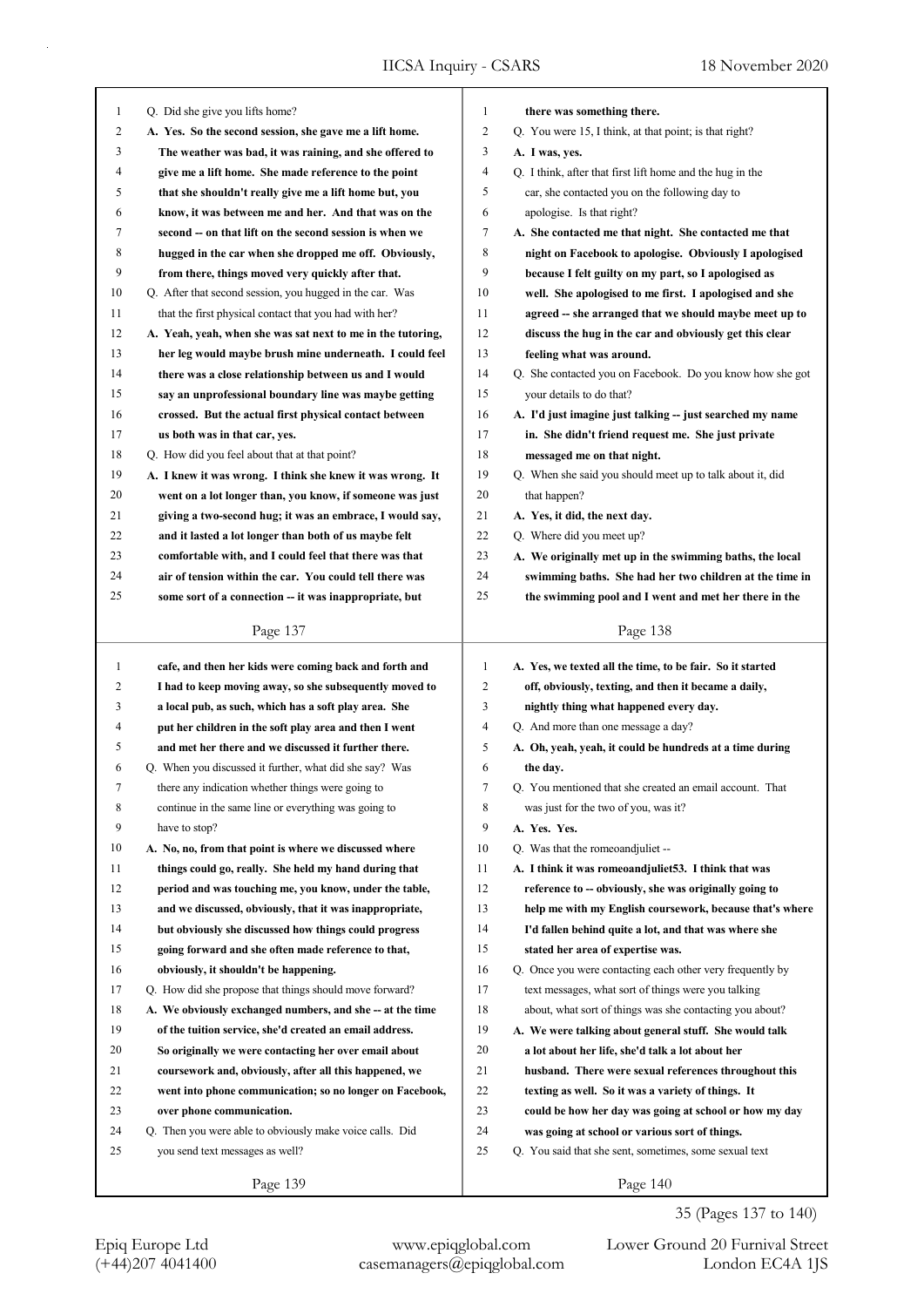| 1              | messages.                                                                                                | 1            | A. Yes. And this is where the confusion came for me,                            |
|----------------|----------------------------------------------------------------------------------------------------------|--------------|---------------------------------------------------------------------------------|
| 2              | A. Yes.                                                                                                  | 2            | because I felt like I was in an adult relationship, yet                         |
| 3              | Q. I think she sent a photograph of herself as well?                                                     | 3            | the gift doesn't reflect where -- how the relationship                          |
| 4              | A. She did, yes.                                                                                         | 4            | was on the texting or when we were meeting or what we                           |
| 5              | Q. That was a photograph of her torso, effectively? She                                                  | 5            | were discussing.                                                                |
| 6              | was wearing just a bra; is that right?                                                                   | 6            | Q. When you met up with her, what sort of physical contact                      |
| 7              | A. Yes. Yeah, yeah, yeah, she did, yeah.                                                                 | 7            | was happening? I think there came a point where matters                         |
| 8              | Q. I think that was quite a distinctive bra that she was                                                 | 8            | progressed to kissing?                                                          |
| 9              | wearing?                                                                                                 | 9            | A. Yeah, we would kiss regularly. We'd kissed in the                            |
| 10             | A. Yes, looking back now -- obviously, at the time --                                                    | 10           | school, and we would kiss when we were in the car, and                          |
| 11             | I want to make reference to this. At the time, I felt                                                    | 11           | we would touch each other over clothes, rub each other's                        |
| 12             | our relationship was very much an adult relationship,                                                    | 12           | legs and various other things. I feel like I was                                |
| 13             | that she was confiding in me and obviously I was talking                                                 | 13           | refraining more than maybe she was, but maybe that's                            |
| 14             | to her, and it felt very much like we were in an adult                                                   | 14           | just my opinion.                                                                |
| 15             | relationship, in love.                                                                                   | 15           | Q. How frequently would you be meeting up with                                  |
| 16             | Looking back now, and looking at what the context                                                        | 16           | Lindsey Collett?                                                                |
| 17             | she sent in that photo, she sent me obviously                                                            | 17           | A. In the height of it, we would meet daily. When the                           |
| 18             | a SpongeBob SquarePants bra, and I can see how                                                           | 18           | opportunity arose, we would meet daily within the                               |
| 19             | inappropriate that is. And, also, the gifts she got me                                                   | 19           | school. And, if not, we would -- I would leave school                           |
| 20             | for my birthday were, again, inappropriate. So, at the                                                   | 20           | and walk away so she could come and pick me up later                            |
| 21             | time, I felt it was an adult relationship in the way we                                                  | 21           | down the road or something like that. At the height of                          |
| 22             | discussed, but now, looking back on the position, I can                                                  | 22           | it, we would be meeting daily if we could and the                               |
| 23             |                                                                                                          | 23           |                                                                                 |
| 24             | see that, actually, it was inappropriate, really.<br>Q. I think she gave you some gifts which were toys, | 24           | opportunity arose.<br>Q. Most of those meetings were taking place on the school |
| 25             | effectively?                                                                                             | 25           | premises?                                                                       |
|                |                                                                                                          |              |                                                                                 |
|                | Page 141                                                                                                 |              | Page 142                                                                        |
|                |                                                                                                          |              |                                                                                 |
|                |                                                                                                          |              |                                                                                 |
| 1              | A. Yes. She would text me a number of a classroom and                                                    | $\mathbf{1}$ | A. Not at all.                                                                  |
| $\overline{2}$ | I would go attend that classroom, or I would get myself                                                  | 2            | Q. Were you aware of whether your parents were notified                         |
| 3              | into isolation and I would be with her in that sense,                                                    | 3            | that you were ending up in isolation quite a lot?                               |
| 4              | because she would be covering that class.                                                                | 4            | A. They were, but obviously it was discussed and they made                      |
| 5              | Q. You said you would get yourself into isolation. What                                                  | 5            | reference to that in their statements, that I was just                          |
| 6              | would you have to do to get into isolation?                                                              | 6            | being a naughty boy, that I was just a year 11 boy who                          |
| 7              | A. Misbehave, just lash out a little bit, misbehave, just                                                | 7            | would obviously -- was peaking and that I was just being                        |
| 8              | be a little bit awkward towards the school and,                                                          | 8            | awkward and naughty.                                                            |
| 9              | obviously, the sanction that would come in place would                                                   | 9            | Q. How would you describe -- you've said obviously this                         |
| 10             | either be go to isolation or you'd spend the next day in                                                 | 10           | wasn't a normal relationship between a staff member and                         |
| 11             | isolation. So I knew what sanctions needed to be put in                                                  | 11           | a pupil. You said that you felt it was an adult                                 |
| 12             | place for me to get to that room.                                                                        | 12           | relationship. How did you feel about it at the time in                          |
| 13             | Q. Was that a change of behaviour for you? Was that usual                                                | 13           | terms of the emotional involvement with an adult?                               |
| 14             | for you to be sent to the isolation room?                                                                | 14           | A. I felt like I was mature at the time. I felt like we                         |
| 15             | A. It's the level I was at, yes. There was obviously                                                     | 15           | were in an adult relationship. But emotionally,                                 |
| 16             | incidents prior to me being 15, where you'd have one-off                                                 | 16           | I realised -- I realise now more -- nowadays, now I look                        |
| 17             | occasions. You know, I was a typical teenage boy as                                                      | 17           | back on it, but at the time I felt like I could cope                            |
| 18             | such. But, you know, there was rare occasions. But to                                                    | 18           | with it, but actually I wasn't coping with it very well.                        |
| 19             | the level I was at, at the peak of it, I could spend                                                     | 19           | I felt quite -- I felt a bit confused. The pressure was                         |
| 20             | days on end in there. I could spend a full five days                                                     | 20           | immense, especially with what she was telling me. But                           |
| 21             | a week in the isolation room.                                                                            | 21           | I felt like I was mature, maybe, for a 15-year-old boy                          |
| 22             | Q. Did anyone at the school seem to pick up on that change                                               | 22           | at the time when it started and I felt like the way our                         |
| 23             | in behaviour, that now you were being frequently                                                         | 23           | relationship progressed so quickly that it was an adult                         |
| 24             | disciplined and sent to isolation when that hadn't                                                       | 24           | relationship between two people who consented. At the                           |
| 25             | happened very much in the past?                                                                          | 25           | time, maybe, we'd think I was in love and that she was                          |
|                |                                                                                                          |              |                                                                                 |

36 (Pages 141 to 144)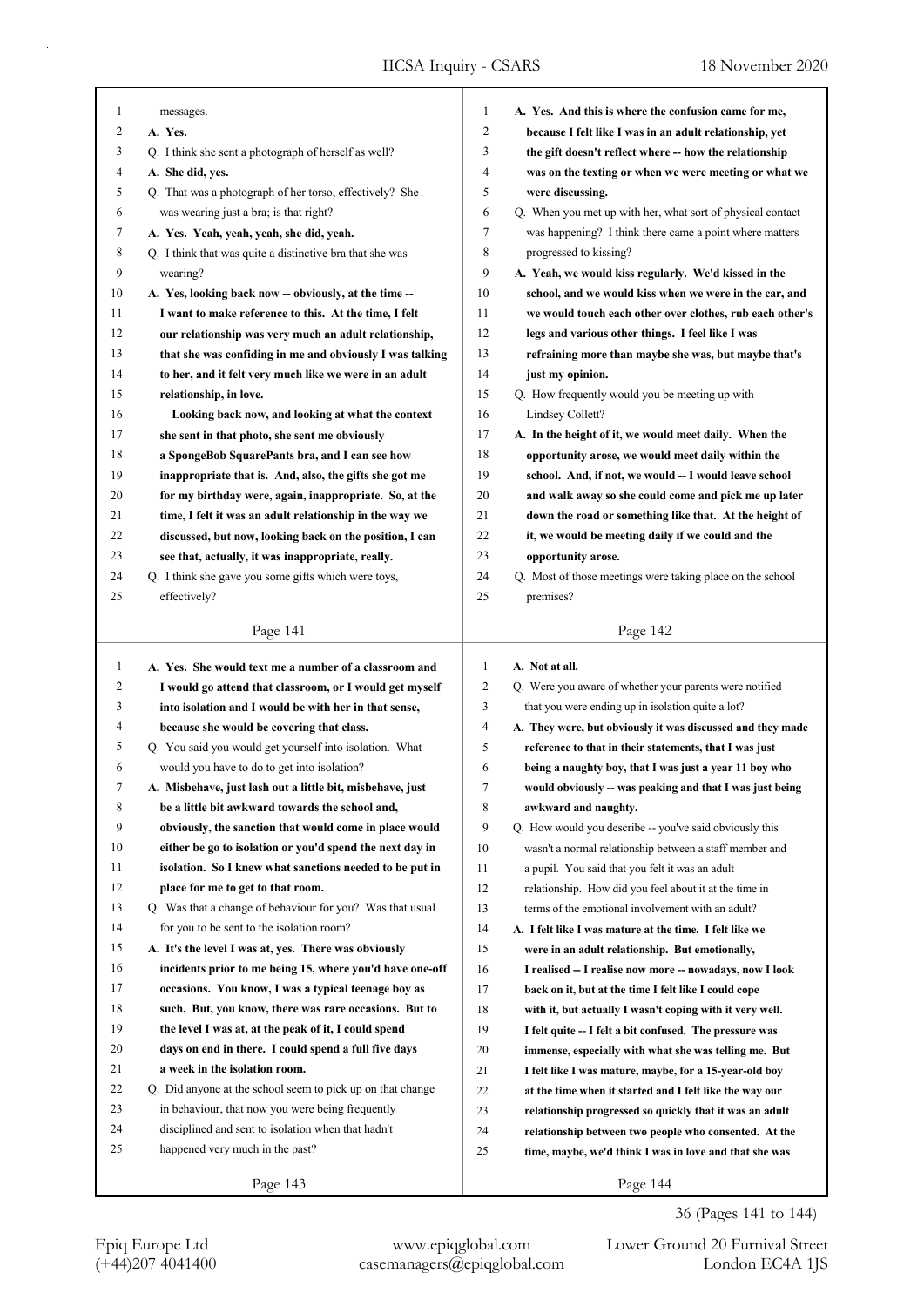| 1            | stating that she felt the same and it was reciprocated.  | $\mathbf{1}$   | hearing it?                                              |
|--------------|----------------------------------------------------------|----------------|----------------------------------------------------------|
| 2            | So it was -- yeah, that's                                | $\overline{2}$ | A. This was towards the end and this is when, for me, it |
| 3            | Q. You mentioned that you felt under a great deal of     | 3              | was all getting to a point where, actually, I realised   |
| 4            | pressure. How was the relationship with Lindsey Collett  | $\overline{4}$ | that this isn't what I want and actually I was more      |
| 5            | impacting you emotionally?                               | 5              | scared, I was a bit confused. Actually, towards the end  |
| 6            | A. I wouldn't see my friends. It consumed my life, to be | 6              | of the relationship, towards January time, is when       |
| 7            | honest with you, at that time. It was -- all I did was   | 7              | I realised I wanted to start pulling back a bit and      |
| 8            | either be in contact with her or messaging or contacting | 8              | that, actually, I realised this was too much and that    |
| 9            | her or thinking about her, and weekends would go so that | 9              | actually I wanted out, as such. And, actually, the way   |
| 10           | you could -- we'd try to arrange to meet at the weekend  | 10             | our conversations had gone, it was a lot of telling each |
| 11           | but it was difficult because obviously she had her own   | 11             | other we loved each other, there was a lot of sexual     |
| 12           | life and her friendships, and it would restart again on  | 12             | context, it was very getting towards that. Actually,     |
| 13           | the Monday, so you'd get yourself to the Monday as quick | 13             | the pressure of her not being in trouble or finding out  |
| 14           | as possible. But, yeah, at that time -- and looking      | 14             | or this, that and the other, actually I just was getting |
| 15           | back now, and knowing (inaudible) I would say I was      | 15             | to a point where I thought, "This is crippling me",      |
| 16           | probably depressed, to be honest with you. Because       | 16             | really, to be fair.                                      |
| 17           | I literally came home from school, went to my bedroom,   | 17             | Q. I'd like to come on now to when you did disclose the  |
| 18           | spent my time messaging her until, obviously, one of us  | 18             | abuse. Who was the first person that you told about it?  |
| 19           | would go to sleep, and then it -- I'd go to school,      | 19             | A. I told my best friend at the time in school on the    |
| 20           | start it again and we'd arrange to meet. So it was       | 20             | Monday, and -- go on, sorry.                             |
| 21           | a big pressure, high intensity.                          | 21             | Q. I was just going to ask how that came about?          |
| 22           | Q. I think she told you that she wanted to leave her     | 22             | A. You'll have seen by the statements of the previous    |
| 23           | partner and run away with you and go abroad with you.    | 23             | headteacher that obviously I used Mrs Collett's phone on |
| 24           | A. Correct.                                              | 24             | the Friday in the isolation room, and if I remember      |
| 25           | Q. How did that make you feel at the time, when you were | 25             | rightly, going back to that time, that week leading up   |
|              |                                                          |                |                                                          |
|              | Page 145                                                 |                | Page 146                                                 |
|              |                                                          |                |                                                          |
|              |                                                          |                |                                                          |
| $\mathbf{1}$ | I was spending a lot of time in isolation, I was trying  | $\mathbf{1}$   | weekend. Mr Rogers obviously had gone to tell me off     |
| 2            | to back off, and I was sort of, in a way, crying out for | $\overline{2}$ | again about the thingy and I remember by break time      |
| 3            | help, so I was misbehaving at my worst because I was     | 3              | going to my friend and saying, "Actually, there's        |
| 4            | wanting someone to -- I didn't know how to disclose and  | $\overline{4}$ | something I've got to say and there's something I want   |
| 5            | I didn't know how to tell -- I didn't want to tell my    | 5              | to disclose because, actually, it's all been too much    |
| 6            | parents. It was more ashamed, really. I didn't know      | 6              | now". So I disclosed to him and he obviously said we     |
| 7            | how to tell people close to me, parents, because         | 7              | needed to tell someone else further, an adult, and he    |
| 8            | obviously, as you can see, everyone thinks it is         | 8              | made me contact my godmother at the time, so he          |
| 9            | a schoolboy fantasy. So I remember misbehaving as much   | 9              | identified someone he thought I could tell.              |
| 10           | as possible the week before and pushing them boundaries  | 10             | We contacted my godmother. She came and collected        |
| 11           | in the hope that she would maybe say something or        | 11             | me from school. Me and him both left the school site.    |
| 12           | someone would approach me, and obviously I took her      | 12             | I disclosed it to my godmother, who took me down to my   |
| 13           | phone and made contact to another member of staff, which | 13             | mum's place of work and told me to disclose it to her.   |
| 14           | I actually don't remember doing at the time, but I do    | 14             | I couldn't do that. I was too upset and emotional. So    |
| 15           | remember how the disclosure came about.                  | 15             | I sat outside while my godmother disclosed it, and then  |
| 16           | Obviously, they must have seen -- back now, I see        | 16             | my mum took me straight up to the school and straight to |
| 17           | that they spoke to her but let her back into the school. | 17             | Mr Rogers' door to say what had happened. Again,         |
| 18           | So I got quite a lot of messages from obviously that day | 18             | I struggled to do that and my mum took over and          |
| 19           | that I was going to ruin her life in what I'd done and   | 19             | disclosed it to Mr Rogers.                               |
| 20           | blah, blah and, "You overstepped that mark". That        | 20             | I was told to leave straight away from that point.       |
| 21           | obviously continued over the weekend. I'd obviously      | 21             | Q. You were asked to leave the school at that point; is  |
| 22           | been told off by Mr Rogers on the Friday, and then, when | 22             | that right?                                              |
| 23           | I returned to the school on the Monday, she was          | 23             | A. Correct.                                              |
| 24           | obviously still at the school and she was quite rude to  | 24             | Q. Just so we can clarify that chain of events, if I can |
| 25           | me again, following the messages she'd sent at the       | 25             | put it in that way, I think there was an incident on the |
|              | Page 147                                                 |                | Page 148                                                 |

37 (Pages 145 to 148)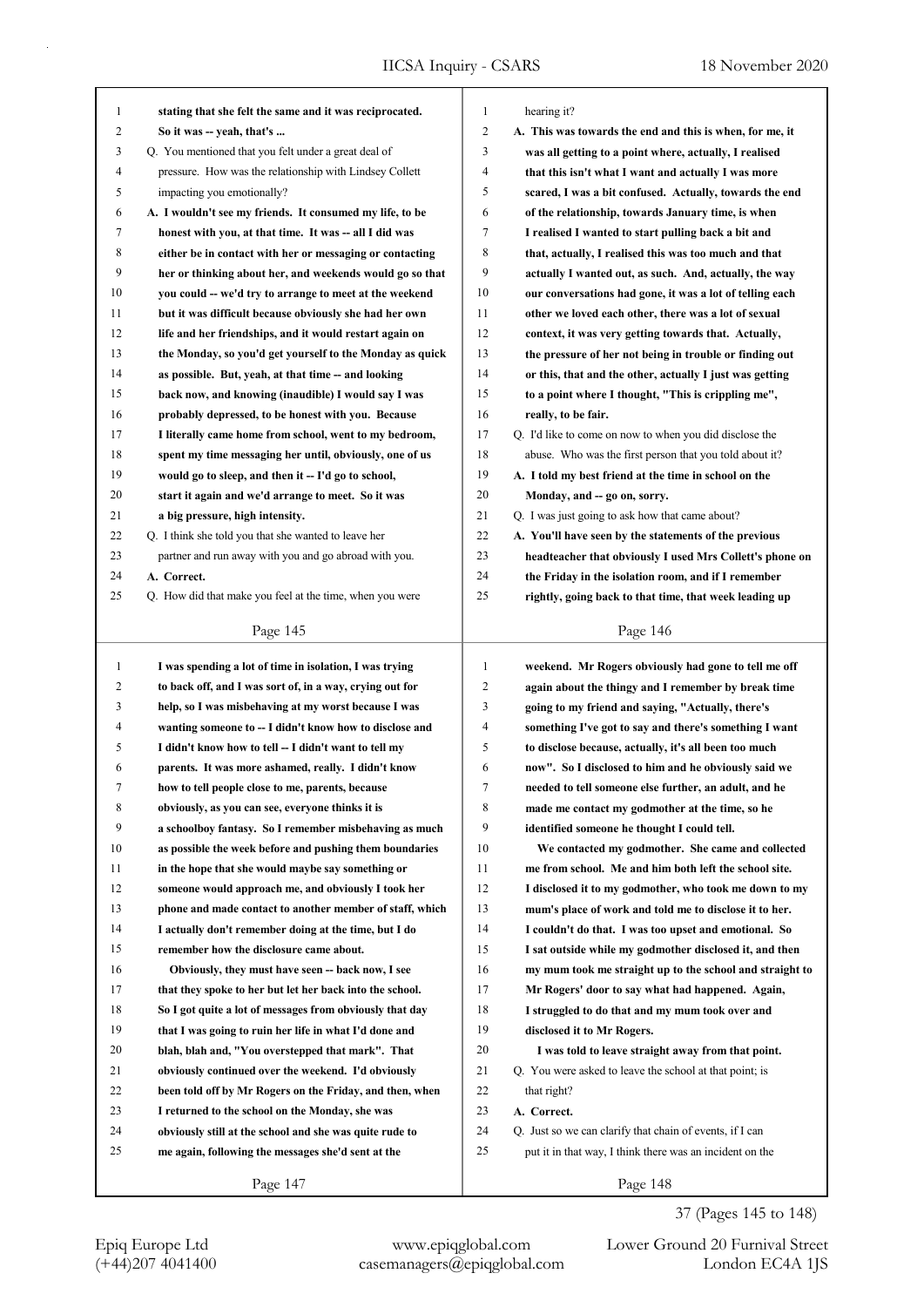IICSA Inquiry - CSARS 18 November 2020

| $\mathbf{1}$ | Friday where you'd used Ms Collett's phone to contact       | $\mathbf{1}$   | her life.                                                   |
|--------------|-------------------------------------------------------------|----------------|-------------------------------------------------------------|
| 2            | another cover supervisor and Dr Rogers -- that cover        | 2              | Q. When Dr Rogers spoke to you, you said he seemed to be    |
| 3            | supervisor reported it to Dr Rogers and Dr Rogers spoke     | 3              | telling you off. Did he make any enquiries, did he seem     |
| 4            | to you about it, the headteacher spoke to you about it,     | 4              | to have any concerns about how you'd been able to access    |
| 5            | that Friday and then there was more discussion about        | 5              | Ms Collett's phone?                                         |
| 6            | that -- obviously you said there were some text messages    | 6              | A. No.                                                      |
| 7            | from Ms Collett over the weekend and Dr Rogers spoke to     | 7              | Q. Did he ask you any questions about that?                 |
| 8            | you about it again on the Monday morning?                   | 8              | A. None at all. As far as he was concerned, that phone was  |
| 9            | A. Yeah, but mostly to tell me off, not to -- even when he  | 9              | on that table of that member of staff. I was in that        |
| 10           | told me off on the Friday, it wasn't -- it didn't           | 10             | isolation room. I've grabbed that phone, made that          |
| 11           | have -- I don't remember doing that act, if I'm being       | 11             | phone call and I was out of line and inappropriate.         |
| 12           | completely honest. I remember my behaviour being bad        | 12             | There was no digging, there was no questioning, there       |
| 13           | that week up until the disclosure. But I remember --        | 13             | was no safe place. This was done very openly, if            |
| 14           | I do remember him telling me -- I do remember getting       | 14             | I remember rightly. I wasn't took to his office,            |
| 15           | told off. It wasn't in a safe place or a thingy, it was     | 15             | I wasn't took to a classroom to discuss it. I wasn't        |
| 16           | pretty much, "You overstepped the mark and you need to      | 16             | asked any questions as such about any of that, really.      |
| 17           | thingy". I remember thinking, going away that weekend,      | 17             | Like, it was a telling-off.                                 |
| 18           | that I can't disclose in the school. Because I was          | 18             | Q. I think then, after your mother had made Dr Rogers aware |
|              |                                                             | 19             |                                                             |
| 19           | hoping that somebody -- there would be an opportunity       |                | of your disclosure and what had gone on with Ms Collett,    |
| 20           | for that to happen and that didn't happen, and obviously    | 20             | you were sent home, effectively, at that point              |
| 21           | she could still message me, she has my number, you know,    | 21             | (overspeaking)?                                             |
| 22           | so she subsequently -- I can see now that obviously they    | 22             | A. This is where, for me, looking back now, now I'm an      |
| 23           | reckon they interviewed her on the same day as well and     | 23             | adult, this is where I've struggled with things the         |
| 24           | discussed things with her. I was aware of that because      | 24             | most. From that moment of disclosure, I carried an air      |
| 25           | she was messaging me saying, you know, I'm about to ruin    | 25             | of guilt, because obviously I felt the guilt that she       |
|              | Page 149                                                    |                | Page 150                                                    |
|              |                                                             |                |                                                             |
|              |                                                             |                |                                                             |
| $\mathbf{1}$ | was saying to me that I was going to ruin her life.         | $\mathbf{1}$   | Q. I think the police were notified. You did a video        |
| 2            | I felt intertwined in her life. I felt, from the moment     | $\overline{2}$ | interview with the police about what had happened. We       |
| 3            | of disclosure, complete and utter control was taken away    | 3              | will come back to the police's involvement with this and    |
| 4            | from me, and that's not to blame my mother or anything.     | 4              | their involvement with you, if we may, later on.            |
| 5            | She did what a mum would do and thingy. But from her        | 5              | If we can look at what happened at school after --          |
| 6            | disclosing to Dr Rogers, I was took off school. If          | 6              | after you'd given your video statement to the police and    |
| 7            | I remember rightly, I had a couple of weeks off school      | 7              | you returned to school, how were things for you at          |
| 8            | and just shoehorned back in at the time. But from that      | 8              | school at that point?                                       |
| 9            | moment of disclosure, it seemed I was sent home and then    | 9              | A. Returning was very lonely, to be honest with you. I was  |
| 10           | adults went on to take complete control of                  | 10             | just brought back in. It was obviously -- everyone was      |
| 11           | the situation, and yet I was never supported or asked       | 11             | aware of the situation, everyone was aware of what was      |
| 12           | about anything beyond that. It was adults dealing with      | 12             | going on, staff and students, and sort of got told to       |
| 13           | the situation and not ever coming back to me, to be         | 13             | sort of come in in year 11 and get back to school and       |
| 14           | honest with you, from that moment forward.                  | 14             | get on with it, really. And then, the last few months       |
| 15           | Q. So you were sent home that day. You were out of school   | 15             | towards school leaving to my exams, I couldn't --           |
| 16           | for a number of weeks.                                      | 16             | I hated -- I hated being there, I hated being at school.    |
| 17           | A. Yes.                                                     | 17             | It was very -- I felt like I was publicly displayed,        |
| 18           | Q. Was it that your parents were keeping you at home or was | 18             | really, to be honest. I felt like I was just out there      |
| 19           | it that the school had said you needed to have some time    | 19             | to deal with it by myself and it was a very lonely last     |
| 20           | away?                                                       | 20             | few months of education, to be honest with you.             |
| 21           | A. Dr Rogers, at the time, felt it was appropriate that,    | 21             | Q. Did any of the staff from the school talk to you about   |
| 22           | you know -- in the way that they thought it was all too     | 22             | what had happened?                                          |
| 23           | much for me to be at home and then to return when felt      | 23             | A. No, it was like it'd never happened, to be honest. It    |
| 24           | appropriate so they could obviously do their                | 24             | was like they'd been briefed to sort of, "[Redacted] is     |
| 25           | investigation -- well, do their bit as well.                | 25             | coming back. We are not going to discuss this               |
|              | Page 151                                                    |                | Page 152                                                    |

38 (Pages 149 to 152)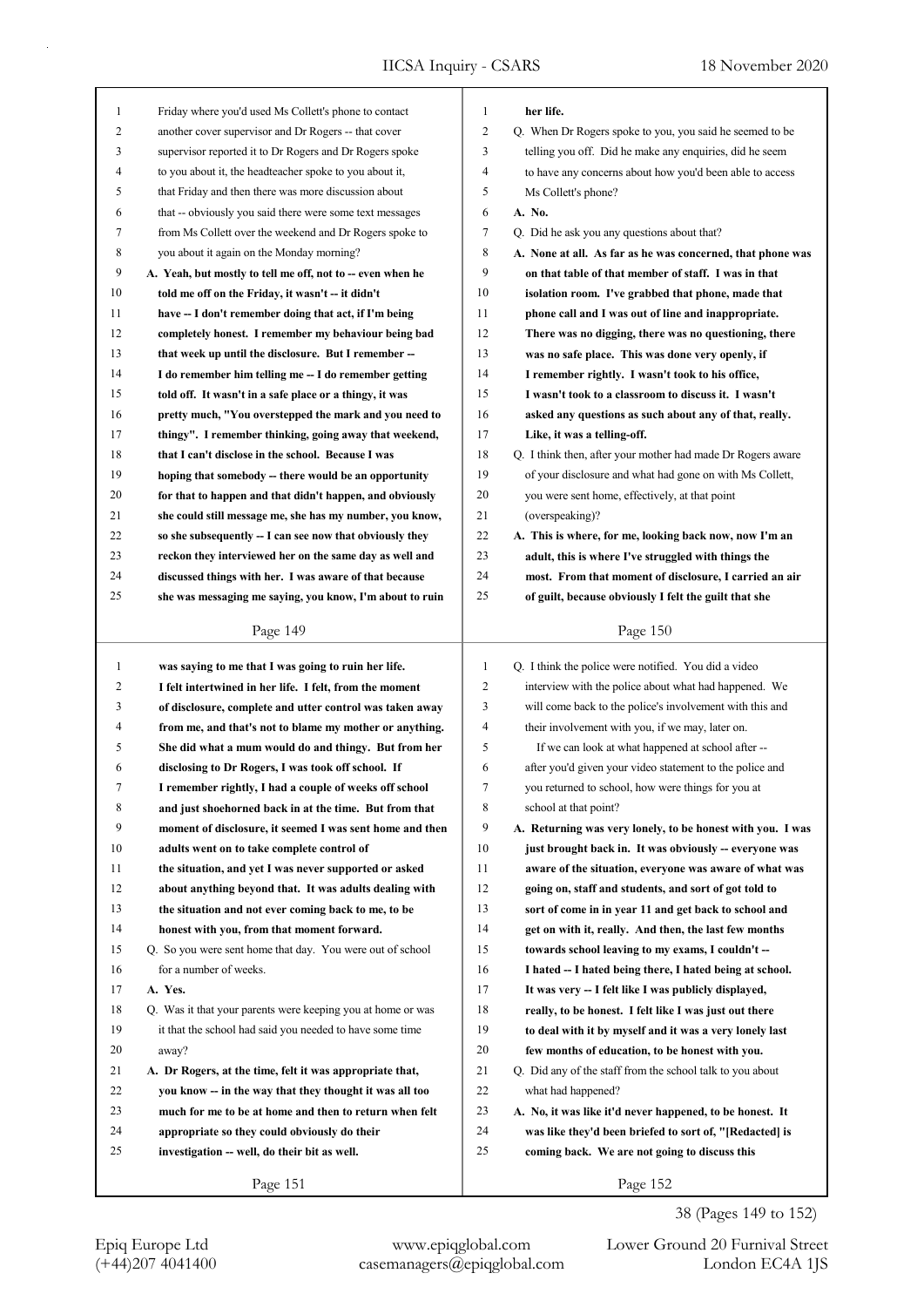| 1              | situation". Sorry, I apologise.                                                                                  | 1            | out of it? Why did I not go forward with it further?       |
|----------------|------------------------------------------------------------------------------------------------------------------|--------------|------------------------------------------------------------|
| $\overline{c}$ | Q. Yes, if I can stop you there. Chair, I note there's                                                           | 2            | Why did I not let it play out longer? That was the         |
| 3              | been an inadvertent disclosure of material covered by                                                            | 3            | culture. That's still the culture nowadays. I live in      |
| 4              | the restriction order. Can I ask that you make                                                                   | 4            | a small town where people are aware of                     |
| 5              | a restriction order to prohibit the disclosure and/or                                                            | 5            | the Headlands School situation. I still have to deal       |
| 6              | publication of this witness's forename, please.                                                                  | 6            | with that perception on a day-to-day basis throughout      |
| 7              | THE CHAIR: Yes, I will do that.                                                                                  | 7            | adults, professionals, anyone who knows about the          |
| 8              | MS NIELD: I'd just like to remind those in the hearing room                                                      | 8            | Headlands School situation, and in my case in particular   |
| 9              | that there shall be no publication of the name of any                                                            | 9            | because it's known it's me.                                |
| 10             | individual whose identity has been redacted or ciphered                                                          | 10           | So, yeah, that's still now, in 2020, and it was back       |
| 11             | by the inquiry, or of any information redacted as                                                                | 11           | then when it happened.                                     |
| 12             | sensitive or irrelevant. With your permission, chair,                                                            | 12           | Q. Did the school offer you any support?                   |
| 13             | we will continue.                                                                                                | 13           | A. No. For me, what it felt like was, after the            |
| 14             | How did the other pupils at the school treat you?                                                                | 14           | disclosure, obviously they had the subsequent strategy     |
| 15             | A. I think this is something that I wanted to touch upon                                                         | 15           | meeting. I think this is where, I think, there's some      |
| 16             | the most. I think this is from professionals to                                                                  | 16           | faults here or some failings myself, is that in the        |
| 17             | students to the culture at the time. I know it is                                                                | 17           | strategy meeting you open up an early help assessment,     |
| 18             | a rare occasion where it is a male abused by a female,                                                           | 18           | you look at the parents and say, "Did they safeguard       |
| 19             | but throughout, from students to staff, very much                                                                | 19           | their children?", and they did because it wasn't their     |
| 20             |                                                                                                                  | 20           | fault that this happened. So then, subsequently, they      |
| 21             | through the process, throughout any of it being dealt<br>with, was very much that I should be classed as a hero, | 21           | go, "Right, that's fine, you've safeguarded your child,    |
| 22             |                                                                                                                  | 22           |                                                            |
|                | that it was a schoolboy's fantasy and why should I be                                                            |              | there's no further action needed". But no support put      |
| 23             | upset at any point because, actually, you know, some of                                                          | 23           | in place. It felt like to me that the police were there    |
| 24             | the students in school maybe had a crush on her                                                                  | 24           | to do their job in interviewing me and seeing what had     |
| 25             | themselves, so why should I be ashamed? Why did I come                                                           | 25           | happened. They thought the support would come from the     |
|                | Page 153                                                                                                         |              | Page 154                                                   |
|                |                                                                                                                  |              |                                                            |
|                |                                                                                                                  |              |                                                            |
| $\mathbf{1}$   | school, the school thought the support would come from                                                           | $\mathbf{1}$ | headteacher in April 2008 complaining about the lack of    |
| 2              | the police, the school and police thought maybe outside                                                          | $\mathbf{2}$ | support. Did anything seem to change at that point, in     |
| 3              | agencies from the strategy meeting would put support in                                                          | 3            | terms of support offered?                                  |
| 4              | place. Yet all of these people are talking and no                                                                | 4            | A. No. That letter came about because -- at the time, we'd |
| 5              | support's getting put in place. That for me, is the                                                              | 5            | just be starting exam preparation, we were just going      |
| 6              | frustrating bit. Especially the time-wise it takes for                                                           | 6            | into exams. As I was going into exams and it still --      |
| 7              | something like that, from disclosure to then go to                                                               | 7            | I still struggle with this now today, to go into a hall.   |
| 8              | court, it's a long period of time and, for anyone in                                                             | 8            | The local press had released, obviously, what had          |
| 9              | that time, when you're a teenage boy, a teenage girl or                                                          | 9            | happened and obviously it was coming up to the summer      |
| 10             | you're at a young age, that's where you're developing                                                            | 10           | where the court case was going.                            |
| 11             | your most at your time. I think if you don't put                                                                 | 11           | All of that got sort of released at the time I was         |
| 12             | support in place from that first moment of that                                                                  | 12           | just going into exams, and I remember going into my        |
| 13             | happening, and that being holistic support for families,                                                         | 13           | first exam and it felt very much like I was sat in the     |
| 14             | for -- you know, you've got not just the victim, from                                                            | 14           | middle of an exam hall and everyone was talking about      |
| 15             | the whole. I think you subsequently can stop the mental                                                          | 15           | it. That was from the people doing the exam to             |
| 16             | health and the various things that will happen later on.                                                         | 16           | students, and there was 120 to 150 students in this hall   |
| 17             | I think what happens is support comes quite far                                                                  | 17           | and I was very much in the middle and very much aware      |
| 18             | later on, when you either leave home or you get into --                                                          | 18           | that this had landed and people were talking about it      |
| 19             | you know, just in my experiences, in my own professional                                                         | 19           | again. Obviously, it was disclosed back in January but     |
| 20             | role, you see what happens after, it seems to be more of                                                         | 20           | it was sort of resurfacing. I remember going home that     |
| 21             | a reaction later down the line than a proactive approach                                                         | 21           | night and saying to my mum, "There is no way in            |
| 22             | and that infuriates me now to this day. I don't think                                                            | 22           | a million years I'm going back to do any exams             |
| 23             | that's changed much. I think we are very much reactive                                                           | 23           | whatsoever. Not a chance". That's when she wrote to        |
| 24             | instead of proactive.                                                                                            | 24           | the school saying, "You knew this is happening, the case   |
| 25             | Q. When you -- I think your mother actually wrote to the                                                         | 25           | is still going on, you've seen the paper yourself, why     |

## 39 (Pages 153 to 156)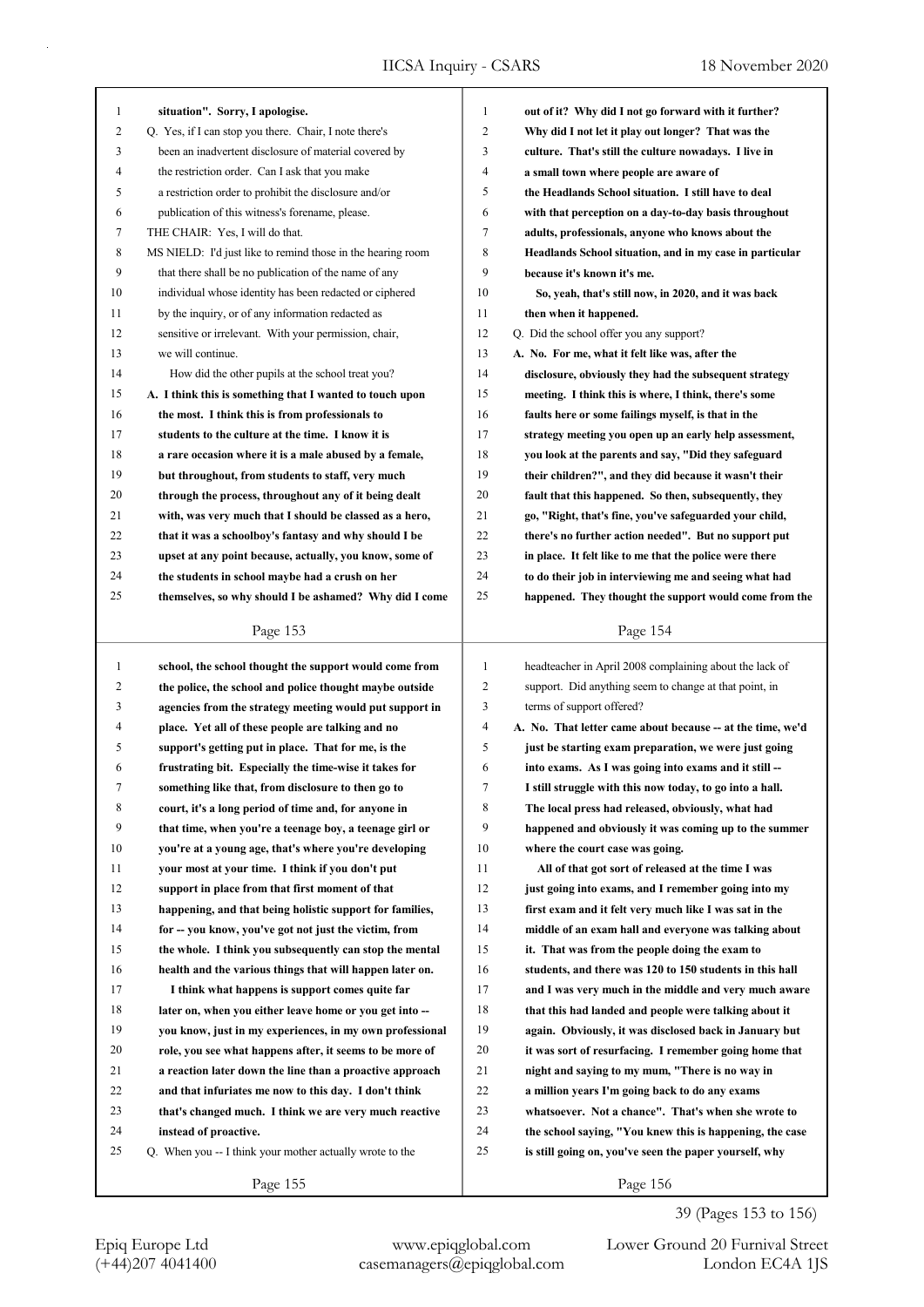IICSA Inquiry - CSARS 18 November 2020

| $\mathbf{1}$ | has no-one discussed anything with him, why have they      | $\mathbf{1}$            | A. The only information they were telling me prior to that |
|--------------|------------------------------------------------------------|-------------------------|------------------------------------------------------------|
| 2            | not talked to him, why have they not put some planning     | $\mathfrak{2}$          | was obviously she was pleading not guilty and that         |
| 3            | or preparation in?", and I missed quite a few of my        | 3                       | I would have to prepare myself to do a video -- I will     |
| 4            | exams until the school did react and eventually brought    | $\overline{4}$          | have to attend court over video contact. So they would     |
| 5            | me back in to finish off some of the exams I'd started     | 5                       | contact me maybe once a month, if that, just off the top   |
| 6            | in a classroom by myself with an invigilator, so I did     | 6                       | of my head, just to say, "She's still pleading not         |
| 7            | finish a few of my exams towards the end, but I did miss   | 7                       | guilty. This is looking like it's going to court, and      |
| 8            | I would say -- well, I missed a chunk, I missed a lot of   | 8                       | you need to be prepared to give evidence". And then all    |
| 9            | my exams. I didn't take a lot of them, to be honest.       | 9                       | of a sudden she obviously changed her plea to guilty.      |
| 10           | Q. Did the school put any -- obviously you said you missed | 10                      | They contacted me to say, "You don't need to do it,        |
| 11           | some time at school as well after disclosure. Did you      | 11                      | she's pleaded guilty", and then that was it. So it was     |
| 12           | get any educational support from the school?               | 12                      | really, "Right, that's it done. You don't need to even     |
| 13           | A. No, I was expected to come back and just go back to     | 13                      | think about it".                                           |
| 14           | classes as normal, like nothing had happened, and just     | 14                      | Q. How did you feel about how the police treated you as    |
| 15           | get my education and to crack on, really.                  | 15                      | a victim of abuse? I think there was a police officer      |
| 16           | Q. I think overall in your GCSE results you didn't do as   | 16                      | in your case who made a remark about you being a male      |
| 17           | well as you had been predicted to do?                      | 17                      | victim of a female offender.                               |
| 18           | A. No, no, I was predicted A and quite a few A to C, well  | 18                      | A. That was it. From the moment of disclosure until now,   |
| 19           | over in the double figures at GCSEs and I've actually      | 19                      | it was very much seen upon -- what was I upset about,      |
| 20           | only come away with about five, I've scraped five,         | 20                      | what was I worried about? I remember that male police      |
| 21           | I would say, GCSEs.                                        | 21                      | officer really clearly and I remember going to give my     |
| 22           | Q. I note that in August of that year, so just after you'd | 22                      | video statement in the house they provided to do so, and   |
| 23           | done your GCSEs, Lindsey Collett pleaded guilty to the     | 23                      | it just felt -- I've carried this for a very long time.    |
| 24           | charge and she was sentenced. Did the police keep you      | 24                      | I was made to feel like I was the guilty party, that       |
| 25           | informed in terms of what was happening with the case?     | 25                      | I wasn't a victim, and that I was guilty, and that,        |
|              | Page 157                                                   |                         | Page 158                                                   |
|              |                                                            |                         |                                                            |
|              |                                                            |                         |                                                            |
| $\mathbf{1}$ | actually, my -- I'd played out a schoolboy fantasy and     | $\mathbf{1}$            | hostility around that?                                     |
| 2            | lived every boy's dream and actually, you know, you        | 2                       | A. Yes.                                                    |
| 3            | weren't -- throughout this point, I've been made to feel   | 3                       | Q. That was after you left the school?                     |
| 4            | like I was to blame and the way she's reacted to it        | $\overline{\mathbf{4}}$ | A. Yes, that's still the case now. I have to deal with     |
| 5            | since and where the thingy reaction is, is that            | 5                       | this on a weekly basis, you know. Any role I go into --    |
| 6            | I subsequently ruined her life and not the other way       | 6                       | Headlands School is discussed within the local area        |
| 7            | around.                                                    | 7                       | often. So if you make reference to what school you went    |
| 8            | Q. I think the officer said something along the lines of   | 8                       | to, I have to then listen to people go, "Oh, yeah, you     |
| 9            | "If you had been a girl and the offender had been male,    | 9                       | know, Headlands School", or, "Yeah, God, I remember that   |
| 10           | it would have been a lot more serious"?                    | 10                      | boy", and people -- some people are aware it's me, there   |
| 11           | A. Yeah, and I remember when I first went under the mental | 11                      | are people who aren't -- just make jokes or reference      |
| 12           | health services a year ago, I remember a police officer    | 12                      | about it all the time. When I left school,                 |
| 13           | sat in, a training police officer sat in on my first       | 13                      | I remember -- as I was getting older, I remember being     |
| 14           | mental health appointment, and actually I said this and    | 14                      | 18 in a pub and a guy punched me because he said I'd       |
| 15           | the mental health services said, "Oh, no, police --        | 15                      | ruined that girl's life. After I left school, it was       |
| 16           | a police officer wouldn't say that", and actually the      | 16                      | very much seen amongst friends and amongst people as       |
| 17           | police officer a year ago said, "No, I can imagine he      | 17                      | a thing to joke about and a thing to banter about and,     |
| 18           | probably did say that and would have said that at the      | 18                      | you know, I could go to the local rugby club and, you      |
| 19           | time", and he did.                                         | 19                      | know, people who haven't seen me for years would think     |
| 20           | Q. You've explained in your witness statement that, after  | 20                      | it was appropriate to buy me a drink or think that I was   |
| 21           | you had completed your GCSEs, you left Headlands School    | 21                      | some sort of hero, not thinking of the emotional abuse     |
| 22           | but you remained in the Bridlington area and there were    | 22                      | that went on at the time or the abuse I was going          |
| 23           | a lot of people in the local area who were aware of what   | 23                      | through now or the torment I've had to carry, all my own   |
| 24           | had happened in terms of the abuse at school and the       | 24                      | personal issues. It's very much seen, at that time and     |
| 25           | conviction of Collett, and that you encountered a lot of   | 25                      | now, that it was -- why would I have anything to be        |

Epiq Europe Ltd www.epiqglobal.com Lower Ground 20 Furnival Street<br>
(+44)207 4041400 casemanagers@epiqglobal.com London EC4A 1JS Lower Ground 20 Furnival Street

40 (Pages 157 to 160)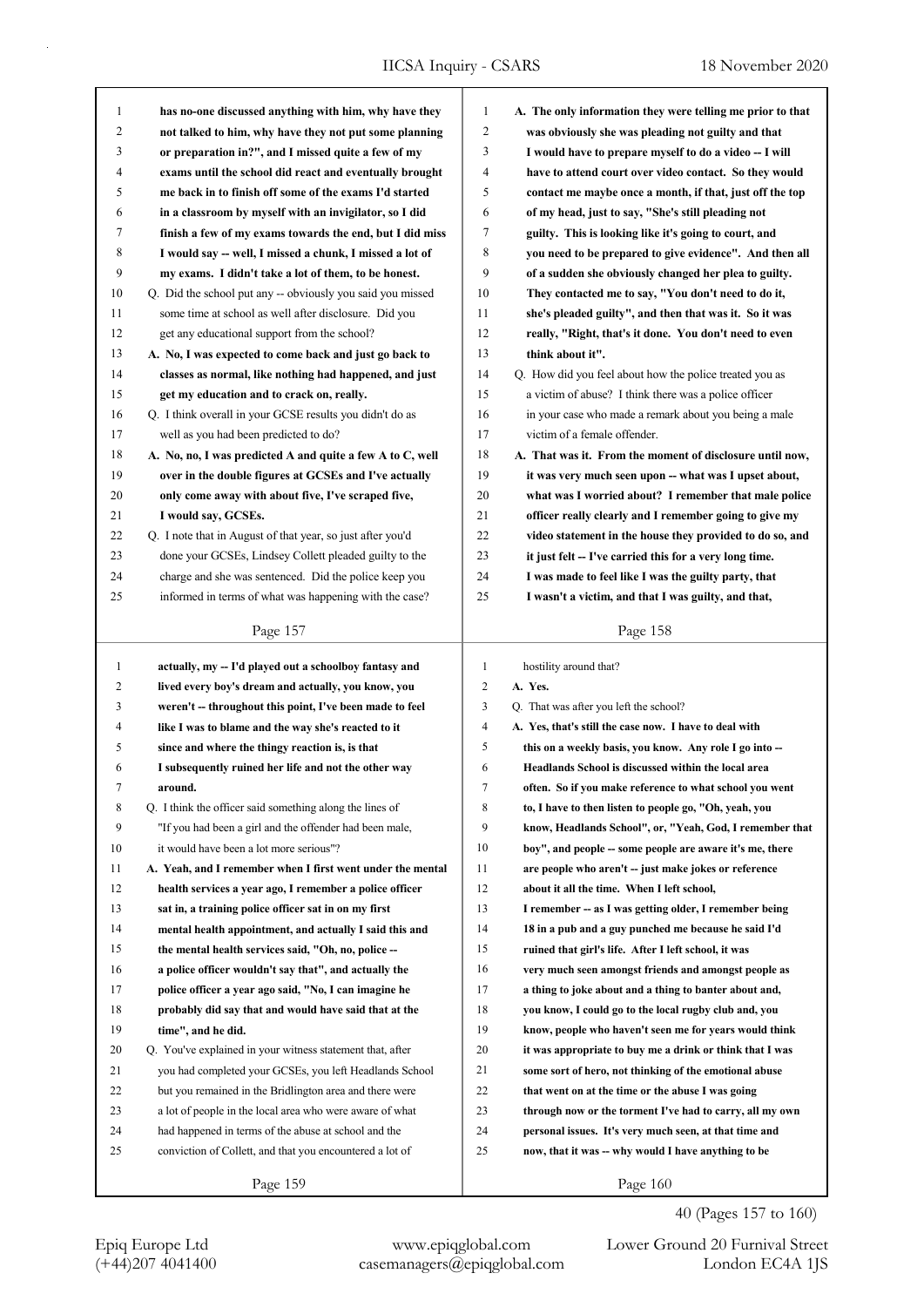| $\mathbf{1}$ | upset about, what was so wrong?                            | 1  | Mrs Collett and the way it was dealt with, I felt very      |
|--------------|------------------------------------------------------------|----|-------------------------------------------------------------|
| 2            | Q. I think it was some time after you left school, some    | 2  | much that I was part of the problem, that I'd done          |
| 3            | time after you left school, that you were persuaded by     | 3  | wrong, and that I'd thingy -- and I didn't really know      |
| 4            | your parents to get some counselling; is that right?       | 4  | how to deal with that, so I made the decision to leave      |
| 5            | A. When I subsequently left school, I don't really know -- | 5  | home, and then, to come back home, my mum and my -- my      |
| 6            | I didn't really know how to deal with it. I think this     | 6  | mum offered and said maybe I should get some counselling    |
| 7            | is when I come to recommendations about support, and my    | 7  | at CAMHS. That happened and I had a few sessions and        |
| 8            | family didn't know how to deal with it or -- my            | 8  | I didn't find it very helpful. I think it was more of       |
| 9            | [sibling] was [redacted]. [My sibling] very much           | 9  | a place to air how I was feeling, but no sort of            |
| 10           | resented me because obviously [my sibling] was having to   | 10 | strategies were given to me how to deal. So                 |
| 11           | be the [sibling] of the boy who, you know, had             | 11 | I subsequently went on to -- I went home, things went       |
| 12           | a relationship with a female teacher. So [my sibling]      | 12 | back to normal and I went on to deal with it how            |
| 13           | struggled towards the end of it.                           | 13 | I thought I would deal with it throughout my life. It's     |
| 14           | My parents didn't know how to deal with it and at          | 14 | only over the last couple of years that I've realised       |
| 15           | the age of 16 I made the decision to leave home for        | 15 | how I've dealt with it and subsequently ended up having     |
| 16           | a number of weeks because I felt guilty that my family     | 16 | my own mental health issues and my own challenges doing     |
| 17           | were having to go through it themselves, and I felt like   | 17 | it. But I felt like I -- from that point, I dealt with      |
| 18           | I didn't really know who to turn or talk to. I didn't      | 18 | it my own way, but I have carried, for a long period of     |
| 19           | really know how to process what had gone on. I carried     | 19 | time, an air of guilt and responsibility for what           |
| 20           | an air of guilt and I felt very much tied to Mrs Collett   | 20 | happened.                                                   |
| 21           | for a long period of time. And only after the work in      | 21 | Q. I think there came a point where you developed an eating |
| 22           | the last couple of years do I realise what happened to     | 22 | disorder, which only really in more recent years have       |
| 23           | me and that I was abused. For a long period of time,       | 23 | you been able to link back to the abuse at school.          |
| 24           | you know, I've been wanting a lot of answers, but also,    | 24 | A. Yes. After the disclosure and everything that            |
| 25           | due to the emotional abuse that I was put under by         | 25 | happened -- I'm quite a [redacted] person, I'm quite        |
|              |                                                            |    |                                                             |
|              | Page 161                                                   |    | Page 162                                                    |
|              |                                                            |    |                                                             |
|              |                                                            |    |                                                             |
| $\mathbf{1}$ | [redacted], I always have been. I didn't realise that      | 1  | worked at the school, so it was obviously discussed, the    |
| 2            | I'd actually, to deal with it, found a way to control      | 2  | Blott situation. Mr Edward's wife also worked at the        |
| 3            | and what I chose -- because I felt like I had no control   | 3  | school when I was there, and obviously she had her own      |
| 4            | throughout the process, whether that was in the            | 4  | opinion about what happened to her husband and felt like    |
| 5            | relationship or what happened after that relationship.     | 5  | he was innocent, and that was shared amongst -- it was      |
| 6            | It turns out that I used eating as a way of controlling,   | 6  | locally talked about.                                       |
| 7            | going forward. And I had to have an operation on my        | 7  | Joining the school, we were all aware of what had           |
| 8            | stomach when I was 20, which then heightened the eating    | 8  | happened previously and what was going on. It was           |
| 9            | disorder to a point where I lost quite a lot of weight.    | 9  | discussed -- like I say, it's still discussed to this       |
| 10           | It was only in the last year that I can admit that I've    | 10 | day in a small town.                                        |
| 11           | got an eating disorder and that I've been getting help     | 11 | Like I say, when it comes now -- in my role where           |
| 12           | to support that and the work I'm doing at the moment,      | 12 | I work currently, and looking back at how things were       |
| 13           | and it links back to what happened when I was 15.          | 13 | dealt during that period when I was at school,              |
| 14           | Q. You now work in a school yourself, and so, because of   | 14 | I remember going on a ski trip when I was year 8, and we    |
| 15           | the role that you have within that school you're well      | 15 | were put to bed early because the PE staff were drinking    |
| 16           | aware of current safeguarding practice in schools, and     | 16 | with the sixth form staff in the bar below our hotel.       |
| 17           | you made some reference to that, I think, a little         | 17 | It's crossing boundaries and it is unprofessional and       |
| 18           | earlier in your evidence. When you look back now on the    | 18 | that wouldn't happen nowadays.                              |
| 19           | particular incidents with Lindsey Collett at Headlands     | 19 | I also work in a school, where -- so you don't leave        |
| 20           | School, and the more general culture and ethos of          | 20 | yourself open to allegations or at risk, and at the         |
| 21           | Headlands School, if I can put it like that, the way       | 21 | time, we were -- quite openly could go into staff           |
| 22           | teachers and pupils interacted, what observations do you   | 22 | members' offices, we could quite openly go into the PE      |
| 23           | have in terms of the safeguarding culture of Headlands     | 23 | staff's office and sit and put our feet up and more of      |
| 24           | School when you were there as a pupil?                     | 24 | a friendship relationship than a teacher/pupil              |
| 25           | A. When I started at the school, Mr Blott's wife still     | 25 | relationship.                                               |

41 (Pages 161 to 164)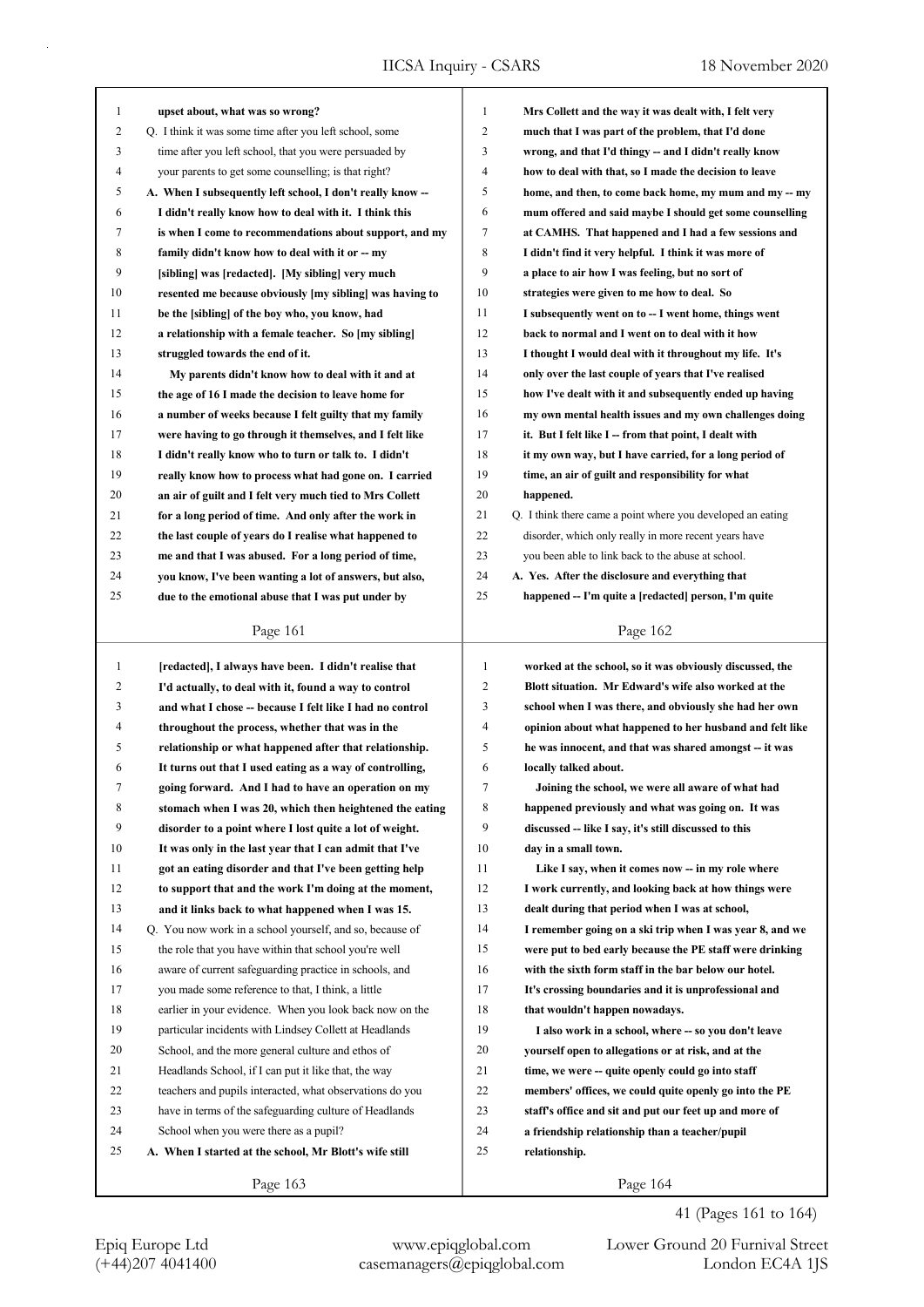IICSA Inquiry - CSARS 18 November 2020

| $\mathbf{1}$ | You know, if anyone came into my office and sat on       | 1              | the stuff that was happening, not actually looking at     |
|--------------|----------------------------------------------------------|----------------|-----------------------------------------------------------|
| 2            | my desk and put my feet up, that wouldn't be acceptable, | 2              | the bigger picture of the problems of the whole school.   |
| 3            | and they would be told and I would report to my boss     | 3              | I think they were trying to protect themselves and they   |
| 4            | that they think that's appropriate, and where's the      | 4              | were trying damage limitation.                            |
| 5            | boundary gone and why do they think that's appropriate   | 5              | I honestly believe that if the case after me didn't       |
| 6            | to do that? That wasn't the case. Nothing was ever       | 6              | happen, I wouldn't be here talking to you today, because  |
| 7            | challenged when we were at school.                       | 7              | I think it would be pushed under the carpet, and          |
| 8            | I feel -- Steve Rogers came in and was the head and      | 8              | I think, because of how we look at the female thing, and  |
| 9            | he was having to deal with a lot of the stuff that went  | 9              | I think -- looking at the evidence from the LADO and      |
| 10           | on previously, and I feel like by the time it came to    | 10             | the -- I think they would have pushed this under the      |
| 11           | me, there was -- and the girl subsequently after me,     | 11             | carpet. I think they can't do that because they made      |
| 12           | that it was all a bit of a reactive and a panicked       | 12             | shortfallings and failings and I was a warning sign that  |
| 13           | situation, "Oh, no, it's happened again". And just       | 13             | the culture hadn't changed, but they put nothing in       |
| 14           | a bit overwhelming.                                      | 14             | place to change that culture because it happened again,   |
| 15           | I remember looking at Mr Rogers at the time and, you     | 15             | and I feel sorry for the victim after me more than        |
| 16           | know, I've got nothing personally against him, but       | 16             | myself that that happened.                                |
| 17           | I feel like he was a rabbit in the headlights who didn't | 17             | Q. I just wanted to ask you about the way that the school |
| 18           | really know how to change the culture of the school, and | 18             | had dealt with those previous incidents that you have     |
| 19           | believing he was changing the culture, and he makes      | 19             | spoken about -- Mr Blott being convicted and his wife     |
| 20           | reference to that very often in his -- he wasn't         | 20             | still working at the school; Mr Edwards being convicted   |
| 21           | changing the culture of the school, and I disagree with  | 21             | and his wife still working at the school when you were    |
| 22           | that completely.                                         | 22             | there. You said that all the students were well aware     |
| 23           | And just speaking just - on some of the occasions        | 23             | of what had happened, it was talked about a lot, it's     |
| 24           | I have said to you myself, that wasn't the case, that    | 24             | still talked about a lot.                                 |
| 25           | definitely wasn't the case. I think he was reacting to   | 25             | When you were at Headlands School as a pupil, were        |
|              |                                                          |                |                                                           |
|              | Page 165                                                 |                | Page 166                                                  |
|              |                                                          |                |                                                           |
|              |                                                          |                |                                                           |
| $\mathbf{1}$ | those previous incidents, those previous problems with   | 1              | school and say, "Right, kids, we need to explain your     |
| 2            | the staff, ever addressed explicitly by any of           | 2              | role within this as well and your boundaries, as such,    |
| 3            | the staff? Were there assemblies about it?               | 3              | and, actually, you need to take some responsibility for   |
| 4            | A. No.                                                   | $\overline{4}$ | this as well", you know. Not at all. Not once.            |
| 5            | Q. Was it discussed in PSHE lessons, or anything?        | 5              | Q. Was there any awareness within the school, or was it   |
| 6            | A. No, it were never discussed as -- you know, there was | 6              | talked about at all, as to where children, where pupils,  |
| 7            | a prime opportunity there with the PE staff to talk      | 7              | could go to talk to staff about any concerns that they    |
| 8            | about -- also to talk about our boundaries. You know,    | 8              | had?                                                      |
| 9            | if they are there to protect and safeguard their staff   | 9              | A. No. No. And if you did approach a head of the year's   |
| 10           | there was an opportunity -- and I think they missed that | 10             | office, you were very much -- you talked to them at the   |
| 11           | opportunity. I think they could have embraced the Blott  | 11             | door and you were very much -- they were busy and they    |
| 12           | and Edwards era.                                         | 12             | were rushing you off.                                     |
| 13           | You know, when I was joining the school, Mr Mann was     | 13             | There wasn't a great pastoral care. It is                 |
| 14           | the compare of a local talent show on Sunday night and   | 14             | different, the school I work in now, we are very          |
| 15           | he was dating one of the sixth form students. When       | 15             | pastoral based, we have a heavy pastoral, non-teaching    |
| 16           | I started at the school, he was dating one of the sixth  | 16             | staff. And I can see that now, in my own role, how        |
| 17           | form students and they would be sat next to -- so        | 17             | heavily pastoral we are and how things have changed with  |
| 18           | parents were aware, you know, sixth form thing. And      | 18             | different (inaudible) in school I work.                   |
| 19           | instead of embracing after that culture and that         | 19             | I can see at the time, then, there was not a lot of       |
| 20           | disclosure of the previous people before me who had had  | 20             | pastoral care. It wasn't about that. Your education       |
| 21           | the abuse, they didn't do that.                          | 21             | was to turn up and get educated. It was a very            |
| 22           | You know, it was talked about among staff, it was        | 22             | old-school thing: you know, you turn up, you get          |
| 23           | a joke, it was a thingy. Like I say, it was very much    | 23             | educated and you move on. The pastoral back then wasn't   |
| 24           | to protect the school. Actually, they could have         | 24             | like pastoral is now.                                     |
| 25           | embraced it and they could have done an assembly to the  | 25             | Q. In terms of staff/student boundaries, which you have   |

42 (Pages 165 to 168)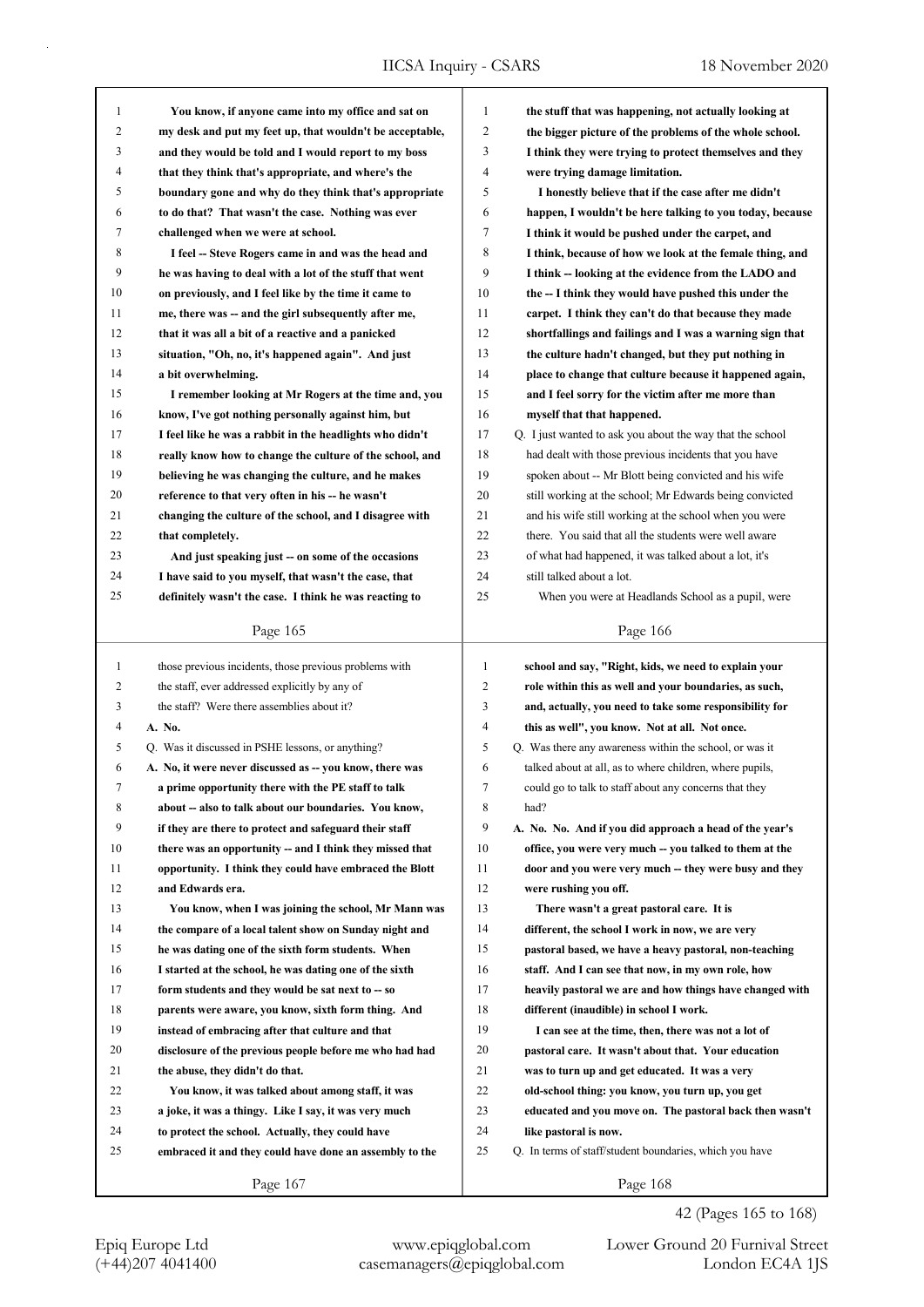| 1            | talked about, was there anything from the school to make | 1              | one-to-one support and special measures in exams, if     |
|--------------|----------------------------------------------------------|----------------|----------------------------------------------------------|
| 2            | clear to students what was appropriate in terms of their | $\overline{c}$ | that is relevant.                                        |
| 3            | boundaries with staff? I'm talking about things like     | 3              | "I find it difficult to believe, with the amount of      |
| 4            | whether it was okay to contact staff through social      | 4              | child sexual abuse that goes on at schools, that we      |
| 5            | media or through mobile phones?                          | 5              | don't already have something like this in place so that  |
| 6            | A. Not that I can recall off the top of my head. No.     | 6              | everybody knows what to expect if it happens at          |
| 7            | I think it was just a given that you assumed that that   | 7              | a school."                                               |
| 8            | was the case and that you shouldn't do that. There was   | 8              | You have said that you think staff at schools need       |
| 9            | never made any reference to it, off the top of my head,  | 9              | more regular training on professional boundaries at      |
| 10           | what I can remember.                                     | 10             | teacher training days, so that everyone is clear about   |
| 11           | Q. A301, I note that you have made some recommendations  | 11             | what the professional boundaries are.                    |
| 12           | that you set out in your witness statement. I wondered   | 12             | You have also made a recommendation about                |
| 13           | if we could go through those now. You set those out      | 13             | whistleblowers and that there need to be better support  |
| 14           | from paragraph 61 onwards in your witness statement.     | 14             | mechanisms for members of staff who speak out so that    |
| 15           | You have said that, in terms of practical                | 15             | they're not putting their careers in jeopardy.           |
| 16           | recommendations, you think the Department for Education  | 16             | You have also addressed mandatory reporting and said     |
| 17           | should draw up a standard protocol with a step-by-step   | 17             | that "you could consider making it a criminal offence if |
| 18           | guide of what to do in situations where a teacher abuses | 18             | someone does not report a reasonable suspicion of abuse, |
| 19           | a child:                                                 | 19             | or to have a mandatory reporting protocol in place".     |
| 20           | "This protocol should include steps such as how to       | 20             | A. Correct, yes. Yes. I think you've covered most of it, |
| 21           | speak to the child and communicate with them, how to     | 21             | to be fair.                                              |
| 22           | ensure that they don't feel excluded or left out, how to | 22             | There was another thing, and I obviously can't           |
| 23           | ensure that a fully rounded counselling support package  | 23             | change that, and I know that, but I just think the       |
| 24           | is put in place, how to ensure that their education does | 24             | timescales of any kind of abuse on a child from the CPS, |
| 25           | not suffer, including considering extra tuition and      | 25             | from when it is disclosed to when it goes to court --    |
|              |                                                          |                |                                                          |
|              | Page 169                                                 |                | Page 170                                                 |
|              |                                                          |                |                                                          |
|              |                                                          |                |                                                          |
| $\mathbf{1}$ | and I'm not going to change that and I know this inquiry | 1              | of abuse, but in particular when it's at a school, when  |
| 2            | is not going to change that either, I'm not naive. But   | $\overline{c}$ | it is on a thingy, how -- it can't be that the school    |
| 3            | the timescales are ridiculous. From a child disclosing,  | 3              | assume that is doing that and that assumes that's doing  |
| 4            | and that child could be anywhere from a young child to   | 4              | it and that assumes that's doing it. It needs to be      |
| 5            | a 10-year-old to a teenager, and it is the most crucial  | 5              | joined-up and it needs to be holistic, and that needs to |
| 6            | part of their life, that it can take 12 months to two    | 6              | be from families to the victim going forward because     |
| 7            | years to get that court.                                 | 7              | these are crucial, crucial points in people's lives, and |
| 8            | So if we do make -- if change is made from this          | 8              | I see that now in the role I work in.                    |
| 9            | inquiry and support packages are put in place then, yes, | 9              | It's the reason I went back to work in a school, is      |
| 10           | that will help going forward because children will have  | 10             | because I believe that these are the most important      |
| 11           | a voice, they will be supported, things, hopefully,      | 11             | times of your life. This is what develops you going      |
| 12           | going forward will change, and maybe we can never change | 12             | forward. And if a trauma or something happens in that    |
| 13           | the timescales and actually look at the support packages | 13             | period and the support is not put in place, it's a very  |
| 14           | put in place.                                            | 14             | long road to recovery after. And I will never, ever be   |
| 15           | But I just know, in my current role, I know of an        | 15             | able to go back and change what happened, and I will     |
| 16           | inquiry of a boy I dealt with recently who disclosed,    | 16             | have to deal with how I have dealt with things, and      |
| 17           | and it took two and a half years to get to court. That   | 17             | I will never get rid of my diagnosis of an eating        |
| 18           | child has subsequently left the school and moved out of  | 18             | disorder. That's something I'm going to have to work     |
| 19           | area and had his own challenges. For me, I'm getting     | 19             | with. But things -- something could have been            |
| 20           | help now at the later point in my life and it's been     | 20             | different, things could have been different, things      |
| 21           | a difficult road and, actually, it shouldn't take -- for | 21             | could have changed.                                      |
| 22           | that time period that you are at the most vulnerable     | 22             | MS NIELD: Thank you, A301.                               |
| 23           | time of your life.                                       | 23             | Chair, can I ask, please, that you make                  |
| 24           | I think, going forward, there's got to be                | 24             | a restriction order to prohibit the disclosure and/or    |
| 25           | a joined-up support package for any victim of any kind   | 25             | publication of any information pertaining to A301's      |
|              | Page 171                                                 |                | Page 172                                                 |

43 (Pages 169 to 172)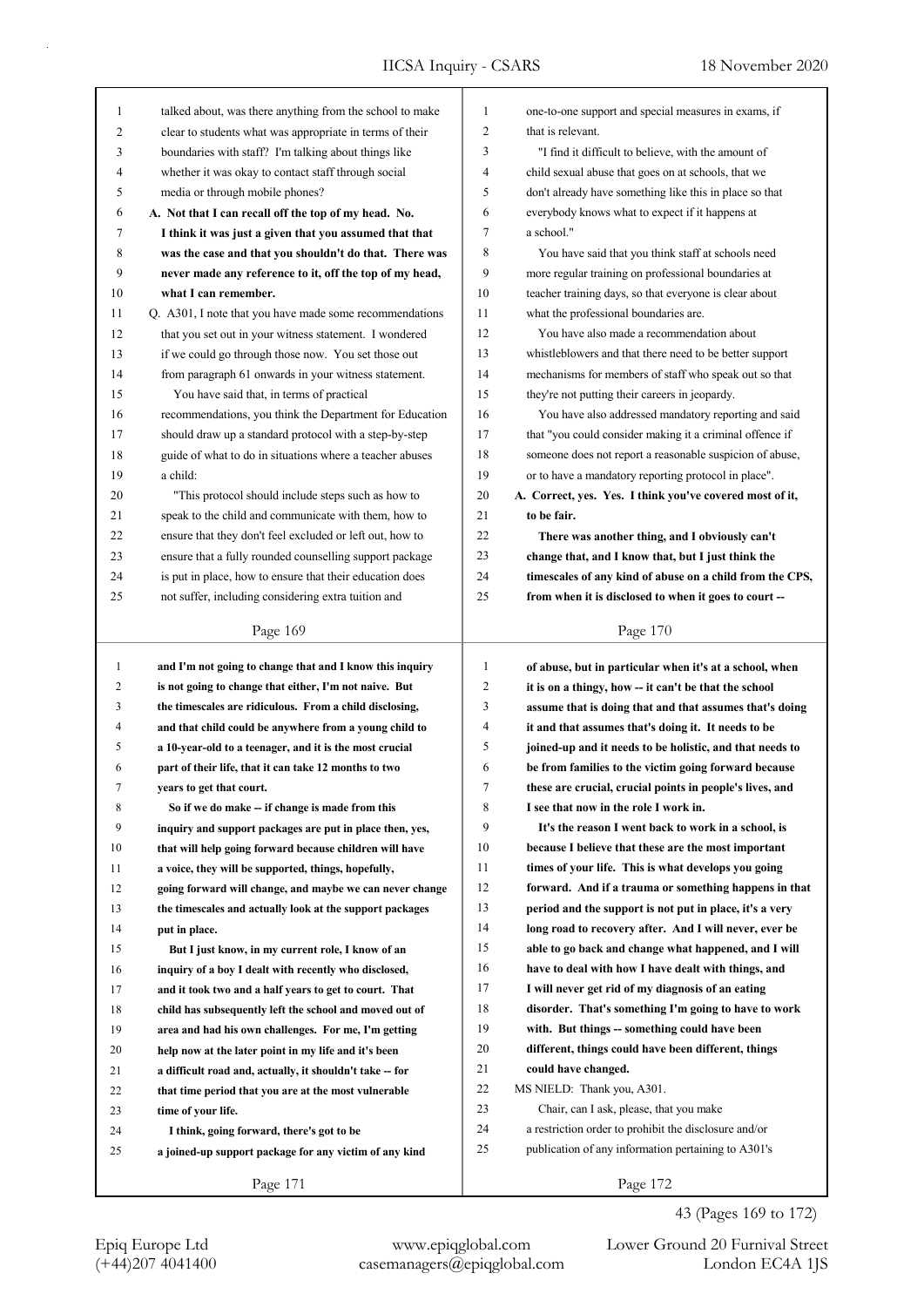| $\mathbf{1}$     | physical appearance?                                       | $\mathbf{1}$             | WITNESS RS-A301 (affirmed) 128 |
|------------------|------------------------------------------------------------|--------------------------|--------------------------------|
| $\boldsymbol{2}$ | THE CHAIR: Yes, of course.                                 | $\sqrt{2}$               | Examination by MS NIELD 128    |
| 3                | MS NIELD: Thank you. Chair and panel, do you have any      | $\mathfrak{Z}$           |                                |
| $\overline{4}$   | questions of this witness?                                 | $\overline{\mathcal{L}}$ |                                |
| 5                | THE CHAIR: We have no questions, but I would like to thank | 5                        |                                |
| 6                | the witness very much for his evidence. You have given     | 6                        |                                |
| 7                | us a different perspective in this investigation on        |                          |                                |
| 8                | abuse, and we are grateful to you for telling us about     | $\tau$                   |                                |
| $\boldsymbol{9}$ | your experiences. We wish you well for the future.         | $\,$ $\,$                |                                |
| $10\,$           | Thank you very much.                                       | 9                        |                                |
| 11               | A. Thank you, chair.                                       | 10                       |                                |
| $12\,$           | (The witness withdrew)                                     | 11                       |                                |
| 13               | MS NIELD: Chair, that concludes our evidence for today.    | 12                       |                                |
| 14               | THE CHAIR: Thank you, Ms Nield.                            | 13                       |                                |
| 15               | $(3.59 \text{ pm})$                                        | 14                       |                                |
| 16               | (The hearing was adjourned to                              | 15                       |                                |
| 17               | Thursday, 19 November 2020 at 10.30 am)                    | 16                       |                                |
| 18               |                                                            | 17                       |                                |
| 19               |                                                            | $18\,$                   |                                |
| $20\,$           | $\texttt{INDE}{}$ X                                        |                          |                                |
| 21               |                                                            | 19                       |                                |
|                  | MR MARK MOORE (affirmed) 1                                 | 20                       |                                |
| 22               |                                                            | $21\,$                   |                                |
|                  | Examination by MS NIELD 1                                  | $22\,$                   |                                |
| 23               |                                                            | 23                       |                                |
| 24               |                                                            | 24                       |                                |
| 25               | Examination by MS SCOLDING 89                              | 25                       |                                |
|                  |                                                            |                          |                                |
|                  | Page 173                                                   |                          | Page 174                       |
|                  |                                                            |                          |                                |
|                  |                                                            |                          |                                |
|                  |                                                            |                          |                                |
|                  |                                                            |                          |                                |
|                  |                                                            |                          |                                |
|                  |                                                            |                          |                                |
|                  |                                                            |                          |                                |
|                  |                                                            |                          |                                |
|                  |                                                            |                          |                                |
|                  |                                                            |                          |                                |
|                  |                                                            |                          |                                |
|                  |                                                            |                          |                                |
|                  |                                                            |                          |                                |
|                  |                                                            |                          |                                |
|                  |                                                            |                          |                                |
|                  |                                                            |                          |                                |
|                  |                                                            |                          |                                |
|                  |                                                            |                          |                                |
|                  |                                                            |                          |                                |
|                  |                                                            |                          |                                |
|                  |                                                            |                          |                                |
|                  |                                                            |                          |                                |
|                  |                                                            |                          |                                |
|                  |                                                            |                          |                                |
|                  |                                                            |                          |                                |
|                  |                                                            |                          |                                |
|                  |                                                            |                          |                                |
|                  |                                                            |                          |                                |
|                  |                                                            |                          |                                |
|                  |                                                            |                          |                                |
|                  |                                                            |                          |                                |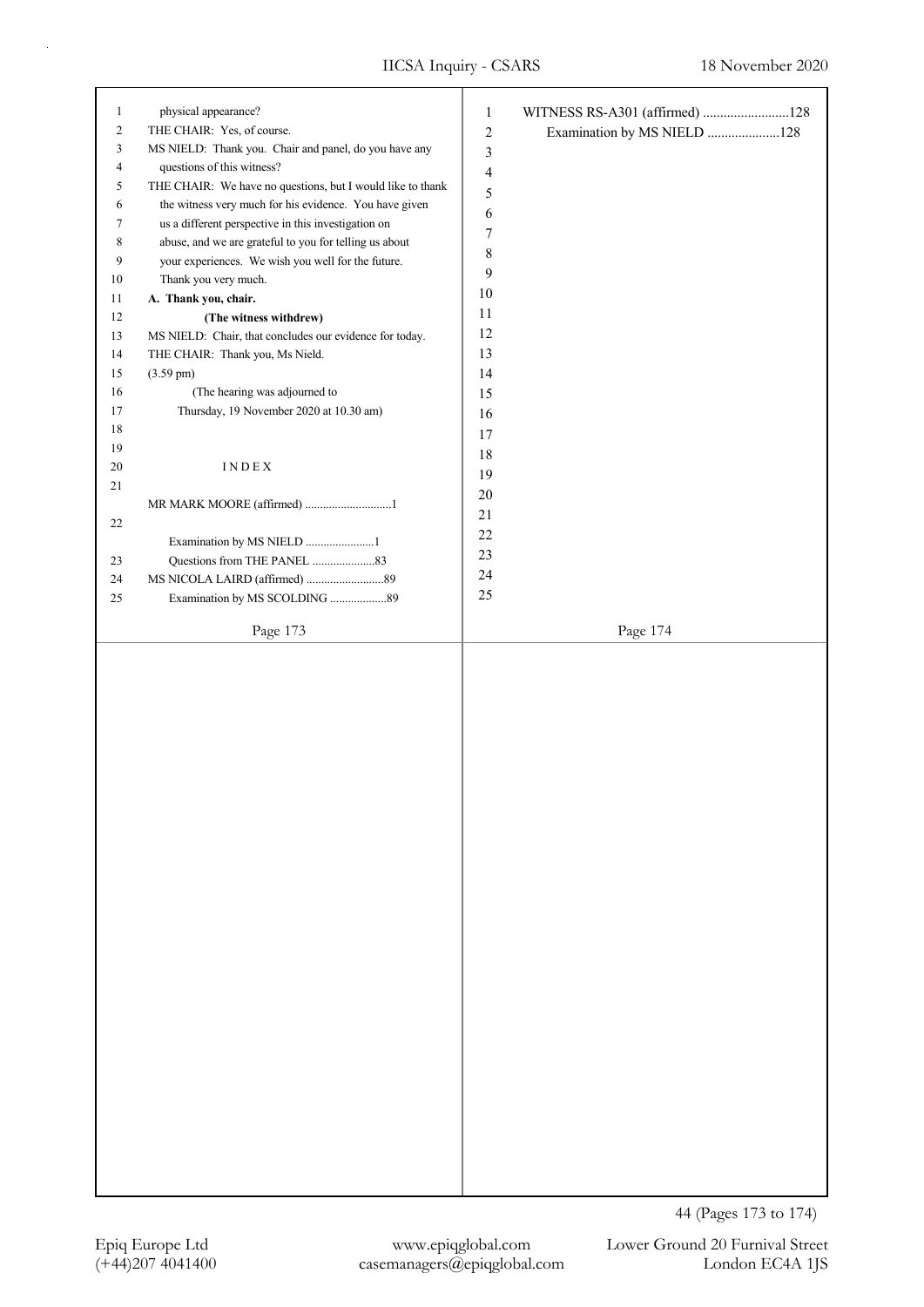| $\mathbf A$        | 113:12,13             | actions 25:7 55:25      | 125:6                     | alerted 56:23           |
|--------------------|-----------------------|-------------------------|---------------------------|-------------------------|
| A12:10 90:9        | acceptability         | 102:18 115:22           | advised 40:1,8,20         | allegation 10:21        |
| 129:17             | 109:22                | active 96:17            | 41:6 51:12                | 11:5,10 32:18           |
| A301 129:16        | acceptable 110:6      | activity 37:3           | 104:19 105:1              | 38:2 39:8 42:3          |
| 169:11 172:22      | 165:2                 | 102:13 130:9            | 117:1 118:1,3             | 51:10 91:11 92:8        |
| A301's 172:25      | access 13:16 63:18    | actual 51:22,25         | 121:19                    | 92:11 93:1 96:12        |
| A333 32:25 51:6    | 71:19 72:6 74:21      | 109:5 137:16            | advisor 39:12             | 101:25 102:2,5          |
| 52:8,10 115:16     | 85:15 112:7           | add 65:13               | advisors 94:20            | 111:24 113:17           |
| 115:25             | 113:1,18 118:17       | <b>added 83:22</b>      | <b>affirmed</b> 1:8 89:15 | 116:20,22               |
| A336 18:9          | 133:9 150:4           | addition 14:8           | 128:20 173:21,24          | allegation's 37:13      |
| A34578:10          | accessed 56:18        | 74:14 91:23             | 174:1                     | allegations 10:15       |
| A573:5             | 113:7                 | 100:24                  | afraid 32:17 49:16        | 10:16 15:1,2            |
| abilities 126:7    | accessing 34:22       | additional 14:6         | 100:11                    | 37:20 43:21,23          |
| ability 20:9 95:25 | 77:11                 | 18:9 65:11 132:2        | Africa 71:9               | 45:2 50:22 52:19        |
| 120:22             | accident 87:5         | address 18:7 37:3       | aftermath 24:24           | 53:15 92:23             |
| able 23:18 35:10   | accommodated          | 37:4 39:20,22           | 79:8,9,11                 | 101:9 107:15,17         |
| 56:22 74:9 95:17   | 30:15                 | 40:4 42:10 46:25        | afternoon 72:10           | 115:25 120:10           |
| 113:2,7 121:12     | accommodation         | 63:23 103:8,9           | 89:13,17                  | 121:5 125:25            |
| 125:5,21 139:24    | 20:2,2,3 25:18        | 134:21 139:19           | age 8:5 60:3 64:17        | 164:20                  |
| 150:4 162:23       | 27:2,11 28:16,18      | addressed 63:8          | 64:21 66:17,18            | allow $47:12$           |
| 172:15             | 30:10 39:25           | 73:1 77:4 167:2         | 69:18,18 155:10           | allowed 23:5 44:3       |
| abroad 145:23      | 70:10,16 84:17        | 170:16                  | 161:15                    | 46:24 67:25 68:1        |
| absence 22:13      | 103:12                | addresses 42:1          | aged 41:1 130:17          | allowing 48:7           |
| absent 79:14       | accompanied           | adds 95:24              | agencies 108:22           | allows 68:22            |
| absolute 81:24     | 28:23                 | adjourned 173:16        | 110:16 118:16             | Amanda 88:14            |
| absolutely 58:18   | accompany 68:25       | adjournment             | 155:3                     | amount 33:21 40:2       |
| 82:15              | accompanying          | 89:11                   | agenda 14:23              | 40:13 43:14             |
| abuse 15:1 18:17   | 30:9                  | adjudicated 65:4        | ago 5:15 6:16 32:7        | 78:16 79:16             |
| 18:21 20:8 47:13   | account 77:15         | administration          | 50:14 99:15               | 111:3 170:3             |
| 74:25 92:8 99:4    | 106:4 125:22          | 13:8                    | 110:12 159:12,17          | <b>AMSD 53:18</b>       |
| 99:11,14,21,25     | 126:20 132:6,7        | administratively        | agonise 82:20             | 111:24                  |
| 101:9 112:13       | 140:7                 | 81:16                   | agonised 71:2             | anal 18:15              |
| 114:2 146:18       | accounts 45:21,25     | admit 163:10            | agony 82:16               | analyse 40:3            |
| 158:15 159:24      | accurate 37:12        | admitting 74:2          | agree 60:16 71:21         | analysed 40:9           |
| 160:21,22 161:25   | 95:5                  | adult 141:12,14,21      | 124:2                     | analysis 60:22          |
| 162:23 167:21      | accurately 79:23      | 142:2 144:11,13         | agreed 121:24             | ancient 13:14           |
| 170:4,18,24        | accusation 11:14      | 144:15,23 148:7         | 138:11                    | and/or 131:21           |
| 172:1 173:8        | <b>Acheson 22:4,6</b> | 150:23                  | agreement 47:9            | 153:5 172:24            |
| abused 18:14 44:8  | achievable 120:1      | <b>adults</b> 151:10,12 | aider 24:7                | angel 57:20             |
| 153:18 161:23      | acknowledge           | 154:7                   | aim 121:4                 | anniversary 86:13       |
| abuser $61:16$     | 107:2 125:7           | advance 66:4            | air 137:24 150:24         | annually $12:22,22$     |
| abuses $169:18$    | acknowledged          | 85:11 87:8              | 161:20 162:9,19           | anonymity 129:22        |
| abusive 18:18      | 122:24                | advanced 81:7           | AK 104:19 105:3           | answer $55:11$          |
| academic 6:23      | acknowledging         | <b>advice</b> 25:6,12   | Alan 32:23 33:22          | answers 161:24          |
| 7:20 23:8 65:6     | 51:13                 | 35:15,18 44:24          | 47:24 48:14               | antennae 77:21,22       |
| academies 94:22    | act 19:10 149:11      | 80:23 83:3,5            | 51:18                     | <b>anybody</b> 7:1 26:4 |
| accept 25:13 35:21 | action 47:17 56:2     | 87:24 92:16,19          | alarm $40:20$             | 54:22 55:1              |
| 60:22 73:11 74:3   | 57:13 102:17          | 93:1,14,25              | alcohol 19:2 47:1         | 103:24 107:25           |
| 75:6 77:15         | 115:23,24 154:22      | 117:13 121:20           | 109:14,17                 | anybody's 8:24          |
|                    |                       |                         |                           |                         |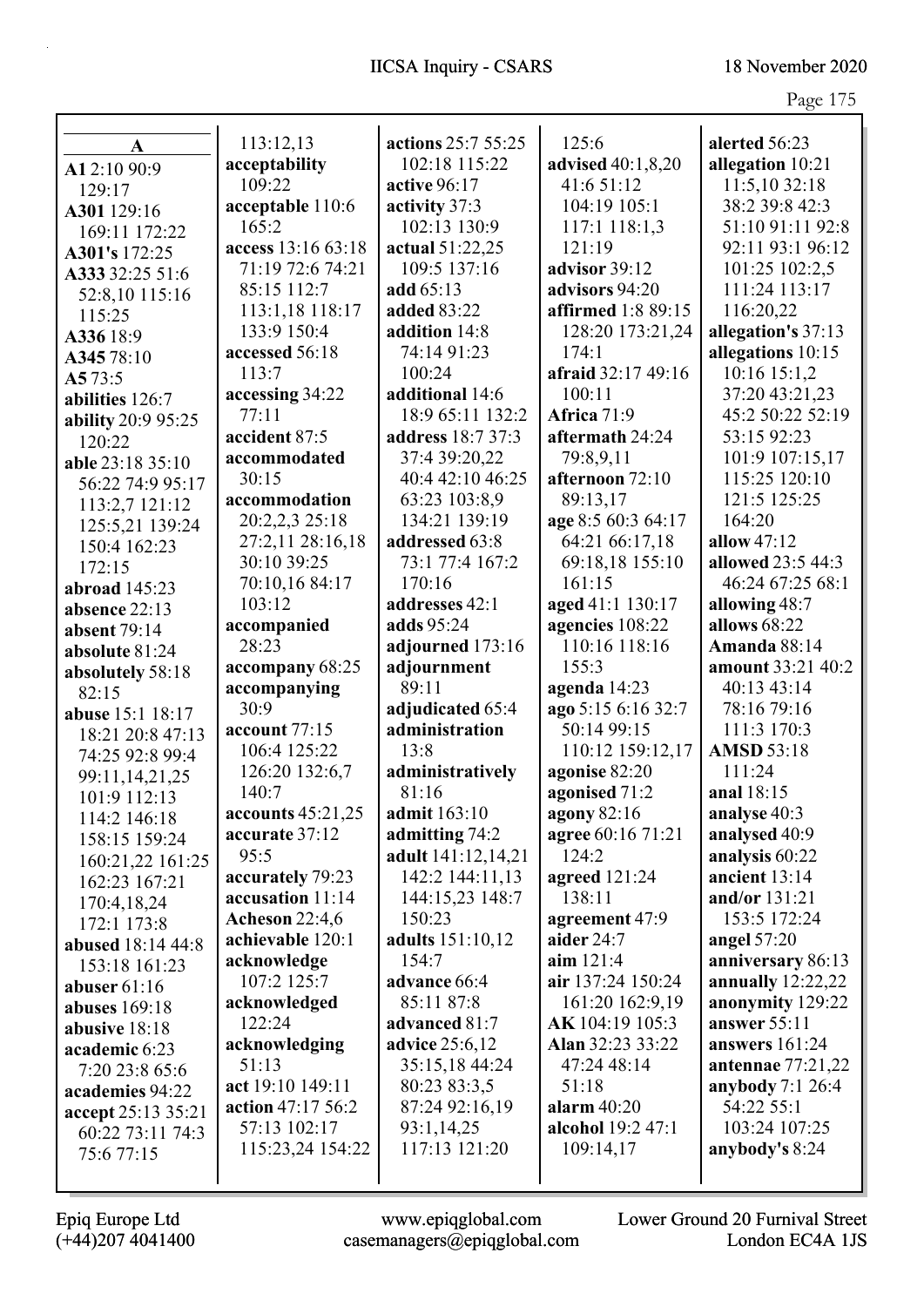| c |  |
|---|--|
|   |  |

| anymore 6:14        | 127:7 151:21,24    | 35:19 46:2         | audit 49:20 100:22     | 166:22 167:18     |
|---------------------|--------------------|--------------------|------------------------|-------------------|
| 136:17              | 160:20 165:4,5     | ASC000008 64:8     | 101:11,17 113:21       | awareness 81:17   |
| anyway $14:23$      | 169:2              | ashamed 147:6      | 113:23                 | 94:14 114:5       |
| 23:11 62:5 120:3    | appropriately      | 153:25             | <b>audits</b> 113:22   | 115:2,3 127:6     |
| apologise $3:179:3$ | 71:14              | asked 28:2 33:15   | <b>August 29:24,25</b> | 168:5             |
| 138:6,8 153:1       | appropriateness    | 33:22 49:21        | 35:23 36:2 37:6        | awful 24:1 26:1   |
| apologised 138:8,9  | 66:24              | 50:15 83:2         | 37:21,23,24            | 38:19             |
| 138:10,10           | approximately      | 102:14 106:20      | 39:10 43:7,10          | awkward 143:8     |
| apology 77:8        | 41:1,4             | 108:6 114:7        | 56:5 102:24            | 144:8             |
| apparent 115:10     | April 2:12 97:21   | 115:23,24 118:6    | 108:19 157:22          | awry 125:4        |
| 133:10 135:21       | 98:11 156:1        | 132:24 148:21      | auspices 65:6          | Ayres 52:9 117:19 |
| appeal 75:15        | archived 46:5      | 150:16 151:11      | authorities 23:1       | 117:24            |
| appear 40:25 41:1   | archiving 23:19    | asking 2:6 11:24   | 43:18 95:23            |                   |
| 89:23               | 24:20              | 39:1,7 42:14       | authority 11:7,8       | B                 |
| appearance 173:1    | area 23:25 73:2    | 45:21 72:4 90:6    | 11:25 25:7 34:25       | <b>B</b> 58:5,8   |
| appeared 50:10,10   | 83:9,12 86:2       | 129:13,14          | 37:16,19 73:11         | <b>B1</b> 97:18   |
| appears 40:10,16    | 94:21 139:3,4      | assemblies 167:3   | 74:3 91:1 94:21        | <b>B10</b> 36:1   |
| 113:4 117:16,20     | 140:15 159:22,23   | assembly 167:25    | 96:16 118:16           | <b>B12</b> 37:21  |
| application 62:11   | 160:6 171:19       | assessment 54:1,2  | 124:19                 | B14 50:25         |
| applications 23:12  | areas 5:4 40:11,22 | 67:21,24 68:6,10   | authority's 95:25      | B1980:17          |
| 48:6 62:12          | 65:21 69:22        | 86:21 114:13       | automatic 24:20        | <b>B2243:8</b>    |
| applied 57:12       | 95:18 97:4 101:1   | 154:17             | automatically          | <b>B2445:5</b>    |
| apply 62:10,16      | argue 82:5         | assessments 67:17  | 35:13                  | B4 102:25         |
| appoint 13:20       | arguing 82:8       | 106:24             | autonomy 31:16         | B5 104:13         |
| appointed 6:19      | argument 62:9      | assist 43:19 88:3  | 31:18                  | B6 16:18 21:20    |
| 8:19 13:18 29:7     | arising 30:1 46:4  | assistant 26:25    | autumn 130:21          | 107:19            |
| 36:6 108:5          | arose 10:19 15:2   | 65:25 69:5         | 132:12                 | <b>B7</b> 15:23   |
| appointment 4:16    | 80:2 116:20        | assistants 61:4    | available 23:1,3       | <b>B8</b> 17:23   |
| 159:14              | 142:18,23          | assume 172:3       | 54:25 58:10            | back 6:9 9:18     |
| appraisal 62:25     | arrange 129:7      | assumed 169:7      | 79:17 81:13            | 19:17 21:17       |
| 63:7 64:4,11        | 131:13 145:10.20   | assumes $172:3,4$  | 136:19                 | 24:24 34:18       |
| 65:4,5,8,13 66:6    | arranged 17:6      | assuming $97:8,21$ | Avon 39:14             | 45:25 46:3 58:6   |
| 67:4 73:15,16,20    | 73:18 132:5        | 101:12             | aware 17:7 30:9        | 62:17 67:5 71:10  |
| appraisals $64:10$  | 138:11             | assuring $19:18$   | 34:24 40:16            | 79:6 85:13 88:8   |
| 65:16,23,25 66:2    | arrangement        | atmosphere         | 42:13 43:13            | 100:19 101:14     |
| 66:4,5              | 132:13             | 134:13             | 46:17 48:16 51:5       | 122:16 131:2,13   |
| appraisers 66:9     | arrangements       | attend 102:7 143:2 | 51:10 54:5 58:1        | 139:1 141:10,16   |
| approach 50:6       | 31:4,6 68:2 71:3   | 158:4              | 58:11 67:20 69:3       | 141:22 144:17     |
| 79:24,24 93:12      | 71:19              | attended 50:23     | 69:4,6,6,11 70:8       | 145:15 146:7,25   |
| 94:5 124:16         | arrest 34:25 55:24 | 102:3,8,10         | 70:14 74:5,10          | 147:2,16,17       |
| 132:14 147:12       | 56:6 98:13,19      | 105:23 115:8,9     | 75:12 76:4 83:1        | 150:22 151:8,13   |
| 155:21 168:9        | 99:7 101:22        | 118:4              | 95:8 101:22,24         | 152:3, 10, 13, 25 |
| approachable        | 125:1 130:14       | attention 16:23    | 105:2 116:11           | 154:10 156:19,22  |
| 134:2,3,7           | arrested 29:24     | 31:24 32:12        | 117:5 133:18,22        | 157:5,13,13       |
| approached 64:19    | 34:20,21 37:2      | 34:24 52:14        | 144:2 149:24           | 162:5, 12, 23     |
| 113:11              | 39:24 97:15        | 53:20 57:25        | 150:18 152:11,11       | 163:13,18 164:12  |
| appropriate 12:10   | arrive 1:21        | 59:16 90:16        | 154:4 156:17           | 168:23 172:9,15   |
| 25:13 99:16         | arrived 7:24 8:6   | 116:1              | 159:23 160:10          | background 29:3   |
| 109:24 114:22       | 29:5 31:14 35:10   | attractive 7:16    | 163:16 164:7           | 60:20 64:15       |
|                     |                    |                    |                        | 103:22            |
|                     |                    |                    |                        |                   |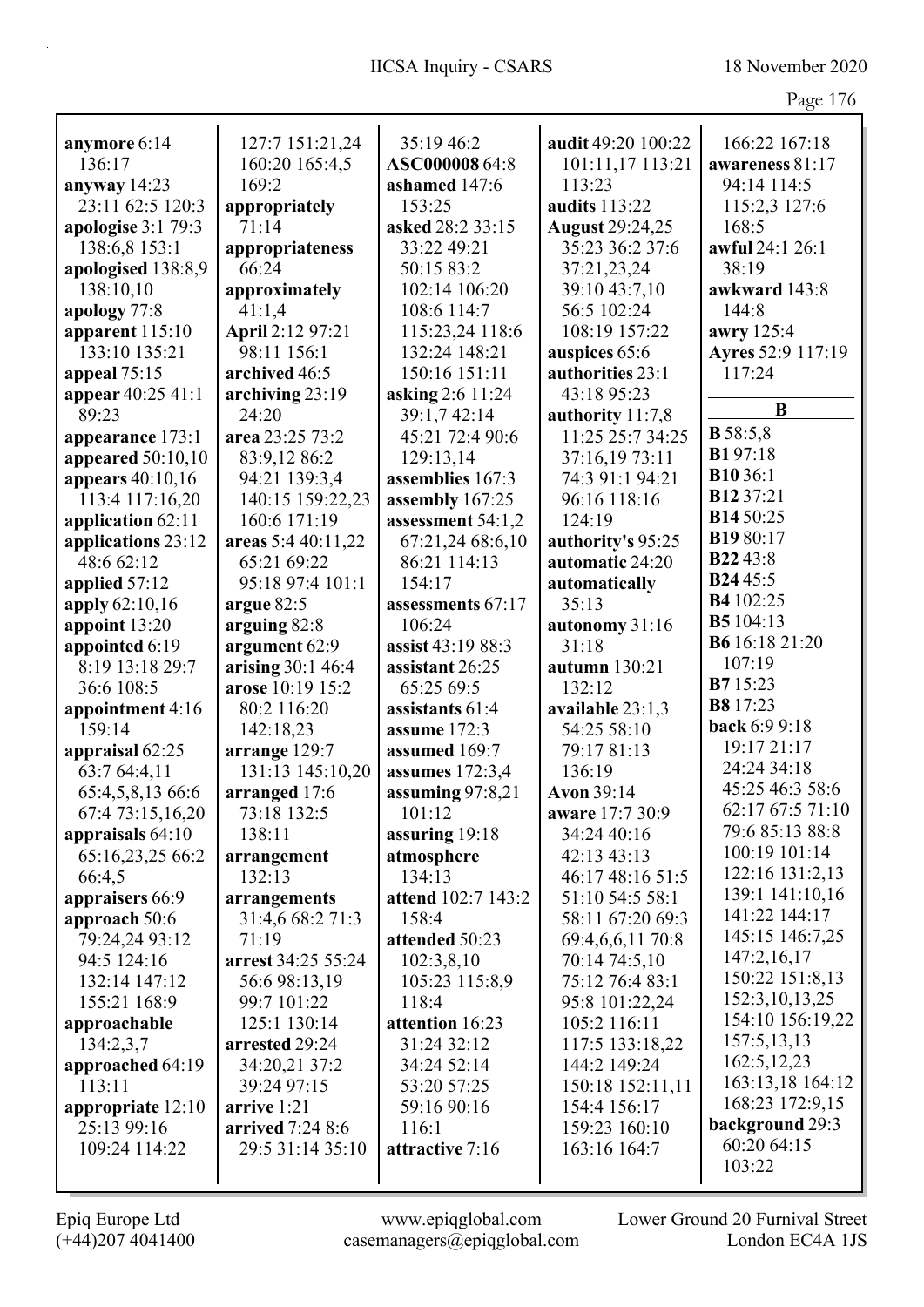|                           |                           |                           |                          | $\frac{1}{2}$        |
|---------------------------|---------------------------|---------------------------|--------------------------|----------------------|
| backwards 57:18           | 134:22 135:9,11           | board 17:2 93:4           | 130:16 134:4,6,8         | BSC000192 002        |
| bad 137:3 149:12          | 166:5 170:3               | 121:24 123:1              | 134:10                   | 104:15               |
| <b>bailed</b> 36:11       | 172:10                    | boarding $4:197:7$        | boys' 29:9 48:11         | <b>BSC00020236:1</b> |
| <b>ball</b> 57:21         | believed 40:9             | 25:23,25 48:2,21          | 109:2                    | <b>BSC000245 028</b> |
| <b>banter</b> 134:5,9,9   | believing $165:19$        | 48:22 80:20 81:9          | bra 141:6,8,18           | 117:18               |
| 160:17                    | belong $7:11$             | 109:20 110:4              | branch $47:15,21$        | BSC000256 005        |
| bar 164:16                | benchmark                 | 114:8, 11, 12, 15         | 49:4 124:14              | 107:20               |
| <b>barn</b> 70:17         | 126:14                    | 114:17,23                 | breach 44:21             | BSC000258 50:25      |
| <b>barrier</b> 6:8 121:17 | benefit 56:23             | <b>bodies</b> 25:6 126:17 | 51:17,23 86:25           | <b>BSC000258 005</b> |
| base $7:7$                | best 2:18,20 23:20        | body 12:25 13:21          | 107:11 111:4             | 115:21               |
| <b>based 6:13 50:8</b>    | 90:15 129:25              | 13:22,23 14:1,7           | breadth 83:25            | BSC000260 37:22      |
| 168:15                    | 146:19                    | 14:14,23 15:18            | break 1:24,25 2:2        | BSC000260 002        |
| basic $85:1$              | best-case 84:18           | 15:22 34:18               | 42:18,21 49:15           | 103:2                |
| basically 6:11            | better 44:25 59:15        | 72:21 102:9               | 67:12 89:8 90:1          | BSC000285 001        |
| 19:24 24:9 66:19          | 134:6 170:13              | 116:22,23 118:12          | 90:2 128:11,15           | 97:19                |
| 71:12 100:6               | <b>beyond</b> 151:12      | 126:16                    | 129:6 148:2              | building $20:14$     |
| 103:6                     | big 13:19 81:16           | <b>booked</b> 30:18       | breaker 31:21            | 30:16 72:2,9         |
| <b>basis</b> $47:2,54:19$ | 145:21                    | born $5:11$               | <b>Bridlington 130:3</b> | 76:21                |
| 54:20 101:1               | bigger 9:21 166:2         | boss 165:3                | 159:22                   | buildings $13:12,14$ |
| 154:6 160:5               | <b>bill</b> 28:20         | <b>bottom</b> 47:7 51:9   | brief 6:20,22,25         | bunch $54:3$         |
| <b>batch 22:20</b>        | <b>billed</b> 45:22       | boundaries 11:12          | 17:6, 17, 20, 22         | bundle $1:16,17$     |
| bathroom 30:6             | <b>billet</b> 71:5        | 12:9 48:15,17,25          | 91:9                     | 2:11 15:23 16:14     |
| <b>baths</b> 138:23,24    | billeted 30:20            | 49:2 63:5 107:12          | briefed $152:24$         | 16:18 17:23          |
| bear 79:10 89:23          | billeting 71:3            | 114:8, 10, 20, 22         | briefly 17:22            | 37:21 43:8 73:6      |
| Bearing 84:5              | billing $45:24$           | 114:25 147:10             | 49:18 91:4 112:9         | 90:10 97:18          |
| bed 48:12 164:15          | binary $67:23$            | 164:17 167:8              | brilliant 80:22          | 102:25 129:5,17      |
| bedroom $145:17$          | birthday 141:20           | 168:2,25 169:3            | bring $16:21$ 24:24      | bundles 1:14         |
| <b>beer</b> 69:20         | bit 9:16 11:9 17:9        | 170:9,11                  | 67:5 90:16 122:8         | 89:19                |
| began 3:21 13:11          | 29:1,3 37:14              | boundary 63:19            | bringing $32:11$         | burden 13:8          |
| 18:13 90:17               | 55:16,21 64:15            | 137:15 165:5              | 42:11                    | bureaucratic 31:9    |
| beginning $4:10$          | 80:9 105:11               | boy 20:9 29:12,13         | <b>Bristol</b> 11:12     | burgeoning 23:25     |
| 56:20                     | 107:16 112:17             | 40:15,16 62:15            | 34:25 49:22,22           | burning $7:13$       |
| <b>behalf</b> 3:11 54:6   | 121:13 133:21             | 76:22 103:17              | 91:2 93:12 94:13         | bursar 8:18,19,23    |
| 77:8                      | 143:7,8 144:19            | 143:17 144:6,6            | 94:15,18,21              | 9:9 15:20 17:16      |
| behave 71:13              | 146:5,7 151:25            | 144:21 155:9              | 95:13 96:22              | 23:7                 |
| behaving 135:6            | 155:6 165:12,14           | 160:10 161:11             | 97:23 100:9,21           | bursars $8:17$       |
| behaviour 3:3             | <b>blah</b> 59:12,12,12   | 171:16                    | 101:1 112:11             | bus $42:12$          |
| 12:10,17 31:11            | 147:20,20                 | boy's 159:2               | 113:15,25 114:15         | business 48:23       |
| 60:18,22 61:15            | blame 151:4 159:4         | boys 21:4 27:7,17         | 123:14                   | 74:16                |
| 81:19,23 88:5             | bland $111:7$             | 30:15 36:3 41:25          | British $6:5,12$         | <b>busy</b> 168:11   |
| 94:10 109:24              | <b>blank</b> 34:7 46:1    | 42:11 48:7 50:9           | broad $31:10$            | <b>buy</b> 160:20    |
| 110:7 115:20              | bleeding 7:8              | 50:10 60:19 61:2          | <b>broke 87:22</b>       |                      |
| 124:1,4 127:7,16          | <b>blind</b> 69:24        | 62:13 63:12,14            | brought 16:23            | $\mathbf C$          |
| 143:13,23 149:12          | <b>Blott</b> 164:2 166:19 | 68:22,23 69:9,21          | 18:1 49:10 51:4          | $C$ 58:3,4,8 157:18  |
| behaviours 57:14          | 167:11                    | 70:10,19,20 72:1          | 53:19 57:25              | cafe 139:1           |
| belief $2:19,20$          | <b>Blott's</b> 163:25     | 72:11 75:1,16             | 120:25 122:11            | call 5:19 12:7 35:3  |
| 90:15 129:25              | <b>blurred</b> 48:15,17   | 76:7,10,18 77:22          | 152:10 157:4             | 59:9 61:25 76:21     |
| <b>believe</b> 6:16 41:21 | 48:25 49:2 63:5           | 78:14,17 103:24           | <b>brush</b> 137:13      | 91:5 97:9 117:18     |
| 50:14 133:20              | 63:20 114:20              | 105:1 109:13,16           | <b>BSA 80:20</b>         | 134:5,20 135:1,3     |
|                           |                           |                           |                          | 135:3 150:11         |

Epiq Europe Ltd www.epiqglobal.com Lower Ground 20 Furnival Street<br>
(+44)207 4041400 casemanagers@epiqglobal.com London EC4A 1JS www.epiqglobal.com Lower Ground 20 Furnival Street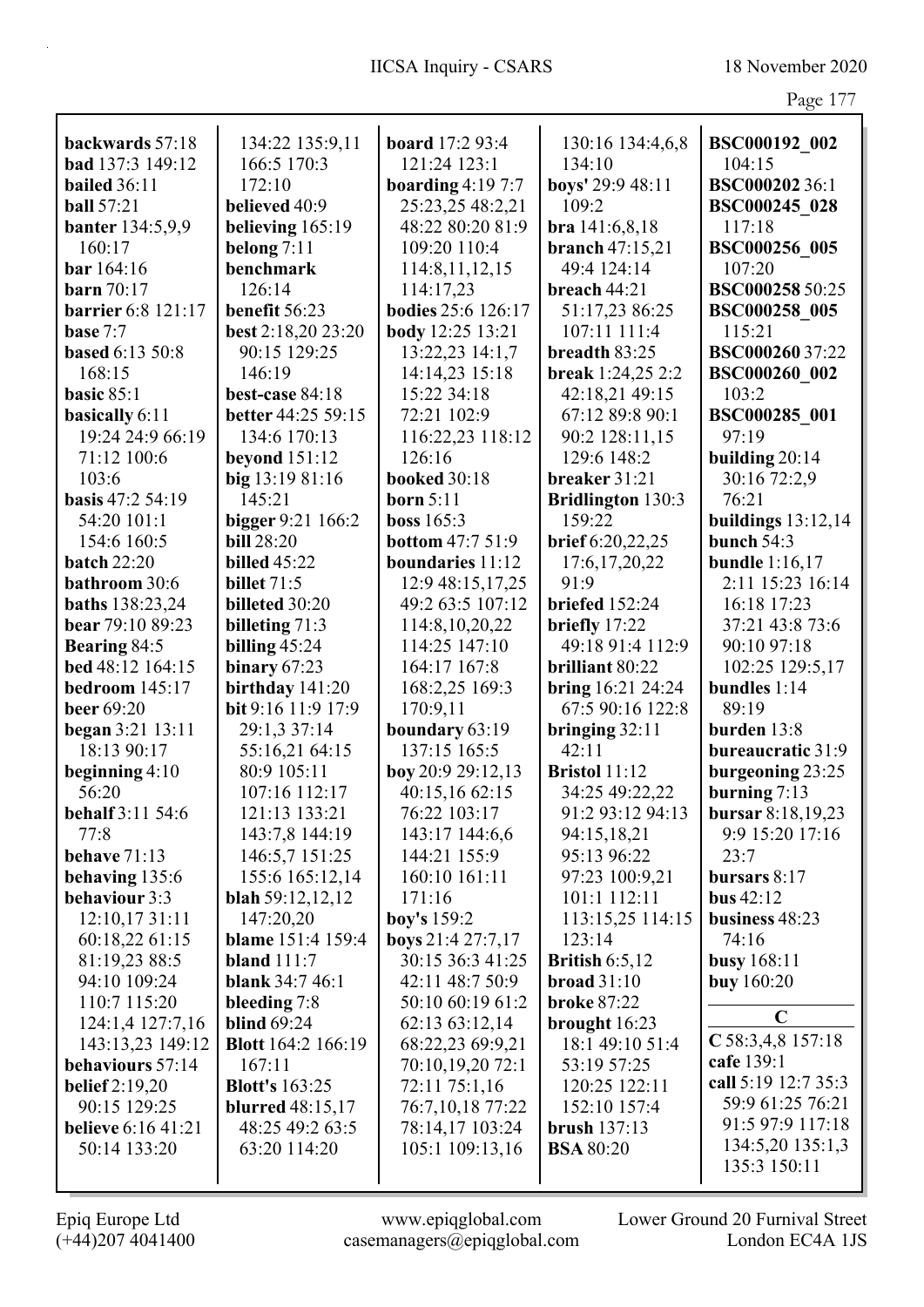|--|--|

| called 6:2,4 9:8,13 | 112:2,22 113:24    | CFC00049743:9      | changes 14:16       | choice 38:13               |
|---------------------|--------------------|--------------------|---------------------|----------------------------|
| 15:6 24:3 35:1      | 115:6 116:23       | CFC00053145:6      | 20:13 50:1          | choir 28:5 84:3            |
| 92:21 130:8         | 117:8,9,10 118:7   | chain 59:6,7       | 124:10,22 125:9     | choosing 7:19              |
| calling 18:3 29:10  | 118:13 119:9,12    | 148:24             | changing $14:18$    | chose 163:3                |
| 32:21 128:23        | 119:22 154:8       | chair 1:4 2:7 32:1 | 120:17 165:19,21    | chosen 24:16               |
| calls 23:13 139:24  | 156:10,24 157:25   | 33:2,10,16 42:17   | changing/shower     | <b>Chris</b> 53:12         |
| camcorder 41:3      | 158:16 160:4       | 42:19 43:3 51:5    | 40:11               | Christopher 60:11          |
| camera 1:13 41:2    | 165:6,24,25        | 52:11 58:12 73:4   | chapel $10:7,8$     | chronology 97:24           |
| 49:14               | 166:5 169:8        | 73:17 83:13,15     | chaplain 10:6       | chunk 157:8                |
| cameras 30:3        | cases 28:24 29:18  | 83:18 84:5,9,23    | 26:25 29:14         | ciphered 153:10            |
| 40:20,20,22,24      | 35:11 69:5 82:9    | 84:25 85:16,20     | charge $8:12$       | circulating 31:23          |
| <b>CAMHS</b> 162:7  | 95:3 98:24 99:9    | 85:23 86:1,9,17    | 157:24              | circumstances              |
| camping 28:7        | 99:10 102:7        | 86:22 87:9,12,19   | charged 36:12,24    | 36:18 39:5 44:6            |
| 70:23               | 117:22             | 88:24 89:1,2,3,7   | charges 16:25       | 50:17 99:22                |
| campus 26:22,24     | casework 49:8      | 89:9,13 90:7,23    | 44:18               | city 11:12 91:2            |
| 27:1                | catch 131:10 132:3 | 122:2 123:12       | charity 74:6        | 94:13,18 95:21             |
| cancelled 68:4      | catch-all 76:17    | 126:18,25 127:20   | check 83:15,18      | 113:19,22 123:14           |
| 121:23              | category 93:18     | 127:23,25 128:1    | 91:21 115:25        | clarify 55:5 82:13         |
| cannabis 19:3       | cause 67:19 94:4   | 128:3,4,5,7,12,18  | checked 24:10       | 148:24                     |
| capacity 7:6 13:11  | 118:8              | 129:14 131:18,25   | checking 40:18      | class 18:5 134:16          |
| 31:795:16           | cent 7:5,5 37:12   | 153:2,7,12         | 48:12 100:15        | 134:19 135:13              |
| captured 50:13      | 69:15              | 172:23 173:2,3,5   | checks 23:13        | 143:4                      |
| car 136:21,24       | central $24:1,12$  | 173:11,13,14       | chew 97:10          | classed 153:21             |
| 137:8, 10, 17, 24   | 84:25 85:16        | chaired 37:16      | child 5:19 6:18 9:6 | classes 132:17,22          |
| 138:5,12 142:10     | centralised 23:19  | 101:25             | 9:6 10:4,9,23,25    | 134:18,19 157:14           |
| care 5:18 48:13     | centralising 58:23 | chairing 33:14     | 12:5 14:8,15        | classroom 26:13            |
| 168:13,20           | centre 6:5,12 24:8 | 34:19              | 15:1 83:6 91:16     | 132:24 135:16              |
| career 51:2 57:7    | 81:15              | chairman $16:6,11$ | 112:7 114:1         | 143:1,2 150:15             |
| 58:7                | century 130:4      | 44:3 51:19         | 154:21 169:19,21    | 157:6                      |
| careers 170:15      | certain 1:19 26:9  | challenge 97:7     | 170:4,24 171:3,4    | classrooms 132:8           |
| careful 77:20,21    | 31:16 43:25        | 122:11,20,24       | 171:4,18            | 133:12 134:11,14           |
| 87:6                | certainly 5:17,22  | 125:21             | children 8:5 12:19  | 136:20                     |
| caretakers 125:24   | 14:13 50:15        | challenged 121:10  | 22:23,24 27:10      | cleaner 42:9               |
| Caribbean 31:3      | 52:14 55:17        | 122:6 165:7        | 30:3 34:23 39:22    | 104:22,23                  |
| carpet 166:7,11     | 61:24 69:16        | challenges 162:16  | $40:10,23$ 41:1,7   | cleaners 125:23            |
| carried 72:25       | 108:19 110:11      | 171:19             | 41:11,17 46:25      | clear 6:22 10:14           |
| 150:24 158:23       | 121:8              | challenging 106:5  | 57:4 72:5 91:9      | 20:11 22:13                |
| 161:19 162:18       | certainty 58:15    | chance 94:3        | 91:20,20 92:21      | 23:10 41:20 49:2           |
| carry 160:23        | certificate 81:1,5 | 156:23             | 93:17 96:8,10       | 64:3,11 65:3               |
| case 4:19 15:18     | 81:25              | change $113:20$    | 99:13,19 102:13     | 109:23 110:2,6,6           |
| 16:7 17:2,15        | cetera 103:22,22   | 124:9,12 135:19    | 110:2 112:12,15     | 114:21 138:12              |
| 25:15 44:17         | 106:24             | 143:13,22 156:2    | 114:21 121:3        | 169:2 170:10               |
| 53:11 55:11         | CFC000157 16:13    | 165:18 166:14      | 122:23 124:8        | clearer 88:6               |
| 58:16 59:4 78:6     | 17:22              | 170:23 171:1,2,8   | 127:6,10,15         | clearly 12:16              |
| 79:9 84:19 95:14    | CFC000491 16:16    | 171:12,12 172:15   | 136:4 138:24        | 19:11,13 20:7              |
| 98:24 100:1,1,3     | 21:20              | changed 35:12      | 139:4 154:19        | 80:8,12 98:25              |
| 101:21 102:4,8      | CFC000492 21:25    | 64:18 155:23       | 168:6 171:10        | 158:21                     |
| 102:12,14 104:10    | CFC000492 001      | 158:9 166:13       | Children's 11:18    | <b>Clifton</b> $3:144:6,8$ |
| 108:17 111:2        | 15:25              | 168:17 172:21      | 49:22               | 4:21 6:20 7:24             |
|                     |                    |                    |                     |                            |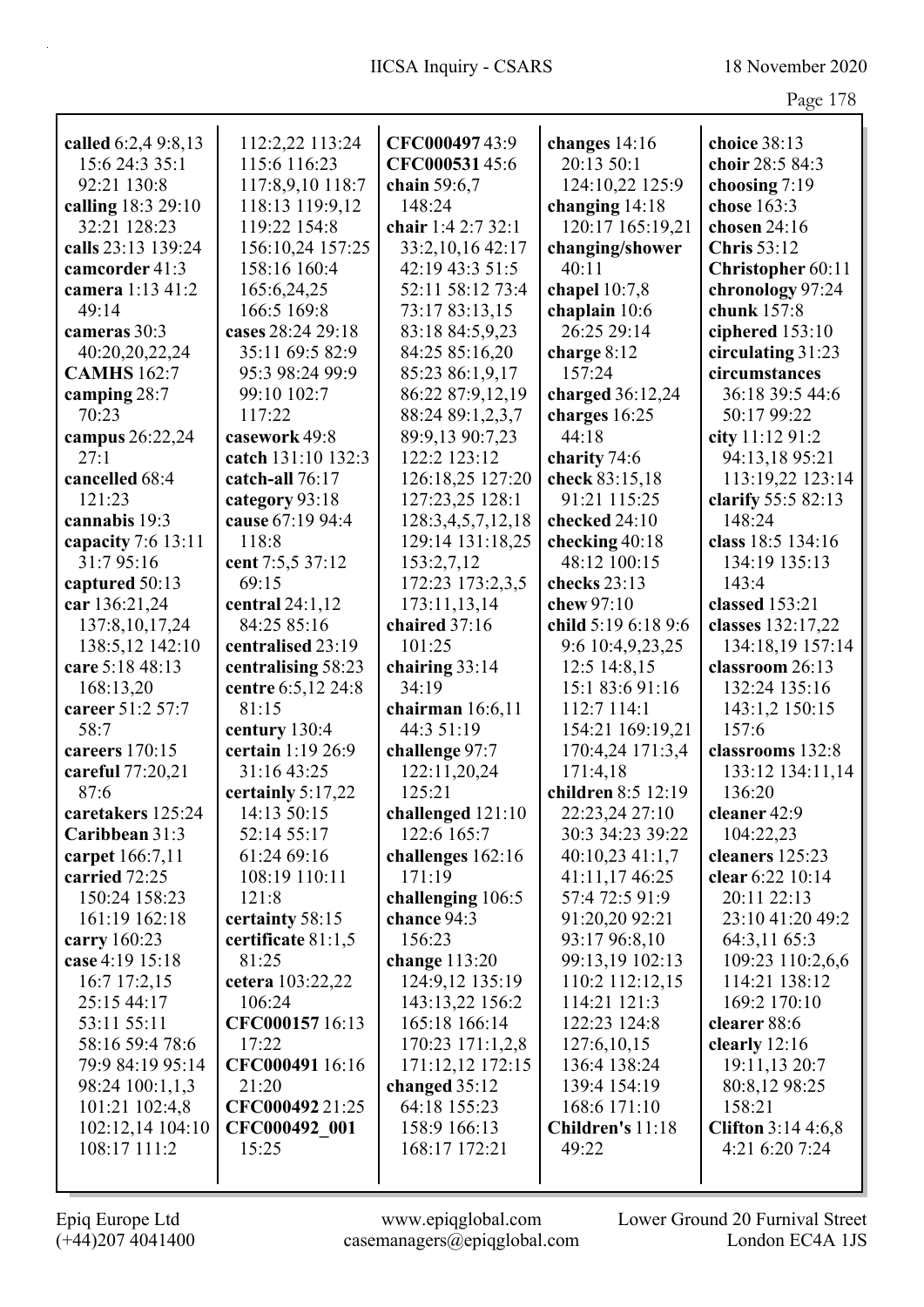|                                    |                                     |                                      |                                      | 4.45                              |
|------------------------------------|-------------------------------------|--------------------------------------|--------------------------------------|-----------------------------------|
| 9:10 10:17 12:8                    | 17:2 18:16,20                       | 115:25 130:2                         | compare 167:14                       | 116:11 118:11                     |
| 15:2 16:4,19                       | 19:10,21,23,23                      | 134:16 142:20                        | compared 7:18                        | 132:12 150:8                      |
| 18:16,20 19:2,10                   | 20:3 21:11,13                       | 143:9 146:17                         | comparison 4:21                      | concerning 43:14                  |
| 30:2,4 31:20                       | 22:5,16 25:1,5,8                    | 152:3,13 153:25                      | competitive 7:17                     | concerns 10:8                     |
| 36:5 38:9 39:12                    | 25:12,19,20                         | 154:25 155:1                         | complain 28:1                        | 40:21 42:25                       |
| 39:25 40:12                        | 26:13 30:2 37:5                     | 157:13,20 161:7                      | complainant 11:15                    | 44:13 45:8,11,11                  |
| 41:15 42:12,12                     | 37:8 39:12,25                       | 162:5                                | 18:3                                 | 45:14,15 46:23                    |
| 43:21,24 44:8                      | 40:12 41:10                         | comes 155:17                         |                                      | 46:25 47:4,10,19                  |
| 45:9 47:11,19                      | 43:21,24 44:2,8                     | 164:11                               | complaining 156:1<br>complaint 22:16 | 51:3,11 52:10,19                  |
| 53:10 55:7 56:16                   | 47:11,15,19                         | comfortable                          | 32:20 33:3,9,15                      | 53:19,22 55:23                    |
| 56:24 57:7 95:14                   | 52:15 53:10                         | 137:23                               | 44:22 51:17,22                       |                                   |
|                                    |                                     |                                      | 51:22 52:8 53:3                      | 56:2,22 57:2,6                    |
| 97:14,17,20                        | 54:12 55:6 56:16                    | coming 9:24 38:15<br>59:17,18 108:10 | 58:14 115:17                         | 58:9 59:6,17                      |
| 100:3 102:4,8,10                   | 72:13,17,18                         | 123:1 128:22                         |                                      | 68:21,23 77:1                     |
| 103:12,16 104:17                   | 73:13 74:5,14                       | 139:1 151:13                         | complaints 19:8<br>21:2 22:8 43:1    | 91:18,24,25                       |
| 105:7 114:10,19                    | 75:24 76:1 95:14<br>97:14,17,20     | 152:25 156:9                         | 51:3 56:22 57:1                      | 93:14 94:1,6,8<br>95:2 96:1 97:11 |
| 118:4,14 123:8                     |                                     |                                      |                                      |                                   |
| 123:25 124:11,13                   | 100:3 102:4,8,10                    | command 59:6,7<br>commenced 90:17    | 59:10,17 116:4                       | 101:2,6 102:12                    |
| climbing $70:22$<br>clocks $40:20$ | 103:16 104:17,21                    |                                      | complete 100:22                      | 105:9,11,12<br>106:8 107:13       |
| close 5:11 47:12                   | 105:7,13,16,22<br>106:25 108:20     | commencement<br>98:4                 | 151:3,10                             |                                   |
|                                    |                                     |                                      | completed 67:17<br>159:21            | 108:23,25 109:4<br>109:12 114:16  |
| 63:4 70:24 111:9<br>135:15 137:14  | 111:18 113:2,8,8                    | comment 62:17<br>73:25 96:24         |                                      |                                   |
| 147:7                              | 114:10,19 115:12                    | comments 53:24                       | completely 53:3,7<br>64:18 124:16,24 | 115:1,4,15 116:4                  |
| <b>CLOSED</b> 128:17               | 118:4,14 119:14<br>121:1,19 122:6,8 |                                      | 149:12 165:22                        | 116:7,9,12,15                     |
| closely 78:24                      | 123:14,25                           | commercial 9:11<br>commission 55:2   |                                      | 118:12,17 119:4                   |
| 83:11 94:25 95:7                   | college's 7:23                      | commissioned                         | complex 102:7<br>compliance 13:3,4   | 119:11 121:5,24<br>122:16 123:7   |
| closer 63:12                       | 16:10 45:9 48:19                    | 53:10 55:22                          | 13:10,24 14:1,3,5                    | 124:5,6,7 127:8,9                 |
| clothes 142:11                     | 79:24 107:23                        | 116:24                               | 14:9,9,11,20,21                      | 127:11 150:4                      |
| club 160:18                        | 108:2 121:16                        | commissioning                        | comply 13:15                         | 168:7                             |
| co-educational                     | <b>Collett 130:8</b>                | 123:1,3                              | comprehensive                        | conclude 19:5                     |
| 4:19                               | 132:1 133:4,9,19                    | committed 15:9                       | 130:16                               | concluded 70:7                    |
| co-ordinate 37:17                  | 133:23 134:10,20                    | 28:10 41:9 91:18                     | comprised 8:3                        | concludes 173:13                  |
| code 12:9 106:3                    | 134:23 135:2                        | committee 9:9,13                     | compulsory                           | conclusion 52:21                  |
| coffee 48:5                        | 142:16 145:4                        | 11:3 13:3 14:1,5                     | 126:24                               | 53:9,15,25 56:20                  |
| cohort 5:9 77:25                   | 149:7 150:19                        | 14:9, 10, 11, 20                     | computer 37:3                        | 57:8 98:4                         |
| 78:1                               | 157:23 159:25                       | 122:3 123:13                         | 85:15                                | conclusions 55:19                 |
| colleagues 83:16                   | 161:20 162:1                        | common 12:13                         | computers 12:15                      | conduct 4:15 12:9                 |
| 95:21,23 96:25                     | 163:19                              | 48:22 64:24                          | concentrating                        | 12:17 25:10                       |
| 127:24                             | <b>Collett's 130:13</b>             | 109:15                               | 62:5                                 | 106:3                             |
| collected 148:10                   | 146:23 149:1                        | communicate                          | concern 44:15                        | conducted 85:20                   |
| collection 86:24                   | 150:5                               | 117:2,13 169:21                      | 51:14,16 52:22                       | conference 4:13                   |
| college 3:7,11,14                  | colours 41:14,16                    | communication                        | 63:11 64:2 67:19                     | 4:14                              |
| 3:21 4:8 6:20,21                   | column 24:9                         | 108:21 117:12                        | 73:2 93:25 107:3                     | confident 127:15                  |
| 6:24 7:24 8:1,11                   | come 5:1 10:24,25                   | 139:22,23                            | 107:23 110:14,15                     | confidential 105:6                |
| 8:12,23,25 9:8,10                  | 20:9 24:15 34:15                    | communications                       | 115:19 118:8                         | confidentiality                   |
| 9:13 10:5,17                       | 46:14 48:4 58:6                     | 108:20                               | 122:18                               | 44:21 51:18,24                    |
| 11:3 12:8,24                       | 62:1 66:6 69:9                      | community 111:23                     | concerned 12:6                       | 110:22                            |
| 13:3,14 14:4,17                    | 82:11 102:12                        | company 17:16                        | 38:16 67:16                          | confiding 136:7                   |
| 15:2,8,23 16:4,19                  | 108:12 111:11                       | comparable 4:20                      | 105:14 110:18                        | 141:13                            |
|                                    |                                     |                                      |                                      |                                   |
|                                    |                                     |                                      |                                      |                                   |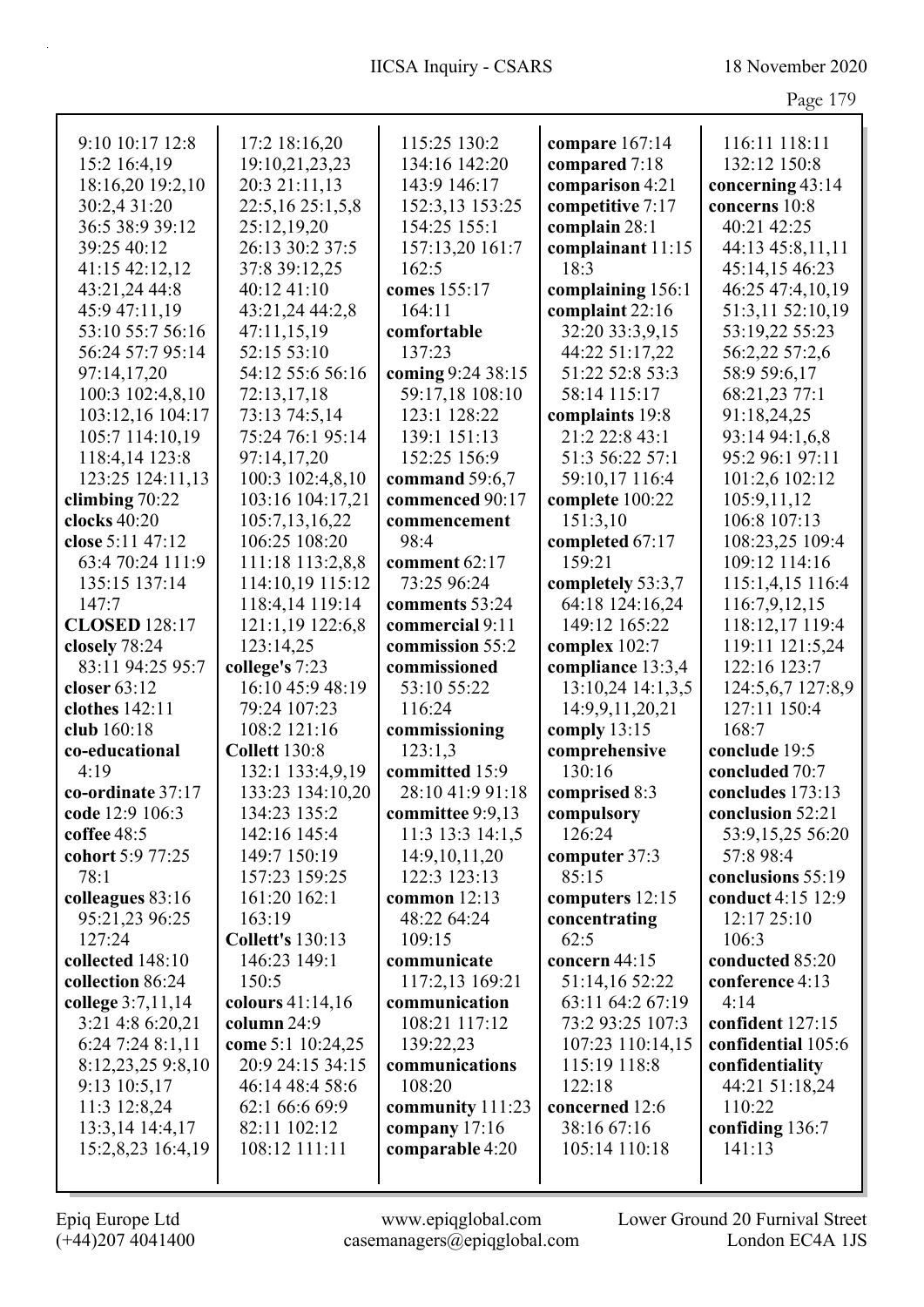|                    |                    |                                 |                     | $\circ$                 |
|--------------------|--------------------|---------------------------------|---------------------|-------------------------|
| confirm 90:12,14   | 147:13 148:8       | coping $144:18$                 | 162:14              | crucial 97:3 171:5      |
| confirmed 16:9     | 149:1 158:4,5      | copy 12:14 16:7                 | course 7:14 18:1    | 172:7,7                 |
| conflict 123:8     | 169:4              | 108:17                          | 23:25 32:19         | crush 153:24            |
| confused 51:16     | contacted 117:1    | core 19:25 65:7                 | 45:24 55:3 59:22    | crying 147:2            |
| 54:24 87:25        | 117:14,22 118:11   | Cornish 45:17                   | 68:11 85:11,14      | crystal 57:21           |
| 144:19 146:5       | 123:5 138:5,7,7    | Cornwall 27:6                   | 105:13 173:2        | crystallises 79:23      |
|                    | 138:14 148:10      | 30:6,7 39:15,17                 | courses 4:22 26:11  | cultural 80:1           |
| confusing 17:18    | 158:10             |                                 |                     | cultural/environ        |
| confusion 44:16    |                    | 68:20,24 69:8,22<br>86:4 101:23 | coursework 131:8    |                         |
| 142:1              | contacting 121:5   |                                 | 135:24 136:17       | 14:19                   |
| connect 58:8       | 139:20 140:16,18   | 109:2                           | 139:21 140:13       | culture 19:25 20:6      |
| connection 49:15   | 145:8              | corporation 13:24               | court 16:7 17:7     | 24:22,23 46:23          |
| 63:16 137:25       | contacts 86:1      | correct 92:8                    | 112:2 155:8         | 47:4,11 48:19           |
| consent 106:24     | 98:14              | 114:13 130:11,18                | 156:10 158:4,7      | 60:3,3 80:1,3,25        |
| consented 144:24   | contemporaries     | 132:4,19 136:10                 | 170:25 171:7,17     | 81:12 87:6              |
| consequences 72:3  | 29:19              | 145:24 148:23                   | cover 23:8 87:9     | 105:15 109:13           |
| 131:23             | content 51:25      | 170:20                          | 100:20 130:7        | 122:22 123:25           |
| consider 36:21     | context 81:8,9,9   | correction 90:23                | 132:15,16 134:18    | 124:11,12 125:12        |
| 38:4 48:1,2        | 86:7 111:15        | corridors 48:11                 | 149:2,2             | 125:13,14 153:17        |
| 55:25 170:17       | 141:16 146:12      | corroboration                   | coverage 43:14      | 154:3,3 163:20          |
| considerable 3:5   | continue 131:1     | 34:2                            | covered 87:9        | 163:23 165:18,19        |
| 23:3 33:21 40:2    | 139:8 153:13       | cost 7:7 23:6 85:9              | 113:10 131:19       | 165:21 166:13,14        |
| considerably 11:4  | continued 18:18    | costs 7:9 28:19                 | 132:8,20 134:16     | 167:19                  |
| consideration 6:2  | 65:24 105:13       | council 6:21 11:12              | 134:19 153:3        | cumulative 57:13        |
| 6:17               | 147:21             | 12:25 14:4 15:23                | 170:20              | 57:16                   |
| considerations     | continuing 129:5   | 16:4,7,19 17:17                 | covering 132:23     | cup 48:4                |
| 14:19              | contractor 61:13   | 21:11,13,14                     | 134:11,14 143:4     | curiosity 60:21         |
| considered 25:9    | contractual 8:19   | 72:14,17,18 73:4                | covert 30:1 75:1    | current 25:2 56:9       |
| 55:11 57:11,14     | contradictory      | 73:13,17,22 74:5                | covertly 41:22      | 123:24,24 163:16        |
| 66:15              | 104:19             | 74:8,14 91:2                    | 44:9                | 171:15                  |
| considering        | contribute 102:15  | 94:13,18 105:24                 | <b>CPOMS</b> 124:23 | currently 101:3         |
| 169:25             | contributed 48:18  | 106:3 113:22,22                 | CPS 170:24          | 164:12                  |
| consistency 93:10  | control 73:12 74:4 | 115:9 116:12                    | crack 157:15        | custodial 41:12         |
| 96:13 127:14       | 151:3,10 163:2,3   | 122:6,18 123:14                 | create $93:10$      | CVs 23:12               |
| constant 21:3      | controlling 163:6  | 125:24                          | created 97:25       | cyber 49:11             |
| constantly 87:18   | controversial      | council's 16:23                 | 139:19 140:7        | cycle 66:5              |
| constitute 13:2    | 64:24              | 54:9                            | creation 93:11      |                         |
|                    |                    |                                 |                     | D                       |
| constituted 51:23  | convened 101:25    | counsel 80:23                   | creative 113:2      | D 58:5,8 173:20         |
| construction 23:25 | conversation       | counselling 75:18               | credit 122:5        | daily 78:5 140:2        |
| consultancy 44:1   | 32:16 61:17 62:4   | 77:11 112:12                    | creep 87:7          | 142:17,18,22            |
| consultant 108:5   | conversations 60:7 | 161:4 162:6                     | cricket 28:6 31:2   |                         |
| consultation 64:23 | 77:19 146:10       | 169:23                          | 84:1,2              | damage 44:14            |
| 65:2               | convicted 15:7,15  | counsellor 77:6                 | criminal 16:24      | 166:4                   |
| consumed 145:6     | 29:25 79:13        | countries 71:4,4                | 22:12 91:17         | <b>Danny</b> 1:18 16:13 |
| contact 41:7 93:13 | 130:8 166:19,20    | country 96:14                   | 92:15 170:17        | 16:21 36:8 37:22        |
| 97:16 105:20       | conviction 15:5    | counts 128:10                   | crippling 146:15    | 41:19 47:7 51:8         |
| 112:20 116:21      | 24:25 25:4,17      | couple 45:23 47:23              | cross $43:5$        | 89:21 97:18             |
| 119:11,16 120:3    | 56:5 130:14        | 68:9 69:4 86:10                 | crossed 137:16      | 103:2 107:20            |
| 120:7 137:11,16    | 159:25             | 122:12 125:3                    | crossing $164:17$   | 117:17                  |
| 142:6 145:8        | cope 144:17        | 151:7 161:22                    | <b>Crown</b> 17:7   | dare 71:11              |
|                    |                    |                                 |                     | data 54:25 85:1         |
|                    |                    |                                 |                     |                         |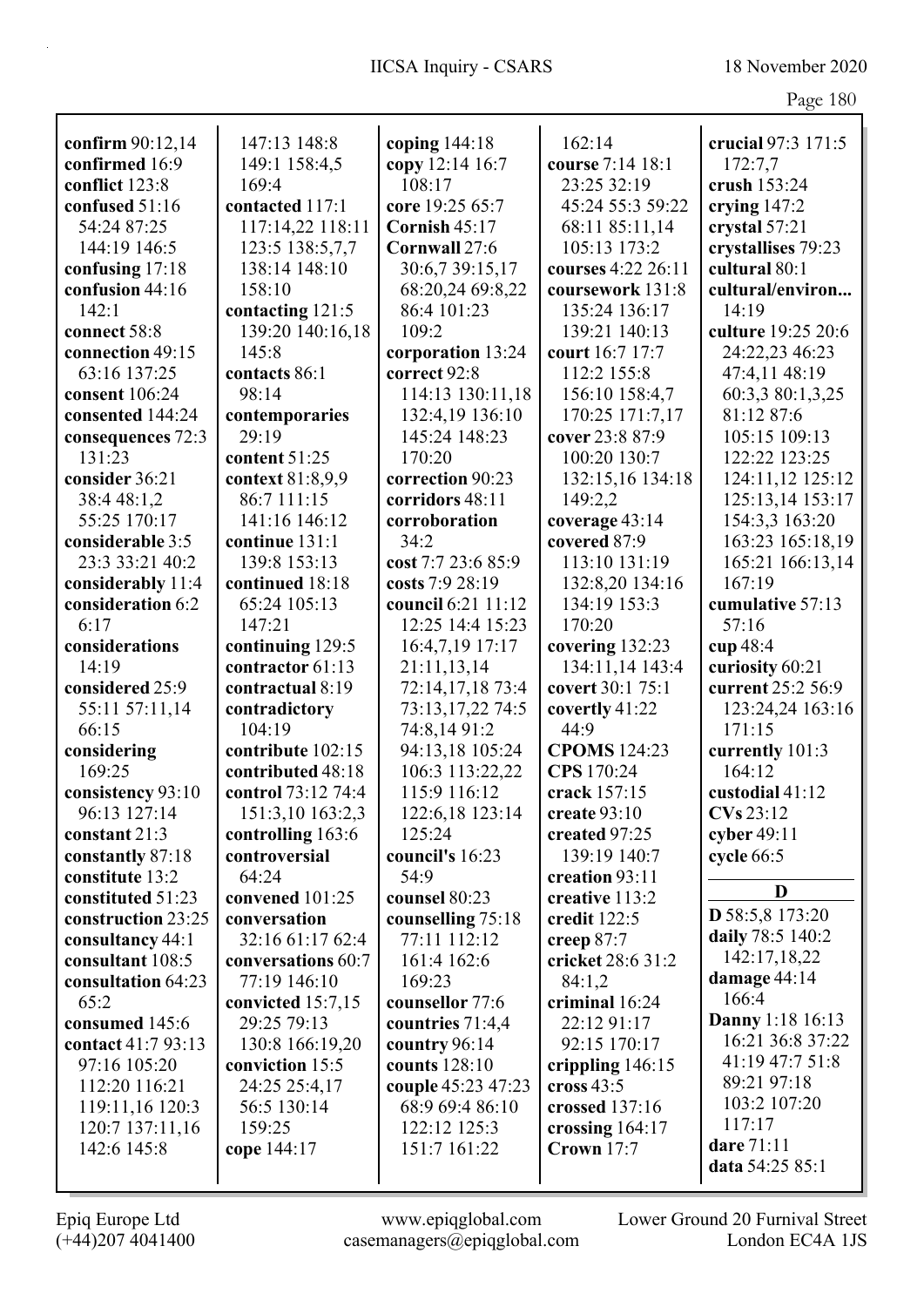|                                      |                                       |                                        |                                       | Page 181                             |
|--------------------------------------|---------------------------------------|----------------------------------------|---------------------------------------|--------------------------------------|
|                                      |                                       |                                        |                                       |                                      |
| date 37:24 85:17<br>98:6 109:5       | 59:19,20 60:4<br>117:9 130:15         | 11:8 84:10                             | 173:7                                 | discover 3:3                         |
| dated 2:11 35:23                     | 153:20 162:1,15                       | depopulated 70:3                       | differently 79:7<br>80:12,13          | discovery 43:17<br>discreet 40:24    |
| 36:2 50:14 51:12                     | 162:17 164:13                         | depressed 78:12<br>145:16              | difficult 38:7,17                     | 78:4                                 |
| 90:11 112:1                          | 166:18 171:16                         |                                        | 40:24 60:5 64:24                      |                                      |
|                                      | 172:16                                | deputy 30:23 32:1<br>32:9 62:24 65:6   | 66:25 67:22                           | discretionary 54:5<br>discrimination |
| dating 167:15,16<br>day 1:4 4:20 7:6 | decade 130:4                          | 68:15                                  | 69:12 71:11                           | 64:17 66:17                          |
| 10:6,7 28:3 29:9                     |                                       | describe 50:25                         | 73:11 74:3                            |                                      |
| 48:8,10 71:23,23                     | December 79:11<br>decide 10:10 24:17  | 87:25 93:5 98:18                       | 104:11 145:11                         | discriminatory<br>64:21              |
| 71:24 72:15                          | decision 52:23                        | 133:25 144:9                           | 170:3 171:21                          | discuss 10:10 11:1                   |
| 75:13 76:21                          |                                       | described 25:4                         | difficulties 136:8                    | 48:5 101:2                           |
|                                      | 54:6 67:23,23                         | 48:14 51:20 52:1                       |                                       |                                      |
| 109:19 110:4<br>114:24 132:22        | 121:21 161:15<br>162:4                |                                        | difficulty 19:7<br>$\text{dig }45:21$ | 107:16 108:1<br>135:24 138:12        |
|                                      |                                       | 69:23,24 106:16                        |                                       | 150:15 152:25                        |
| 136:19 138:5,21                      | decision-making<br>54:4 82:16         | describing 47:24                       | digging $150:12$<br>digital 24:23     |                                      |
| 140:3,4,6,23,23                      |                                       | designated 11:7,25<br>12:4 32:24 34:25 |                                       | discussed 11:2                       |
| 143:10 147:18                        | decisions 55:4                        |                                        | digitisation 60:4                     | 122:15 135:24                        |
| 149:23 151:15<br>155:22 164:10       | 106:5                                 | 83:791:1126:9                          | digitised 85:15                       | 139:5,6,10,13,14<br>141:22 144:4     |
|                                      | dedicated 9:6                         | desk 165:2                             | diploma $81:2,7$<br>direct 1:17 108:4 |                                      |
| day-to-day $25:25$                   | defendant 19:9                        | desktop 4:24<br>87:13                  |                                       | 149:24 157:1                         |
| 136:5 154:6                          | defensive 125:7<br>defined 91:8 92:12 |                                        | 112:18                                | 160:6 164:1,9,9                      |
| days 12:15 60:7                      |                                       | destination 86:5                       | directly 12:4 116:2                   | 167:5,6                              |
| 64:25 88:1                           | definitely 6:1                        | detail 17:14 29:1                      | 116:25                                | discussing 142:5                     |
| 111:12 143:20,20                     | 97:12 103:17                          | 31:9 47:25 52:20                       | disabled 13:16                        | discussion 4:21                      |
| 170:10                               | 108:12 119:6                          | 96:9 112:21,24                         | disagree 57:8                         | 32:14 37:14 39:9                     |
| <b>DBS</b> 99:16                     | 165:25                                | detailed 64:11                         | 60:16 165:21                          | 42:3 45:3 50:23                      |
| de 8:17                              | definition 52:25                      | 96:7 119:13                            | disagreed 48:25                       | 50:24 51:9 54:4                      |
| deal 7:3 22:17                       | 53:1 82:10,10,11                      | 120:9                                  | disappeared 20:4                      | 74:11,19 111:25                      |
| 38:11,23 59:14                       | 82:11                                 | details 30:19,25                       | disaster $87:14,15$                   | 112:4,5,6 113:5                      |
| 63:18 64:14                          | degree 10:1 31:18                     | 45:16 46:7 92:23                       | disciplinary 24:13                    | 149:5                                |
| 78:13 79:18                          | 81:25 110:22                          | 138:15                                 | 57:12                                 | discussions 37:20                    |
| 82:24 91:24 94:6                     | delegated 9:4,25                      | detect $40:24$                         | discipline 67:8                       | 53:16 68:18 69:1                     |
| 95:25 99:20                          | deliberately 74:18                    | determined 73:20                       | 69:25                                 | 69:2 102:1,3,5                       |
| 107:7 114:12                         | deliver 94:12                         | developed 114:4                        | disciplined 143:24                    | 112:5 122:19                         |
| 145:3 152:19                         | <b>Delyth 80:18,21</b>                | 162:21                                 | disclose 146:17                       | disorder 162:22                      |
| 154:5 160:4                          | demeanour 133:25                      | developing 155:10                      | 147:4 148:5,13                        | 163:9,11 172:18                      |
| 161:6,8,14 162:4                     | demonstrate                           | develops 172:11<br>devices 40:3        | 149:18                                | disparaging 66:23                    |
| 162:10,12,13<br>163:2 165:9          | 105:18<br>den 21:5                    |                                        | disclosed $148:6,12$                  | displayed 60:18<br>152:17            |
| 172:16                               |                                       | <b>Devon</b> 39:15,17,20<br>101:23     | 148:15,19 156:19<br>170:25 171:16     |                                      |
|                                      | department 22:17                      |                                        |                                       | disruptive 132:25                    |
| dealing 11:22                        | 23:17,21,23 26:6<br>58:22,24 65:7,18  | <b>DfE</b> 116:24,25<br>117:2 123:10   | disclosing $53:19$<br>151:6 171:3     | distance 63:21<br>distils $79:22$    |
| 57:18,19 58:4,10<br>59:11,13 60:9    | 65:19 94:19                           |                                        |                                       | distinctive 141:8                    |
|                                      | 117:4 120:14                          | diagnosis $172:17$                     | disclosure 131:18<br>131:21 147:15    |                                      |
| 62:7 80:2 81:24                      | 132:14 169:16                         | difference 125:4<br>differences 110:5  | 149:13 150:19,24                      | distress $3:6,8$                     |
| 92:25 101:8                          |                                       |                                        |                                       | distributed 39:23                    |
| 115:6,7 151:12                       | departments<br>65:17                  | different 18:20<br>25:24 32:23         | 151:3,9 153:3,5                       | division 9:11                        |
| dealings $114:14$<br>deals 118:3     | depending 110:5                       |                                        | 154:14 155:7<br>157:11 158:18         | doctors $81:15$<br>document 1:23     |
| dealt 10:20,22                       | 116:19                                | 59:17,18 101:1<br>124:16,24 168:14     | 162:24 167:20                         | 12:18 16:20                          |
| 11:13 14:4 32:9                      | depends 10:19                         | 168:18 172:20,20                       | 172:24                                | 39:16 51:8 67:22                     |
|                                      |                                       |                                        |                                       |                                      |
|                                      |                                       |                                        |                                       |                                      |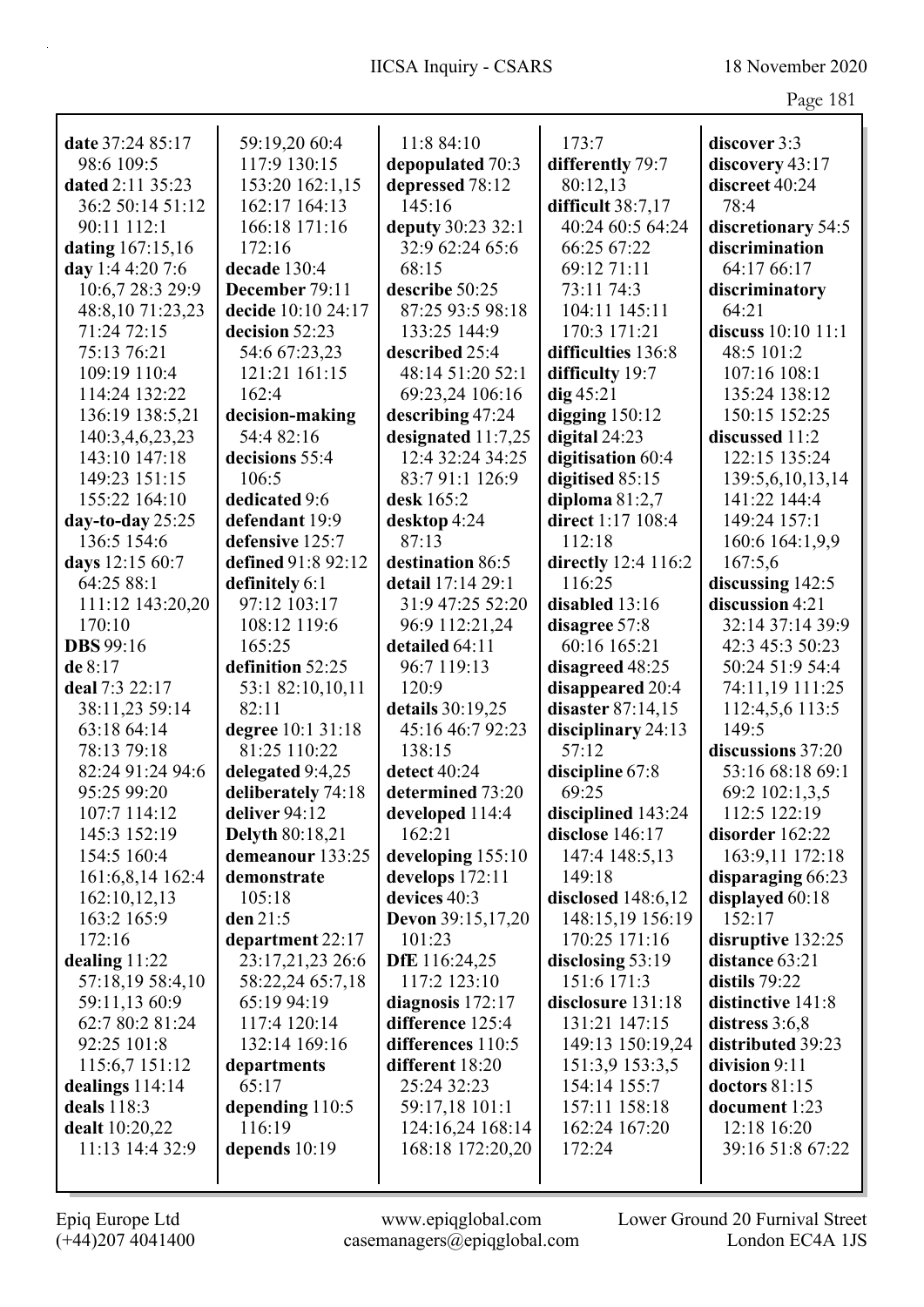| ∵a⊍ | ◡<br>ı |
|-----|--------|
|     |        |

|                     |                                |                                  |                        | O                                     |
|---------------------|--------------------------------|----------------------------------|------------------------|---------------------------------------|
| 80:16 129:16        | E 58:5,8 173:20                | 92:10 116:19                     | 162:15                 | 85:20                                 |
| documentary         | earlier 38:18                  | 143:10 145:8                     | endorse 81:10          | et 103:22,22                          |
| 33:25               | 83:19 128:9                    | 155:18 171:2                     | endowed 7:12           | 106:24                                |
| documentation       | 163:18                         | elaborate 57:9                   | energy 66:23           | ethos 105:14                          |
| 107:19              | early 15:9 64:25               | element 33:11                    | engage 88:20           | 122:22 124:13                         |
| documents 1:16      | 66:16 67:1 88:1                | 54:5                             | 112:15 123:23          | 163:20                                |
| 1:19 10:5 22:15     | 104:9 128:7,9,10               | Eleven 4:2                       | 124:18                 | <b>Eton 3:24</b>                      |
| 34:11 59:1 89:22    | 154:17 164:15                  | email 51:12 61:25                | engaged 44:2           | <b>EVANS 89:2</b>                     |
| doing 6:1 26:8      | easier 6:7                     | 139:19,20 140:7                  | engages 101:3          | 128:4                                 |
| 43:19 48:19         | easily 13:15                   | emails 12:15 116:5               | engaging 100:23        | evaporated 60:8                       |
| 77:17,20 88:18      | <b>Easter 26:11</b>            | embed 81:12                      | 101:6 130:8            | event 15:4 62:3                       |
| 92:18 147:14        | easy 85:15                     | embedded 87:1                    | <b>England 96:6</b>    | events 54:24 79:7                     |
| 149:11 156:15       | eating $78:16$                 | embrace 137:21                   | <b>English 140:13</b>  | 130:13 148:24                         |
| 162:16 163:12       | 162:21 163:6,8                 | embraced 167:11                  | engrained 126:2        | eventually 18:15                      |
| 172:3,3,4           | 163:11 172:17                  | 167:25                           | enlarge 1:22           | 157:4                                 |
| domain 53:6         | economics 7:10                 | embracing 167:19                 | enlarged 89:25         | ever-changing                         |
| door 20:18 30:17    | educated 168:21                | emerged 19:12                    | enormously 73:19       | 126:4                                 |
| 39:1,7 148:17       | 168:23                         | 46:15                            | enquiries 33:15        | everybody 14:2                        |
| 168:11              | education 92:20                | emerging 94:8                    | 43:19 150:3            | 24:8 76:16                            |
| double 157:19       | 92:21 93:17                    | 95:3                             | enquiry $61:25$        | 102:20 112:3                          |
| Dr 20:21 22:4,6     | 94:14,15,18 95:2               | emotional 77:13                  | ensure 92:8 99:12      | 170:6                                 |
| 25:2,14 120:19      | 95:9,12 96:1,10                | 77:21 144:13                     | 121:3 169:22,23        | evidence 1:18 2:21                    |
| 149:2,3,3,7 150:2   | 99:7,19 100:20                 | 148:14 160:21                    | 169:24                 | 17:8,21 19:4                          |
| 150:18 151:6,21     | 101:12 108:5                   | 161:25                           | enterprise 27:21       | 22:16 33:24,25                        |
| draft 24:18 44:3    | 117:4 120:14                   | emotionally                      | entire 8:12 71:17      | 34:1 40:14 44:7                       |
| 44:25               | 124:19 152:20                  | 144:15 145:5                     | entirely 72:5          | 49:2 52:24 61:8                       |
| drafted 44:1 88:12  | 157:15 168:20                  | emphasis 113:25                  | entitled 74:16         | 68:15,18 74:1                         |
| draw 169:17         | 169:16,24                      | employed 23:22                   | entry 6:8              | 75:3 78:11 89:21                      |
| drawing $123:15,16$ | educational 30:22              | 61:11 130:7                      | equally 34:7           | 94:3 99:2 128:23                      |
| drawn 34:7 59:15    | 61:11 62:17                    | employees 9:18                   | equivalent 71:8        | 129:1 158:8                           |
| dream 159:2         | 67:11,13 68:13                 | employer 8:20                    | era 167:12             | 163:18 166:9                          |
| $d$ rew 46:1        | 68:24 77:9 91:6                | employment 22:14                 | Erooga 94:2            | 173:6,13                              |
| drink 68:22 69:16   | 95:10 96:11                    | 22:18                            | error 90:16            | ex-head 73:23                         |
| 69:17 70:1          | 110:1 157:12                   | employs 23:12                    | escalate 119:11        | ex-headmistress                       |
| 109:17 160:20       | <b>Edward's 164:2</b>          | 92:10                            | escalated 26:7         | 14:14                                 |
| drinking 19:2 47:1  | <b>Edwards</b> 166:20          | en 61:23 62:19                   | 121:23                 | exact 30:16,19                        |
| 69:12,20 109:14     | 167:12                         | enable 93:12 96:10               | especially 71:4        | 49:23 70:25                           |
| 164:15              | effect 43:16 57:13             | 96:13 97:4 101:1                 | 144:20 155:6           | 76:20                                 |
| drive 7:20 87:3     | 57:16 103:20                   | 110:16                           | essential 114:25       | exactly $12:12$                       |
| drives $41:4$       | effective 50:1 56:2            | encountered                      | essentially 7:4        | 80:22,24 86:15                        |
| driving $69:10$     | 72:23                          | 159:25                           | 64:16                  | 100:11 108:8                          |
| dropped 20:6        | effectively 8:12               | encourage 94:12                  | establish $52:2,2$     | 119:21                                |
| 137:8               | 9:12 12:25 72:25               | 112:25                           | established 4:17       | exam 7:17 156:5                       |
| <b>DSL</b> 100:25   | 141:5,25 150:20                | encouraged 79:19                 | 22:17 38:18            | 156:13,14,15                          |
| due 38:8 121:19     | efforts $112:25$               | 122:3,24 124:23                  | establishment          | <b>Examination</b> 1:9                |
| 122:1 131:12        | eight $85:14$                  | encouragement                    | 58:21 100:19           | 89:16 128:21                          |
| 161:25              | either 19:25 20:2              | 77:10                            | establishments<br>91:7 | 173:22,25 174:2                       |
| duty 48:13 72:12    | 26:13 32:6 43:1<br>78:17 86:11 | encourages 93:22<br>ended 132:23 | estimate $84:6,10$     | example 5:4 20:14<br>24:14 50:9 86:12 |
| E                   |                                |                                  |                        |                                       |
|                     |                                |                                  |                        |                                       |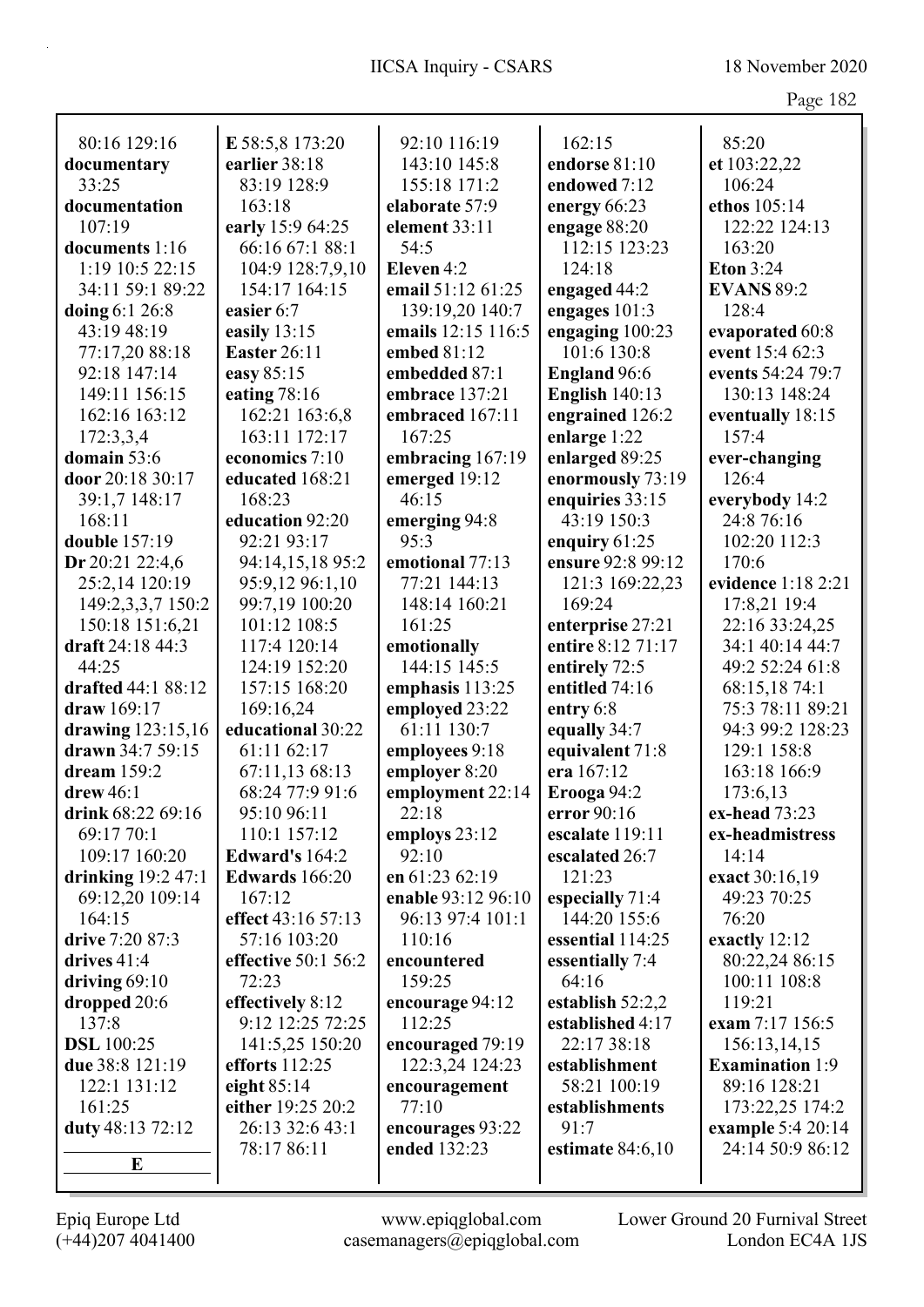| 87:4 92:14          | 41:15 168:1                  | fallen 140:14        | 144:21,22 145:1           | 16:21 17:13 18:7    |
|---------------------|------------------------------|----------------------|---------------------------|---------------------|
| 101:11 118:16       | explained 12:23              | familiar 117:3       | 145:3 150:25              | 22:20,22,25 23:5    |
| 121:18 122:15       | 18:3,6,10 33:13              | families 63:13       | 151:2,2,21,23             | 24:7,20,21 30:7     |
| 124:19              | 106:18 159:20                | 71:5 113:16          | 152:17,18 154:13          | 37:10,13,19         |
| examples 48:24,25   | explaining 91:4              | 155:13 172:6         | 154:23 156:13             | 38:13 40:6 42:13    |
| 122:13              | explains 16:5                | family 161:8,16      | 158:23 161:16,17          | 42:23 45:11 49:9    |
| exams 27:24         | 39:19                        | fantasy 147:9        | 161:20 162:1,17           | 52:13 62:4 65:10    |
| 152:15 156:6,6      | explanation 37:14            | 153:22 159:1         | 163:3 164:4               | 71:22 86:18 99:1    |
| 156:12,22 157:4     | explicitly 167:2             | far 7:9 41:6 58:11   | female 153:18             | 102:24 103:2        |
| 157:5,7,9 170:1     | extant 33:19                 | 58:12 75:12 81:3     | 158:17 161:12             | 105:20 115:23       |
| exchanged 139:18    | extending 27:15              | 95:8 124:9           | 166:8                     | 117:9 130:4         |
| excluded 74:18      | extensive 95:17              | 132:12 150:8         | figures $157:19$          | 133:15,21 135:4     |
| 169:22              | extent 66:21                 | 155:17               | file 16:10 60:1,6         | 135:5,6,9 137:11    |
| executive 9:8,13    | external 25:6                | father 29:13,15      | 60:13                     | 137:16 138:4,10     |
| 11:3                | 61:13                        | fault 68:3 154:20    | film 30:4                 | 146:18 155:12       |
| exemplary $51:1,2$  | extra 20:10,11               | <b>faults</b> 154:16 | filmed 40:17 44:9         | 156:13 159:11,13    |
| exercises 4:24,24   | 26:1,19 85:10                | favoured 26:9        | 75:1 76:8,12              | firstly $89:18$     |
| 4:25 87:14          | 132:5 133:4,13               | favouritism 62:14    | 78:15                     | 108:23              |
| <b>Exeter 39:24</b> | 133:18 134:15                | feasible 111:14      | filming 30:1 41:22        | <b>fitted</b> 61:16 |
| exist 110:11        | 169:25                       | February 45:4,5      | 75:1 76:4 102:13          | five 85:13 102:2    |
| existed 14:22 34:3  | extremely 123:23             | 107:18,21 108:1      | films $18:13$             | 143:20 157:20,20    |
| existence 58:4      | eye 69:24 77:12              | 109:7,7 112:4,6      | final $50:22,23$          | fixed $41:2$        |
| 95:13,15            | eyes 121:1                   | 116:16               | finals $84:19$            | flash 78:20         |
| exists 6:14 47:11   |                              | fee 28:2             | <b>finances</b> 6:24 7:23 | flat $18:7,11,12$   |
| expect 72:3 170:6   | $\mathbf F$                  | feedback 66:10       | financial 13:25           | 19:3 21:4,7         |
| expectation         | Facebook 138:8               | feel 1:14 3:5 28:4   | find $33:19$ $34:1,2,4$   | flexible 84:20      |
| 106:22              | 138:14 139:22                | 44:24 52:25          | 34:14,17,19               | flow $44:16$        |
| expectations 12:17  | facilitated 118:5            | 89:19 116:9          | 45:22 60:12               | <b>flowed</b> 38:12 |
| 31:10               | facilities 76:23             | 127:15,17 129:3      | 106:19 120:4              | focus 67:12 70:4    |
|                     |                              |                      |                           |                     |
|                     |                              |                      |                           |                     |
| expected 30:13      | fact 19:21 42:9              | 137:13,18,23         | 126:17 162:8              | 113:15              |
| 71:4 99:3,8         | 44:7 48:20 50:12             | 142:12 144:12        | 170:3                     | follow $67:11$      |
| 122:9 157:13        | 55:8 57:6 69:7               | 145:25 158:14,24     | finding $67:671:15$       | followed 61:24      |
| expeditions 70:23   | 90:21 96:3 99:6              | 159:3 165:8,10       | 72:13,16 146:13           | 68:11 92:9          |
| experience 4:18     | 103:6,7,24                   | 165:17 166:15        | findings $55:19$          | 112:14,24 122:21    |
| 28:7 60:21          | 104:23 109:8                 | 169:22               | 60:15                     | 132:11 134:12       |
| 107:10 111:18       | 111:5 115:14                 | feeling $138:13$     | fine 86:24 154:21         | following $3:95:8$  |
| 120:25              | 117:3,4 118:18               | 162:9                | finish $157:5,7$          | 8:21 17:15 35:20    |
| experienced 73:19   | 118:20 119:16                | feels 122:20         | finished 2:7 27:23        | 43:16 47:14         |
| 73:23               | 127:11 131:21                | feet 164:23 165:2    | 27:25 90:6                | 77:13 98:23         |
| experiences 126:7   | facto $8:17$                 | fellowship 80:20     | 129:14                    | 122:25 124:14,15    |
| 130:3 155:19        | failed 19:6                  | felt 33:10 38:25     | finishing $79:13$         | 125:18 131:14       |
| 173:9               | failing $3:2,2 55:3$         | 54:9 59:14 63:17     | fire $13:12\,24:6$        | 138:5 147:25        |
| expert $49:12$      | failings $119:14$            | 66:1 75:4 111:19     | firm $17:1$ 44:1,2        | fondly $27:18$      |
| expertise 13:22     | 154:16 166:12                | 119:10 120:24        | 87:23 88:12               | footage $40:10$     |
| 83:9 105:25         | failure 19:13                | 121:11,15 123:5      | firmed $11:3,4$           | 41:18 47:3 50:8     |
| 115:11 126:15,19    | failures $115:18$            | 137:22 138:9         | first $3:21$ 4:8,11,16    | 103:16              |
| 140:15              | fair $70:4$ 135:20           | 141:11,14,21         | 5:1 8:16,22               | force $64:18$       |
| experts 88:3        | 140:1 146:16                 | 142:2 144:11,14      | 10:20 11:13 12:6          | foreground 55:20    |
| explain 38:20       | 170:21<br>fairly 91:22 104:9 | 144:14,17,19,19      | 14:13 15:3,12             | foreign $71:4$      |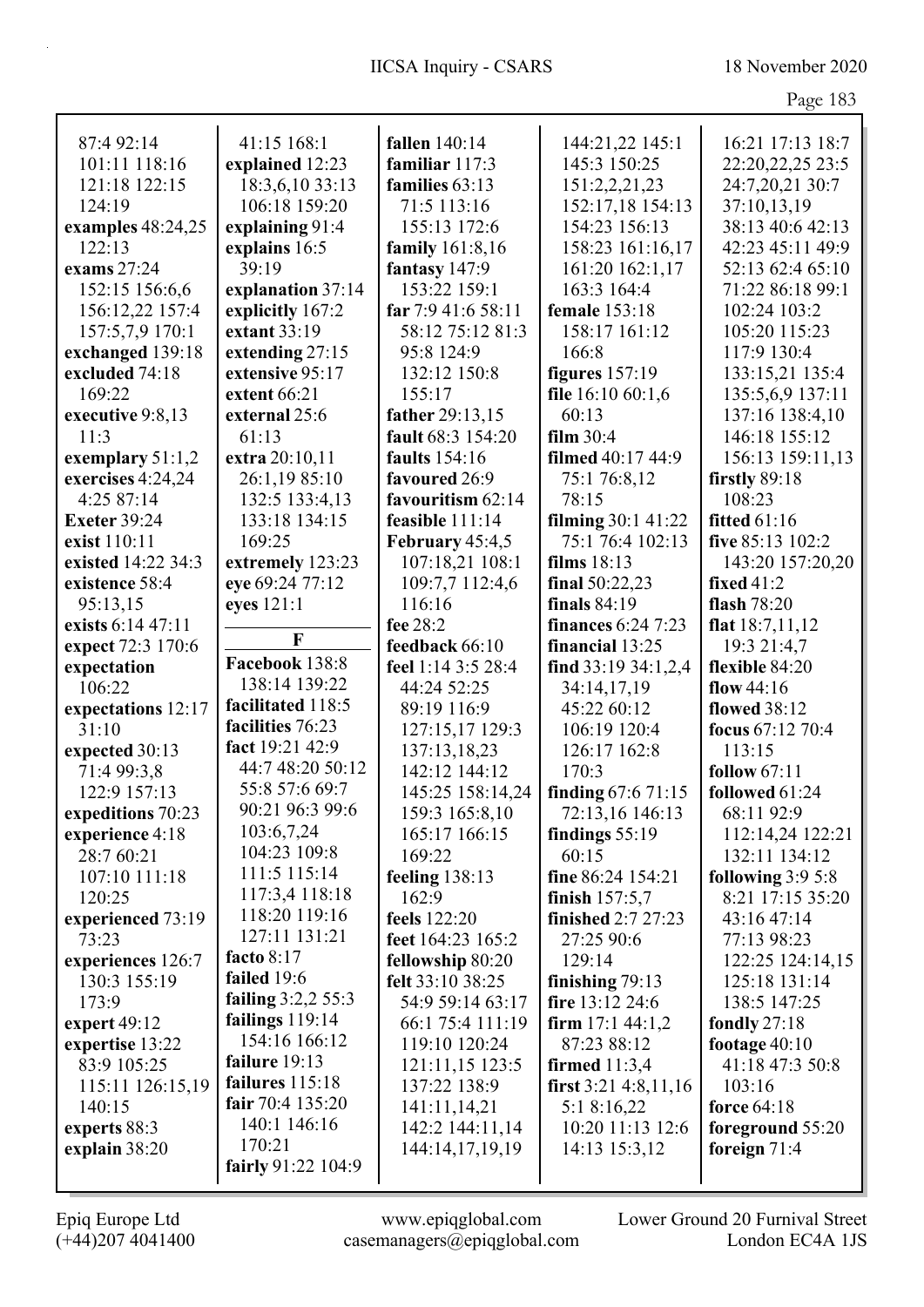| foremost 65:10           | free 1:14 36:11,12  | 173:9              | 88:11 96:19        | 97:9 103:1        |
|--------------------------|---------------------|--------------------|--------------------|-------------------|
| forename 153:6           | 89:19 129:3         |                    | 104:8 133:4        | 111:13,25 112:3   |
| <b>Forgive 4:3 16:16</b> | freestanding 14:24  | G                  | 152:6 162:10       | 120:8 128:8,19    |
| 16:17                    | <b>French 15:11</b> | gain 127:14        | 169:7 173:6        | 128:23 130:12     |
| forgotten 53:7           | 66:12               | games 72:11        | gives 91:9         | 135:21 139:7,8    |
| forking 85:9             | frequently 94:5     | gap 27:22          | giving 2:24 38:4   | 139:15 140:12,23  |
| form 93:16,22            | 98:15 120:3         | gather 34:11       | 134:15 137:21      | 140:24 146:21,25  |
| 164:16 167:15,17         | 140:16 142:15       | gathered 68:15     | glass 69:19        | 147:19 148:3      |
| 167:18                   | 143:23              | gathering 44:7     | globe $84:1$       | 149:17 151:1      |
| formal 28:12             | fresh 120:25        | <b>GCHQ 49:11</b>  | glory 113:10       | 152:12,25 156:5   |
| 32:20 33:4 73:16         | Friday 22:2         | <b>GCSE 38:21</b>  | Gloucestershire    | 156:6, 10, 12, 12 |
| 73:20 93:2               | 146:24 147:22       | 157:16             | 11:14,16,17,18     | 156:20,22,25      |
| formalised 10:2          | 149:1,5,10          | <b>GCSEs 27:23</b> | 11:23              | 158:7,21 160:22   |
| 27:21                    | friend 18:8 24:16   | 157:19,21,23       | go 6:9 16:20 18:11 | 163:7 164:8,14    |
| formally 93:5,8          | 138:17 146:19       | 159:21             | 20:9 21:17 24:19   | 171:1,2,10,12,24  |
| 132:5                    | 148:3               | general 54:8 75:15 | 25:18 34:9 39:16   | 172:6,11,18       |
| formed 49:1              | friends 29:19       | 79:8 96:21 136:5   | 45:7 46:24 47:14   | golden 125:15     |
| former 15:6 16:25        | 63:22 145:6         | 140:19 163:20      | 47:25 51:8 52:5    | good 1:4,6 26:10  |
| 20:22 33:3 53:12         | 160:16              | generally 96:1,17  | 52:25 53:13        | 27:14 28:13,17    |
| 53:21 55:21              | friendship 63:20    | 134:1              | 55:17 61:10        | 48:2 63:17 81:3   |
| 56:10                    | 164:24              | gents' 61:23       | 67:24,25 68:1      | 86:12 88:11       |
| formers 33:3             | friendships 5:11    | genuine 104:8      | 81:3 95:4 97:17    | 89:13,17 96:11    |
| forms 106:24             | 145:12              | geography 30:16    | 100:6 103:13,19    | 96:22 98:16       |
| formulated 102:17        | front $1:162:11$    | 76:20              | 107:16 115:21      | 99:23,24 121:9    |
| forth 139:1              | 33:4 89:20 90:10    | German 66:13       | 117:17,23 120:17   | 125:11,14 134:3   |
| forum 95:22              | 129:4 135:13        | getting 63:17      | 127:18 133:1       | Goodman 47:8      |
| 100:25 101:17            | frustrating 155:6   | 84:18 89:21        | 139:11 143:2,10    | gossip $32:8$     |
| forward 34:16            | fulfil 97:5         | 113:25 133:18      | 145:9, 19, 19, 23  | governance 13:10  |
| 57:17 85:2               | full 7:7 13:18      | 137:15 146:3,12    | 146:20 154:1,21    | 106:4 125:20      |
| 102:19 125:8             | 80:23 90:24         | 146:14 149:14      | 155:7 156:7        | governing 12:25   |
| 139:15,17 151:14         | 143:20              | 155:5 160:13       | 157:13 160:5,8     | 13:21,22,23 14:1  |
| 154:1 163:7              | full-time 13:17     | 163:11 171:19      | 160:18 161:17      | 14:7,13,23 15:18  |
| 171:10,12,24             | 97:3                | gift 142:3         | 164:21,22 168:7    | 15:22 34:18       |
| 172:6,12                 | fullest 9:17        | gifts 141:19,24    | 169:13 172:15      | 72:21 126:16,17   |
| found 18:23 31:25        | <b>fully</b> 169:23 | girl 155:9 159:9   | God 160:9          | government 6:6    |
| 33:1 37:7 40:10          | function 23:19      | 165:11             | godmother 148:8    | 6:10              |
| 41:3,10,18 42:9          | 65:9                | girl's 160:15      | 148:10,12,15       | governor 33:14    |
| 60:17 61:9 68:17         | functioning         | girls 27:18 75:16  | goes 41:14 104:14  | 53:4 73:19 127:1  |
| 72:17 73:11 74:7         | 105:17              | 130:17 134:8       | 170:4,25           | governors 29:18   |
| 101:18 119:14            | functions 97:4      | girls' $48:9$      | going 1:6 4:23     | 33:5,8 51:20      |
| 163:2                    | funding 97:2        | give 11:9 38:20    | 9:15 14:25 17:20   | 126:24            |
| four 9:19 21:22          | funds $7:12$        | 42:14 44:23        | 17:25 20:1 21:4    | grabbed 150:10    |
| 23:24 85:22,24           | further 2:21 35:13  | 69:17,19 78:11     | 26:1,21 27:2       | grades $62:16$    |
| 86:9 95:13 98:12         | 61:25 64:11 89:3    | 92:19 99:22        | 28:25 30:21 35:3   | grandfather 29:13 |
| 107:21                   | 105:3 107:16        | 122:5, 12, 18      | 38:20 45:20,25     | grateful 173:8    |
| fourth $93:18$           | 118:18,20 127:19    | 128:22 132:2       | 48:11,23 55:17     | great 78:13 79:18 |
| <b>France 28:15</b>      | 139:5,6 148:7       | 137:1,4,5 158:8    | 57:22 62:6 77:4    | 112:21 145:3      |
| <b>Frank 88:24,25</b>    | 154:1,22            | 158:21             | 81:21 83:25        | 168:13            |
| 128:1,2                  | future 57:22 58:17  | given 6:22,25 16:7 | 84:17 85:4,13      | greater 7:9 14:21 |
|                          |                     | 17:21 41:12 75:2   |                    |                   |
|                          |                     |                    |                    |                   |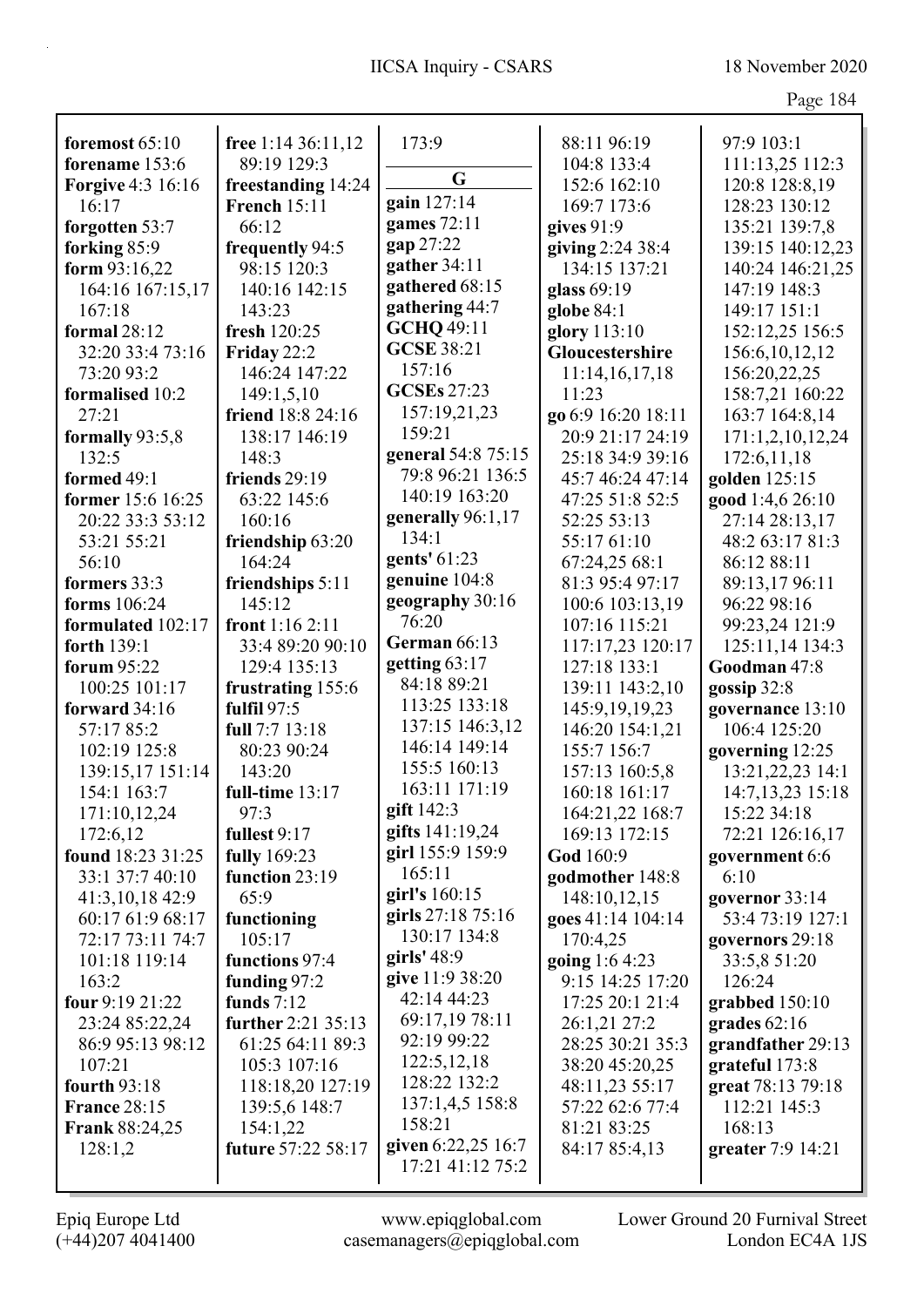| 21 U<br>− | ⌒ ∵ |
|-----------|-----|
|-----------|-----|

| 126:10              | hand $2:1,738:10$ | harmony 102:21      | 115:2              | 102:7              |
|---------------------|-------------------|---------------------|--------------------|--------------------|
| Greene 20:21 25:2   | 44:22 55:2 90:7   | harvest 60:5        | headteachers 4:12  | highlight 73:7     |
| 25:14 60:25         | 139:11            | hated 152:16,16     | 5:14               | highlighted 100:2  |
| 120:19              | handed 67:4       | 152:16              | health $13:13$     | 106:1 124:3        |
| Greenhouse 112:8    | handler 1:18      | <b>Hayman</b> 39:17 | 155:16 159:12,14   | highly $83:12$     |
| grew 12:18 23:23    | 89:21             | 103:13 104:15       | 159:15 162:16      | <b>Hills</b> 27:19 |
| grooming 60:19      | handling $10:15$  | head 4:5,18,19      | hear 1:6,10 94:3   | hindsight 56:23    |
| 61:14 62:20         | 53:11             | 7:25 8:11,23,25     | 128:19             | <b>Hirst 88:14</b> |
| 81:19,23 127:16     | handwritten 10:14 | 9:10 10:22 14:1     | heard 20:21 29:16  | historic 85:13     |
| grooming-type       | 43:9              | 15:17 20:22,23      | 32:7 34:6 52:17    | historically 19:17 |
| 94:9 124:4          | hang $90:4$       | 22:4,5,6 24:16      | 55:16 65:1 94:2    | 27:13              |
| gross $17:1$        | happen 11:6 19:18 | 26:5 30:23 32:1     | 94:16 98:15 99:2   | history 11:9 40:19 |
| grounds 21:7        | 20:20 57:22       | 32:9 38:22 53:21    | 106:10 115:16      | 54:24 63:13        |
| 41:21               | 58:17 80:4 129:8  | 62:24 65:6,17       | hearing $1:533:4$  | 64:15              |
| groundwork 101:8    | 138:20 149:20,20  | 67:7 72:25 73:16    | 146:1 153:8        | HMC 4:13 5:25      |
| 101:10              | 155:16 164:18     | 73:20 83:10         | 173:16             | HMC's 5:5          |
| group 5:10 7:11     | 166:6             | 106:25 115:4        | hearsay 32:8 34:4  | hold 55:2 106:3    |
| 28:7 62:13 77:5     | happened $11:10$  | 120:19 121:10       | hearsay/rumour     | 125:21 126:19      |
| groups $28:11$      | 11:11 24:21       | 158:6 165:8         | 33:24              | holiday 27:19 30:6 |
| 64:23 77:24         | 26:19 32:6,13     | 168:9 169:6.9       | heavily 82:17      | 41:25 42:6 86:4    |
| guarantee 37:11     | 59:24 64:13       | head's 73:20        | 168:17             | 86:18              |
| 71:9 81:17,25       | 67:20 68:11       | Headlands 130:3     | heavy $168:15$     | holidays $26:2,12$ |
| guaranteed 24:19    | 74:11 79:1,4      | 130:13,15 154:5     | height 9:17 142:17 | 43:16              |
| guaranteeing 5:5    | 99:14 103:6       | 154:8 159:21        | 142:21             | holistic 155:13    |
| guard 120:18        | 113:4 117:20      | 160:6,9 163:19      | heightened 163:8   | 172:5              |
| guardian 57:20      | 118:18 135:20     | 163:21,23 166:25    | held 37:20 91:2    | home 18:7,25       |
| guess 5:5 9:3 59:13 | 139:21 140:3      | headlights 44:19    | 139:11             | 26:14,14 27:6      |
| guessing 85:18      | 143:25 148:17     | 165:17              | help 49:22 77:11   | 30:6 37:2,4        |
| guidance 44:24      | 152:2,5,22,23     | headmaster 3:13     | 108:10 126:12,12   | 41:25 42:6 76:11   |
| 92:17,21 93:6,8     | 154:11,20,25      | 4:8 6:19 8:14,22    | 132:2,5 133:4,19   | 87:12 107:5,6      |
| 96:4 99:21,23,25    | 156:9 157:14      | 8:25 10:17 21:8     | 136:22 140:13      | 133:21 137:1,2,4   |
| 109:23 110:2,6      | 159:24 161:22     | 25:2 31:8 64:9      | 147:3 154:17       | 137:5 138:4        |
| 114:21,22 122:10    | 162:7,20,25       | 71:7,8 73:9,14      | 163:11 171:10,20   | 145:17 150:20      |
| guide 169:18        | 163:5,13 164:4,8  | headmasters 32:7    | helped 46:7        | 151:9, 15, 18, 23  |
| guidelines 20:11    | 165:13 166:14,16  | Headmasters'        | 123:16             | 155:18 156:20      |
| 25:22 28:21         | 166:23 172:15     | 4:13                | helpful 74:13 82:8 | 161:15 162:5,5     |
| 126:21              | happening $17:11$ | heads 4:15 5:3,6    | 101:10 120:5,9     | 162:11             |
| guilt 150:25,25     | 80:4 87:16        | 9:7,9 57:5 58:10    | 124:9 126:13,20    | homes 27:12,19     |
| 161:20 162:19       | 139:16 142:7      | 65:16 68:15         | 127:5 162:8        | 86:5,18,18 107:9   |
| guilty 16:12 41:11  | 155:13 156:24     | headship $4:115:1$  | hero 153:21        | honest 37:11 53:7  |
| 138:9 157:23        | 157:25 166:1      | 15:3,5              | 160:21             | 62:6 111:21        |
| 158:2,7,9,11,24     | happens 21:6      | headteacher 12:8    | hidden $30:3,4$    | 136:14 145:7,16    |
| 158:25 161:16       | 118:20,23 155:17  | 105:17 106:4,6      | 40:22 49:14        | 149:12 151:14      |
| guy 160:14          | 155:20 170:6      | 107:2 111:13        | <b>hide</b> 46:9   | 152:9, 18, 20, 23  |
|                     | 172:12            | 116:12 121:24       | hiding $46:13$     | 157:9              |
| $\mathbf H$         | hard 38:22 41:3   | 125:22 126:19       | high $145:21$      | honestly 111:1     |
| half 84:22 171:17   | 45:20 68:5        | 146:23 149:4        | high-profile 95:3  | 166:5              |
| hall $156:7,14,16$  | harm 82:10 124:8  | 156:1               | 117:10             | honesty $45:12$    |
| hallmarks 125:11    | harmed $91:16,17$ | headteacher's       | high-risk $95:2$   | 108:24             |
| 125:12,14           |                   |                     |                    |                    |

Epiq Europe Ltd www.epiqglobal.com Lower Ground 20 Furnival Street<br>
(+44)207 4041400 casemanagers@epiqglobal.com London EC4A 1JS www.epiqglobal.com Lower Ground 20 Furnival Street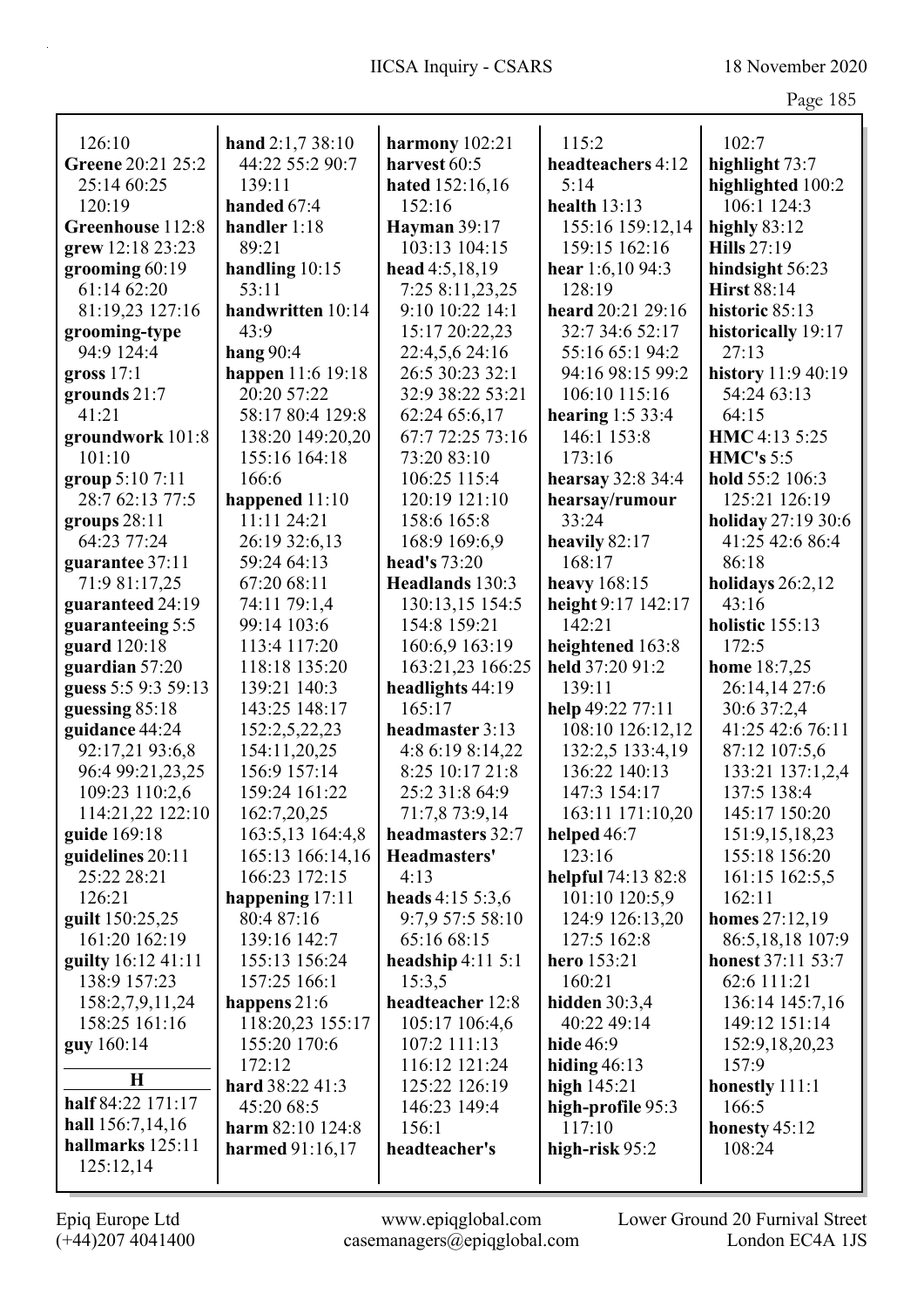| hope 80:4 90:10   | 24:18,19 58:22      | 106:12                            | include 14:2 40:14                    | informal 32:22           |
|-------------------|---------------------|-----------------------------------|---------------------------------------|--------------------------|
| 147:11            | 58:24 67:2,3,4      | immense 144:20                    | 47:19 169:20                          | 86:1 134:1,3             |
| hopefully 171:11  | hug 137:21 138:4    | imminent 101:22                   | included 13:4 24:8                    | information 19:9         |
| hoping 149:19     | 138:12              | impact 88:4                       | 28:5 80:17 93:18                      | 34:16 37:17              |
| hospitality 27:16 | huge 78:16 79:16    | impacted 37:5                     | 93:21 103:17                          | 42:14 44:23              |
| host 71:5 107:9   | 124:12              | impacting 145:5                   | including 25:7                        | 45:13,24 46:20           |
| hostility 160:1   | hugged 137:8,10     | implementation                    | 56:10 106:23                          | 46:20 53:17              |
| hotel 28:17,20    | human $22:17$       | 72:23                             | 169:25                                | 65:20 76:14 98:9         |
| 164:16            | 23:20,22 39:12      | implemented                       | increase 6:23 7:15                    | 102:11,15,17             |
| hour 1:24 80:9    | hundreds 30:21      | 124:23,24                         | 7:20                                  | 104:4,19 105:3           |
| 90:1 129:6        | 83:20,21 84:4       | implication 23:6                  | increased 105:12                      | 106:11,15 108:24         |
| hours 68:9 133:7  | 140:5               | importance 59:5                   | 120:11                                | 109:1 111:4              |
| house 20:9 27:19  | hung $15:13$        | 96:20                             | increases 94:14                       | 118:17 120:4             |
| 29:9,10 30:5      | husband 136:5       | important 25:5                    |                                       | 153:11 158:1             |
| 31:17 32:23,25    |                     |                                   | increasing 27:22<br>incremental 64:20 | 172:25                   |
|                   | 140:21 164:4        | 97:2 111:1,17,17<br>122:22 172:10 |                                       | informed 52:9            |
| 35:25 36:3 41:15  |                     |                                   | indecency 17:1                        |                          |
| 48:9 50:11,18     | idea 42:15 80:22    | impossible 39:6                   | indecent 30:2                         | 77:3 116:9 118:6         |
| 61:3,3 62:13      | 81:3 88:11          | impression 31:22                  | 34:22 39:22                           | 157:25                   |
| 63:14 65:24       | identification      | improve 6:23 56:3                 | 41:11 57:2                            | infrastructure 7:6       |
| 70:17 76:5,7,20   | 41:17               | 96:5                              | independent 3:19                      | 20:14                    |
| 76:20,21,22       | identified 39:21    | improved 127:3                    | 47:8 75:19,23,25                      | infuriates 155:22        |
| 77:19 78:25 79:2  | 73:1 80:9 104:16    | improving/chan                    | 94:21 116:18                          | inhibited 72:22          |
| 103:25 109:13,19  |                     | 108:2                             | 117:7,11,19                           | initial 81:4 106:21      |
| 109:20 110:4,4    | 113:6 115:1         | in-depth 114:14                   | 118:22 119:8,19                       | initially 2:23 9:10      |
| 158:22            | 148:9               | 123:25                            | 120:8,15 123:6,9                      | initiative 6:6           |
| housemaster 29:9  | identifies 80:24    | inaccurate 53:17                  | independently                         | innocent 36:25           |
| 32:23 33:1 36:7   | 103:21              | 54:23,23                          | 5:25 135:16                           | 164:5                    |
| 38:17 48:3,23     | identify 50:16      | inadequate 68:21                  | indicate 94:9                         | INQ0053262:12            |
| 66:1 69:5 71:25   | 55:23 56:22         | 72:18 75:6,7                      | 105:9 106:7                           | <b>INQ005936</b>         |
| 71:25 77:19       | 60:21 71:22         | inadvertent                       | 124:7                                 | 129:18                   |
| 111:10            | 75:14 95:4 101:5    | 131:18 153:3                      | indicated 2:22                        | INQ006092 002            |
| housemasters      | 106:20 108:23       | inappropriate                     | 60:19 66:15                           | 73:6                     |
| 26:25,25 27:3,14  | 112:7 116:16        | 43:17 107:11                      | 80:14 87:23                           | inquiry 56:12 75:2       |
| 28:8 31:18 38:10  | identifying $67:10$ | 137:25 139:13                     | 104:2 107:22                          | 75:4 78:11 81:11         |
| 61:1,6 65:24      | identity 128:25     | 141:19,20,23                      | 125:23                                | 82:4 153:11              |
| housemasters'     | 153:10              | 150:11                            | indicates 107:12                      | 171:1,9,16               |
| 48:13 65:25       | ignored 67:8        | inaudible 145:15                  | indication 139:7                      | insistence 77:10         |
| housemistress     | images 30:3 34:23   | 168:18                            | individual 3:4                        | insofar $33:18$          |
| 48:3              | 39:22 40:8,10,15    | incident 32:13                    | 71:20 72:5 73:10                      | inspect 120:8            |
| housemistresses   | 40:25 41:3,11       | 33:10,16 51:5                     | 77:7 91:19 92:10                      | inspected 116:20         |
| 27:15 28:8 61:6   | 50:13,14 57:2       | 52:11 57:11                       | 102:16 153:10                         | inspection 6:1           |
| houses 25:23,25   | 103:17              | 58:11,13 60:10                    | individuals 63:4                      | 119:13,13 120:4          |
| 38:10 61:1,7      | imagine 23:6        | 99:4 118:10                       | 99:5 114:2                            | 124:16                   |
| 71:23,24 72:15    | 29:23 97:7          | 130:15 148:25                     | 120:18                                | inspections 13:12        |
| 109:13,18,25      | 138:16 159:17       | incidents 47:23                   | inefficient 59:11                     | 13:13 119:23             |
| 110:5             | immaculate 10:12    | 57:13,16,19                       | influential 73:22                     | inspector 5:24           |
| housing $19:22$   | immediate 20:19     | 58:11 80:2                        | 74:8                                  | 55:22                    |
| Howell 16:9       | 43:15 79:11         | 143:16 163:19                     | inform 26:5 42:4                      | <b>Inspectorate 47:9</b> |
| HR 23:17 24:14,16 | immediately 33:23   | 166:18 167:1                      | 55:10                                 | 116:18 117:20            |
|                   | 35:8,1945:16        |                                   |                                       |                          |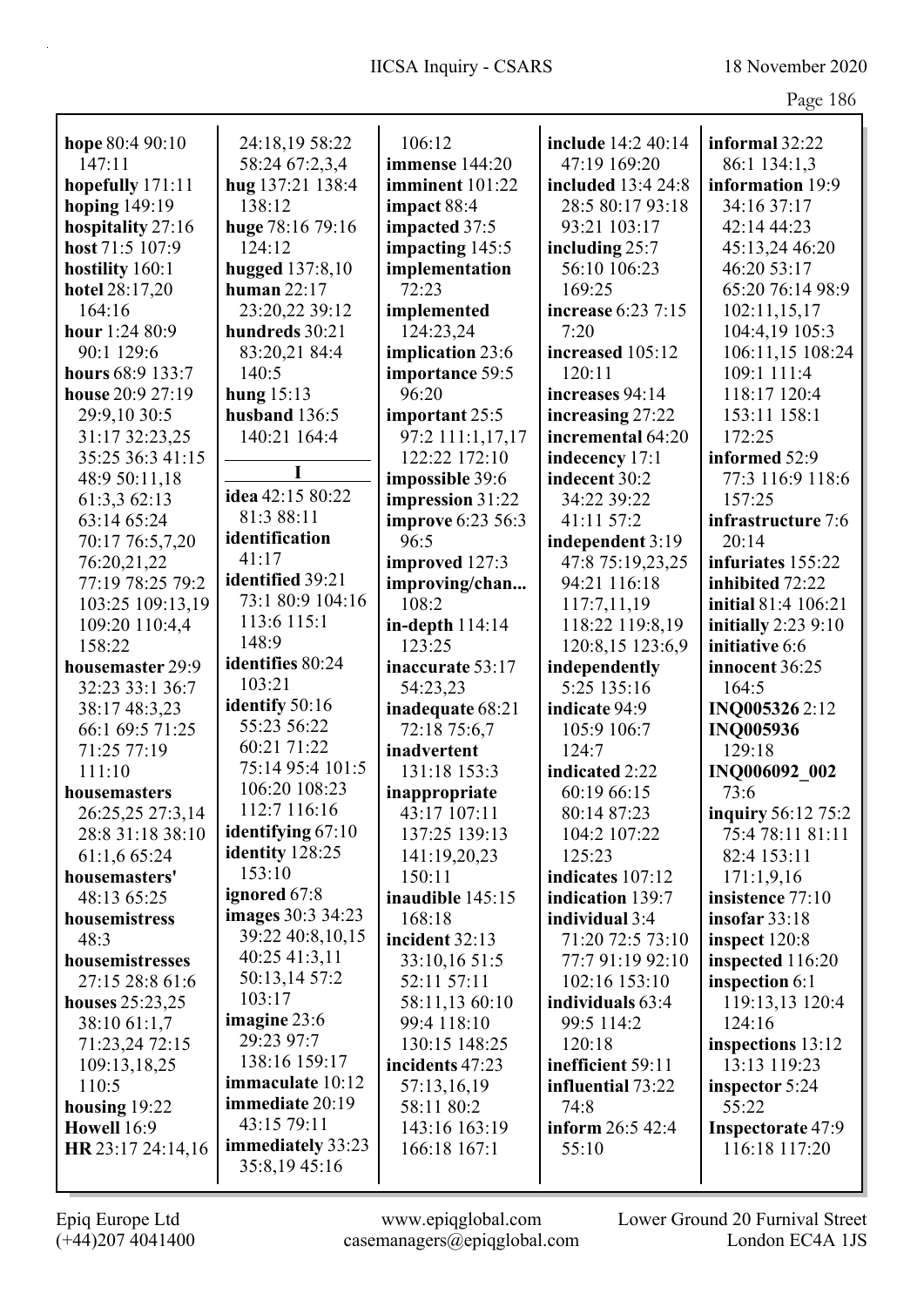|                           |                      |                                            |                          | 4.45              |
|---------------------------|----------------------|--------------------------------------------|--------------------------|-------------------|
| 118:22 119:8,20           | investigating        | 147:1 150:10                               | joined-up $171:25$       | keen 124:18 125:6 |
| instance 10:20            | 18:23 39:19          | <b>issue</b> 7:12,13 20:3                  | 172:5                    | keep 1:12 10:11   |
| 12:6 22:25 23:6           | 51:21,25 92:2        | 25:24 48:17                                | joining 164:7            | 22:23 46:2 77:3   |
| instances 125:3           | investigation        | 49:16 51:4 66:24                           | 167:13                   | 84:25 85:16       |
| instituted 26:3           | 33:17 35:13          | 66:24 81:24 82:4                           | joins 105:8              | 139:2 157:24      |
| institution 13:25         | 37:15 52:15 92:7     | 85:9 87:2 97:1                             | joke 160:17              | keeping 12:19     |
| institutional 110:1       | 92:13 102:18         | 124:4 126:16                               | 167:23                   | 22:23 26:17       |
| institutions 130:15       | 103:15 104:6,9       | <b>issues</b> 2:4 7:3 10:3                 | jokes 160:11             | 46:13 57:5 58:21  |
| instruct 88:3             | 105:14 111:5         | 11:2 14:21 24:13                           | Jonathan 27:6            | 59:5 77:12,20     |
| instructed 88:11          | 117:23 151:25        | 38:12 46:3 50:7                            | 29:1,4,17 31:13          | 92:21 93:17 96:9  |
| insular 118:14            | 173:7                | 59:11 63:4,8                               | 31:20,25 32:18           | 99:19 114:21      |
| insurance 87:9            | investigations 56:7  | 68:12 85:3 92:1                            | 34:20 39:23              | 151:18            |
| insurers 17:1             | investigator 123:6   | 93:19 94:23                                | 40:21 41:8,10,21         | kept 18:24 28:19  |
| integral 7:22             | invigilator 157:6    | 106:7 107:4                                | 42:5,11 43:2,15          | 85:11 106:11      |
| 105:17 125:16             | invite 118:25        | 114:17 118:3                               | 51:1,11 52:12,19         | keys 133:11       |
| intellectually            | 119:3                | 120:23 121:6                               | 53:11 55:24 56:8         | kids 136:4 139:1  |
| 81:20                     | invited 74:17        | 129:9 135:25                               | 56:24 59:4 60:1          | 168:1             |
| intelligence 77:21        | 102:9 118:25         | 160:24 162:16                              | 60:18 61:14,15           | Kierkegaard       |
| intended 54:25            | involve 30:24        | it'd 152:23                                | 63:1,3,7,23 64:5         | 57:17             |
| intensity 145:21          | involved 31:8 33:8   | item 14:23,24                              | 67:1,8,19 68:14          | kind 4:25 20:3    |
| interacted 163:22         | 41:8 44:10 54:3      | items 40:1                                 | 74:25 76:11 79:9         | 44:18 53:5 71:6   |
| interacting 61:6          | 82:20 84:7 85:1      | iteration 22:23                            | 87:23 88:5 98:13         | 81:20 93:2 94:4   |
| interaction 25:11         | 87:4 88:22 99:5      | iterations 12:19                           | 98:19,24 101:21          | 115:18 121:12     |
| interest 64:10            | 102:7 103:14         |                                            | 104:20 109:4             | 126:9 170:24      |
| interesting 103:22        | 112:17 115:12        | ${\bf J}$                                  | 115:6,20 117:7           | 171:25            |
| <b>Interestingly 54:8</b> | 120:20               | January 55:10                              | 124:1 125:1              | Kingdon 104:18    |
| 75:20                     | involvement 56:11    | 117:15 146:6                               | Jonathan's 39:20         | kiss 142:9,10     |
| interests 123:8           | 105:13 144:13        | 156:19                                     | 39:25 40:9,18            | kissed 142:9      |
| interfere 78:5            | 152:3,4              | Jefferies 60:11                            | <b>Jones 34:5 55:13</b>  | kissing 142:8     |
| interim 50:20             | involving 16:24      | jeopardise 111:6                           | 55:16,21 56:20           | kit $41:15$       |
| internet 124:22           | inward-looking       | jeopardy 170:15                            | 57:10 60:15,17           | kitchen 48:4      |
| interpretation            | 118:14               | Jo 83:10 121:11,18                         | 61:9,21 63:3             | knee 18:5         |
| 44:11                     | irrelevant 153:12    | 122:4,5 124:22                             | 67:5 68:14 69:12         | knew 23:11 26:7   |
| intertwined 151:2         | <b>ISC</b> 117:22    | 125:15,23                                  | 71:16 72:13              | 29:17 31:15       |
| interview 152:2           | <b>ISI</b> 5:24 52:9 | Joanna 47:8                                | 123:2,19 124:15          | 38:18,19 44:25    |
| interviewed 56:9          | 102:9 116:19,23      | job 8:16 13:17,19                          | <b>Jones' 70:4 79:21</b> | 58:14 59:23 66:5  |
| 56:11 149:23              | 116:25 117:1,5       | 97:22 154:24                               | journey 80:3             | 69:5 71:13        |
| interviewing              | 117:11 118:9         | Johnson 22:13                              | <b>JTG</b> 116:15        | 137:19,19 143:11  |
| 154:24                    | 119:1,11 120:6,7     | <b>Johnston</b> 15:6,10                    | judgment 58:16           | 156:24            |
| intro $4:24$              | 120:13,17 123:5      | 15:14 16:7 18:4                            | July 27:24 50:24         | knocking 39:1     |
| introduce 71:23           | 123:9,10 124:15      | 18:6,9,12,17,19                            | 90:11 97:16 98:8         | know 1:23 2:1 3:5 |
| introduced 20:11          | ISI001658 53:14      | 18:25 19:1 20:24                           | 101:24 112:1             | 3:75:11,15        |
| 64:22 85:6 103:6          | isolated 132:22      | 21:3 22:3,9                                | 114:7 115:15             | 10:21 13:12       |
| introductory 1:12         | isolation $57:11$    | 24:25 25:15 99:2                           | 116:17 120:17            | 14:13 20:7 24:6   |
| 89:17 129:2               | 58:19 59:19          | 99:3                                       | 129:24                   | 24:10,11,22 25:1  |
| investigate 51:14         | 132:20 133:1         | <b>Johnston's 18:7</b><br>21:4 22:14 25:17 | jump $81:22$             | 26:17 27:5 28:19  |
| 92:6,18                   | 143:3,5,6,10,11      | join $4:13$                                | <b>June 16:19</b>        | 29:15,24 30:16    |
| investigated 32:4         | 143:14,21,24         | joined $29:5,7$                            | jury $15:13$             | 30:19,20 31:2     |
| 43:18 110:17              | 144:3 146:24         | 105:4 130:19                               | $\mathbf K$              | 34:9,10,10 35:4   |
|                           |                      |                                            |                          |                   |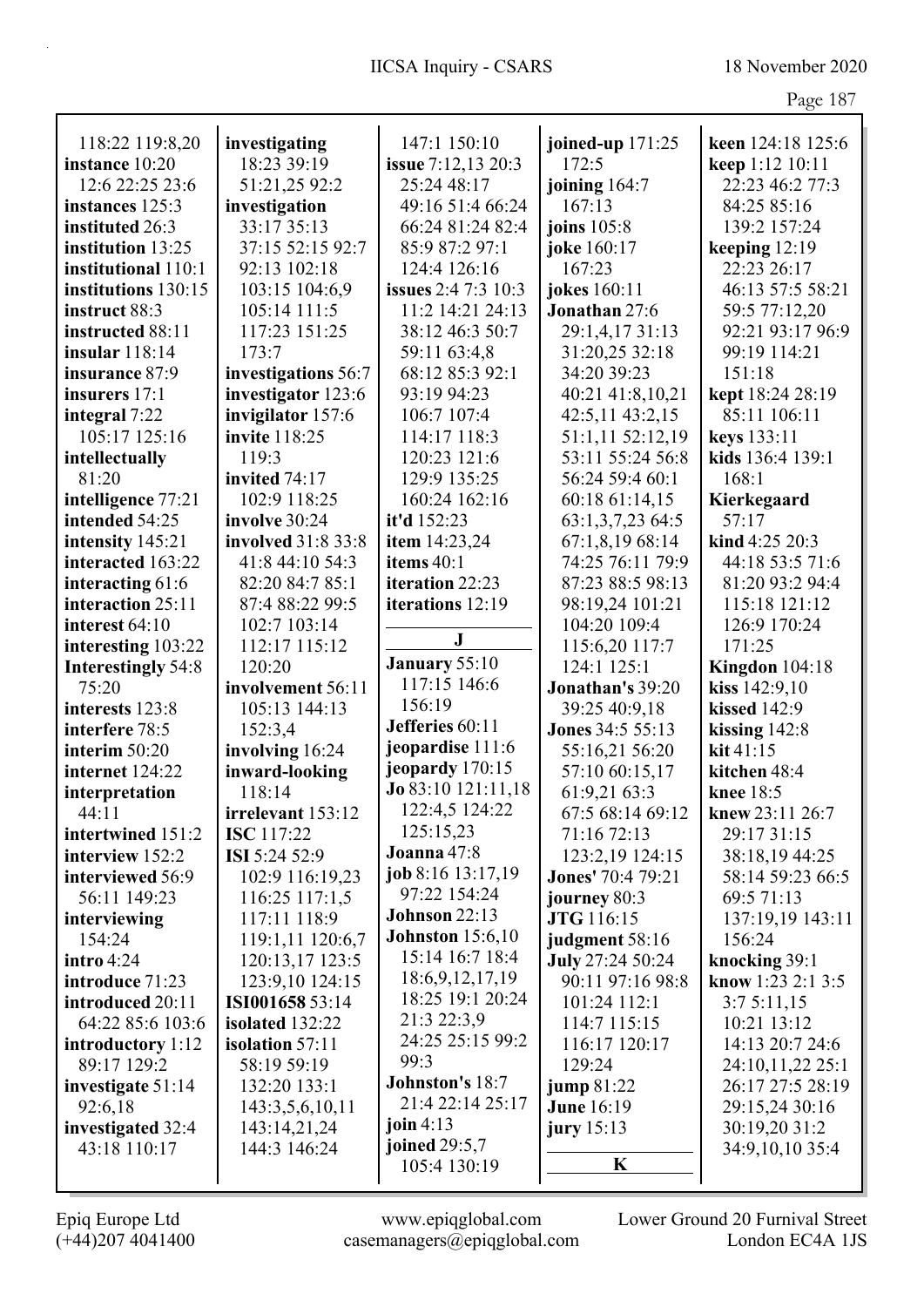|                                    |                                          |                          |                        | $148$ $100$                     |
|------------------------------------|------------------------------------------|--------------------------|------------------------|---------------------------------|
|                                    |                                          |                          |                        |                                 |
| 36:4,11 37:4                       | 117:6 120:24                             | lash 143:7               | lesson 66:9            | link 162:23                     |
| 38:13,15 39:10                     | 125:21 129:25                            | <b>lasted</b> 137:22     | lessons $123:20$       | links 163:13                    |
| 44:19 46:4,6,6,10                  | known 16:12 31:1                         | late 133:21              | 167:5                  | list $21:19,21,22$              |
| 46:13,14,19                        | 31:2,3 63:14,15                          | law 5:4                  | let's 58:3 72:10       | 22:1                            |
| 47:25 48:5,20                      | 75:12 78:3 154:9                         | lawyers $17:15$          | letter 20:22 24:18     | <b>listed</b> 19:25             |
| 50:5 54:24 55:1                    | knows 154:7 170:6                        | lay 73:13 75:19,25       | 34:11 35:9,19,23       | listen $160:8$                  |
| 57:15,17 58:1,4                    | L                                        | layout 50:11             | 36:1,2,10,23           | listened 127:18                 |
| 58:15,21,24,25                     | lack 54:25 58:20                         | lead 12:5 32:24          | 37:24 38:2 43:7        | listening 112:22                |
| 59:10,11,13,23                     | 77:1 106:1,2                             | 44:21 50:1               | 43:12,25 44:5          | literally 83:21                 |
| 60:23,24,25 61:2                   | 115:10 156:1                             | 105:23 115:8             | 110:18,25 156:4        | 84:4 145:17                     |
| 61:5 65:17 66:22                   | lacked 105:24                            | 126:18                   | letters 45:1 88:13     | litigation 53:5                 |
| 68:8 69:21 70:12                   | LADO 35:3,15                             | leadership 9:12,19       | level 5:7 13:10,21     | little 17:9 29:1,3              |
| 70:22 71:1 74:21                   | 37:16 39:11 45:9                         | 9:21 54:13 55:7          | 14:4 31:8,16           | 55:21 57:9 62:1                 |
| 75:2,8 76:17                       | 45:13 47:20                              | 126:15                   | 38:7,21 53:4           | 64:9,15 105:11                  |
| 77:21 78:6,8,18                    | 52:13 82:14,15                           | leading 70:9             | 59:14 81:17            | 121:13 133:21                   |
| 80:11 81:8,15,18                   | 83:2 90:18 91:5                          | 146:25                   | 95:24 143:15,19        | 143:7,8 163:17                  |
| 81:23,24 82:6,18                   | 91:8,10,12,13                            | leads 83:7 100:25        | levels 8:9 27:23,23    | live 57:17 154:3                |
| 82:24 84:11,16                     | 92:6,23,24 93:1                          | 126:10                   | 111:11                 | lived 11:15,16                  |
| 85:3,18 86:2,4,20                  |                                          | leapt 62:21,23           | liaise $117:2$         | 12:14 19:22                     |
| 86:25 87:3,4,7,7                   | 93:11,13,16,21<br>93:24 94:7,23          | learn 125:8              | liaison 10:1 88:15     | 26:24 27:1 69:8                 |
| 87:8,13,14,16                      |                                          | learned 123:20           | 119:7                  | 69:22 159:2                     |
| 90:2 94:3 97:5                     | 95:18,22 96:2,5                          | learning 7:21            | life 135:25 136:3,5    | lives 57:17 78:5                |
| 99:15 100:7,9                      | 96:12,16,22,23                           | 100:2                    | 136:13 140:20          | 172:7                           |
| 101:16 108:4                       | 97:6, 14, 17, 23, 25<br>98:3 99:9 101:25 | leave 28:4 132:24        | 145:6,12 147:19        | lobbying 23:4                   |
| 112:14 122:16                      | 102:5 105:19                             | 142:19 145:22            | 150:1 151:1,2          | local 11:7,8,25                 |
| 124:13 127:10,17                   | 107:10 113:15,21                         | 148:20,21 155:18         | 159:6 160:15           | 22:25 25:7 30:16                |
| 128:23 129:7                       | 113:21,23 116:6                          | 161:15 162:4             | 162:13 171:6,20        | 34:25 37:15,18                  |
| 134:5 137:6,20                     | 116:13,14,21                             | 164:19                   | 171:23 172:11          | 91:1 94:21 95:25                |
| 138:14 139:12                      | 119:8 122:4                              | leaving $152:15$         | life-changing          | 118:16 122:9                    |
| 143:17,18 147:4                    | 166:9                                    | lecture 5:2              | 82:19                  | 124:18 138:23                   |
| 147:5,6 149:21                     | LADO's $92:6$                            | led 19:5 44:18 57:3      | lift 137:2,4,5,7       | 139:3 156:8                     |
| 149:25 151:22                      | LADOs 91:24                              | 67:18 68:13              | 138:4                  | 159:23 160:6,18                 |
| 153:17,23 155:14                   | 96:14 97:4,5                             | 117:11 124:10            | <b>lifts</b> 137:1     | 167:14                          |
| 155:19 159:2                       | 119:21 120:2,3                           | 130:13                   | light 19:12 102:12     | locally $164:6$                 |
| 160:5,9,18,19                      | lady 49:23                               | left 4:5 18:19 55:7      | 119:12                 | located 20:22                   |
| 161:5,6,8,11,14                    | Laird 35:1,7 36:20                       | 78:1,1 79:11             | limitation 166:4       | location 50:18                  |
| 161:18,19,24                       | 37:16 39:11 45:8                         | 110:19 111:7,8           | limited 76:1 93:9      | 70:25                           |
| 162:3 165:1,16                     | 47:7 51:4,10                             | 148:11 159:21            | 96:4 111:3 115:7       | locations 104:16                |
| 165:18 167:6,8                     | 89:14,15,17 90:9                         | 160:3,12,15              | <b>Lindsay</b> 133:4,9 | 104:16                          |
| 167:13,18,22                       | 90:25 127:21,23                          | 161:2,3,5 169:22         | Lindsey 130:8          | lock $110:8$                    |
| 168:4,22 170:23                    | 128:5 173:24                             | 171:18                   | 132:1 133:23           | locked 50:9                     |
| 171:1,15,15                        | land 48:21                               | leg 137:13               | 134:20,24 135:3        | loco $27:16$                    |
| knowing 59:19                      | landed 5:7 156:18                        | legislation 14:18        | 142:16 145:4           | logged $60:7$                   |
| 75:14 76:2                         | landscape 126:4                          | 64:17 66:17              | 157:23 163:19          | logistically 20:5               |
| 145:15                             | large 8:18 23:14                         | legs 142:12              | line 55:18,18 65:20    | <b>London 83:24</b>             |
| knowingly 53:17                    | 40:1,3,13 57:6                           | length $83:25$           | 79:23 137:15           | <b>lonely</b> 152:9,19          |
| knowledge $2:18,20$<br>74:20 90:15 | 107:7                                    | lengthy $32:19$<br>55:18 | 139:8 150:11<br>155:21 | long 24:1 63:15<br>110:12 124:2 |
| 105:24 115:11                      | largely 10:6                             | less-good 125:13         |                        | 155:8 158:23                    |
|                                    | larger $97:4$                            |                          | lines 159:8            |                                 |
|                                    |                                          |                          |                        |                                 |

Epiq Europe Ltd www.epiqglobal.com Lower Ground 20 Furnival Street<br>
(+44)207 4041400 casemanagers@epiqglobal.com London EC4A 1JS www.epiqglobal.com Lower Ground 20 Furnival Street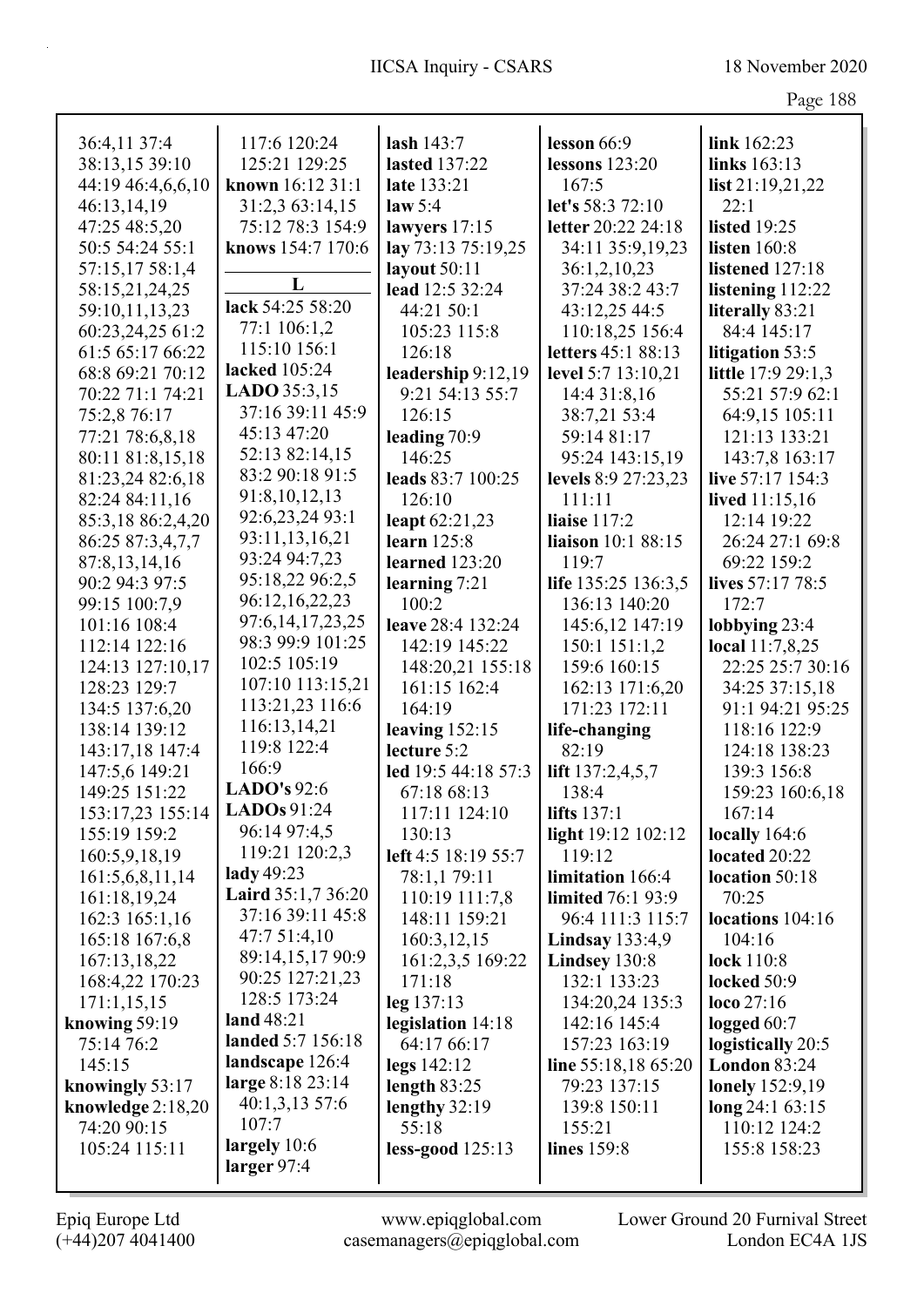| x<br>мυ<br>ı<br>e and a contract of the contract of the contract of the contract of the contract of the contract of the contract of the contract of the contract of the contract of the contract of the contract of the contract of the contra |
|------------------------------------------------------------------------------------------------------------------------------------------------------------------------------------------------------------------------------------------------|
|------------------------------------------------------------------------------------------------------------------------------------------------------------------------------------------------------------------------------------------------|

| 161:21,23 162:18         | 165:9 166:23,24       | 107:17 111:24           | maximum 68:9      | 37:17 42:24         |
|--------------------------|-----------------------|-------------------------|-------------------|---------------------|
| 172:14                   | 168:19                | 113:17 115:5            | mean 4:11 5:10,17 | 53:24 74:15,16      |
| longer 19:21 20:4        | lots 5:11 70:16       | 119:1 120:11            | 6:25 9:17 33:18   | 77:7 95:1 102:6     |
| 65:23 99:6,6,12          | 86:5                  | manager 23:22           | 35:4,11 44:12,20  | 102:11 106:21       |
| 137:20,22 139:22         | love 141:15 144:25    | 94:19 95:1 97:6         | 54:3,22 57:9      | 115:8 116:15,17     |
| 154:2                    | <b>loved</b> 146:11   | managers 65:21          | 60:9 64:14 66:3   | 119:1 142:24        |
| loo 61:23 62:6           | low 91:22             | managing $63:21$        | 69:4,13 71:1,6    | meets 91:12 92:11   |
| look 9:20 16:3,13        | low-level 59:9        | 88:4 92:22              | 72:15 81:18       | 93:24               |
| 17:8 21:18,20,25         | 124:4                 | mandatory 82:5,6        | 83:21,22,23       | <b>Mellor</b> 108:6 |
| 37:9,10,13 39:8          | lower-level 91:24     | 82:6,13,21              | 85:22 86:23       | member 4:14 5:6     |
| 40:5 50:11,16            | 93:14,24 94:1,6       | 170:16,19               | 87:13 100:5       | 11:15,16 13:23      |
| 54:8 55:4 58:6           | 124:7                 | <b>Mann</b> 167:13      | 108:25 122:11     | 14:6,13 20:10,17    |
| 58:18 68:5 78:8          | <b>lucky</b> 13:22    | manner 133:25           | means 20:8 58:22  | 21:12 24:4,15       |
| 82:4 92:15               | <b>lunch 89:8</b>     | 135:7,19                | 65:3              | 26:14 28:22,24      |
| 100:10 102:25            | <b>Lynch 80:18,21</b> | March 15:14 16:5        | meant 8:11 17:14  | 30:8,13 31:14       |
| 103:1 106:9              |                       | mark 1:7,8 16:23        | 24:13 57:5 58:22  | 34:18 65:8,18       |
| 116:3 118:21             | M                     | 45:12 51:13 52:7        | 63:19 64:2 65:15  | 69:9 70:10,12,19    |
| 144:16 152:5             | magazines 110:9       | 52:9 105:1              | 65:22 85:6        | 72:7,11 73:22       |
| 154:18 163:18            | magic 96:5            | 117:21 118:6,21         | measures 170:1    | 74:8 81:12          |
| 166:8 171:13             | main 17:25 20:7       | 147:20 149:16           | mechanisms        | 101:18 105:24       |
| <b>looked</b> 34:6 52:20 | 44:15                 | 173:21                  | 170:14            | 107:14 115:9        |
| 56:7 62:14               | maintained 94:21      | <b>Marlborough 3:21</b> | media 5:4 44:1    | 144:10 147:13       |
| 123:25                   | Majesty's 55:21       | marshal 24:7            | 169:5             | 150:9               |
| looking 9:18,21          | major 13:24,24        | <b>Martin 52:8,9</b>    | mediation 33:5    | members 19:22       |
| 19:17 26:17              | majority 133:12       | 117:19,24,25            | medical 24:8      | 23:4,24 25:19       |
| 42:23 50:21              | making 20:19 24:2     | 118:3                   | 62:10,16 81:14    | 26:15 27:10,20      |
| 53:10 71:18 78:2         | 41:20 50:1 54:6       | masters 86:17           | meet 24:15 31:11  | 32:16 33:20 56:9    |
| 79:6,12 113:15           | 54:17 57:1 80:1       | masturbating            | 52:22 54:9 82:9   | 56:10 65:11         |
| 113:17 125:18,19         | 100:15 102:20         | 18:14 40:15             | 91:13 94:23       | 68:25 70:18,24      |
| 141:10,16,16,22          | 132:14 170:17         | 103:18                  | 95:21 100:25      | 72:6 106:3 107:8    |
| 145:14 150:22            | <b>Malcolm 89:1,2</b> | masturbation 47:4       | 121:19,21,25      | 115:5 125:24        |
| 158:7 164:12             | 128:3,4               | 50:11                   | 136:16,18,20,24   | 170:14              |
| 165:15 166:1,9           | male 135:11           | match 48:8,9 72:1       | 138:11,19,22      | members' 164:22     |
| looks 125:10             | 153:18 158:16,20      | matching $81:21$        | 142:17,18 145:10  | memory $1:13$       |
| lose 2:3 21:16           | 159:9                 | material 43:17          | 145:20            | 89:18 129:3         |
| 129:9,10                 | man 36:12 49:10       | 74:21 131:19            | meeting $11:21$   | <b>Mendip 27:19</b> |
| lost 49:18 78:16         | manage 38:18          | 153:3                   | 16:4,6,11 38:3    | mental 155:15       |
| 163:9                    | 45:23 88:15 92:7      | maths 4:3 65:17         | 41:24 42:2,13,24  | 159:11,14,15        |
| lot 6:8 13:14 18:25      | 99:21 120:23          | 65:18,19                | 42:25 43:6 45:4   | 162:16              |
| 24:2 26:1 28:2,9         | manageable 120:1      | matron 30:18 61:2       | 50:8,25 51:4      | mention 17:8 43:2   |
| 38:19,19 46:15           | managed 110:25        | matrons $71:23$         | 77:5 103:20       | 103:23              |
| 46:20 48:1 59:9          | management 5:4        | 81:14                   | 104:2,12 105:5,6  | mentioned 43:4      |
| 83:9 84:8 134:4          | 19:10 25:10           | matter 11:5 32:4,9      | 105:7,8 107:17    | 62:18 140:7         |
| 137:20,22 140:14         | 37:13,20 39:8         | 43:18 54:10 68:8        | 107:22 109:6      | 145:3               |
| 140:20,20 144:3          | 42:3 45:2 50:22       | 83:19                   | 111:25 115:15     | mentor $4:17$       |
| 146:10,11 147:1          | 53:16 68:19           | matters 14:3 22:18      | 121:22 123:13     | merit 54:2          |
| 147:18 157:8,9           | 72:18,21,25           | 95:7 142:7              | 142:4,15,22       | merited 52:25       |
| 159:10,23,25             | 74:15,17 87:15        | mature 144:14,21        | 154:15,17 155:3   | message 140:4       |
| 161:24 163:9             | 91:11 95:11           | maverick 31:21          | meetings 10:3     | 149:21              |
|                          | 96:13 102:1,3,5       |                         |                   |                     |
|                          |                       |                         |                   |                     |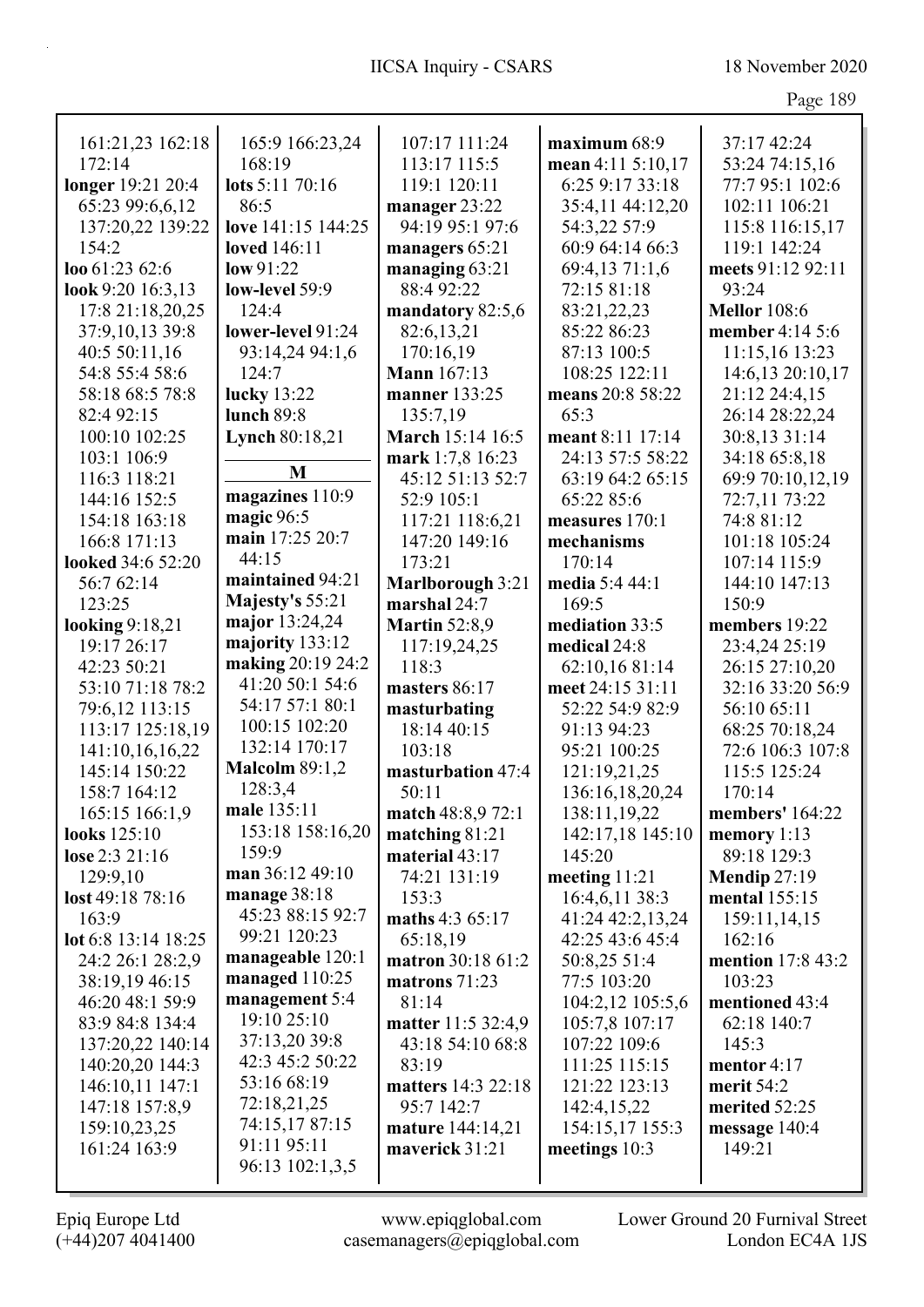| Paœ | c<br>1<br>I<br>ш |
|-----|------------------|
|     |                  |

| 2:22 16:12 35:20<br>nearby 70:18<br>Nicholas 36:6<br>messaged 138:18<br>157:3,8,8,10<br>messages 76:16<br>167:10<br>necessarily 11:13<br>Nick 121:23 122:2<br>78:20 94:16<br>139:25 140:17<br>missing 59:1 67:10<br>13:15 19:17 26:2<br>102:25 104:7<br>123:12<br>mistake 17:19<br>31:1,4 32:12<br><b>Nicola 35:1,7</b><br>141:1 147:18,25<br>106:10 111:14<br>149:6<br>mistakes 125:7<br>114:6,9 149:8<br>35:18 57:23<br>36:20 37:16 39:3<br>messaging 145:8<br>mother 150:18<br>100:7<br>39:11 45:8 46:6<br>misunderstanding<br>145:18 149:25<br>92:4<br>151:4 155:25<br>necessary 13:9<br>46:11 47:7,24<br>22:18 25:24<br>48:14 49:1 51:4<br>met 10:6,7 14:15<br>misunderstood<br>motorway 87:17<br>50:4 53:1 54:7<br>17:13 63:10<br>mouthful 35:4<br>95:19 97:2 117:2<br>51:10,11 52:16<br>move 14:25 28:25<br>57:12 64:23 86:6<br>64:13 65:22<br>125:8 126:14,18<br>81:18 83:11<br>120:21 138:23,25<br>Mitigating 86:15<br>45:3 50:22 55:5<br>need 1:22,25 11:9<br>89:14,15 173:24<br>mixed 16:17<br>16:3 23:13 41:8<br>139:5 142:6<br>55:13 60:14<br>Nield $1:5,6,9,10$<br>130:16<br>42:17,23 83:13<br>Micawber 7:10<br>72:16 74:23<br>53:13,14 61:10<br>$Mmm-hmm 41:23$<br>89:7 128:18,19<br>mid 6:6 133:24<br>80:24 101:21<br>64:8,14 88:16<br>middle 72:10<br>90:2 118:19,21<br>128:21,22 132:1<br>mobile 169:5<br>125:8 139:17<br>model 95:24 96:25<br>168:23<br>122:13 129:6<br>153:8 172:22<br>156:14,17<br>Middleton 32:2,11<br>moved 65:5 135:4<br>modern 13:15<br>149:16 158:8,10<br>173:3, 13, 14, 22<br>174:2<br>62:24 64:3,7<br>moment 42:18<br>136:23 137:9<br>158:12 168:1,3<br>niggles 94:4<br>68:16<br>48:17 89:8 96:4<br>139:2 171:18<br>170:8,13<br>night 48:7,12,12<br>Midlands 4:20<br>119:15 126:23<br>moving $24:22$<br>needed 10:11<br>million $156:22$<br>127:10 150:24<br>139:2<br>13:20 16:8 50:5<br>84:14,16 133:21<br><b>Mills</b> 36:6<br>151:2,9,14<br>multi-agency<br>53:1,2 54:10<br>138:7,8,18<br>156:21 167:14<br>mind 34:9 43:5<br>155:12 158:18<br>102:6<br>80:3 84:17<br>multiple 87:17<br>nightly 140:3<br>53:3 74:2 79:10<br>163:12<br>102:19 110:21<br>Monday 94:4<br>mum 62:8 148:16<br>nights 28:8 136:17<br>84:5 88:6<br>143:11 148:7<br>145:13,13 146:20<br>148:18 151:5<br>nine 4:1 104:16<br>151:19 154:22<br>minded $74:2$<br>147:23 149:8<br>mindful 89:7<br>156:21 162:5,6<br>needs 110:2 111:3<br>no-one 77:12<br>mine 137:13<br>mum's 148:13<br>money 7:8 96:15<br>114:1 172:4,5,5<br>157:1<br>96:15<br>negative 17:3<br>minibuses 87:3<br>museum 83:23<br>non-recent 99:4<br>monitoring 17:11<br>48:18 124:15<br>minimise 44:14<br>music 20:15<br>99:11,21,25<br>17:14 71:19 72:8<br>network 29:22<br>minutes 1:25<br>non-teaching<br>N<br>87:18<br>15:22,24,25 16:4<br>93:11 96:2<br>168:15<br>N 173:20<br>16:18 21:17<br>month 27:24 158:5<br>never 31:22 54:25<br>nonacademic 23:9<br>naive 171:2<br>months 77:13<br>57:14 59:12 76:2<br>128:9<br>nonteaching 81:14<br>name 135:4<br>mirror 57:23 96:9<br>107:21 152:14,20<br>88:20 151:11<br>normal 26:5 35:11<br>138:16 153:9<br>mirrored 13:21<br>152:23 167:6<br>66:18 144:10<br>171:6<br>names 21:22 46:7<br><b>Moore</b> 1:7,8,10<br>misbehave 143:7,7<br>169:9 171:12<br>157:14 162:12<br>narrow $76:15$<br>2:10 3:13 16:10<br>172:14,17<br><b>North 86:4</b><br>misbehaving<br>79:12<br>147:3,9<br>16:23 19:4 42:23<br>new 8:19 77:19<br>note 17:6 62:1<br>national 54:12<br>misconduct 54:15<br>43:10 45:12<br>122:25<br>103:20 104:1<br>55:6 84:12 93:11<br>mislead 54:22 55:1<br>51:13 59:3 80:14<br>153:2 157:22<br>newly-appointed<br>96:2 122:9<br>misleading 36:19<br>83:18 87:21 89:4<br>4:15<br>169:11<br>nationally 96:24<br>36:22 44:10<br><b>Newman 98:15</b><br>notes 1:15 10:12<br>94:16 103:20,23<br>nature 10:9 12:7<br>53:17<br>104:7 105:1,4,8<br>101:16 120:21,22<br>17:9 89:20 103:3<br>87:24 91:19<br>misled $54:21$<br>106:10,15,18<br>121:11 122:4<br>103:4,5 104:5<br>123:7<br>129:3<br>108:24 114:6<br>124:22 126:6<br>mismatch 7:8<br>naughty $144:6,8$<br>115:16 117:21<br>news 87:22<br>noticeable 98:22<br>misrepresented<br><b>NCTL 55:10</b><br>63:10<br>118:21 173:21<br>noticed 78:14<br>newspaper 43:14<br>near 20:3 103:11<br>missed 25:5 42:8<br>43:20<br>morning $1:4,6,6$<br>notified 144:2<br>135:12 |  |  |  |
|------------------------------------------------------------------------------------------------------------------------------------------------------------------------------------------------------------------------------------------------------------------------------------------------------------------------------------------------------------------------------------------------------------------------------------------------------------------------------------------------------------------------------------------------------------------------------------------------------------------------------------------------------------------------------------------------------------------------------------------------------------------------------------------------------------------------------------------------------------------------------------------------------------------------------------------------------------------------------------------------------------------------------------------------------------------------------------------------------------------------------------------------------------------------------------------------------------------------------------------------------------------------------------------------------------------------------------------------------------------------------------------------------------------------------------------------------------------------------------------------------------------------------------------------------------------------------------------------------------------------------------------------------------------------------------------------------------------------------------------------------------------------------------------------------------------------------------------------------------------------------------------------------------------------------------------------------------------------------------------------------------------------------------------------------------------------------------------------------------------------------------------------------------------------------------------------------------------------------------------------------------------------------------------------------------------------------------------------------------------------------------------------------------------------------------------------------------------------------------------------------------------------------------------------------------------------------------------------------------------------------------------------------------------------------------------------------------------------------------------------------------------------------------------------------------------------------------------------------------------------------------------------------------------------------------------------------------------------------------------------------------------------------------------------------------------------------------------------------------------------------------------------------------------------------------------------------------------------------------------------------------------------------------------------------------------------------------------------------------------------------------------------------------------------------------------------------------------------------------------------------------------------------------------------------------------------------------------------------------------------------------------------------------------------------------------------------------------------------------------------------------------------------------------------------------------------------------------------------------------------------------------------------------------------------------------------------------------------------------------------------------------------------------------------------------------------------------------------------------------------------------------------------------------------------------------------------------------------------------------------------------------|--|--|--|
|                                                                                                                                                                                                                                                                                                                                                                                                                                                                                                                                                                                                                                                                                                                                                                                                                                                                                                                                                                                                                                                                                                                                                                                                                                                                                                                                                                                                                                                                                                                                                                                                                                                                                                                                                                                                                                                                                                                                                                                                                                                                                                                                                                                                                                                                                                                                                                                                                                                                                                                                                                                                                                                                                                                                                                                                                                                                                                                                                                                                                                                                                                                                                                                                                                                                                                                                                                                                                                                                                                                                                                                                                                                                                                                                                                                                                                                                                                                                                                                                                                                                                                                                                                                                                                                                  |  |  |  |
|                                                                                                                                                                                                                                                                                                                                                                                                                                                                                                                                                                                                                                                                                                                                                                                                                                                                                                                                                                                                                                                                                                                                                                                                                                                                                                                                                                                                                                                                                                                                                                                                                                                                                                                                                                                                                                                                                                                                                                                                                                                                                                                                                                                                                                                                                                                                                                                                                                                                                                                                                                                                                                                                                                                                                                                                                                                                                                                                                                                                                                                                                                                                                                                                                                                                                                                                                                                                                                                                                                                                                                                                                                                                                                                                                                                                                                                                                                                                                                                                                                                                                                                                                                                                                                                                  |  |  |  |
|                                                                                                                                                                                                                                                                                                                                                                                                                                                                                                                                                                                                                                                                                                                                                                                                                                                                                                                                                                                                                                                                                                                                                                                                                                                                                                                                                                                                                                                                                                                                                                                                                                                                                                                                                                                                                                                                                                                                                                                                                                                                                                                                                                                                                                                                                                                                                                                                                                                                                                                                                                                                                                                                                                                                                                                                                                                                                                                                                                                                                                                                                                                                                                                                                                                                                                                                                                                                                                                                                                                                                                                                                                                                                                                                                                                                                                                                                                                                                                                                                                                                                                                                                                                                                                                                  |  |  |  |
|                                                                                                                                                                                                                                                                                                                                                                                                                                                                                                                                                                                                                                                                                                                                                                                                                                                                                                                                                                                                                                                                                                                                                                                                                                                                                                                                                                                                                                                                                                                                                                                                                                                                                                                                                                                                                                                                                                                                                                                                                                                                                                                                                                                                                                                                                                                                                                                                                                                                                                                                                                                                                                                                                                                                                                                                                                                                                                                                                                                                                                                                                                                                                                                                                                                                                                                                                                                                                                                                                                                                                                                                                                                                                                                                                                                                                                                                                                                                                                                                                                                                                                                                                                                                                                                                  |  |  |  |
|                                                                                                                                                                                                                                                                                                                                                                                                                                                                                                                                                                                                                                                                                                                                                                                                                                                                                                                                                                                                                                                                                                                                                                                                                                                                                                                                                                                                                                                                                                                                                                                                                                                                                                                                                                                                                                                                                                                                                                                                                                                                                                                                                                                                                                                                                                                                                                                                                                                                                                                                                                                                                                                                                                                                                                                                                                                                                                                                                                                                                                                                                                                                                                                                                                                                                                                                                                                                                                                                                                                                                                                                                                                                                                                                                                                                                                                                                                                                                                                                                                                                                                                                                                                                                                                                  |  |  |  |
|                                                                                                                                                                                                                                                                                                                                                                                                                                                                                                                                                                                                                                                                                                                                                                                                                                                                                                                                                                                                                                                                                                                                                                                                                                                                                                                                                                                                                                                                                                                                                                                                                                                                                                                                                                                                                                                                                                                                                                                                                                                                                                                                                                                                                                                                                                                                                                                                                                                                                                                                                                                                                                                                                                                                                                                                                                                                                                                                                                                                                                                                                                                                                                                                                                                                                                                                                                                                                                                                                                                                                                                                                                                                                                                                                                                                                                                                                                                                                                                                                                                                                                                                                                                                                                                                  |  |  |  |
|                                                                                                                                                                                                                                                                                                                                                                                                                                                                                                                                                                                                                                                                                                                                                                                                                                                                                                                                                                                                                                                                                                                                                                                                                                                                                                                                                                                                                                                                                                                                                                                                                                                                                                                                                                                                                                                                                                                                                                                                                                                                                                                                                                                                                                                                                                                                                                                                                                                                                                                                                                                                                                                                                                                                                                                                                                                                                                                                                                                                                                                                                                                                                                                                                                                                                                                                                                                                                                                                                                                                                                                                                                                                                                                                                                                                                                                                                                                                                                                                                                                                                                                                                                                                                                                                  |  |  |  |
|                                                                                                                                                                                                                                                                                                                                                                                                                                                                                                                                                                                                                                                                                                                                                                                                                                                                                                                                                                                                                                                                                                                                                                                                                                                                                                                                                                                                                                                                                                                                                                                                                                                                                                                                                                                                                                                                                                                                                                                                                                                                                                                                                                                                                                                                                                                                                                                                                                                                                                                                                                                                                                                                                                                                                                                                                                                                                                                                                                                                                                                                                                                                                                                                                                                                                                                                                                                                                                                                                                                                                                                                                                                                                                                                                                                                                                                                                                                                                                                                                                                                                                                                                                                                                                                                  |  |  |  |
|                                                                                                                                                                                                                                                                                                                                                                                                                                                                                                                                                                                                                                                                                                                                                                                                                                                                                                                                                                                                                                                                                                                                                                                                                                                                                                                                                                                                                                                                                                                                                                                                                                                                                                                                                                                                                                                                                                                                                                                                                                                                                                                                                                                                                                                                                                                                                                                                                                                                                                                                                                                                                                                                                                                                                                                                                                                                                                                                                                                                                                                                                                                                                                                                                                                                                                                                                                                                                                                                                                                                                                                                                                                                                                                                                                                                                                                                                                                                                                                                                                                                                                                                                                                                                                                                  |  |  |  |
|                                                                                                                                                                                                                                                                                                                                                                                                                                                                                                                                                                                                                                                                                                                                                                                                                                                                                                                                                                                                                                                                                                                                                                                                                                                                                                                                                                                                                                                                                                                                                                                                                                                                                                                                                                                                                                                                                                                                                                                                                                                                                                                                                                                                                                                                                                                                                                                                                                                                                                                                                                                                                                                                                                                                                                                                                                                                                                                                                                                                                                                                                                                                                                                                                                                                                                                                                                                                                                                                                                                                                                                                                                                                                                                                                                                                                                                                                                                                                                                                                                                                                                                                                                                                                                                                  |  |  |  |
|                                                                                                                                                                                                                                                                                                                                                                                                                                                                                                                                                                                                                                                                                                                                                                                                                                                                                                                                                                                                                                                                                                                                                                                                                                                                                                                                                                                                                                                                                                                                                                                                                                                                                                                                                                                                                                                                                                                                                                                                                                                                                                                                                                                                                                                                                                                                                                                                                                                                                                                                                                                                                                                                                                                                                                                                                                                                                                                                                                                                                                                                                                                                                                                                                                                                                                                                                                                                                                                                                                                                                                                                                                                                                                                                                                                                                                                                                                                                                                                                                                                                                                                                                                                                                                                                  |  |  |  |
|                                                                                                                                                                                                                                                                                                                                                                                                                                                                                                                                                                                                                                                                                                                                                                                                                                                                                                                                                                                                                                                                                                                                                                                                                                                                                                                                                                                                                                                                                                                                                                                                                                                                                                                                                                                                                                                                                                                                                                                                                                                                                                                                                                                                                                                                                                                                                                                                                                                                                                                                                                                                                                                                                                                                                                                                                                                                                                                                                                                                                                                                                                                                                                                                                                                                                                                                                                                                                                                                                                                                                                                                                                                                                                                                                                                                                                                                                                                                                                                                                                                                                                                                                                                                                                                                  |  |  |  |
|                                                                                                                                                                                                                                                                                                                                                                                                                                                                                                                                                                                                                                                                                                                                                                                                                                                                                                                                                                                                                                                                                                                                                                                                                                                                                                                                                                                                                                                                                                                                                                                                                                                                                                                                                                                                                                                                                                                                                                                                                                                                                                                                                                                                                                                                                                                                                                                                                                                                                                                                                                                                                                                                                                                                                                                                                                                                                                                                                                                                                                                                                                                                                                                                                                                                                                                                                                                                                                                                                                                                                                                                                                                                                                                                                                                                                                                                                                                                                                                                                                                                                                                                                                                                                                                                  |  |  |  |
|                                                                                                                                                                                                                                                                                                                                                                                                                                                                                                                                                                                                                                                                                                                                                                                                                                                                                                                                                                                                                                                                                                                                                                                                                                                                                                                                                                                                                                                                                                                                                                                                                                                                                                                                                                                                                                                                                                                                                                                                                                                                                                                                                                                                                                                                                                                                                                                                                                                                                                                                                                                                                                                                                                                                                                                                                                                                                                                                                                                                                                                                                                                                                                                                                                                                                                                                                                                                                                                                                                                                                                                                                                                                                                                                                                                                                                                                                                                                                                                                                                                                                                                                                                                                                                                                  |  |  |  |
|                                                                                                                                                                                                                                                                                                                                                                                                                                                                                                                                                                                                                                                                                                                                                                                                                                                                                                                                                                                                                                                                                                                                                                                                                                                                                                                                                                                                                                                                                                                                                                                                                                                                                                                                                                                                                                                                                                                                                                                                                                                                                                                                                                                                                                                                                                                                                                                                                                                                                                                                                                                                                                                                                                                                                                                                                                                                                                                                                                                                                                                                                                                                                                                                                                                                                                                                                                                                                                                                                                                                                                                                                                                                                                                                                                                                                                                                                                                                                                                                                                                                                                                                                                                                                                                                  |  |  |  |
|                                                                                                                                                                                                                                                                                                                                                                                                                                                                                                                                                                                                                                                                                                                                                                                                                                                                                                                                                                                                                                                                                                                                                                                                                                                                                                                                                                                                                                                                                                                                                                                                                                                                                                                                                                                                                                                                                                                                                                                                                                                                                                                                                                                                                                                                                                                                                                                                                                                                                                                                                                                                                                                                                                                                                                                                                                                                                                                                                                                                                                                                                                                                                                                                                                                                                                                                                                                                                                                                                                                                                                                                                                                                                                                                                                                                                                                                                                                                                                                                                                                                                                                                                                                                                                                                  |  |  |  |
|                                                                                                                                                                                                                                                                                                                                                                                                                                                                                                                                                                                                                                                                                                                                                                                                                                                                                                                                                                                                                                                                                                                                                                                                                                                                                                                                                                                                                                                                                                                                                                                                                                                                                                                                                                                                                                                                                                                                                                                                                                                                                                                                                                                                                                                                                                                                                                                                                                                                                                                                                                                                                                                                                                                                                                                                                                                                                                                                                                                                                                                                                                                                                                                                                                                                                                                                                                                                                                                                                                                                                                                                                                                                                                                                                                                                                                                                                                                                                                                                                                                                                                                                                                                                                                                                  |  |  |  |
|                                                                                                                                                                                                                                                                                                                                                                                                                                                                                                                                                                                                                                                                                                                                                                                                                                                                                                                                                                                                                                                                                                                                                                                                                                                                                                                                                                                                                                                                                                                                                                                                                                                                                                                                                                                                                                                                                                                                                                                                                                                                                                                                                                                                                                                                                                                                                                                                                                                                                                                                                                                                                                                                                                                                                                                                                                                                                                                                                                                                                                                                                                                                                                                                                                                                                                                                                                                                                                                                                                                                                                                                                                                                                                                                                                                                                                                                                                                                                                                                                                                                                                                                                                                                                                                                  |  |  |  |
|                                                                                                                                                                                                                                                                                                                                                                                                                                                                                                                                                                                                                                                                                                                                                                                                                                                                                                                                                                                                                                                                                                                                                                                                                                                                                                                                                                                                                                                                                                                                                                                                                                                                                                                                                                                                                                                                                                                                                                                                                                                                                                                                                                                                                                                                                                                                                                                                                                                                                                                                                                                                                                                                                                                                                                                                                                                                                                                                                                                                                                                                                                                                                                                                                                                                                                                                                                                                                                                                                                                                                                                                                                                                                                                                                                                                                                                                                                                                                                                                                                                                                                                                                                                                                                                                  |  |  |  |
|                                                                                                                                                                                                                                                                                                                                                                                                                                                                                                                                                                                                                                                                                                                                                                                                                                                                                                                                                                                                                                                                                                                                                                                                                                                                                                                                                                                                                                                                                                                                                                                                                                                                                                                                                                                                                                                                                                                                                                                                                                                                                                                                                                                                                                                                                                                                                                                                                                                                                                                                                                                                                                                                                                                                                                                                                                                                                                                                                                                                                                                                                                                                                                                                                                                                                                                                                                                                                                                                                                                                                                                                                                                                                                                                                                                                                                                                                                                                                                                                                                                                                                                                                                                                                                                                  |  |  |  |
|                                                                                                                                                                                                                                                                                                                                                                                                                                                                                                                                                                                                                                                                                                                                                                                                                                                                                                                                                                                                                                                                                                                                                                                                                                                                                                                                                                                                                                                                                                                                                                                                                                                                                                                                                                                                                                                                                                                                                                                                                                                                                                                                                                                                                                                                                                                                                                                                                                                                                                                                                                                                                                                                                                                                                                                                                                                                                                                                                                                                                                                                                                                                                                                                                                                                                                                                                                                                                                                                                                                                                                                                                                                                                                                                                                                                                                                                                                                                                                                                                                                                                                                                                                                                                                                                  |  |  |  |
|                                                                                                                                                                                                                                                                                                                                                                                                                                                                                                                                                                                                                                                                                                                                                                                                                                                                                                                                                                                                                                                                                                                                                                                                                                                                                                                                                                                                                                                                                                                                                                                                                                                                                                                                                                                                                                                                                                                                                                                                                                                                                                                                                                                                                                                                                                                                                                                                                                                                                                                                                                                                                                                                                                                                                                                                                                                                                                                                                                                                                                                                                                                                                                                                                                                                                                                                                                                                                                                                                                                                                                                                                                                                                                                                                                                                                                                                                                                                                                                                                                                                                                                                                                                                                                                                  |  |  |  |
|                                                                                                                                                                                                                                                                                                                                                                                                                                                                                                                                                                                                                                                                                                                                                                                                                                                                                                                                                                                                                                                                                                                                                                                                                                                                                                                                                                                                                                                                                                                                                                                                                                                                                                                                                                                                                                                                                                                                                                                                                                                                                                                                                                                                                                                                                                                                                                                                                                                                                                                                                                                                                                                                                                                                                                                                                                                                                                                                                                                                                                                                                                                                                                                                                                                                                                                                                                                                                                                                                                                                                                                                                                                                                                                                                                                                                                                                                                                                                                                                                                                                                                                                                                                                                                                                  |  |  |  |
|                                                                                                                                                                                                                                                                                                                                                                                                                                                                                                                                                                                                                                                                                                                                                                                                                                                                                                                                                                                                                                                                                                                                                                                                                                                                                                                                                                                                                                                                                                                                                                                                                                                                                                                                                                                                                                                                                                                                                                                                                                                                                                                                                                                                                                                                                                                                                                                                                                                                                                                                                                                                                                                                                                                                                                                                                                                                                                                                                                                                                                                                                                                                                                                                                                                                                                                                                                                                                                                                                                                                                                                                                                                                                                                                                                                                                                                                                                                                                                                                                                                                                                                                                                                                                                                                  |  |  |  |
|                                                                                                                                                                                                                                                                                                                                                                                                                                                                                                                                                                                                                                                                                                                                                                                                                                                                                                                                                                                                                                                                                                                                                                                                                                                                                                                                                                                                                                                                                                                                                                                                                                                                                                                                                                                                                                                                                                                                                                                                                                                                                                                                                                                                                                                                                                                                                                                                                                                                                                                                                                                                                                                                                                                                                                                                                                                                                                                                                                                                                                                                                                                                                                                                                                                                                                                                                                                                                                                                                                                                                                                                                                                                                                                                                                                                                                                                                                                                                                                                                                                                                                                                                                                                                                                                  |  |  |  |
|                                                                                                                                                                                                                                                                                                                                                                                                                                                                                                                                                                                                                                                                                                                                                                                                                                                                                                                                                                                                                                                                                                                                                                                                                                                                                                                                                                                                                                                                                                                                                                                                                                                                                                                                                                                                                                                                                                                                                                                                                                                                                                                                                                                                                                                                                                                                                                                                                                                                                                                                                                                                                                                                                                                                                                                                                                                                                                                                                                                                                                                                                                                                                                                                                                                                                                                                                                                                                                                                                                                                                                                                                                                                                                                                                                                                                                                                                                                                                                                                                                                                                                                                                                                                                                                                  |  |  |  |
|                                                                                                                                                                                                                                                                                                                                                                                                                                                                                                                                                                                                                                                                                                                                                                                                                                                                                                                                                                                                                                                                                                                                                                                                                                                                                                                                                                                                                                                                                                                                                                                                                                                                                                                                                                                                                                                                                                                                                                                                                                                                                                                                                                                                                                                                                                                                                                                                                                                                                                                                                                                                                                                                                                                                                                                                                                                                                                                                                                                                                                                                                                                                                                                                                                                                                                                                                                                                                                                                                                                                                                                                                                                                                                                                                                                                                                                                                                                                                                                                                                                                                                                                                                                                                                                                  |  |  |  |
|                                                                                                                                                                                                                                                                                                                                                                                                                                                                                                                                                                                                                                                                                                                                                                                                                                                                                                                                                                                                                                                                                                                                                                                                                                                                                                                                                                                                                                                                                                                                                                                                                                                                                                                                                                                                                                                                                                                                                                                                                                                                                                                                                                                                                                                                                                                                                                                                                                                                                                                                                                                                                                                                                                                                                                                                                                                                                                                                                                                                                                                                                                                                                                                                                                                                                                                                                                                                                                                                                                                                                                                                                                                                                                                                                                                                                                                                                                                                                                                                                                                                                                                                                                                                                                                                  |  |  |  |
|                                                                                                                                                                                                                                                                                                                                                                                                                                                                                                                                                                                                                                                                                                                                                                                                                                                                                                                                                                                                                                                                                                                                                                                                                                                                                                                                                                                                                                                                                                                                                                                                                                                                                                                                                                                                                                                                                                                                                                                                                                                                                                                                                                                                                                                                                                                                                                                                                                                                                                                                                                                                                                                                                                                                                                                                                                                                                                                                                                                                                                                                                                                                                                                                                                                                                                                                                                                                                                                                                                                                                                                                                                                                                                                                                                                                                                                                                                                                                                                                                                                                                                                                                                                                                                                                  |  |  |  |
|                                                                                                                                                                                                                                                                                                                                                                                                                                                                                                                                                                                                                                                                                                                                                                                                                                                                                                                                                                                                                                                                                                                                                                                                                                                                                                                                                                                                                                                                                                                                                                                                                                                                                                                                                                                                                                                                                                                                                                                                                                                                                                                                                                                                                                                                                                                                                                                                                                                                                                                                                                                                                                                                                                                                                                                                                                                                                                                                                                                                                                                                                                                                                                                                                                                                                                                                                                                                                                                                                                                                                                                                                                                                                                                                                                                                                                                                                                                                                                                                                                                                                                                                                                                                                                                                  |  |  |  |
|                                                                                                                                                                                                                                                                                                                                                                                                                                                                                                                                                                                                                                                                                                                                                                                                                                                                                                                                                                                                                                                                                                                                                                                                                                                                                                                                                                                                                                                                                                                                                                                                                                                                                                                                                                                                                                                                                                                                                                                                                                                                                                                                                                                                                                                                                                                                                                                                                                                                                                                                                                                                                                                                                                                                                                                                                                                                                                                                                                                                                                                                                                                                                                                                                                                                                                                                                                                                                                                                                                                                                                                                                                                                                                                                                                                                                                                                                                                                                                                                                                                                                                                                                                                                                                                                  |  |  |  |
|                                                                                                                                                                                                                                                                                                                                                                                                                                                                                                                                                                                                                                                                                                                                                                                                                                                                                                                                                                                                                                                                                                                                                                                                                                                                                                                                                                                                                                                                                                                                                                                                                                                                                                                                                                                                                                                                                                                                                                                                                                                                                                                                                                                                                                                                                                                                                                                                                                                                                                                                                                                                                                                                                                                                                                                                                                                                                                                                                                                                                                                                                                                                                                                                                                                                                                                                                                                                                                                                                                                                                                                                                                                                                                                                                                                                                                                                                                                                                                                                                                                                                                                                                                                                                                                                  |  |  |  |
|                                                                                                                                                                                                                                                                                                                                                                                                                                                                                                                                                                                                                                                                                                                                                                                                                                                                                                                                                                                                                                                                                                                                                                                                                                                                                                                                                                                                                                                                                                                                                                                                                                                                                                                                                                                                                                                                                                                                                                                                                                                                                                                                                                                                                                                                                                                                                                                                                                                                                                                                                                                                                                                                                                                                                                                                                                                                                                                                                                                                                                                                                                                                                                                                                                                                                                                                                                                                                                                                                                                                                                                                                                                                                                                                                                                                                                                                                                                                                                                                                                                                                                                                                                                                                                                                  |  |  |  |
|                                                                                                                                                                                                                                                                                                                                                                                                                                                                                                                                                                                                                                                                                                                                                                                                                                                                                                                                                                                                                                                                                                                                                                                                                                                                                                                                                                                                                                                                                                                                                                                                                                                                                                                                                                                                                                                                                                                                                                                                                                                                                                                                                                                                                                                                                                                                                                                                                                                                                                                                                                                                                                                                                                                                                                                                                                                                                                                                                                                                                                                                                                                                                                                                                                                                                                                                                                                                                                                                                                                                                                                                                                                                                                                                                                                                                                                                                                                                                                                                                                                                                                                                                                                                                                                                  |  |  |  |
|                                                                                                                                                                                                                                                                                                                                                                                                                                                                                                                                                                                                                                                                                                                                                                                                                                                                                                                                                                                                                                                                                                                                                                                                                                                                                                                                                                                                                                                                                                                                                                                                                                                                                                                                                                                                                                                                                                                                                                                                                                                                                                                                                                                                                                                                                                                                                                                                                                                                                                                                                                                                                                                                                                                                                                                                                                                                                                                                                                                                                                                                                                                                                                                                                                                                                                                                                                                                                                                                                                                                                                                                                                                                                                                                                                                                                                                                                                                                                                                                                                                                                                                                                                                                                                                                  |  |  |  |
|                                                                                                                                                                                                                                                                                                                                                                                                                                                                                                                                                                                                                                                                                                                                                                                                                                                                                                                                                                                                                                                                                                                                                                                                                                                                                                                                                                                                                                                                                                                                                                                                                                                                                                                                                                                                                                                                                                                                                                                                                                                                                                                                                                                                                                                                                                                                                                                                                                                                                                                                                                                                                                                                                                                                                                                                                                                                                                                                                                                                                                                                                                                                                                                                                                                                                                                                                                                                                                                                                                                                                                                                                                                                                                                                                                                                                                                                                                                                                                                                                                                                                                                                                                                                                                                                  |  |  |  |
|                                                                                                                                                                                                                                                                                                                                                                                                                                                                                                                                                                                                                                                                                                                                                                                                                                                                                                                                                                                                                                                                                                                                                                                                                                                                                                                                                                                                                                                                                                                                                                                                                                                                                                                                                                                                                                                                                                                                                                                                                                                                                                                                                                                                                                                                                                                                                                                                                                                                                                                                                                                                                                                                                                                                                                                                                                                                                                                                                                                                                                                                                                                                                                                                                                                                                                                                                                                                                                                                                                                                                                                                                                                                                                                                                                                                                                                                                                                                                                                                                                                                                                                                                                                                                                                                  |  |  |  |
|                                                                                                                                                                                                                                                                                                                                                                                                                                                                                                                                                                                                                                                                                                                                                                                                                                                                                                                                                                                                                                                                                                                                                                                                                                                                                                                                                                                                                                                                                                                                                                                                                                                                                                                                                                                                                                                                                                                                                                                                                                                                                                                                                                                                                                                                                                                                                                                                                                                                                                                                                                                                                                                                                                                                                                                                                                                                                                                                                                                                                                                                                                                                                                                                                                                                                                                                                                                                                                                                                                                                                                                                                                                                                                                                                                                                                                                                                                                                                                                                                                                                                                                                                                                                                                                                  |  |  |  |
|                                                                                                                                                                                                                                                                                                                                                                                                                                                                                                                                                                                                                                                                                                                                                                                                                                                                                                                                                                                                                                                                                                                                                                                                                                                                                                                                                                                                                                                                                                                                                                                                                                                                                                                                                                                                                                                                                                                                                                                                                                                                                                                                                                                                                                                                                                                                                                                                                                                                                                                                                                                                                                                                                                                                                                                                                                                                                                                                                                                                                                                                                                                                                                                                                                                                                                                                                                                                                                                                                                                                                                                                                                                                                                                                                                                                                                                                                                                                                                                                                                                                                                                                                                                                                                                                  |  |  |  |
|                                                                                                                                                                                                                                                                                                                                                                                                                                                                                                                                                                                                                                                                                                                                                                                                                                                                                                                                                                                                                                                                                                                                                                                                                                                                                                                                                                                                                                                                                                                                                                                                                                                                                                                                                                                                                                                                                                                                                                                                                                                                                                                                                                                                                                                                                                                                                                                                                                                                                                                                                                                                                                                                                                                                                                                                                                                                                                                                                                                                                                                                                                                                                                                                                                                                                                                                                                                                                                                                                                                                                                                                                                                                                                                                                                                                                                                                                                                                                                                                                                                                                                                                                                                                                                                                  |  |  |  |
|                                                                                                                                                                                                                                                                                                                                                                                                                                                                                                                                                                                                                                                                                                                                                                                                                                                                                                                                                                                                                                                                                                                                                                                                                                                                                                                                                                                                                                                                                                                                                                                                                                                                                                                                                                                                                                                                                                                                                                                                                                                                                                                                                                                                                                                                                                                                                                                                                                                                                                                                                                                                                                                                                                                                                                                                                                                                                                                                                                                                                                                                                                                                                                                                                                                                                                                                                                                                                                                                                                                                                                                                                                                                                                                                                                                                                                                                                                                                                                                                                                                                                                                                                                                                                                                                  |  |  |  |
|                                                                                                                                                                                                                                                                                                                                                                                                                                                                                                                                                                                                                                                                                                                                                                                                                                                                                                                                                                                                                                                                                                                                                                                                                                                                                                                                                                                                                                                                                                                                                                                                                                                                                                                                                                                                                                                                                                                                                                                                                                                                                                                                                                                                                                                                                                                                                                                                                                                                                                                                                                                                                                                                                                                                                                                                                                                                                                                                                                                                                                                                                                                                                                                                                                                                                                                                                                                                                                                                                                                                                                                                                                                                                                                                                                                                                                                                                                                                                                                                                                                                                                                                                                                                                                                                  |  |  |  |
|                                                                                                                                                                                                                                                                                                                                                                                                                                                                                                                                                                                                                                                                                                                                                                                                                                                                                                                                                                                                                                                                                                                                                                                                                                                                                                                                                                                                                                                                                                                                                                                                                                                                                                                                                                                                                                                                                                                                                                                                                                                                                                                                                                                                                                                                                                                                                                                                                                                                                                                                                                                                                                                                                                                                                                                                                                                                                                                                                                                                                                                                                                                                                                                                                                                                                                                                                                                                                                                                                                                                                                                                                                                                                                                                                                                                                                                                                                                                                                                                                                                                                                                                                                                                                                                                  |  |  |  |
|                                                                                                                                                                                                                                                                                                                                                                                                                                                                                                                                                                                                                                                                                                                                                                                                                                                                                                                                                                                                                                                                                                                                                                                                                                                                                                                                                                                                                                                                                                                                                                                                                                                                                                                                                                                                                                                                                                                                                                                                                                                                                                                                                                                                                                                                                                                                                                                                                                                                                                                                                                                                                                                                                                                                                                                                                                                                                                                                                                                                                                                                                                                                                                                                                                                                                                                                                                                                                                                                                                                                                                                                                                                                                                                                                                                                                                                                                                                                                                                                                                                                                                                                                                                                                                                                  |  |  |  |
|                                                                                                                                                                                                                                                                                                                                                                                                                                                                                                                                                                                                                                                                                                                                                                                                                                                                                                                                                                                                                                                                                                                                                                                                                                                                                                                                                                                                                                                                                                                                                                                                                                                                                                                                                                                                                                                                                                                                                                                                                                                                                                                                                                                                                                                                                                                                                                                                                                                                                                                                                                                                                                                                                                                                                                                                                                                                                                                                                                                                                                                                                                                                                                                                                                                                                                                                                                                                                                                                                                                                                                                                                                                                                                                                                                                                                                                                                                                                                                                                                                                                                                                                                                                                                                                                  |  |  |  |
|                                                                                                                                                                                                                                                                                                                                                                                                                                                                                                                                                                                                                                                                                                                                                                                                                                                                                                                                                                                                                                                                                                                                                                                                                                                                                                                                                                                                                                                                                                                                                                                                                                                                                                                                                                                                                                                                                                                                                                                                                                                                                                                                                                                                                                                                                                                                                                                                                                                                                                                                                                                                                                                                                                                                                                                                                                                                                                                                                                                                                                                                                                                                                                                                                                                                                                                                                                                                                                                                                                                                                                                                                                                                                                                                                                                                                                                                                                                                                                                                                                                                                                                                                                                                                                                                  |  |  |  |
|                                                                                                                                                                                                                                                                                                                                                                                                                                                                                                                                                                                                                                                                                                                                                                                                                                                                                                                                                                                                                                                                                                                                                                                                                                                                                                                                                                                                                                                                                                                                                                                                                                                                                                                                                                                                                                                                                                                                                                                                                                                                                                                                                                                                                                                                                                                                                                                                                                                                                                                                                                                                                                                                                                                                                                                                                                                                                                                                                                                                                                                                                                                                                                                                                                                                                                                                                                                                                                                                                                                                                                                                                                                                                                                                                                                                                                                                                                                                                                                                                                                                                                                                                                                                                                                                  |  |  |  |
|                                                                                                                                                                                                                                                                                                                                                                                                                                                                                                                                                                                                                                                                                                                                                                                                                                                                                                                                                                                                                                                                                                                                                                                                                                                                                                                                                                                                                                                                                                                                                                                                                                                                                                                                                                                                                                                                                                                                                                                                                                                                                                                                                                                                                                                                                                                                                                                                                                                                                                                                                                                                                                                                                                                                                                                                                                                                                                                                                                                                                                                                                                                                                                                                                                                                                                                                                                                                                                                                                                                                                                                                                                                                                                                                                                                                                                                                                                                                                                                                                                                                                                                                                                                                                                                                  |  |  |  |
|                                                                                                                                                                                                                                                                                                                                                                                                                                                                                                                                                                                                                                                                                                                                                                                                                                                                                                                                                                                                                                                                                                                                                                                                                                                                                                                                                                                                                                                                                                                                                                                                                                                                                                                                                                                                                                                                                                                                                                                                                                                                                                                                                                                                                                                                                                                                                                                                                                                                                                                                                                                                                                                                                                                                                                                                                                                                                                                                                                                                                                                                                                                                                                                                                                                                                                                                                                                                                                                                                                                                                                                                                                                                                                                                                                                                                                                                                                                                                                                                                                                                                                                                                                                                                                                                  |  |  |  |
|                                                                                                                                                                                                                                                                                                                                                                                                                                                                                                                                                                                                                                                                                                                                                                                                                                                                                                                                                                                                                                                                                                                                                                                                                                                                                                                                                                                                                                                                                                                                                                                                                                                                                                                                                                                                                                                                                                                                                                                                                                                                                                                                                                                                                                                                                                                                                                                                                                                                                                                                                                                                                                                                                                                                                                                                                                                                                                                                                                                                                                                                                                                                                                                                                                                                                                                                                                                                                                                                                                                                                                                                                                                                                                                                                                                                                                                                                                                                                                                                                                                                                                                                                                                                                                                                  |  |  |  |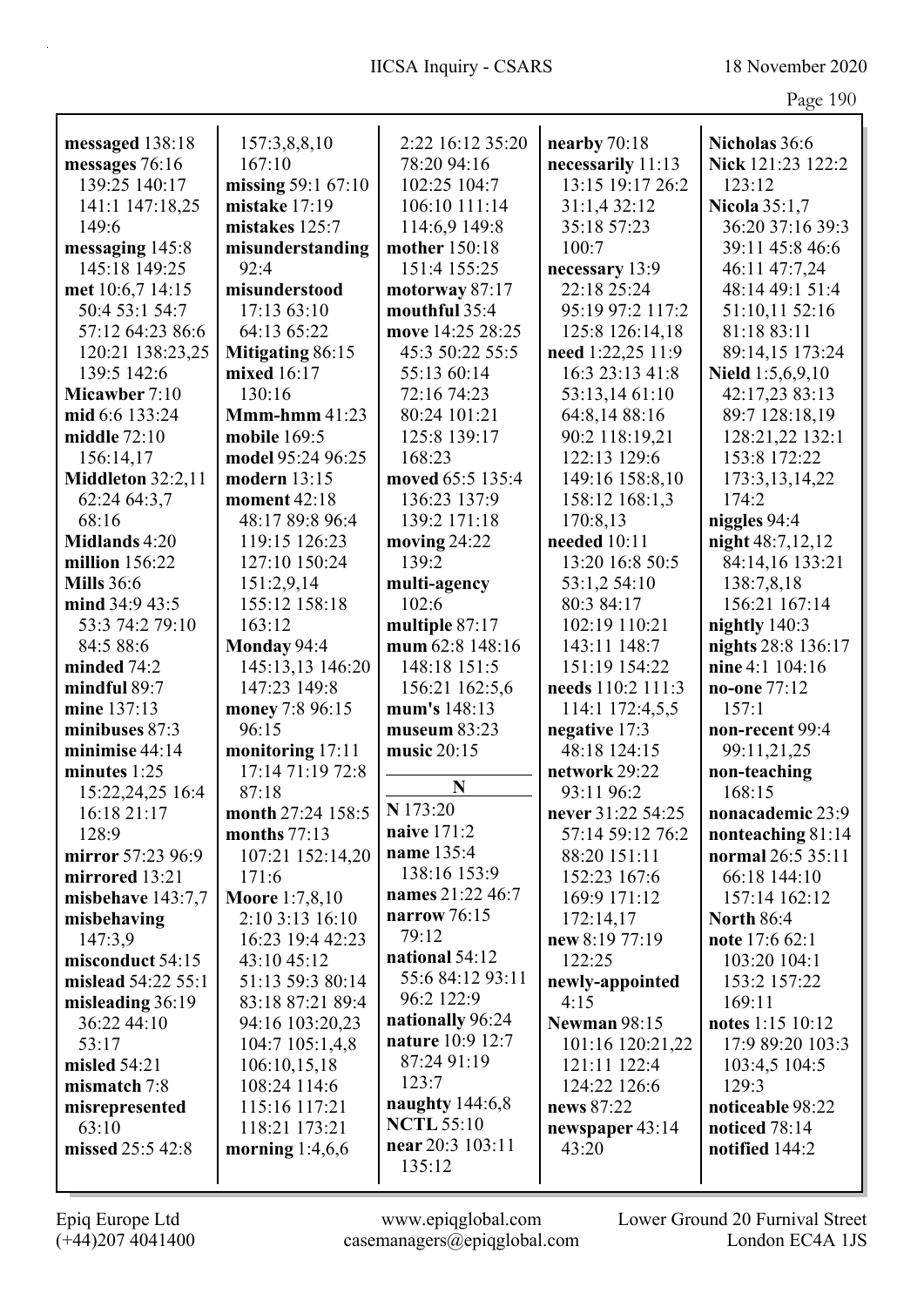| ۹. |  |
|----|--|
|    |  |

|                   |                     |                       |                    | $145c$ $121$       |
|-------------------|---------------------|-----------------------|--------------------|--------------------|
| 152:1             | 110:21 111:4        | 150:14 164:23         | opened 16:6        | 148:15 155:2       |
| notify 116:19,25  | 117:3 133:20        | 165:1 168:10          | openly 150:13      | outward-looking    |
| noting 17:20,22   | 135:3 136:3         | officer 9:7 10:4      | 164:21,22          | 124:17             |
| notoriously 60:5  | 137:8 138:8,12      | 11:7,25 12:5          | openness 45:12     | overall 157:16     |
| November 1:1      | 139:13,14,16,18     | 13:24 14:15           | 109:9              | overcensorious     |
| 79:16 173:17      | 139:21,24 140:2     | 30:23 35:1 39:17      | operate 28:21      | 109:21             |
| nowadays 144:16   | 140:12 141:10,13    | 53:12,21 91:1         | operation 9:3      | overinvolvement    |
| 154:3 164:18      | 141:17 143:9,15     | 104:16 158:15,21      | 163:7              | 121:15             |
| <b>NQT</b> 6:11   | 144:4,7,9 145:11    | 159:8, 12, 13, 16     | operational 75:10  | overlapped 3:6     |
| number 19:15      | 145:18 146:23       | 159:17                | opinion 94:7 104:6 | overnight 30:14    |
| 23:12 29:25       | 147:8, 12, 16, 18   | officers 39:14,19     | 142:14 164:4       | 70:20 84:7,13      |
| 30:11 37:16       | 147:21,21,24        | 83:6 103:14           | opportune 42:18    | overseas 85:4      |
| 39:14 40:1,3      | 148:1,6 149:6,20    | <b>offices</b> 164:22 | 89:8               | oversee 9:3 13:3   |
| 49:24 50:4 51:19  | 149:22 150:25       | official 83:4         | opportunities      | 92:7 94:20         |
| 56:21 57:6 58:13  | 151:24 152:10       | <b>Ofsted</b> 116:19  | 116:14             | oversight 13:9     |
| 63:14 66:19       | 154:14 156:8,9      | 119:1 120:3,14        | opportunity 2:25   | 26:3,8 30:24       |
| 68:18 77:18       | 156:19 157:10       | Oh 21:24 29:22        | 25:5 42:8 54:18    | 72:17 86:8 104:8   |
| 85:25 95:7 98:23  | 158:2,9 161:10      | 33:23 42:8 49:19      | 136:19 142:18,23   | overspeaking       |
| 105:12 107:7      | 164:1,3 170:22      | 84:8 140:5            | 149:19 167:7,10    | 11:21 19:16        |
| 121:8 122:7       | occasion 32:22      | 159:15 160:8          | 167:11             | 150:21             |
| 143:1 149:21      | 67:20 70:8          | 165:13                | option 86:14       | overstepped        |
| 151:16 161:16     | 153:18              | okay 16:15 17:10      | oral 18:14         | 147:20 149:16      |
| numbering 9:18    | occasions 18:10     | 64:6 89:5 98:2        | order 41:16 81:6   | overview 58:9,20   |
| numbers 6:23 7:15 | 49:24 50:5 70:24    | 100:12 169:4          | 128:24 131:19,20   | 59:4,8             |
| 98:18 139:18      | 71:1 122:7,17       | old 18:8,22 27:17     | 153:4,5 172:24     | overwhelming       |
| numerous 116:14   | 143:17,18 165:23    | 29:12,13 41:1         | organically 12:18  | 13:8 23:15         |
| nursery 8:5       | occupy $28:1,13$    | 64:20 75:16           | organisation 6:4   | 165:14             |
|                   | occur 42:15 68:7    | old-school 168:22     | 23:14 92:10,25     | owned 25:19,20     |
| $\mathbf 0$       | October 15:13       | older 66:23 160:13    | 105:16 110:1       | 27:19 28:16        |
| O'Sullivan 32:23  | 16:24 45:3 79:15    | omission 55:1         | 112:16 118:15      |                    |
| 47:24 51:18       | 104:13,14 107:22    | once 2:6 46:2         | 122:9 124:17,25    | $\mathbf{P}$       |
| obligation 116:21 | 108:1               | 50:19 90:6 91:14      | 125:5,16 126:3     | package 66:16      |
| 119:16,18,21,25   | offence 91:17       | 135:17 140:16         | organisations      | 169:23 171:25      |
| obligations 6:17  | 92:15 170:17        | 158:5 168:4           | 93:13,22 96:10     | packages 171:9,13  |
| 8:20              | offences 15:7,8     | one-off 50:3          | 112:9,11,19        | page 2:13 16:1,2,3 |
| observations 66:9 | 24:25 30:1 41:7     | 143:16                | organise 67:2      | 16:20,20 39:16     |
| 163:22            | 41:9                | one-to-one 170:1      | organised 11:21    | 40:5,6 45:6,7      |
| observed 66:12,12 | offender 158:17     | ones 58:16            | organising 30:19   | 47:6,14 51:7,8     |
| obvious $13:25$   | 159:9               | oneself 19:18         | originally 138:23  | 52:5,5 103:3       |
| obviously 4:3     | offending 3:3       | online 34:23 49:13    | 139:20 140:12      | 104:18 117:24,25   |
| 12:18 17:17       | 107:6               | 102:13                | other's 102:22     | 118:2,18,20        |
| 19:11 21:10       | offer 75:15 132:6,7 | onstream 22:24        | 142:11             | 119:5 129:20       |
| 24:11 25:21,22    | 154:12              | onwards 68:20         | outcome 24:18      | pair 18:23 121:1   |
| 28:16 31:13       | offered 28:18 77:1  | 97:21 169:14          | outcomes 65:2      | paired 4:17        |
| 33:22 44:20 48:9  | 77:16 132:2         | opaque 20:18          | outlined 45:8      | panacea 81:24      |
| 49:1,13 58:7      | 137:3 156:3         | open 1:3 111:21       | output 7:22        | panel 2:7 33:14    |
| 77:25 81:16       | 162:6               | 122:3 154:17          | outside 25:11 26:4 | 34:19 53:4 83:13   |
| 84:19 86:7 96:2   | offering 27:16      | 164:20                | 26:21 39:7 95:18   | 83:17 90:7         |
| 96:17 99:5 100:4  | office 10:10 73:9   | open-door 97:9        | 96:11 136:20       | 127:20 129:15      |
| 106:9 107:4,7     |                     |                       |                    | 173:3,23           |
|                   |                     |                       |                    |                    |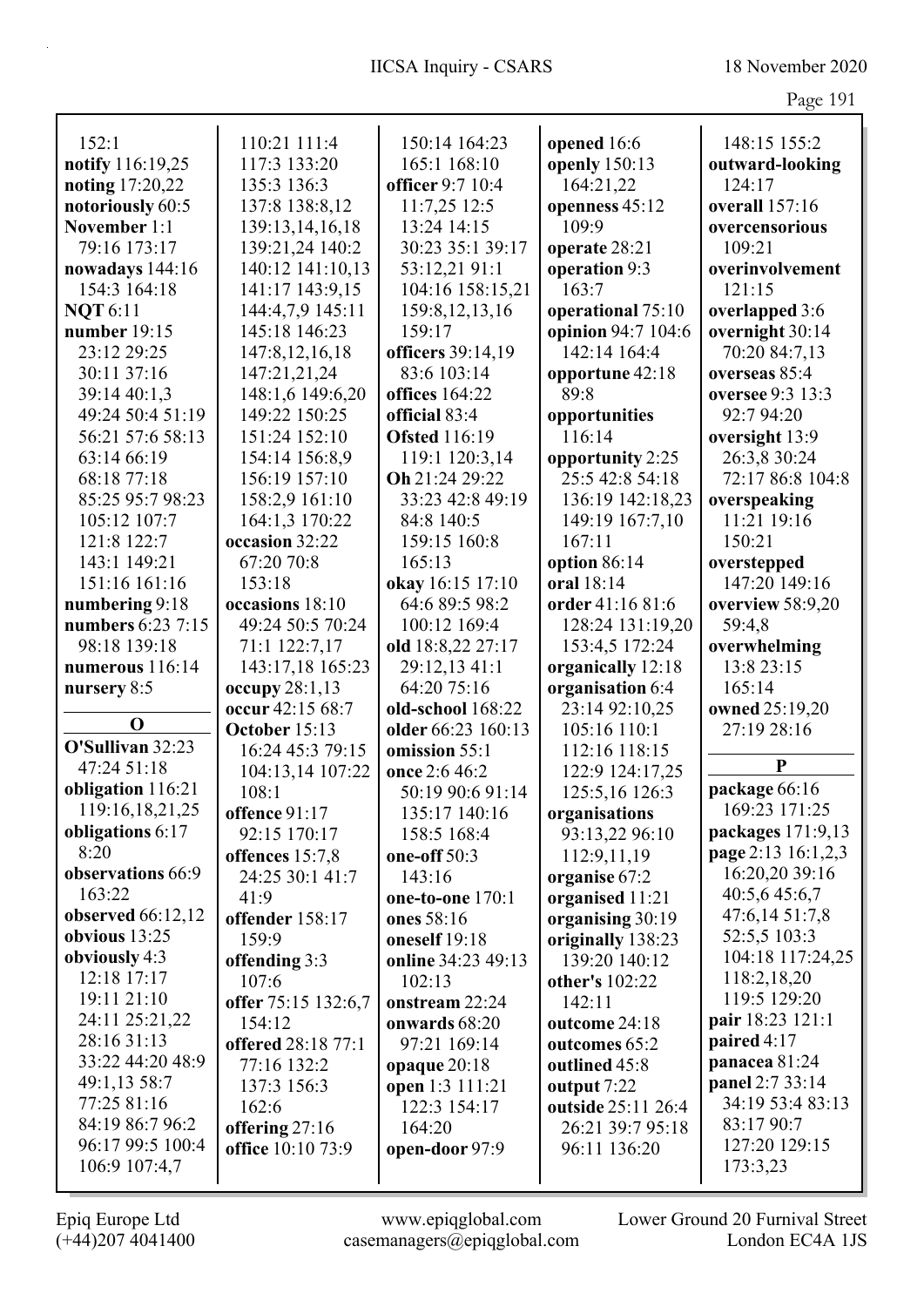|                                   |                                   |                                   |                                     | Page 192                         |
|-----------------------------------|-----------------------------------|-----------------------------------|-------------------------------------|----------------------------------|
| panicked 165:12                   | 48:24 53:18 87:1                  | 11:23 21:19                       | 162:25                              | 166:2                            |
| paper 1:15 24:22                  | 91:6 97:11 108:9                  | 23:12 26:24                       | personal 27:2                       | piece 24:4 34:3                  |
| 60:3,5,5,13 129:5                 | 108:23 112:4                      | 29:22 31:11 34:3                  | 29:18 36:5,9,17                     | 61:8 81:16 104:4                 |
| 129:17 156:25                     | 126:11 154:8                      | 38:19,19 39:6                     | 38:6 46:24                          | pieces 51:19 60:12               |
| papers 9:15                       | 163:19 172:1                      | 40:23 41:17                       | 110:19 135:24                       | pigeonhole 12:13                 |
| paperwork 13:9                    | particularly 7:21                 | 44:25 46:8 50:20                  | 136:12 160:24                       | pileup $87:17$                   |
| 22:14,18 31:5                     | 13:16 26:11,19                    | 54:3 59:13,18                     | personally 3:11                     | place 14:14 15:4                 |
| 33:19 46:4 67:3                   | 57:24 66:21                       | 61:4 64:25 65:15                  | 33:23 101:19                        | 15:12,12 16:24                   |
| 67:16,17 68:4                     | 67:13 81:14                       | 66:22,23,25                       | 106:14 165:16                       | 26:13 30:22                      |
| 70:5                              | 83:10 87:25                       | 71:12,12 75:25                    | personnel 122:25                    | 38:13 43:6 47:13                 |
| paragraph 6:21                    | 93:23 97:8 131:8                  | 78:23 82:19 86:2                  | 124:10                              | 62:4 73:15 74:10                 |
| 16:21,22 61:10                    | partly 22:11,13                   | 86:20,25 87:2                     | perspective 53:21                   | 76:5 79:19 83:20                 |
| 73:7,7 90:20                      | 26:15 27:22                       | 88:22 92:3 97:9                   | 91:22 106:13                        | 86:1 100:16,17                   |
| 103:15 120:12                     | 113:21                            | 107:22 111:12                     | 173:7                               | 104:12 107:1,5,6                 |
| 169:14                            | partner 145:23                    | 112:13 113:1,3                    | persuade 74:9                       | 109:10 123:13                    |
| paragraphs 68:17                  | parts 67:12                       | 126:8 127:6                       | persuaded 161:3                     | 131:16 142:24                    |
| parameters 31:10                  | party 69:1 158:24                 | 144:24 147:7                      | pertaining 172:25                   | 143:9,12 148:13                  |
| parent 32:20,21                   | pass 82:23                        | 154:4 155:4                       | pertinent 80:5                      | 149:15 150:13                    |
| 33:9 51:6,13,17                   | passant 61:23                     | 156:15,18 159:23                  | Peter 32:2,11                       | 154:23 155:4,5                   |
| 52:8,10 62:7                      | 62:19                             | 160:8,10,10,11                    | 62:24 63:10,19                      | 155:12 162:9                     |
| 116:2,5,10                        | passing 59:6                      | 160:16,19 167:20                  | 64:2,13 65:22                       | 166:14 169:24                    |
| parental 58:14                    | pastoral 5:18 32:2                | people's 172:7                    | 67:22 68:16                         | 170:5,19 171:9                   |
| 106:24                            | 62:24 63:1 64:4                   | percentage 84:10                  | phone 12:7 23:13                    | 171:14 172:13                    |
| parentis 27:16                    | 64:10 65:12,19                    | perception 154:6                  | 61:25 83:2,4                        | places 84:1 107:14               |
| parents 7:17 26:9                 | 65:23 66:14                       | perfect 125:2                     | 101:13 118:21                       | plainly 109:17                   |
| 28:1 29:17 35:24                  | 168:13,15,15,17                   | perfectly 74:5                    | 139:22,23 146:23                    | plan 47:17 84:17                 |
| 36:2,3 37:25                      | 168:20,23,24                      | perform 95:10                     | 147:13 149:1                        | 102:17 115:24                    |
| 38:14 43:7,10,12                  | patchy 127:13                     | performance                       | 150:5,8,10,11                       | planning 85:2                    |
| 55:25 63:15,16                    | pattern 60:22 94:8                | 72:24                             | phones 98:16                        | 87:14 157:2                      |
| 63:22 68:1 69:22                  | patterns 91:25                    | performance-rel                   | 169:5                               | planted 40:21                    |
| 85:9 86:5 88:17                   | 95:3 124:6                        | 64:22 65:1                        | phoning 97:10                       | play 83:24 84:2                  |
| 110:25 111:2,22                   | pay 64:20,22 65:1                 | performing 18:14                  | photo $141:17$                      | 123:2 139:3,4                    |
| 133:18 144:2                      | PC 40:18                          | period 11:4 24:23                 | photograph 141:3                    | 154:2                            |
| 147:6,7 151:18                    | PCs 40:9                          | 56:7 64:23 71:17                  | 141:5                               | played 159:1                     |
| 154:18 161:4,14                   | PE 164:15,22                      | 71:18 73:9 79:15                  | photographs 19:1                    | playing $72:11$                  |
| 167:18                            | 167:7                             | 85:19 135:14                      | photos 40:14,22                     | 78:13                            |
| parents' 26:14                    | peak 143:19                       | 136:11 139:12                     | 103:17                              | plea 29:25 158:9                 |
| 39:20 103:9                       | peaking 144:7                     | 155:8 161:21,23                   | phrased 34:10                       | pleaded 157:23                   |
| part 1:22 10:19                   | peer 113:23                       | 162:18 164:13                     | physical 20:13                      | 158:11                           |
| 25:24 33:4 40:6                   | pen 24:22 60:2                    | 171:22 172:13                     | 50:18 137:11,16                     | pleading $158:2,6$               |
| 48:13 54:1 61:3                   | pending 35:13<br>Penny 34:5 55:13 | permission 88:14<br>128:11 153:12 | 142:6 173:1                         | please 1:12,14,23                |
| 73:3 81:4,5 94:7<br>115:19 125:17 | 55:16,21 56:20                    |                                   | physically 23:16                    | 2:1,4,10,12 15:24                |
| 138:9 162:2                       | 57:10 60:15,17                    | permitted 25:18<br>26:23 27:3     | pick 78:21,21 83:4<br>136:21 142:20 | 15:25 16:13,17<br>16:20,21 21:25 |
| 171:6                             | 61:21,22 63:3                     | person 13:19,20                   | 143:22                              | 36:1 37:22 39:16                 |
| participants 21:21                | 67:5 69:12 71:16                  | 13:25 38:11 51:1                  | picked 78:17,19                     | 40:5,641:19                      |
| 39:11                             | 79:21 123:2,11                    | 72:9 75:23 99:12                  | 83:2                                | 45:6,7 47:6 51:8                 |
| particular 3:3                    | 123:19 124:15                     | 107:13 124:8                      | picture 48:18                       | 55:13 60:14                      |
| 36:17 47:23                       | people 6:7 11:22                  | 134:12 146:18                     | 54:23,24 88:5                       | 62:18 67:6 74:12                 |
|                                   |                                   |                                   |                                     |                                  |
|                                   |                                   |                                   |                                     |                                  |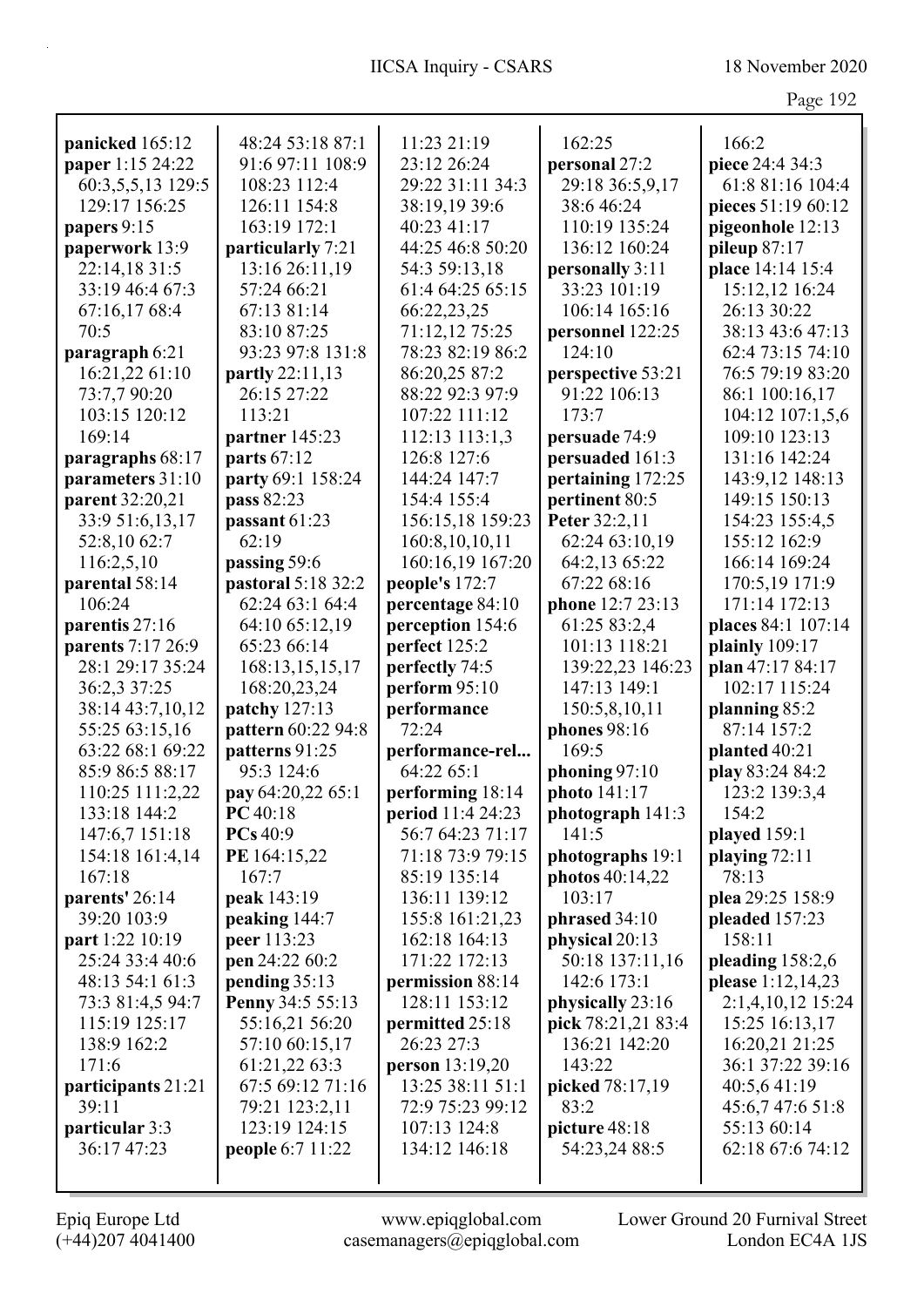| 74:23 76:24       | 159:17             | 81:6 106:16,16         | previously 49:11   | 107:1 122:10,21    |
|-------------------|--------------------|------------------------|--------------------|--------------------|
| 89:19,23,25 90:2  | police's 34:24     | 109:15 114:4,19        | 52:18 98:25        | 125:19             |
| 90:4 103:13       | 152:3              | 116:18 118:25          | 164:8 165:10       | proceed 2:21       |
| 107:20 117:17,24  | policies 12:22     | 119:2 163:16           | primarily $65:10$  | proceeding 53:4    |
| 117:25 118:19     | 14:16 25:9 45:10   | practices 45:10        | 109:8 122:1        | proceedings 3:9    |
| 129:3,7,10,16     | 47:16,18,22        | 47:16,18 49:20         | primary 99:11      | 37:1               |
| 131:1,20 153:6    | 49:25 67:9 72:24   | 49:25 107:23           | 117:12 121:4       | process 5:12 15:16 |
| 172:23            | 94:24 105:18       | 108:2                  | prime $167:7$      | 15:16 22:12 33:9   |
| pm 89:9,10,12     | 106:2 107:1,24     | pre-prep $83:10$       | principal 44:13    | 54:4 82:16 85:2    |
| 128:12,14,16      | 124:11 125:19,25   | pre-preparatory        | principle 99:11    | 92:7,24 96:13      |
| 173:15            | policy 68:24 95:5  | 8:4                    | principles 121:2   | 102:18 113:17      |
| point 4:21 8:3    | 97:9 124:23        | precisely 77:20        | prior 55:24 56:11  | 125:18 153:20      |
| 32:13 35:6,8      | pool 138:25        | predecessor 34:6       | 67:18 97:25        | 161:19 163:4       |
| 36:10,15,23 38:4  | poor 57:4 58:21,21 | predicted 157:17       | 98:12 105:6        | processes 92:9     |
| 39:10 41:20 43:3  | 68:5               | 157:18                 | 117:7 120:4        | 108:3 109:10       |
| 44:13,15 45:14    | popular 86:4       | preference 110:20      | 143:16 158:1       | 122:20 124:11      |
| 58:3,4 63:1       | pornographic       | 110:24                 | prioritise 122:7   | produce 49:20      |
| 65:14 77:4 83:1   | 18:13 19:3 110:9   | premises 109:22        | priority 14:21     | produced 49:8      |
| 84:22 90:2 108:9  | portion 8:18 40:13 | 142:25                 | private 10:10 20:2 | producing 7:17     |
| 122:1 131:15      | portrayed 111:1    | prep 10:21,22 18:5     | 21:7 23:3,5        | PROF 89:2 128:4    |
| 132:1 136:7,16    | posed 56:24        | 20:22,23 22:6,7        | 25:18 47:1 74:16   | professional 63:21 |
| 136:23 137:4,18   | poses 107:13 124:8 | 71:7,8                 | 109:14 134:25      | 77:11 107:12       |
| 138:2 139:10      | position 16:11     | preparation 4:10       | 135:1,8,17         | 114:24 127:7       |
| 142:7 146:3,15    | 26:16 37:5 57:15   | 156:5 157:3            | 138:17             | 155:19 170:9,11    |
| 148:20,21 150:20  | 111:14 130:9       | preparatory 8:7        | proactive 79:25    | professionalisati  |
| 152:8 153:23      | 141:22             | 15:11 16:25            | 80:2,25 121:2,4    | 126:11             |
| 156:2 159:3       | possessing 57:1    | prepare 158:3          | 124:20 155:21,24   | professionals 5:3  |
| 162:17,21 163:9   | possession 30:2    | prepared 16:8          | proactively 93:15  | 53:18 82:23        |
| 171:20            | 41:11              | 17:17 41:8 158:8       | probably 15:20     | 102:6 111:22       |
| points 18:1 44:7  | possible 20:5      | preparing 16:10        | 24:20 38:1 42:15   | 153:16 154:7       |
| 58:5 59:4 61:9    | 23:16 78:4         | present 38:10          | 62:5 66:9 88:16    | professions 6:8    |
| 74:19 76:24       | 129:12 145:14      | 57:20 70:11,13         | 88:21 111:11       | professor 73:18    |
| 172:7             | 147:10             | 121:20                 | 145:16 159:18      | profile $61:16$    |
| police 18:23 37:6 | possibly 109:13    | presentation 118:5     | problem 7:4 46:10  | programme 26:5     |
| 37:15,18 39:15    | 121:9              | presented 67:22        | 66:20 71:23 75:8   | 28:5               |
| 39:24 40:2 41:20  | post 4:5 5:7 8:21  | 123:11                 | 82:22 87:2 88:18   | progress 15:18     |
| 41:24 42:4,9,10   | 121:8              | press 16:8 17:3        | 116:4 162:2        | 139:14             |
| 42:12 43:17 44:6  | post-exam 28:3     | 88:15 156:8            | problematic 68:8   | progressed 136:16  |
| 45:8,13 47:2,20   | potential 123:8    | pressing 7:13          | 78:7               | 142:8 144:23       |
| 50:9,15 53:12,21  | potentially 34:22  | pressure 144:19        | problems 90:3      | prohibit 131:21    |
| 61:5 75:10 88:15  | 76:8,11 82:19      | 145:4,21 146:13        | 97:11 119:22       | 153:5 172:24       |
| 92:11,14 101:23   | 94:9 101:5,6       | <b>Presumably 87:9</b> | 166:2 167:1        | Project 112:8      |
| 102:8 103:14      | 107:14 109:3       | pretty 27:25 30:17     | procedure 10:16    | promised 18:17     |
| 104:6,15 111:5    | 126:13             | 149:16                 | 35:11,16,17        | prompted 23:16     |
| 113:5,7,9 117:23  | pounds $85:10$     | previous 8:20          | procedures 10:18   | 119:12             |
| 152:1,2,6 154:23  | PR 5:5 17:1,15     | 51:11 52:19            | 14:17 25:9 48:22   | proper 59:5        |
| 155:2,2 157:24    | 44:1 87:23 88:11   | 58:15 120:24           | 67:11,14 92:9      | properly 110:17    |
| 158:14,15,20      | practical 169:15   | 146:22 166:18          | 94:24 96:7         | property 19:24     |
| 159:12,13,15,16   | practice 11:4 49:5 | 167:1,1,20             | 105:19 106:2,23    | 39:21 103:9        |
|                   |                    |                        |                    |                    |
|                   |                    |                        |                    |                    |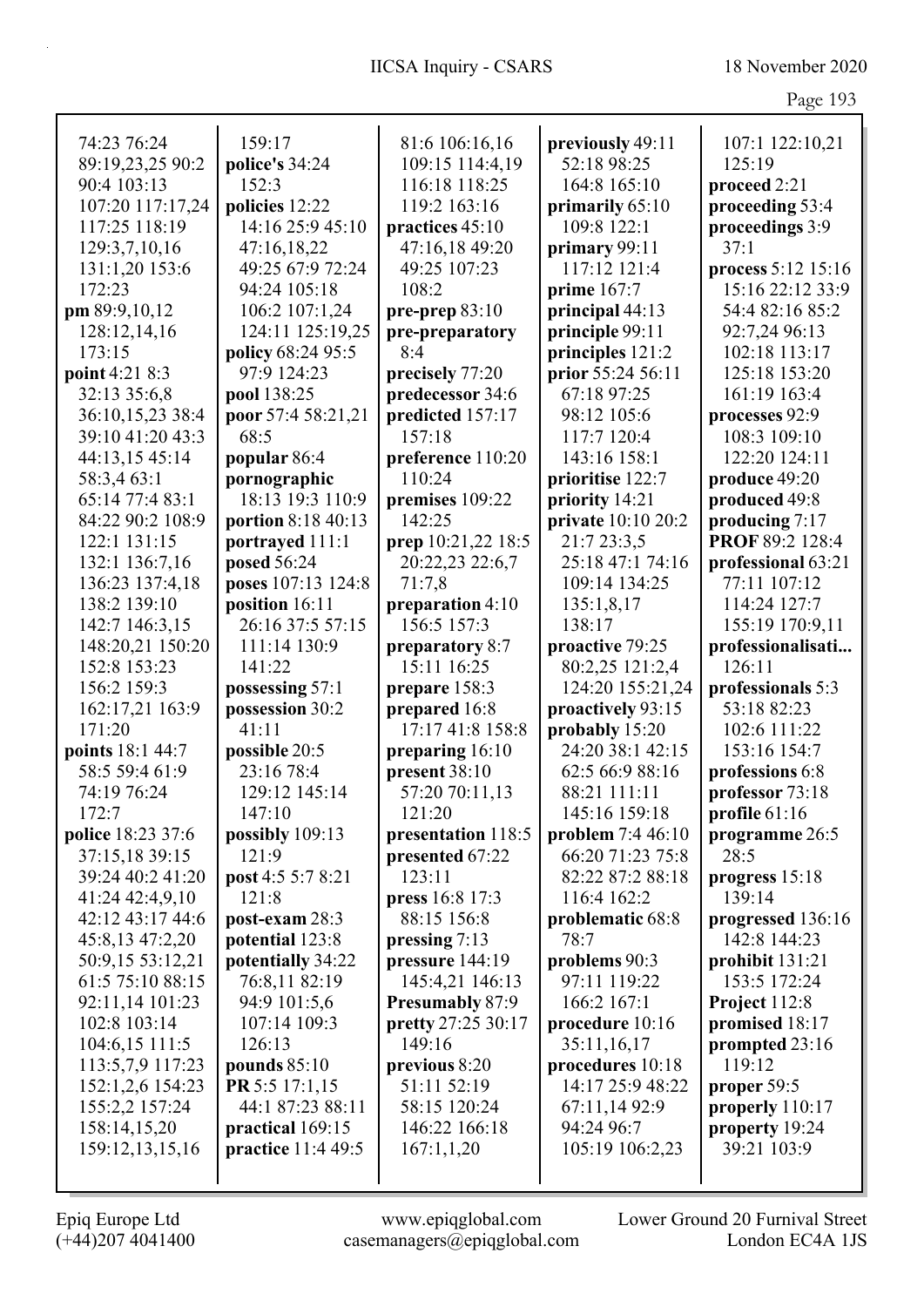| 104:17,24 105:2                   | pull 67:22 68:9                            | $\mathbf 0$                       | $\bf R$                         | 123:24 124:3,18       |
|-----------------------------------|--------------------------------------------|-----------------------------------|---------------------------------|-----------------------|
| proportion 84:6                   | pulling 146:7                              | qualification 3:19                | rabbit 165:17                   | 127:5 132:8           |
| propose 139:17                    | punched 160:14                             | 24:6 126:9                        | rabbits 44:19                   | 135:23,25 136:6       |
| proposes 81:1                     | pupil 5:17 6:23 7:5                        | qualifications                    | radar 100:6                     | 136:16,23 137:5       |
| proposition 73:21                 | 7:15 15:8 20:16                            | 126:14                            | Radley $4:1,5$                  | 139:11 141:23         |
| prospective 35:24                 | 29:20 32:20                                | qualified 3:17                    | raining $137:3$                 | 146:16 147:6          |
| 36:2                              | 61:12 62:7 69:25                           | 83:12 91:3                        | raise 2:1 6:22                  | 150:16 152:14,18      |
| protect 111:20                    | 130:4 132:24                               | qualify 6:14                      | 106:7 127:6,11                  | 157:15 158:12,21      |
| 128:25 166:3                      | 144:11 163:24                              | quantify 98:21                    | raised 40:21 43:1               | 161:5,6,18,19         |
| 167:9,24                          | 166:25                                     | quarters 26:22                    | 46:23 47:20 51:7                | 162:3,22 165:18       |
| protection 5:19                   | pupils 9:16 19:2                           | 47:1 109:14                       | 52:10 55:23 57:7                | rear-view 57:23       |
| 6:18 9:6,6 10:4,9                 | 20:1 25:11,17,23                           | question 7:13                     | 59:8 68:12 114:5                | reason 3:7 36:13      |
| 10:23,25 12:5                     | 26:21 27:2,5,25                            | 17:13 57:3 64:14                  | ran 31:17                       | 36:13,14 38:5         |
| 14:15 39:15,18                    | 28:4,14 30:2,4,11                          | 77:18 83:15                       | rare 143:18                     | 43:4 52:23            |
| 83:6                              | 34:15 35:24,24                             | 87:21 131:17                      | 153:18                          | 131:22 172:9          |
| protection/safeg                  | 35:25 38:11,21                             | questioning                       | reach 66:21 75:9                | reasonable 8:24       |
| 14:8                              | 41:9,22 42:5                               | 150:12                            | 118:15                          | 170:18                |
| protocol 169:17,20                | 43:1,24 44:8                               | questions 2:6,8                   | react 80:8,10                   | reasoning 75:11       |
| 170:19                            | 45:22 46:23 47:3                           | 83:14,17 87:20                    | 157:4                           | reasons 36:5,9,17     |
| protracted 79:15                  | 47:12 48:4 50:17                           | 89:4 90:6,8                       | reacted 159:4                   | 38:6 75:10 78:18      |
| proved 64:24                      | 55:25 56:11 61:7                           | 127:19,20,23                      | reacting 165:25                 | 110:19                |
| proven 44:17                      | 67:10 69:14,15                             | 129:13,14 130:12                  | reaction 115:20                 | rebalancing 7:22      |
| 52:24                             | 69:16,19 71:3,5                            | 150:7,16 173:4,5                  | 155:21 159:5                    | recall 5:23 6:15      |
| provide 45:16                     | 71:10 75:7 77:9                            | 173:23                            | reactive 79:25                  | 32:5, 11, 15 33:22    |
| 92:16 94:22 95:6                  | 78:20,24,25 79:3                           | queue 39:6                        | 80:1,5,24 155:23                | 37:12 39:4 51:15      |
| 95:16,20 106:14                   | 84:5,22 85:1,4                             | quick 11:9 64:16                  | 165:12                          | 61:16 62:3,4          |
| 108:7 112:12                      | 86:17 104:21                               | 103:1 136:14                      | read 10:5 34:12                 | 69:2 169:6            |
| 113:2                             | 107:9 109:24                               | 145:13                            | 56:12 78:18                     | receive 112:20        |
| provided 46:7                     | 110:25 114:8                               | quickly 45:16                     | 89:24 131:2                     | received 18:9         |
| 53:17 75:3,7                      | 123:24 153:14                              | 135:4,20 136:16                   | reading $3:96:13$               | 24:10 117:18          |
| 87:24 104:20                      | 163:22 168:6                               | 136:18,23 137:9                   | 75:21 112:23                    | receiving 136:11      |
| 158:22                            | pupils' 43:22<br>77:12                     | 144:23                            | real 57:19 97:7                 | reciprocated<br>145:1 |
| providers 23:2<br>providing 15:17 |                                            | quietly 10:9                      | realise 131:2                   | reckon 149:23         |
| 26:11 113:8,9                     | pursued 73:24                              | quite 32:19 37:10                 | 144:16 161:22                   | reckoned 69:14        |
| provision 27:15                   | <b>pushed</b> 166:7,10<br>pushing $147:10$ | 46:15 50:2,14                     | 163:1                           | recognise $50:17,20$  |
| 131:10                            | put 32:25 53:2                             | 55:16 65:25                       | realised 144:16                 | recognition 96:21     |
| proximity 70:24                   | 60:6 68:6 78:12                            | 79:12,15 84:8,20                  | 146:3,7,8 162:14                | recollected 61:22     |
| <b>PSHE 167:5</b>                 | 96:15 108:14                               | 93:9 95:17 98:15                  | really 22:1 38:7,22             | recollection 52:7     |
| psychologist 61:11                | 113:11 139:4                               | 99:23 104:3                       | 44:19 45:20 65:1                | 108:4 123:10          |
| 62:18                             | 143:11 148:25                              | 110:10 118:10                     | 71:2 75:17 81:2                 | recollections 22:3    |
| pub 139:3 160:14                  | 154:22 155:3,5                             | 123:5 127:13                      | 82:7 83:22 84:9                 | recommendation        |
| <b>public</b> 1:5 3:20            | 155:11 157:2,10                            | 131:12 132:9                      | 95:20 96:24                     | 13:7 81:10            |
| 39:15,18                          | 161:25 163:21                              | 133:23 134:11,12<br>134:13 140:14 | 98:21 99:20<br>106:18,19 107:10 | 170:12                |
| publication 131:21                | 164:15,23 165:2                            | 141:8 144:3,19                    | 107:11 110:13                   | recommendations       |
| 153:6,9 172:25                    | 166:13 169:24                              | 147:18,24 155:17                  | 111:1,17 113:10                 | 56:3 80:15 82:3       |
| publicly 152:17                   | 171:9,14 172:13                            | 157:3,18 162:25                   | 116:11 118:11                   | 124:3 127:4           |
| published 56:4,15                 | putting $26:16$                            | 162:25 163:9                      | 119:10 121:1                    | 161:7 169:11,16       |
| 66:4 85:11                        | 170:15                                     | 164:21,22                         | 122:6,22 123:22                 | recommended           |
|                                   |                                            |                                   |                                 |                       |
|                                   |                                            |                                   |                                 |                       |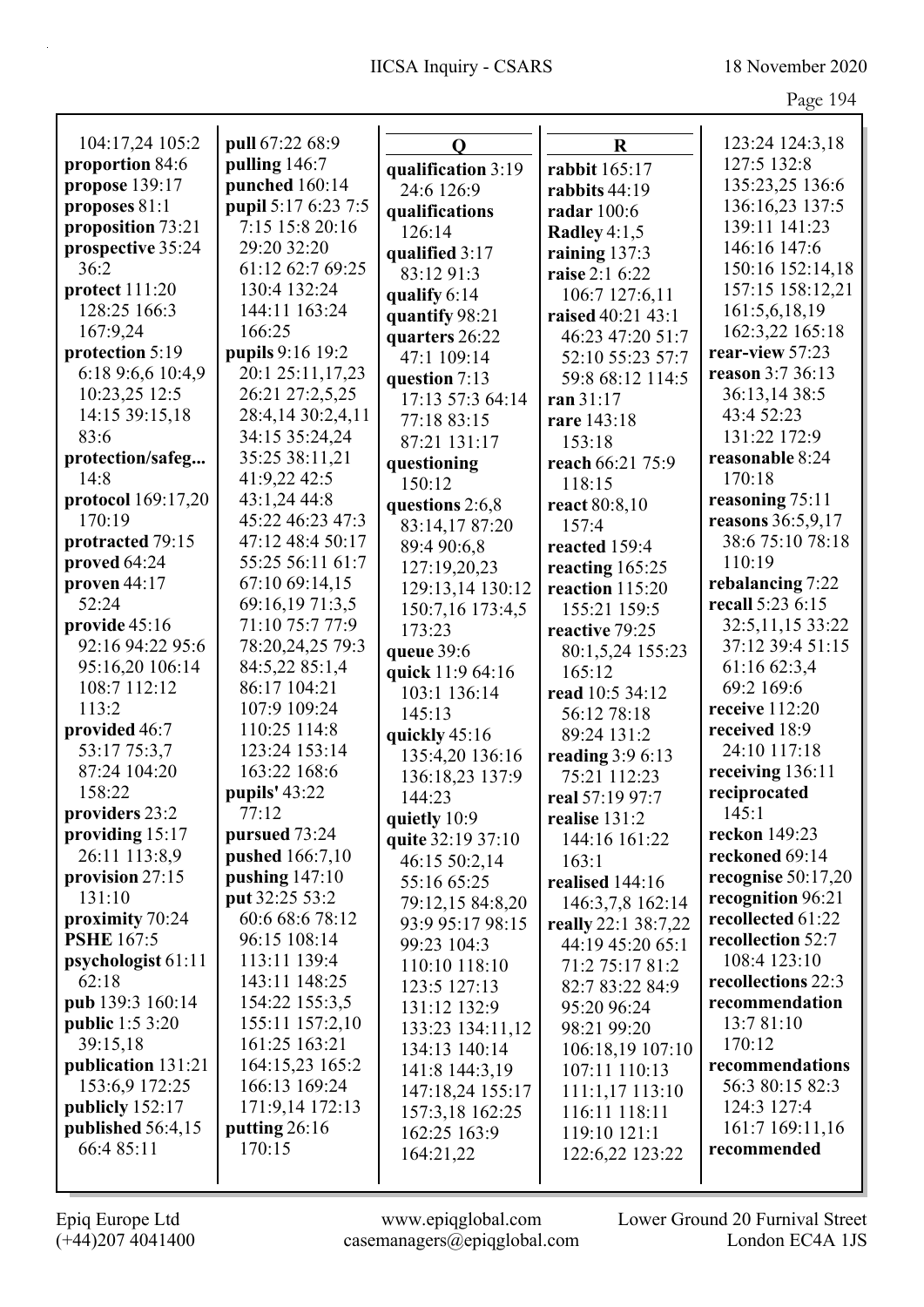|                   |                     |                    |                          | O                  |
|-------------------|---------------------|--------------------|--------------------------|--------------------|
| 12:24 26:12       | 91:13 92:5 93:2     | 14:15 95:21        | 124:20 126:21            | reported 9:7,8     |
| 123:11            | 93:16,21 99:8,16    | 99:10 126:3,22     | 170:2                    | 17:16 34:17        |
| reconfigure 50:6  | 118:9               | 142:9              | reliant 9:24             | 52:12,16 114:16    |
| reconfigured      | referrals $11:7,24$ | regulation 117:6   | remained 77:22           | 149:3              |
| 50:19             | 12:3 25:13 54:17    | regulations 13:13  | 159:22                   | reporting 124:5    |
| reconnected 90:5  | 82:5,14 97:20       | regulator 117:4    | remaining 28:11          | 125:25 170:16,19   |
| reconstruct 45:23 | 98:3,6,11,12,14     | 119:3,17           | 74:24                    | reports 9:24 19:8  |
| record 2:25 24:3  | 98:18,23 99:10      | regulators 118:15  | remark 158:16            | 41:7 43:20 46:16   |
| 57:5 58:21 59:5   | 99:25 100:5,15      | regulatory 13:4    | <b>remarks</b> 1:12 2:23 | representations    |
| 59:8 61:18 85:16  | 112:21 119:24       | 102:9 116:22,23    | 89:18 129:2              | 62:9               |
| 108:15,17,21      | 121:8               | 118:12             | remember 4:23            | representative     |
| 112:8 116:5       | referred 21:5       | rehearsal 20:16    | $6:5$ 12:12,16           | 24:16 116:17       |
| 117:14,17 134:22  | 54:11,15,20,20      | reiterated 52:16   | 22:22 45:20 46:6         | representatives    |
| 135:9             | 55:6,8 58:13        | relate 43:21,23    | 47:24 49:23              | 102:10 105:7,22    |
| recorded 59:25    | 63:2 75:21 83:5     | related 7:14 57:1  | 58:12 60:9 62:7          | reputation 111:20  |
| 60:7 104:5        | 83:20 86:3 91:15    | relating 22:12     | 71:7 76:19 77:18         | reputational 44:14 |
| recording 23:19   | 98:25 99:4 108:6    | 25:10 40:19        | 79:2,5 86:15             | request 61:25      |
| records $10:12$   | 121:18              | relation 43:1 45:9 | 88:9 108:7,9             | 138:17             |
| 19:11 45:18,21    | referring $1:20$    | 47:10 53:15        | 109:19 116:1             | require 92:13 97:2 |
| 45:25 46:2 58:23  | 53:2 54:12 74:20    | 54:15 56:1 67:13   | 134:22 135:9             | required 1:18      |
| 60:8,12 85:12,13  | 92:24 93:23         | 68:13 74:1 79:7    | 146:24 147:9,14          | 13:10 105:3        |
| 90:19 97:25       | reflect 125:5 142:3 | 92:22 93:19        | 147:15 148:2             | resented 161:10    |
| 106:19,20         | reflected 112:21    | 102:11 106:8       | 149:11,12,13,14          | resetting 7:22     |
| recovery 172:14   | reflecting 113:24   | 109:4 117:10,10    | 149:14,17 150:14         | residential 4:22   |
| recruitment 22:21 | reflection 19:14    | 118:5 121:16       | 151:7 156:12,20          | 27:7,11 29:2       |
| 22:22,24 23:10    | 88:10               | 127:16 130:10      | 158:20,21 159:11         | 67:18 76:10 81:9   |
| 125:18            | refraining 142:13   | relationship 18:18 | 159:12 160:9,13          | 84:16 86:9         |
| redacted 2:15     | refreshing 121:1    | 63:12 72:20        | 160:13 164:14            | resignation 35:10  |
| 129:21 130:25     | refund 28:2         | 94:17 97:13        | 165:15 169:10            | 35:19,21 36:18     |
| 131:4,12,14,14    | refurbished 20:15   | 98:17 111:10,21    | remembered               | resigned 36:5,8,14 |
| 131:16,22,24      | 50:12               | 121:9,12 122:4     | 108:13                   | 36:17 38:5 43:15   |
| 152:24 153:10,11  | refused 67:10       | 133:11 134:4       | remind 153:8             | resistance 73:21   |
| 161:9 162:25      | regarding $51:3,11$ | 136:8 137:14       | remit 95:18              | resistant 73:10    |
| 163:1             | 52:12,19 72:20      | 141:12,12,15,21    | remuneration             | 74:3               |
| refer 1:14 89:19  | 91:18 102:12,16     | 142:2,3 144:10     | 64:19                    | resolved 32:5      |
| 112:15 117:15     | 104:20 109:12       | 144:12,15,23,24    | repeated 118:12          | resource 97:1      |
| 118:21 120:13     | regardless 110:3    | 145:4 146:6        | replace 59:1             | resources 22:17    |
| 129:3             | 114:23 124:5        | 161:12 163:5,5     | replaced 111:8           | 23:21,22 39:12     |
| reference 23:13   | regime 19:19 56:3   | 164:24,25          | report 40:25 53:9        | respect 55:3 72:4  |
| 99:24 123:4,15    | regional 93:10      | relationships      | 53:13,20 55:14           | 74:1,13 90:24      |
| 123:17 137:4      | regions 95:23       | 12:10 47:12        | 55:17,18 56:4,13         | 91:6 105:25        |
| 139:15 140:12     | register $24:1,12$  | relatively 96:19   | 56:21 60:15 61:9         | 114:20 124:25      |
| 141:11 144:5      | 84:25               | relaxed 134:11,13  | 63:3 67:6,7              | respective 9:7     |
| 160:7,11 163:17   | registered 37:3     | released 156:8,11  | 68:14,17 70:4            | 18:20              |
| 165:20 169:9      | registration 67:9   | relevant 1:16      | 71:16 79:21              | responding 21:2    |
| references 24:10  | regular $95:1$      | 37:18 45:13        | 80:18,20 123:2,3         | response 12:19     |
| 24:10 140:21      | 100:25 113:22       | 46:19 50:4 53:23   | 123:20,22 124:15         | 14:18 21:6,8       |
| referral 12:2     | 170:9               | 65:13 104:4,5      | 127:8,9,12 165:3         | 22:12,13,20        |
| 82:21 83:4 91:12  | regularly 12:21     | 108:24 113:1       | 170:18                   | 25:15 27:22        |
|                   |                     |                    |                          |                    |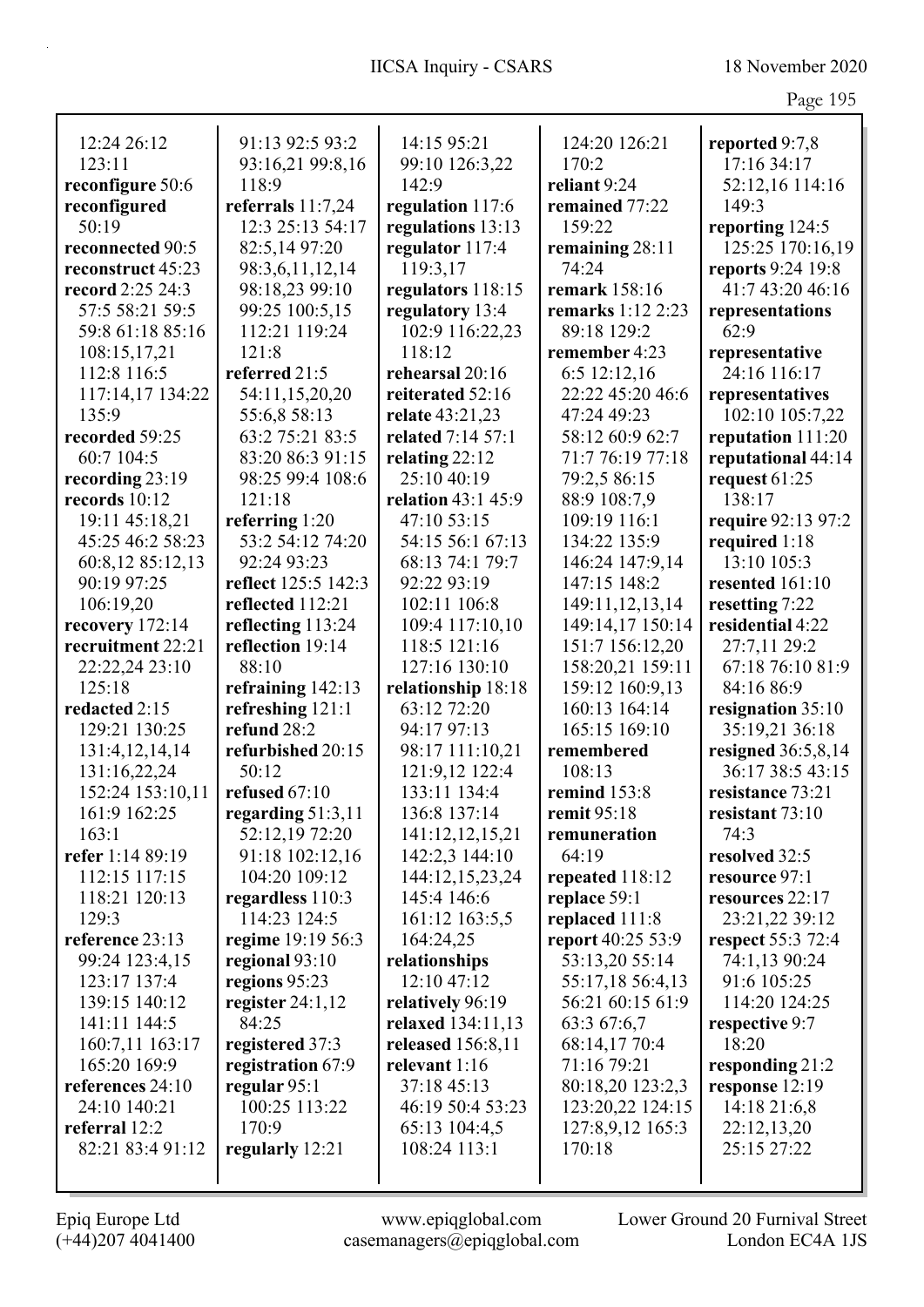| Page 196 |  |
|----------|--|
|          |  |

| 64:16 76:2                         | <b>Reviews</b> 113:24        | 148:1,19 149:2,3          | RS-A301 128:19    | 45:10 47:16,18                       |
|------------------------------------|------------------------------|---------------------------|-------------------|--------------------------------------|
| 111:16                             | revised 93:16                | 149:3,7 150:2,18          | 128:20,22,23      | 47:22 49:5,20                        |
| responses 20:19                    | revision 26:11               | 151:6,21 165:8            | 174:1             | 50:1 56:3 57:2                       |
| 37:18                              | rewrite 50:5                 | 165:15                    | RS-A333 32:21     | 60:10 64:2 72:23                     |
| responsibilities                   | <b>Richardson</b> 16:9       | Rogers' 148:17            | 33:9 51:13        | 73:2 79:25 80:25                     |
| 5:14 9:1,4 65:12                   | rid 172:17                   | role 4:8 6:19 8:11        | RS-A336 18:3,15   | 81:2,6,12 83:7                       |
| 91:10                              | ridiculous 171:3             | 10:17 13:18               | 18:19,21 19:6     | 88:3 91:19 93:25                     |
| responsibility 9:25                | right 3:15 6:24              | 14:12 17:18               | RS-A336's 18:24   | 94:1,13,15,23                        |
| 14:3,7 70:25                       | 8:15 13:5 15:19              | 27:16 64:10               | rub 142:11        | 95:1,5,9,12 96:1                     |
| 73:12 74:7 82:17                   | 17:5 22:19 24:17             | 65:19 90:18 91:2          | rude 147:24       | 100:20,22,24,25                      |
| 91:14 162:19                       | 29:6 37:10 56:13             | 91:4,5,8,10,14            | rugby 72:1 84:2   | 101:11,12,17,17                      |
| 168:3                              | 56:20 58:18                  | 92:4,6,23 93:2            | 85:7 160:18       | 105:10,16,18,23                      |
| responsible 30:23                  | 61:21 64:12                  | 94:7 95:11,11             | ruin 147:19       | 105:24,25 106:1                      |
| 115:13                             | 75:25 76:19                  | 96:12,16,18,22            | 149:25 151:1      | 107:23 115:3,7,9                     |
| <b>restart</b> 145:12              | 80:10 92:19                  | 97:2,6,6,23 98:1          | ruined 159:6      | 115:11,13,17,18                      |
| rested 74:7                        | 93:20 94:11                  | 105:19 123:2              | 160:15            | 118:6 119:4                          |
| restriction 131:19                 | 97:11 99:14                  | 155:20 160:5              | rule 31:21 69:13  | 120:23,25 121:17                     |
| 131:20 153:4,5                     | 100:8 101:4,7                | 163:15 164:11             | 69:15,18          | 122:2,8,20                           |
| 172:24                             | 105:5,21 118:1               | 168:2,16 171:15           | rules 67:9 134:13 | 123:12 124:10,19                     |
| result 20:12 100:3                 | 118:23 122:13                | 172:8                     | rumour 32:8 34:6  | 124:21,25 125:11                     |
| 119:12                             | 125:17,24 127:17             | role-play 4:23            | rumours 19:7      | 125:13,14,20                         |
| results $7:18,21$                  | 130:10,17,23                 | roles 92:16 95:10         | 31:23 43:3 68:21  | 126:4, 10, 18, 25                    |
| 38:8,11,21,21                      | 132:16 136:9                 | romeoandjuliet            | run 9:20 28:20    | 127:3 163:16,23                      |
| 157:16                             | 138:2,6 141:6                | 140:10                    | 145:23            | safely 46:3 48:12                    |
| resurfacing                        | 148:22 154:21                | romeoandjuliet53          | running $13:11$   | safer 22:21,22,24                    |
| 156:20                             | 158:12 161:4                 | 140:11                    | 25:25 58:24 97:8  | 23:10 125:18                         |
| retire 66:25                       | 168:1                        | room $12:13$ 47:3         | 108:15,17,21      |                                      |
| retirement 66:16                   | rightly 52:21                | 48:8 50:9 64:24           | 116:5 117:14,16   | safety 13:12,13<br>sage 80:23        |
| 66:18 67:2                         | 86:23 146:25                 | 110:8,11 132:20           | runs 125:16       | sanction 143:9                       |
| retiring 66:20                     | 150:14 151:7                 | 133:1,2 143:12            | rushing $168:12$  | sanctions 143:11                     |
| retried 15:14                      | rigorous 19:20               | 143:14,21 146:24          |                   | sat 14:9,11 67:3                     |
|                                    | 65:4                         | 150:10 153:8              | ${\bf S}$         |                                      |
| retrospect 55:3<br>80:11 112:17    | ripped $64:20$               | rooms 20:16 30:5          | safe 12:20 22:23  | 135:12,12,13,14<br>135:22 137:12     |
| return 42:19 89:9                  |                              | 133:9                     | 22:24 26:18       | 148:15 156:13                        |
| 101:11 128:12                      | risk $67:16,21,24$           | root 47:15,21 49:4        | 92:21 93:17       |                                      |
|                                    | 68:6,9 86:21<br>91:25 106:23 | 124:14                    | 96:10 99:19       | 159:13,13 165:1<br>167:17            |
| 131:15 151:23<br>returned 18:10    |                              | <b>Ross</b> 73:4          | 114:21 149:15     |                                      |
| 46:3 147:23                        | 107:13,15 124:8              | <b>Ross's 74:1</b>        | 150:13            | Saturday 16:11                       |
| 152:7                              | 164:20<br>risks 56:24 87:18  |                           | safeguard 19:6    | 48:7<br>saw 78:19                    |
|                                    | 115:3                        | rota $85:6,10$            | 71:10 91:9 96:8   | saying 36:16 38:5                    |
| Returning 152:9<br>revealed 115:19 | road 142:21                  | roughly 84:6              | 110:2,3 121:3     |                                      |
| revenues 7:9                       | 171:21 172:14                | round 66:3 84:14<br>84:15 | 154:18 167:9      | 38:15 44:22 46:6<br>46:11 61:21 71:9 |
| review 16:9 33:14                  | robust 19:20 95:5            | rounded 169:23            | safeguarded       | 71:10 76:19                          |
|                                    |                              |                           | 154:21            |                                      |
| 47:15,18,21 49:4                   | 96:23 106:1,23               | routes $92:13$            | safeguarding 5:14 | 108:10 110:19                        |
| 49:6,24 57:18                      | 120:24                       | routine 48:2,22           | 5:16 6:3 9:1 10:2 | 111:12 148:3                         |
| 58:671:17                          | robustness 95:25             | 73:15                     | 10:15,23,25 11:2  | 149:25 151:1                         |
| 124:14                             | Rock 103:11                  | routinely 119:24          | 11:19 12:5 13:5   | 156:21,24                            |
| reviewed 12:22                     | <b>Roger</b> 20:23 21:11     | 120:2,3,7                 | 14:4,20,22 19:16  | says 25:5,14 43:12                   |
| 126:3,22                           | <b>Rogers</b> 147:22         | RS 21:23 22:1             | 19:19 25:9 32:24  | 51:9 52:6,7                          |
|                                    |                              |                           |                   |                                      |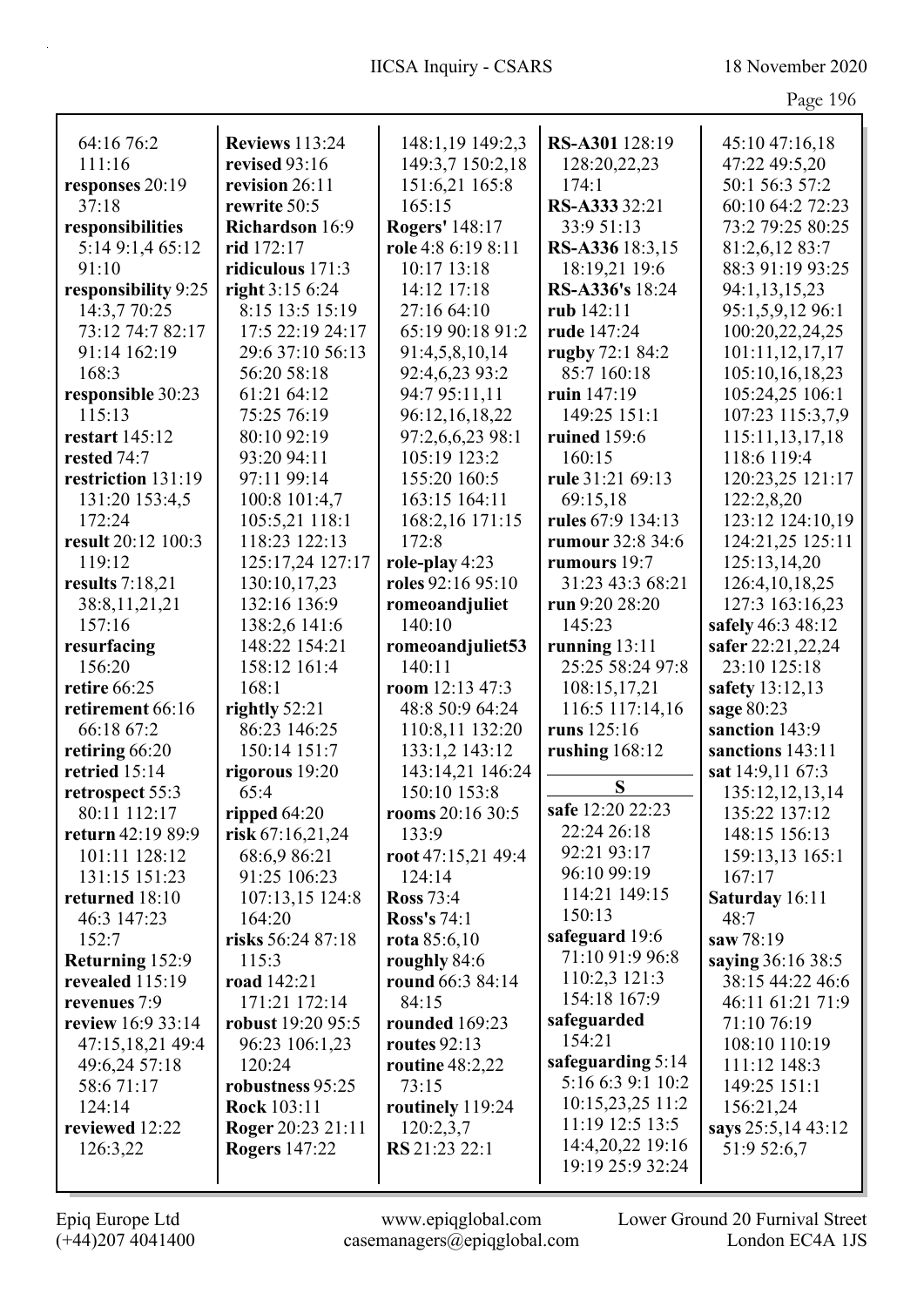| ι.<br>л. |  |
|----------|--|
|          |  |

|                     |                   |                          |                   | O                   |
|---------------------|-------------------|--------------------------|-------------------|---------------------|
| 57:10 71:16         | 99:6,20 101:5,13  | 72:23 75:5 86:13         | 23:3              | sentence 41:13      |
| 72:19 73:8 79:24    | 102:14 104:20     | 88:6                     | security 49:11,13 | 73:8                |
| 81:18 90:21         | 105:10,15 106:2   | schoolboy 147:9          | see 1:10,22 2:8   | sentenced 112:2     |
| 103:10,15 115:22    | 106:8,11,14       | 159:1                    | 16:22 21:21       | 157:24              |
| 120:13              | 108:10 109:8,16   | schoolboy's              | 39:10 42:17       | separate $14:12,24$ |
| scales 64:20        | 109:18,22 111:15  | 153:22                   | 43:10 45:7,21     | September 3:14      |
| scared 146:5        | 111:22 112:6,14   | schools 3:20,20 5:6      | 46:22 47:6,7,17   | 5:8 8:21 79:13      |
| scenario 84:18      | 112:20 114:11,12  | 7:18 8:3 9:5,20          | 50:5,16 55:4      | serious 15:7 47:10  |
| scenarios $4:24,25$ | 114:14,15,24,24   | 18:21 23:1 28:2          | 57:6,24 62:1      | 72:21 113:24        |
| 48:14 87:15         | 115:24 116:3,10   | 28:15 47:8 48:2          | 81:21 83:24       | 116:22 118:10       |
| schedule 28:9       | 116:11,20 117:11  | 55:22 65:1 66:21         | 84:23 94:8 96:5   | 119:14 124:8        |
| 86:14 97:19         | 117:19 118:9,22   | 80:20 91:6 93:15         | 96:7 98:12 103:3  | 159:10              |
| scheduled 10:2      | 120:4,8,15        | 93:22 94:5,12,20         | 103:19 104:15     | seriously 124:6     |
| scheme 6:10         | 125:12 130:3,8    | 100:6,9,14,21,22         | 132:9 141:18,23   | 126:1               |
| school 4:13,14,18   | 130:13,14,15,16   | 100:23 101:3             | 145:6 147:8,16    | service 95:20       |
| 4:206:1,117:1,2     | 130:19,22 131:4   | 106:10 107:8             | 149:22 155:20     | 97:14,17 139:19     |
| 7:4,6,7,11 8:4,7,8  | 131:10,13,15,23   | 114:8,17 116:18          | 168:16,19 172:8   | services 9:10       |
| 8:14,23,25 9:5,15   | 132:5, 13, 15, 21 | 117:7 119:8,19           | seeing 154:24     | 11:18 49:22         |
| 9:22 10:4,18,19     | 133:5,7,12 134:1  | 125:11 127:3             | seek 93:14 125:6  | 75:18 96:6 113:6    |
| 10:21,22,24 11:2    | 134:1 136:19,20   | 163:16 170:4,8           | seeking 93:1,25   | 113:19 159:12,15    |
| 11:6, 11, 22, 24    | 140:23,24 142:10  | schoolteacher's          | seen 10:13 24:10  | session 1:3 128:17  |
| 13:2 14:3 15:10     | 142:19,19,24      | 46:24                    | 25:1 28:14 31:21  | 129:6 133:22        |
| 15:11 16:25 17:7    | 143:8,22 145:17   | <b>Scolding 89:13,14</b> | 36:19 38:16 44:9  | 135:5,6,9,12,21     |
| 17:8,12 18:5        | 145:19 146:19     | 89:16,17 127:19          | 47:3 53:13 75:3   | 135:23 136:1,15     |
| 19:6,9 20:2,15,21   | 147:17,23,24      | 128:7,13 173:25          | 78:10 100:4       | 137:2,7,10          |
| 20:23,24 22:6,7     | 148:11,11,16,21   | scraped 157:20           | 146:22 147:16     | sessions 133:13     |
| 23:5,9,11 25:11     | 149:18 151:6,7    | screen 1:19,21           | 156:25 158:19     | 135:8 136:17,21     |
| 28:3 29:4,6,12,14   | 151:15,19 152:5   | 17:22 89:22              | 160:16,19,24      | 162:7               |
| 29:18,20 31:15      | 152:7,8,13,15,16  | script 10:14             | seized 40:1,3,14  | set 2:25 6:21 7:17  |
| 31:15,24 33:21      | 152:21 153:14,24  | scrutinising 106:5       | 41:4 103:12       | 12:9,16 28:5        |
| 35:16,17 37:19      | 154:5,8,12 155:1  | search 39:20,25          | seminars 5:2      | 31:10 45:10 93:5    |
| 38:15 40:22         | 155:1,2 156:24    | 40:19                    | send 100:21       | 93:8 119:17         |
| 41:14,22 42:6       | 157:4,10,11,12    | searched 42:1            | 139:25            | 132:18 169:12,13    |
| 44:14 46:3,23,25    | 159:21,24 160:3   | 138:16                   | senior 9:12,19,21 | setting 50:18       |
| 47:5 48:21 49:5     | 160:6,7,9,12,15   | searches 40:19           | 50:15 68:19       | 123:3 125:17        |
| 49:24 50:3 54:6     | 161:2,3,5 162:23  | 103:7,8                  | 69:19 72:17,20    | settings 96:11      |
| 55:23 56:1,4,8      | 163:14,15,20,21   | second 12:14             | 72:22 73:15       | 122:23              |
| 57:3 61:12,12       | 163:24,25 164:1   | 13:20 21:22 27:6         | 74:15,17 87:14    | seven 3:24 85:13    |
| 62:10,16,19 65:9    | 164:3,7,13,19     | 27:12 54:1 73:8          | 103:14 115:5      | 104:14              |
| 67:9 68:20 69:1     | 165:7,18,21       | 82:3 86:5 103:3          | 126:15            | sex 18:15,15 47:2   |
| 69:13,15,18 70:3    | 166:2, 17, 20, 21 | 103:15 104:12            | sense 143:3       | 109:15,17           |
| 71:7,8 73:17,19     | 166:25 167:13,16  | 107:5,6 115:22           | sensitive 153:12  | sexual $15:1,7$     |
| 75:16 77:2,3,8,14   | 167:24 168:1,5    | 115:23 135:21            | sent 67:2 76:15   | 18:16,18,21         |
| 77:16,23 78:19      | 168:14,18 169:1   | 136:1,15 137:2,7         | 101:14 110:19     | 33:11 112:13        |
| 78:22 79:14,15      | 170:7 171:18      | 137:7,10                 | 117:22 132:21     | 130:9 140:21,25     |
| 79:18,20 81:6       | 172:1,2,9         | seconds 1:20 89:22       | 140:25 141:3,17   | 146:11 170:4        |
| 83:10,19 86:7       | school's 17:5     | section 9:5 92:22        | 141:17 143:14,24  | sexually 18:14      |
| 88:4 92:14,17,25    | 19:13 21:7 25:14  | 120:10                   | 147:25 150:20     | share 3:7 33:11     |
| 95:4 98:20 99:3     | 32:24 52:13       | sector $3:20$ 23:1,2     | 151:9,15          | 37:17 46:9,19,21    |
|                     |                   |                          |                   |                     |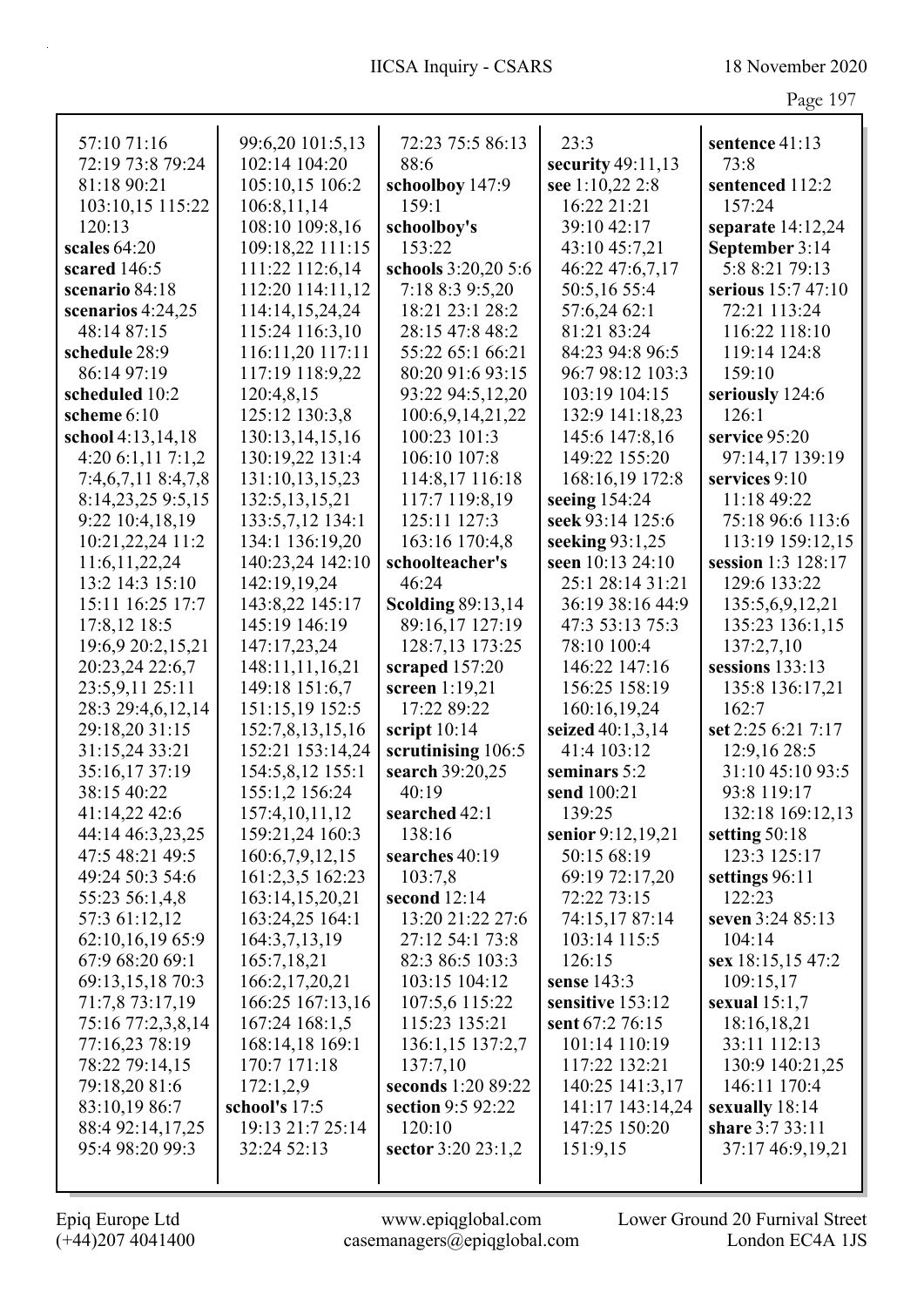| 95:2 101:2             | 78:17                    | sold 19:23               | 120:18 169:21       | 66:19 68:25         |
|------------------------|--------------------------|--------------------------|---------------------|---------------------|
| 116:15 118:17          | similar 96:9             | solicitor 121:20,22      | 170:14              | 69:10,17 70:10      |
| 119:4                  | simply $3:10$ 39:6       | solicitors $17:1,5$      | speaking 165:23     | 70:12,18,19,24      |
| shared 53:23           | 44:4 50:20 58:1          | 121:16                   | special 12:13 14:7  | 71:20 72:6,7,12     |
| 63:13 76:20,22         | 62:15 83:4               | solution $7:15$          | 78:6 170:1          | 73:15 81:13,14      |
| 102:11 104:3           | 110:19                   | solutions 7:14           | specialist 112:19   | 81:15 86:24         |
| 109:5 110:16           | single 10:6,7 24:1       | somebody 13:18           | specific 6:20 31:19 | 107:8,14 109:25     |
| 116:13 122:16          | 24:3,5,11 32:16          | 59:20 75:24 81:4         | 60:14 61:8 67:12    | 110:3 114:8         |
| 164:5                  | 81:12                    | 115:15 149:19            | 92:20 100:1         | 123:24 125:20       |
| sharing $34:22$        | sins $55:1,2$            | somebody's 87:12         | 114:17 119:11       | 144:10 147:13       |
| 45:12 102:17           | Sir 89:1,2 128:3,4       | Somerset 39:14           | 121:18              | 150:9 152:12,21     |
| 108:24 109:1           | sit 18:4 100:8           | son 32:25 62:10          | specifically 4:11   | 153:19 164:15,16    |
| 117:12                 | 164:23                   | sons 38:22               | 9:2 69:3 101:9      | 164:21 167:2,3,7    |
| <b>Sharpling 87:19</b> | site 148:11              | soon 2:5 90:5            | 112:22 115:12       | 167:9,22 168:7      |
| 87:21 88:10,23         | sitting 57:21            | 129:11 136:11            | 127:16              | 168:16 169:3,4      |
| 127:24,25              | situation 87:25          | sorry 3:10,10,11         | specifics 122:19    | 170:8,14            |
| she'd 51:5 136:20      | 151:11,13 152:11         | 17:13,18 49:19           | specified 68:25     | staff's 65:8 164:23 |
| 139:19 140:20          | 153:1 154:5,8            | 54:14 61:21 72:4         | spend 143:10,19     | staff/student 12:10 |
| 147:25                 | 164:2 165:13             | 82:13 130:25             | 143:20              | 168:25              |
| shift $80:1$           | situations 82:8          | 146:20 153:1             | spending $147:1$    | stage 33:4 36:13    |
| shocked 106:18,25      | 169:18                   | 166:15                   | spent 145:18        | 37:4 43:24 77:24    |
| shoehorned 151:8       | $\sin 45:2566:8,10$      | sort 2:4 5:10 12:11      | spoke 22:7 32:3     | stance 125:7        |
| short 42:21 89:11      | 85:13                    | 12:16 22:1 27:15         | 61:13 63:6,9        | stand 90:24         |
| 128:15                 | sixth 33:2 164:16        | 57:20 59:9 71:11         | 120:19 147:17       | standard 169:17     |
| shortcomings           | 167:15,16,18             | 75:15 88:18 93:3         | 149:3,4,7 150:2     | standards 6:23      |
| 25:14                  | size 4:20 9:22           | 95:10 97:10              | spoken 35:6 126:6   | 7:20 8:24 13:16     |
| shortfallings          | ski 164:14               | 103:3 104:8              | 166:19              | 31:12               |
| 166:12                 | sleep $145:19$           | 107:16,21 112:3          | SpongeBob 141:18    | standing 14:22      |
| shoulder 57:21         | sleeping 70:9            | 114:4 120:17             | sports 78:14 84:11  | 52:17 66:1          |
| show 167:14            | slight 110:4             | 126:10 129:11            | 85:6                | start 29:3 91:4     |
| showed 18:13 64:9      | slightly 17:13           | 134:9 135:15             | spot $22:1$         | 118:13 125:17       |
| shower 40:15           | 109:21 125:3             | 136:2, 15, 15, 22        | spy $40:20$         | 130:24 131:3        |
| 76:18,22 103:18        | 128:7,8,10               | 137:25 140:17,18         | <b>SquarePants</b>  | 133:20 135:2        |
| showers 30:4 76:7      | slip 10:9                | 140:24 142:6             | 141:18              | 136:12 145:20       |
| shows $58:8$           | slot 28:12 86:14         | 147:2 152:12,13          | staff 10:2,16 11:11 | 146:7               |
| sibling 161:9,9,10     | small $40:13$ $43:13$    | 152:24 156:11,20         | 11:15,16 12:9,11    | started 20:13       |
| 161:11,12              | 154:4 164:10             | 160:21 162:9             | $12:13,17$ 15:1     | 97:22,23,24         |
| side 23:8,9 48:11      | smoke 68:22 69:14        | sorts 94:2 99:9,22       | 19:8,22 20:10,17    | 112:2 133:11        |
| 66:14 88:15            | 70:1                     | sought 25:6,12           | 24:4,5,5,8,14,15    | 134:15,18 136:7     |
| sign 24:18 129:22      | smoked 69:15             | 112:14,15 121:20         | 25:10,18 26:15      | 136:22 140:1        |
| 166:12                 | smoking 19:2             | sound 129:9,10           | 26:16,22 27:10      | 144:22 157:5        |
| signature 2:15         | 69:11,20                 | sounding 93:4            | 27:20 28:10,22      | 163:25 167:16       |
| 129:21                 | snapshot 40:8            | sounds 128:24            | 28:24 29:17 30:8    | starting 156:5      |
| signed 2:15 14:16      | Snowdrop 24:3            | <b>South 11:14,16,17</b> | 30:13 31:14         | state $23:1,2$      |
| 44:4 90:12             | <b>So-and-So's 27:18</b> | 11:18,23 71:9            | 32:16 33:20 43:1    | stated 40:12,15,18  |
| 129:24                 | social 32:22 91:3        | Southwest 95:22          | 47:12 50:4,15       | 41:2 52:18 105:3    |
| significant 98:23      | 169:4                    | 95:22 96:23              | 55:25 56:9,10       | 118:4 140:15        |
| 107:15                 | soft 139:3,4             | spanning $29:23$         | 58:23 60:20         | statement $2:11,13$ |
| signs 60:17 78:9       | software 24:2            | speak 22:2 78:25         | 64:19 65:11 66:7    | 2:16,18 12:24       |
|                        |                          |                          |                     |                     |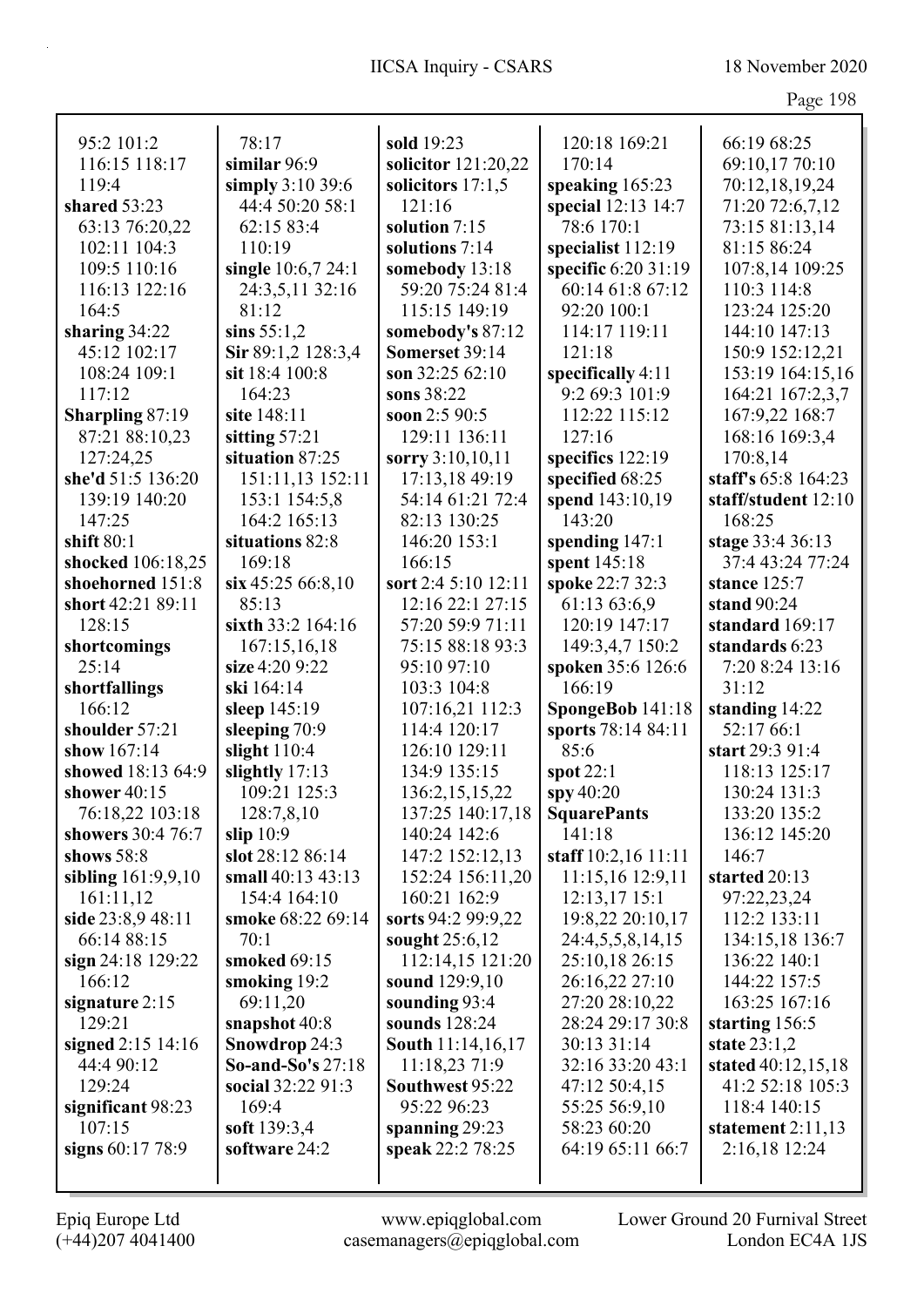| n O<br>ு∪ |  |
|-----------|--|
|-----------|--|

| 16:8 22:11 25:1                          | 50:24 53:16                    | 171:18                             | supported 73:22      | 40:2,22 41:19                 |
|------------------------------------------|--------------------------------|------------------------------------|----------------------|-------------------------------|
| 32:3 33:13 64:7                          | 102:1,3,5 106:21               | substance 51:22                    | 73:24 151:11         | 44:5 47:13 65:20              |
| 73:3,5 90:11,12                          | 107:17 109:6                   | successful 84:12                   | 171:11               | 67:1 85:25 86:11              |
| 90:14,19,20,24                           | 111:25 115:8                   | successive 12:20                   | supporting 62:11     | 86:17 89:8,22                 |
| 108:7 111:7                              | 116:14 119:1                   | 57:5                               | 62:12                | 92:25 111:14                  |
| 129:4, 17, 21, 22                        | 154:14,17 155:3                | sudden 158:9                       | suppose 44:11        | 115:24 118:19                 |
| 131:2 152:6                              | stream 21:4                    | suffer 169:25                      | 88:7 93:4            | 128:10 151:10                 |
| 158:22 159:20                            | stress $43:20$                 | sufficiently 19:19                 | supposed 30:8        | 157:9 168:3                   |
| 169:12,14                                | strict 25:21 28:21             | suggest 36:14 88:8                 | sure 5:16 6:14       | 171:6,21                      |
| statements 75:2                          | 134:2,12                       | 128:8                              | 20:15,19 24:2        | taken 17:6 19:1               |
| 144:5 146:22                             | strike 48:24                   | suggested 132:10                   | 29:15 32:15,15       | 25:8 27:5 39:24               |
| states 56:21                             | strong 4:3 74:2,2              | suggestion 73:23                   | 37:12 38:3 49:12     | 40:11,12 41:2                 |
| static 126:5                             | strong-minded                  | suit $4:3$                         | 55:15 66:1 75:10     | 43:6 56:1 74:10               |
| stating $51:14$                          | 73:10                          | suitability 57:4                   | 76:23 93:15          | 76:5 93:7 102:19              |
| 145:1                                    | strong-willed                  | 92:1 93:19                         | 100:11,14 102:20     | 103:16 109:9                  |
| <b>Station 39:24</b>                     | 73:10                          | suitable 31:6 88:3                 | 104:1 106:13         | 124:6 126:1                   |
| statutory 113:19                         | strongly 36:20                 | summarise 17:21                    | 120:13 128:10        | 151:3                         |
| stay 27:7 84:13,14                       | 123:5                          | 17:25 76:24                        | surfaced 32:19       | takes 104:12 155:6            |
| 84:15                                    | structural 7:4                 | summarises 79:22                   | surprising 74:8      | talent 167:14                 |
| stayed 31:4                              | structure 7:25                 | summary 77:2                       | <b>Surrey 103:11</b> | talk 5:13 55:13               |
| staying $30:10,14$                       | 125:20 126:2                   | 80:591:10                          | survivors 74:24      | 66:14 74:24                   |
| stays 84:7                               | structures 88:21               | summer $43:16$                     | 76:25 112:18         | 75:22,23 99:1                 |
| steer 44:23                              | 127:8                          | 55:8 156:9                         | 113:12 114:2         | 111:25 121:6                  |
| step 34:9                                | struggle 156:7                 | <b>Sunday 167:14</b>               | suspend 35:10        | 130:2 138:19                  |
| step-by-step                             | struggled 106:19               | supervise 132:17                   | suspended 35:7,13    | 140:19,20 152:21              |
| 169:17                                   | 148:18 150:23                  | supervised 133:2                   | suspicion 34:22      | 161:18 167:7,8                |
| <b>Stephen</b> 15:6 18:4                 | 161:13                         | supervision 68:21                  | 170:18               | 168:7                         |
| 18:6,7,12,19,25                          | student 72:8                   | supervisor 130:7                   | swimming 18:24       | talked 27:18 66:13            |
| 19:1 20:24 21:3                          | students 71:20                 | 132:16 149:2,3                     | 138:23,24,25         | 69:12 72:13 93:3              |
| 22:3 24:25 25:15                         | 72:6,7 86:17                   | supervisors                        | switched 82:1        | 96:2,3 101:16                 |
| steps 92:24 169:20<br><b>Steve 165:8</b> | 135:10 152:12                  | 132:17                             | system 6:11 26:4     | 136:4,4,5 157:2               |
|                                          | 153:17,19,24                   | support 5:10 17:2                  | 38:9 65:4,5          | 164:6 166:23,24               |
| stewarded 22:25<br>65:16                 | 156:16,16 166:22               | 24:5 41:16 75:5                    | 73:15 100:16,17      | 167:22 168:6,10<br>169:1      |
|                                          | 167:15,17 169:2                | 75:7 77:1,2,7,9<br>77:15 88:21     | 100:18,19            |                               |
| stock 19:22<br>stomach 163:8             | studies 131:6,11               |                                    | systems $49:12$      | talking $82:13$<br>136:2,3,12 |
| stop $139:9 153:2$                       | study $30:5$<br>stuff 46:13,13 | 94:22 95:6,15,18<br>96:22,25 108:7 | T                    | 138:16 140:17,19              |
| 155:15                                   | 135:25 136:6                   | 112:5,7,12,24,25                   | tab 2:10 15:23       | 141:13 155:4                  |
| stopped 18:21                            | 140:19 165:9                   | 113:1,2,5,8,9,15                   | 16:14,14,16,18       | 156:14,18 166:6               |
| 78:13,15 136:18                          | 166:1                          | 113:16,18 114:1                    | 17:23 21:20 36:1     | 169:3                         |
| straight 148:16,16                       | submitted 98:8                 | 118:17 124:18                      | 37:21 43:8 45:5      | talks 5:2                     |
| 148:20                                   | subsequent 18:10               | 154:12,22,25                       | 50:25 73:5 90:9      | taped 32:1 33:2               |
| strands 49:9                             | 154:14                         | 155:1,3,12,13,17                   | 97:18 102:25         | taping $33:10,16$             |
| strange $128:24$                         | subsequently                   | 156:2,3 157:12                     | 104:13 107:19        | 43:3 51:5 52:11               |
| strategies $162:10$                      | 35:12 132:11,19                | 161:7 163:12                       | table 139:12 150:9   | task 36:21                    |
| strategy 10:11                           | 139:2 149:22                   | 169:23 170:1,13                    | tabs 16:17           | tasks 115:14                  |
| 37:14,17,20 39:9                         | 154:20 155:15                  | 171:9,13,25                        | take 1:20 2:2 4:5    | taught $3:19$                 |
| 42:3,13,24,24                            | 159:6 161:5                    | 172:13                             | 4:16 8:20 15:22      | teach 6:15 66:12              |
| 43:6 45:3 50:23                          | 162:11,15 165:11               | support's 155:5                    | 16:24 26:13          | 66:13                         |
|                                          |                                |                                    | 28:11,12 31:5        |                               |
|                                          |                                |                                    |                      |                               |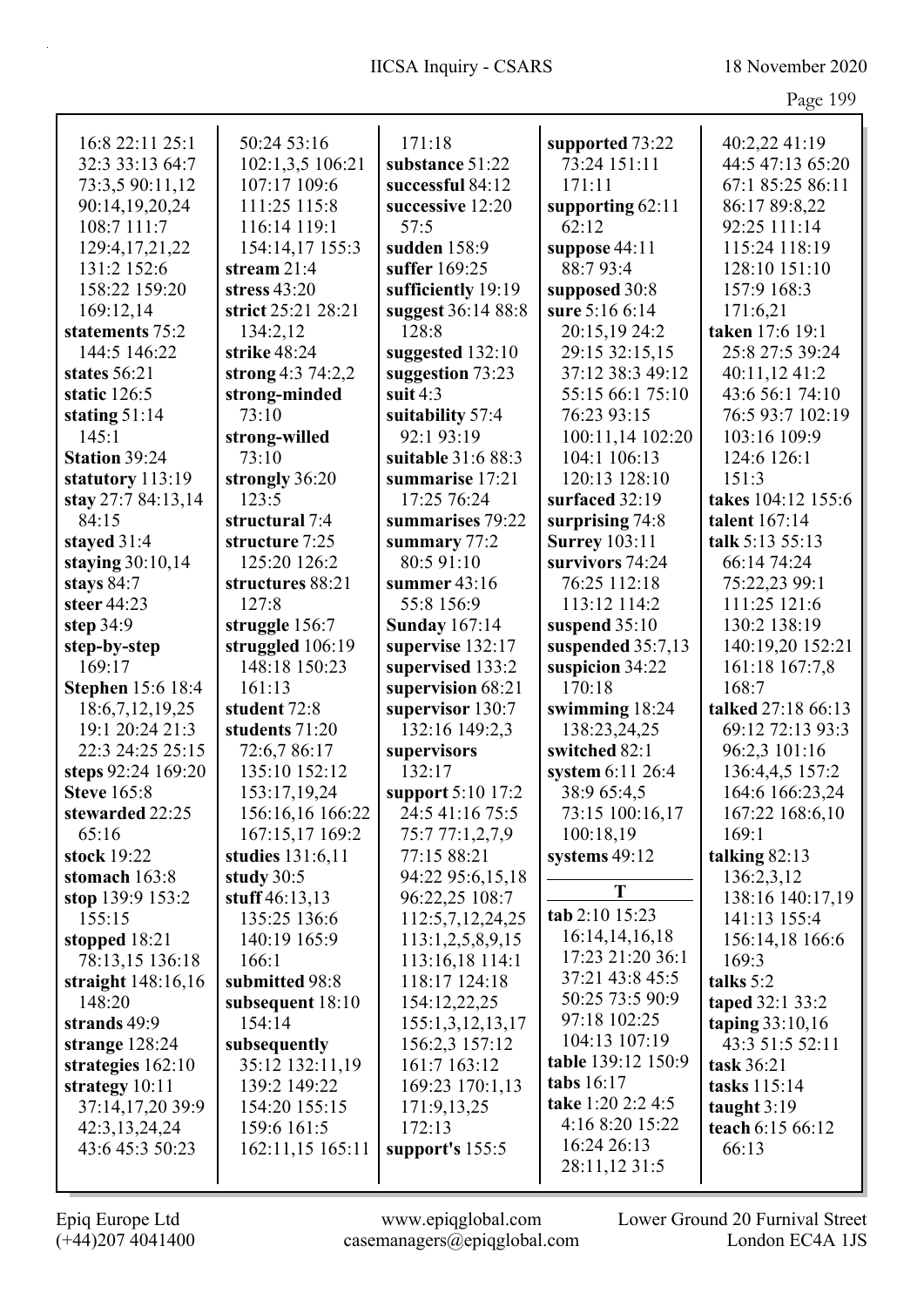| teacher 3:17 15:6   | 148:9 149:9         | 131:24 172:22      | 23:4,17,22 26:3,6 | 123:22,22 124:3       |
|---------------------|---------------------|--------------------|-------------------|-----------------------|
| 15:11 16:25 18:6    | telling 46:11 51:18 | 173:3,5,10,11,14   | 27:13,17 29:5,7   | 124:9, 12, 13, 24     |
| 21:3 81:4 111:8     | 103:23 144:20       | they'd 10:20 42:1  | 29:12,13 30:17    | 125:4,10,14           |
| 132:15,18,24        | 146:10 149:14       | 84:14,15 133:1     | 30:18 31:23       | 126:13,20,24          |
| 161:12 169:18       | 150:3 158:1         | 152:24             | 32:18 33:3,8      | 127:5,5,10,13,13      |
| 170:10              | 173:8               | thing 12:11,16     | 34:3,13,21,24     | 129:24 130:7,16       |
| teacher/pupil       | telling-off 150:17  | 15:3 27:14 28:13   | 35:6,9,9,12,17,18 | 130:19 131:5,8        |
| 164:24              | ten 85:14 104:25    | 28:13,1738:17      | 35:23 36:11,16    | 131:18 132:1          |
| teachers 6:5,13,15  | tender 36:18        | 49:10 58:19 60:2   | 36:20,22 37:9     | 133:24 134:23         |
| 20:1 26:9 28:18     | tenor 34:12         | 60:25 68:8 69:24   | 38:2,8 39:3 44:2  | 136:7 137:19          |
| 114:23 163:22       | <b>tense</b> 57:20  | 71:11 75:25        | 44:5,15,19 45:2   | 138:2,4 140:11        |
| teachers' 6:17      | tension 137:24      | 76:17,18 81:1      | 45:15,20 46:10    | 140:11 141:3,8        |
| teaching $3:21$ 6:7 | tensions 72:22      | 140:3 160:17,17    | 46:18,22 48:16    | 141:24 142:7          |
| 7:21 24:5 26:5      | 73:1                | 166:8 167:18       | 48:18 49:3,9,15   | 144:25 145:22         |
| 28:9,10,10 54:8     | term 27:24 79:10    | 168:22 170:22      | 49:21 50:12       | 148:25 150:18         |
| 54:13 55:7 56:8     | 132:12              | things $13:12,17$  | 51:16 54:12,19    | 152:1 153:15,16       |
| 65:871:25           | terminology 5:17    | 17:18 19:15 37:7   | 54:20 55:1 56:11  | 154:15,15 155:11      |
| 103:21 133:9        | terms 6:17 10:15    | 46:11,15,16 48:3   | 60:24 61:19,22    | 155:15,17,22,23       |
| team 9:6,12,19,21   | 11:5,6,12 19:17     | 48:6 49:21 57:25   | 63:9 64:1,3,8,13  | 155:25 157:16         |
| 10:23,25 11:19      | 22:12 26:21         | 59:24,25 60:4      | 64:17 65:22 66:8  | 158:13,15 159:8       |
| 11:20 31:2 41:14    | 31:16 49:12 50:7    | 65:13 71:2,22      | 69:23,23 70:4     | 160:19,20 161:2       |
| 66:8 68:19 72:18    | 51:25 58:20,20      | 78:21,22 79:21     | 71:1 74:4 75:22   | 161:6 162:8,21        |
| 72:22 74:15,17      | 59:3 63:18,21       | 80:12 81:10,18     | 76:19,22,23 77:4  | 163:17 165:4,5        |
| 87:15 88:4 94:14    | 64:19 66:21 76:2    | 82:19 86:14        | 77:17,18,23 79:2  | 165:25 166:3,7,8      |
| 94:15,19 95:2,4,9   | 76:25 88:20 97:9    | 88:15 91:14 92:3   | 79:18,21,25 80:4  | 166:9,10,11           |
| 95:12,17 96:23      | 101:10 110:20       | 94:2,4,23 102:21   | 80:14,23 81:2,17  | 167:10,11 169:7       |
| 97:3,6 98:3         | 123:3, 15, 16, 16   | 103:21 114:6       | 82:22 83:6,9,19   | 169:16 170:8,20       |
| 100:20 101:2,12     | 131:23 144:13       | 115:21 119:19      | 84:21 86:19 87:1  | 170:23 171:24         |
| 108:5 115:5         | 156:3 157:25        | 120:13 125:3       | 88:2,7,10,18,20   | thinking 88:8         |
| 117:16 124:20       | 159:24 163:23       | 126:7 136:2        | 89:7 92:3,15      | 111:20 114:1          |
| 126:15              | 168:25 169:2,15     | 137:9 139:7,11     | 93:23 95:19,20    | 127:14 145:9          |
| teams 84:11 85:5    | test 1:13 89:18     | 139:14,17 140:17   | 95:24 96:15,18    | 149:17 160:21         |
| technical 2:3       | 129:2               | 140:18,22,24       | 96:21,21,23 97:1  | thinks $147:8$        |
| 49:16 90:3 129:9    | testament 121:9     | 142:12 149:24      | 97:15,17 98:14    | third 8:16 16:22      |
| teenage $109:16$    | text 139:25 140:17  | 150:23 152:7       | 98:21,22 99:18    | 84:21                 |
| 134:6,7,8,10        | 140:25 143:1        | 155:16 162:11      | 99:22,24 100:1,8  | <b>Thomson-Glover</b> |
| 143:17 155:9,9      | 149:6               | 164:12 168:17      | 101:10 103:9,14   | 27:6 29:1,4,17        |
| teenager $171:5$    | texted 140:1        | 169:3 171:11       | 104:7,8,23 105:4  | 31:13,20,25           |
| telephone 60:3,6    | texting $140:2,22$  | 172:16,19,20,20    | 108:8 109:18,20   | 32:18 34:8,20         |
| 117:18              | 142:4               | thingy $148:2$     | 109:23 110:11,15  | 35:7 36:4 42:5        |
| telephoned 117:21   | thank $2:24$ 3:13   | 149:15,17 151:5    | 111:1,3,11,17     | 42:11 43:2,15         |
| television 48:8     | 36:7 38:24 41:19    | 159:5 162:3        | 112:16,23 113:4   | 46:12 49:14 51:1      |
| tell 18:16 41:24    | 42:19 50:7 63:25    | 167:23 172:2       | 113:7,9,13,21     | 53:11 55:24 56:6      |
| 42:6 57:21 60:15    | 67:5 83:8,13        | think 1:15 3:17,20 | 114:4,13,15,18    | 56:8,24 59:4,10       |
| 64:14 75:12         | 87:19,21 88:23      | 5:15 6:13 8:21     | 114:18,20 115:21  | 60:18 61:15           |
| 102:2 105:10        | 88:25 89:2,3,4,5    | 8:24 9:17,19       | 116:5 119:5,7,10  | 62:11 63:1,3,7,12     |
| 112:9 119:22,23     | 89:9 90:23,25       | 10:13 12:14,23     | 119:15,18,25      | 63:17,23 64:5         |
| 121:13 137:24       | 127:21,22,23,25     | 14:22 15:17,20     | 120:2,12 121:8    | 67:8,19 68:14,19      |
| 147:5,5,7 148:1,7   | 128:2,4,5,7,13,22   | 17:5 19:7,15,21    | 122:1,21 123:20   | 68:23 69:7 77:23      |
|                     |                     |                    |                   |                       |
|                     |                     |                    |                   |                       |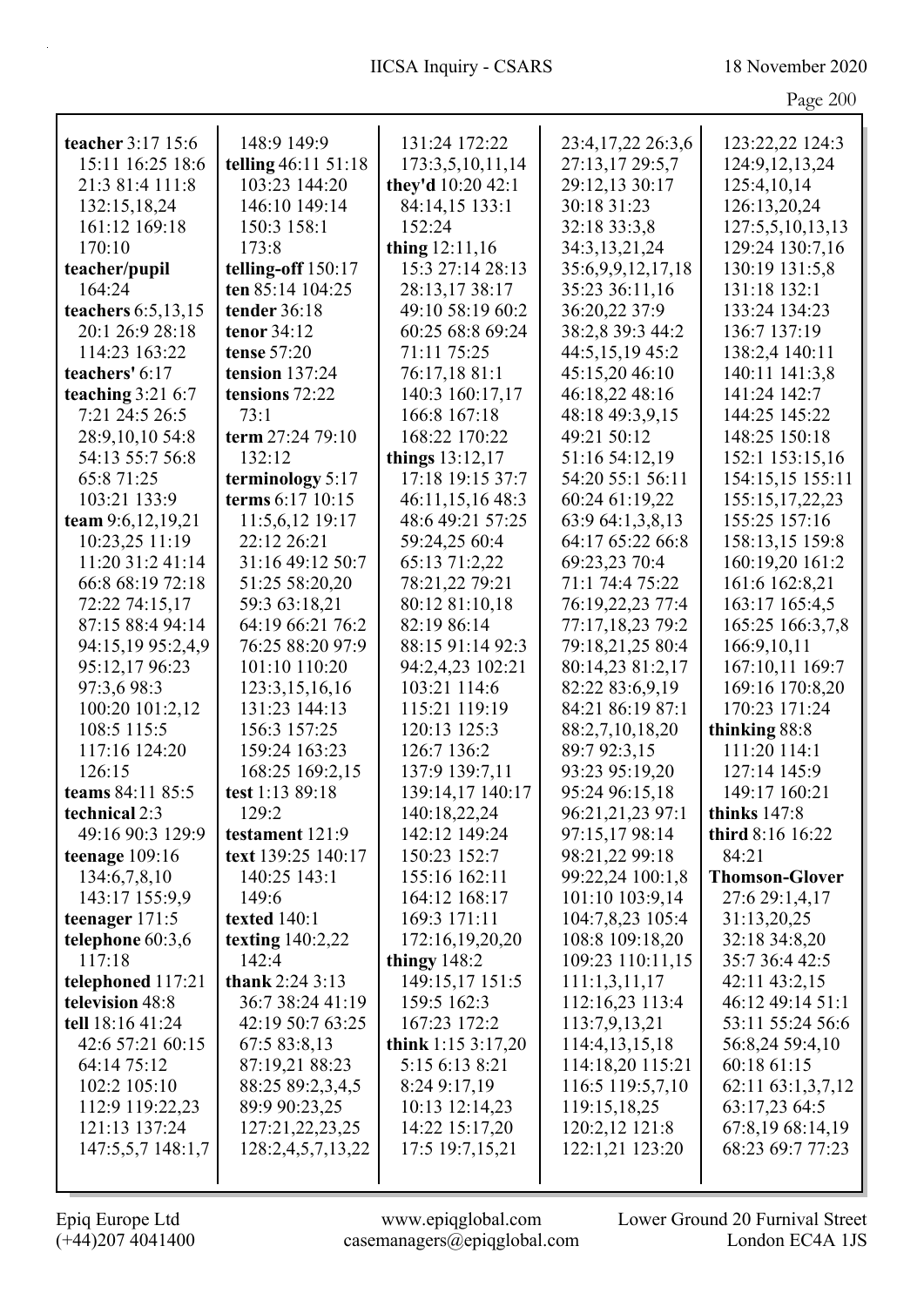|                    |                   |                        |                        | Page 201             |
|--------------------|-------------------|------------------------|------------------------|----------------------|
| 79:9 85:21 86:6    | Tim 26:6 60:25    | 121:16 133:3           | trail 34:1,13,14       | 106:15,23 109:2      |
| 87:23 97:15        | 73:4 74:19        | 172:11                 | train 6:11 69:10       | 109:8,9,11           |
| 98:13,19,24        | time 2:2 5:20 7:1 | timescales 170:24      | trained 5:9,24 6:4     | trooped 78:20        |
| 101:21 109:4       | 11:4 13:18 19:5   | 171:3,13               | 6:12                   | trouble 132:21       |
| 115:6 117:7        | 19:11 20:24       | timing 39:9            | training $4:11,15$     | 146:13               |
| 124:1              | 21:12 22:9,14     | tissues $110:9$        | 5:7, 12, 13, 18 6:2    | true 2:18 33:24      |
| Thomson-Glove      | 23:23 24:21,21    | title 49:23            | 6:18 22:21,24          | 59:21,21,22 74:5     |
| 47:1 58:7 60:1     | 26:3 28:11,11     | tittle-tattle 51:20    | 23:10 24:4 60:21       | 80:6 90:14           |
| 61:14 66:6,11      | 31:7 32:10,14     | today 130:2,12         | 81:4,5,21 94:12        | 129:24               |
| 70:17 74:25        | 33:21 35:9,11     | 156:7 166:6            | 94:25 124:21           | trunks 18:24         |
| 76:11 88:5 103:8   | 40:2 42:16,17     | 173:13                 | 125:19 126:19,21       | trust 7:11 31:5      |
| 107:5 115:20       | 44:2 47:25 50:2   | toes 102:22            | 126:23 159:13          | 71:12,12,15          |
| 125:1              | 50:14 51:20       | toilets 30:5           | 170:9,10               | 86:25 130:9          |
| thorough 123:23    | 52:13,21 54:17    | <b>Tolchard</b> 120:20 | transcript 75:3        | trusted 86:23        |
| thought 9:14       | 57:12,19 59:21    | 121:11 122:2           | 78:10                  | trustees 74:6        |
| 17:14 20:7 23:8    | 59:23,25 62:8     | 123:12                 | transcripts 3:10       | truth $111:2$        |
| 26:10,15 27:14     | 63:15 64:11 66:7  | told 32:4,22,25        | 75:20 112:23           | truthful 111:18      |
| 28:17 32:6 36:22   | 69:13,25 72:10    | 42:10,25 44:6          | transfer 6:7           | try 2:4 45:20 78:21  |
| 44:25 51:21        | 73:14 74:23       | 49:2 51:9 53:15        | transferable 91:25     | 78:21 90:4           |
| 62:14 63:19        | 79:14,1783:3      | 61:15,22,22 75:4       | transparent            | 129:11 145:10        |
| 64:21 68:5,10      | 85:22 86:19 88:2  | 77:6 110:21            | 111:21 122:4           | trying $44:13,23$    |
| 75:24 76:16        | 89:7 95:14 97:24  | 145:22 146:18,19       | trauma $172:12$        | 46:9 80:11 84:9      |
| 77:17 80:22        | 99:7 100:5 103:5  | 147:22 148:13,20       | treading $102:21$      | 93:10 95:10          |
| 86:24 88:7,14      | 105:10 106:12,17  | 149:10,15 152:12       | treat 153:14           | 111:20 112:18        |
| 113:7,8 146:15     | 108:9 110:12      | 165:3                  | treated 158:14         | 123:23 147:1         |
| 148:9 151:22       | 111:19 125:1      | top 43:9 52:5 59:7     | trial 15:5, 12, 12, 16 | 166:3,4              |
| 154:25 155:1,2     | 126:17,17 129:7   | 85:5 118:1 158:5       | 16:24 17:7,11          | tuition 18:9 20:10   |
| 162:13             | 130:25 131:14,23  | 169:6,9                | 18:2 19:5,12           | 20:11 26:1,4,20      |
| thousands 85:9     | 135:2,10 136:11   | <b>torment</b> 160:23  | 21:12 25:4 36:25       | 26:21 132:2          |
| thread 58:8        | 138:24 139:18     | torso 141:5            | 99:7                   | 133:13 134:15,25     |
| 125:15             | 140:1,5 141:10    | touch 5:13 75:17       | triangulation 34:2     | 135:1,8,17           |
| three 3:22 8:3 9:5 | 141:11,21 144:12  | 107:25 142:11          | tried 78:3 95:15       | 136:12 139:19        |
| 9:9 18:11 23:23    | 144:14,17,22,25   | 153:15                 | trip $30:19,25$        | 169:25               |
| 28:7 58:10 62:13   | 145:7, 14, 18, 25 | touching 18:13         | 45:23 46:2 67:18       | turn $2:10,12$ 35:25 |
| 74:14 77:25 85:4   | 146:6, 19, 25     | 139:12                 | 67:24,25 68:3,6        | 66:5 90:9 129:16     |
| 85:22,23 86:9      | 147:1,14 148:2,8  | tour 28:6 31:3         | 69:6 83:24 87:17       | 129:20 161:18        |
| 94:19 105:2        | 151:8,19,21       | 85:7                   | 164:14                 | 168:21,22            |
| 111:12 128:9       | 153:17 155:8,9    | tournaments            | trips 27:7,11 28:5     | turns 163:6          |
| threshold 52:22    | 155:11 156:4,11   | 84:12                  | 28:6,11,12,15          | tutoring 137:12      |
| 54:7,10 57:12      | 157:11 158:23     | tours $28:571:1,3$     | 29:2 30:7,9,21         | twice 50:13,19       |
| 82:12 91:11,12     | 159:19 160:12,22  | 83:25 84:1,2,3         | 45:17,24 46:2,25       | two 15:4 17:18       |
| 91:13,16,22        | 160:24 161:2,3    | 85:4                   | 68:20 69:1,4           | 23:4,15 28:24        |
| 92:12 93:24        | 161:21,23 162:19  | town 154:4 164:10      | 70:9,23 71:13          | 32:7 56:6 60:12      |
| 94:24              | 164:21 165:10,15  | toys $141:24$          | 76:10 83:19,19         | 62:12 66:4 68:15     |
| thrown 106:13      | 168:19 171:22,23  | track $21:16$          | 83:20,25 84:3,8        | 68:25 70:16,18       |
| Thursday $173:17$  | time-wise 155:6   | traffic 25:23          | 85:10,20 86:11         | 70:24 75:1 77:24     |
| tick-box 24:9      | timeline $58:3,5$ | Trafford 20:23         | 86:16 87:10            | 80:16 92:13          |
| tied 32:1 161:20   | times 1:13 18:12  | 21:11,23 22:1,2,8      | 103:25 104:20          | 98:16 112:9,11       |
| tight $90:4$       | 50:3 58:13        | Trafford's 21:6        | 105:2 106:8,11         | 113:14 135:10,15     |
|                    |                   |                        |                        |                      |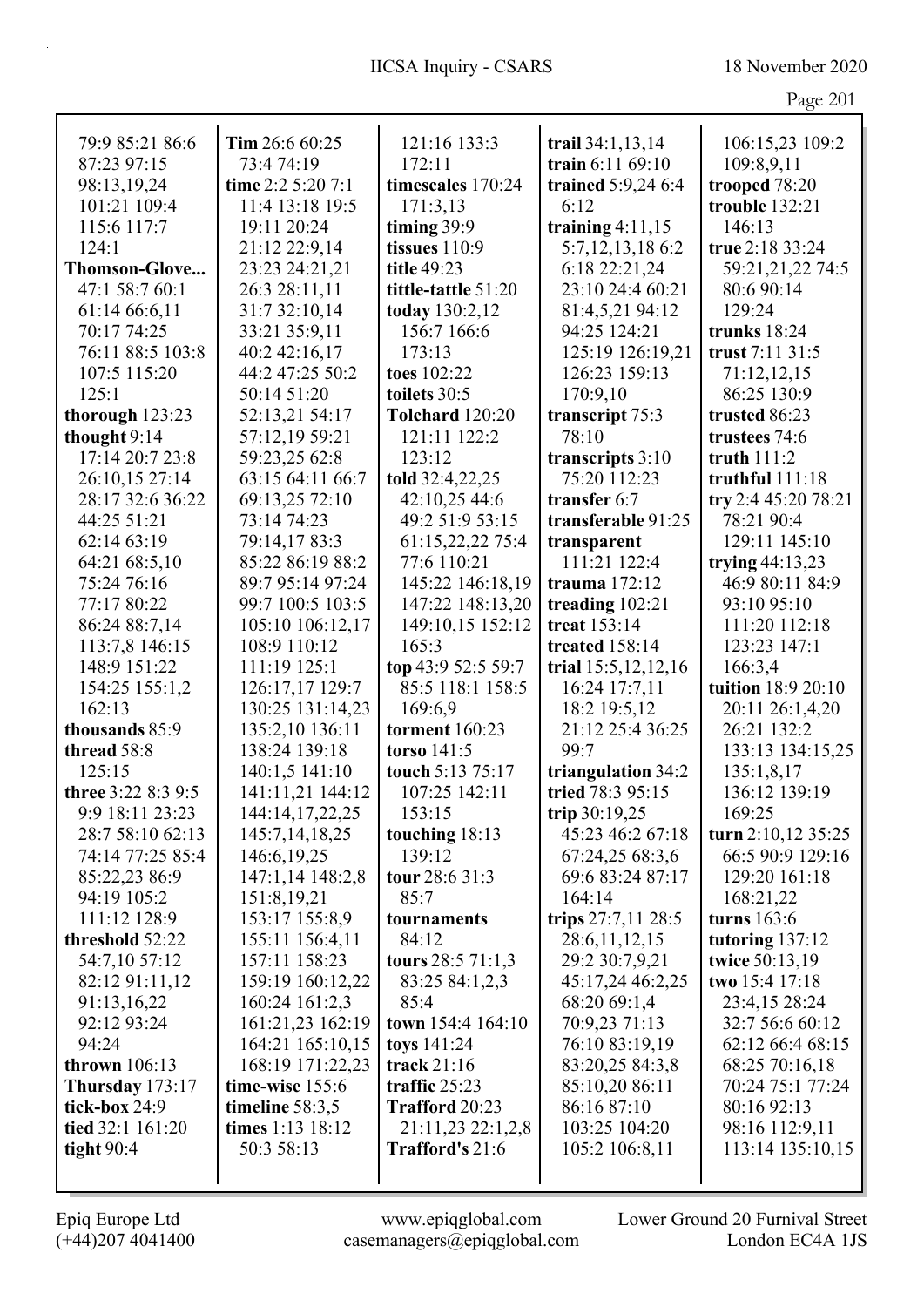| Page 202 |  |
|----------|--|
|          |  |

| 138:24 140:8      | 33:16 47:19,21      | 119:2 143:13         | vision $129:10,10$ | 54:2,5,5,10 62:11    |
|-------------------|---------------------|----------------------|--------------------|----------------------|
| 144:24 171:6,17   | 73:19 95:17         | usually 12:6         | visit 20:1 83:23   | 65:15 67:21 69:3     |
| two-second 137:21 | undertaken 40:19    | utter 151:3          | visits 27:18 30:22 | 69:6,11 70:22        |
| type $85:18$      | 64:12 73:17 97:5    | utterly 51:16        | 67:11,13 68:13     | 74:10 78:19,19       |
|                   | 124:14              |                      | 68:24              |                      |
| typical 143:17    |                     | V                    |                    | 79:16 81:22          |
| U                 | undertaking 26:4    | vagueness 109:10     | voice 114:1 127:15 | 84:19 86:12,13       |
| <b>UK 84:3</b>    | 97:25 124:20        | validity 53:22       | 139:24 171:11      | 86:14,16 95:14       |
|                   | undertook 49:4,5    | valuable 95:20       | voiced 50:8        | 100:18 101:5         |
| ultimate 73:12    | 62:25               |                      | voluntary 112:11   | 106:4 109:9          |
| 74:4,6            | undetected 124:2    | vanished 20:4        | 113:19             | 111:2,14 115:17      |
| ultimately 74:6   | unencumbered        | variation 93:10      | volunteers 91:20   | 115:18 121:11        |
| 78:7 113:9        | 19:24               | variety 140:22       | vulnerable 26:16   | 131:16 132:13        |
| unable 57:5       | unfortunately       | various 12:19        | 171:22             | 134:7,12 144:10      |
| unaccompanied     | 73:14,21            | 27:20 41:3 46:16     |                    | 144:18 149:10,15     |
| 70:9              | Unit 39:16,18       | 57:13,16 64:23       | W                  | 150:14,15,15         |
| unaware 105:19    | university 6:9      | 75:18 103:21         | Wadebridge 39:21   | 154:19 158:25        |
| unbeknownst 34:5  | 38:12 48:5 73:18    | 104:16 140:24        | 42:1,10 103:10     | 165:6,20,24,25       |
| uncomfortable     | unmonitored         | 142:12 155:16        | 103:25 104:17,21   | 168:13,20,23         |
| 86:20,22          | 47:13               | verdict 16:12 54:9   | 104:24 107:7       | watch 34:9 48:8      |
| uncommon 109:16   | unprofessional      | Veronica 108:6       | wait 2:4 129:10    | 77:20                |
| unconditionally   | 137:15 164:17       | <b>VHS</b> 41:4      | <b>Wales</b> 96:6  | watching 17:6        |
| 3:2               | unreservedly 3:1    | vice $21:5$          | walk 142:20        | 19:3                 |
| uncover 3:2       | unscramble 68:2     | Vicky 39:17 40:1,7   | walking 78:22      | wave 96:4            |
| uncovered 98:24   | unsupervised        | 40:8,12,15,18,20     | wand 96:5          | way 5:5,10 7:15,16   |
| underfunded       | 71:19 72:2,5,6      | 40:25 41:2,6,10      | want 16:16 44:20   | 9:20 23:18,20        |
| 96:19             | unusual $31:19$     | 103:13               | 75:22 78:4,5       | 24:1 59:12 64:18     |
| underneath        | 70:22 98:20,22      | victim 155:14        | 87:3 93:12,14      | 65:15 72:8 74:22     |
| 137:13            | 107:8,11            | 158:15,17,25         | 96:5 99:1,15       | 75:14 78:4 80:10     |
| underpants 32:1   | upcoming 35:25      | 166:15 171:25        | 111:6 122:14       | 82:9,24 84:18        |
| 33:2              | update 16:6 93:18   | 172:6                | 141:11 146:4       | 93:4 100:23          |
| understand 7:25   | 117:23              | victims 3:5,8 74:24  | 147:5 148:4        | 102:20 110:24        |
| 15:10 33:12 34:5  | updated 12:21       | 74:25 75:9,13        | wanted 23:18       | 113:11,11 141:21     |
| 37:1 45:14 54:1   | 16:11 126:22        | 76:3,25 112:6,7      | 62:10 75:23 77:6   | 144:22 146:9         |
| 56:15 64:1 73:12  | updates 15:17       | 112:18,23 113:3      | 83:18 90:16        | 147:2 148:25         |
| 74:4 81:19        | updating 95:6       | 113:12,16            | 131:15 145:22      | 151:22 156:21        |
| 101:23 102:1      | 112:3               | victims/survivors    | 146:7,9 153:15     | 159:4,6 162:1,18     |
| 110:10 116:6      | upper 8:8,14,22,25  | 112:13               | 166:17             | 163:2,6,21           |
| 120:23 125:25     | 10:4,24 11:6        | Victorian 13:14      | wanting $97:10$    | 166:17               |
| 130:21            | 73:16               | video 41:18 152:1    | 121:3 122:7        | ways 127:2,5,8       |
| understanding     | upset 148:14        | 152:6 158:3,4,22     | 147:4 161:24       | we've 47:25          |
| 29:21 30:25       | 153:23 158:19       | videos $19:1,3,41:4$ | warmly $101:16$    | wearing $141:6,9$    |
| 54:23 63:11       | 161:1               | view $33:11\,36:20$  | 126:6              | weather 86:12        |
| 96:12 105:18      | use 50:10           | 39:3 49:1 53:4       | warn $61:14$       | 137:3                |
| 106:22 115:2,3    | useful 101:18       | 58:9 59:16 63:1      | warning $78:17$    | website 56:16        |
| 117:6             | 123:22              | 65:7 109:21          | 166:12             | <b>Wednesday 1:1</b> |
| understood 32:8   | usefulness $123:19$ | 120:22 123:19        | wasn't 4:3 6:16    | 38:8                 |
| 37:2              | usual 4:25 98:19    | viewed 40:14 41:5    | 19:25 21:12        | week 18:12 38:8      |
| undersupported    | 98:21 106:16,16     | viewing $20:16$      | 23:16 31:19        | 38:15 143:21         |
| 96:19             | 107:8 114:19        | views 126:11         | 34:13 38:20 39:3   | 146:25 147:10        |
| undertake 4:10    |                     | 127:2                | 46:8,12 50:2       |                      |
|                   |                     |                      |                    |                      |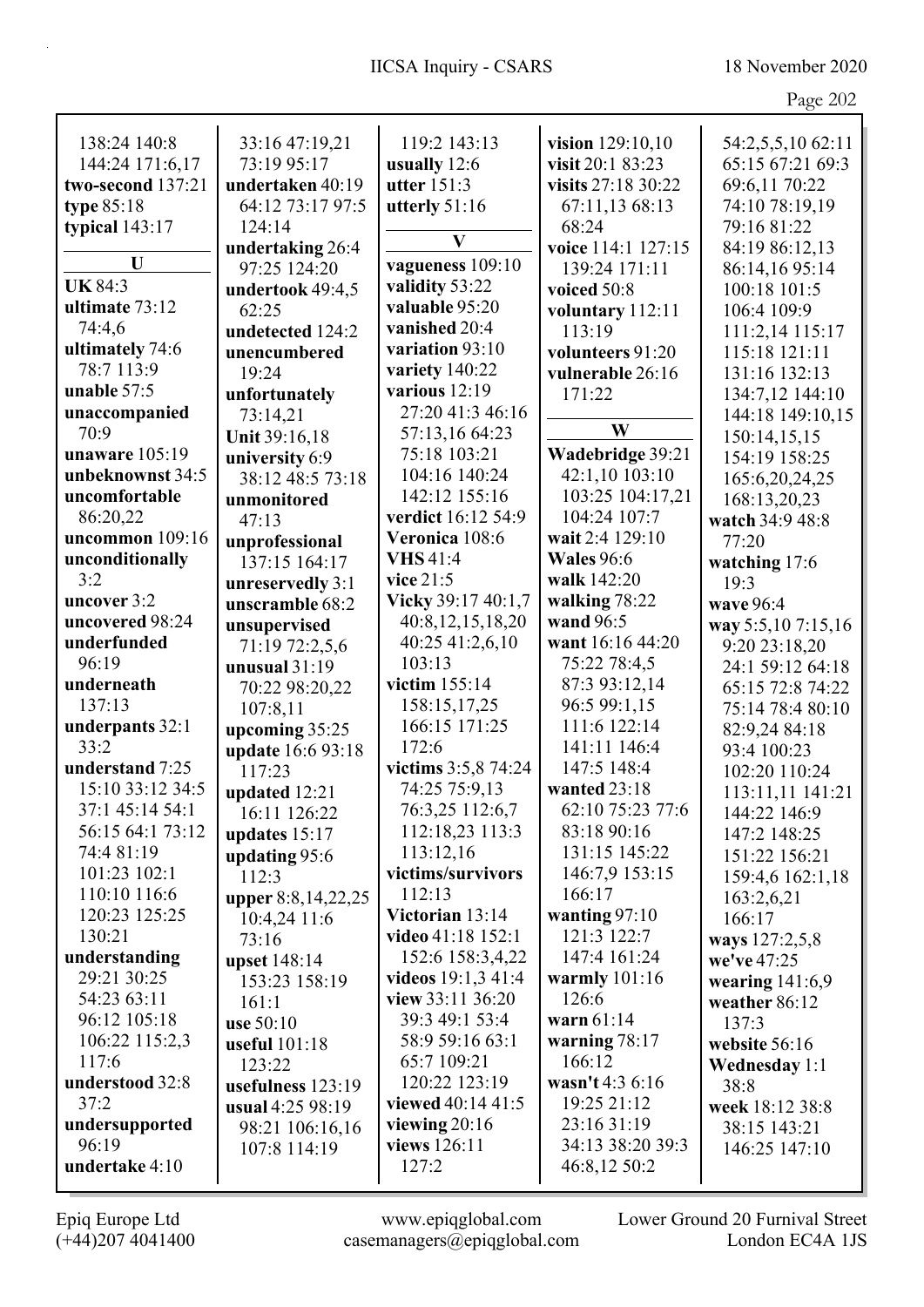Page 203

| 149:13             | wide 29:22        | 78:23 81:8 91:8   | 62:13 74:15       | 35:25 36:3 50:11         |
|--------------------|-------------------|-------------------|-------------------|--------------------------|
| weekend 145:10     | wider 94:22       | 92:12 93:9 96:8   | 77:24 83:21 85:5  | 63:14 76:5,7,20          |
| 147:21 148:1       | 114:22 116:15     | 99:12,19 111:18   | 85:7,8,10,17      | 77:19 78:25 79:2         |
| 149:7,17           | wife 163:25 164:2 | 120:10 122:23     | 86:16 87:7,8,8    | 90:11 109:13             |
| weekends 145:9     | 166:19,21         | 135:15 166:20,21  | 130:22,24 131:3   | 173:21,22                |
| weekly 160:5       | willed $74:3$     | workload 8:24     | 132:8,10,11,12    | 1,300 9:16               |
| weeks 104:14       | window $79:12$    | works 91:19       | 132:19 134:17,18  | 1.50 89:9,12             |
| 130:22 131:4       | windows $20:16$   | world 30:21 84:2  | 144:6 152:13      | 1085:18 130:24           |
| 151:7,16 161:16    | Windsor 4:23      | worried 158:20    | 157:22 159:12,17  | 131:3 132:8,11           |
| weighs $82:17$     | wine 69:19        | worries 94:4      | 163:10 164:14     | 134:18                   |
| weight 78:13,16    | wise 80:23        | worst 147:3       | year's 168:9      | $10-1541:1$              |
| 163:9              | wish 2:8,22 73:25 | wouldn't 18:18    | yearly 100:22     | <b>10-year-old</b> 171:5 |
| weird $33:1$       | 129:15 173:9      | 29:15 30:20 31:1  | years 3:22,24 4:1 | 10.30 1:2 173:17         |
| welcome 1:4        | withdrawn 78:12   | 31:2,3 37:11      | 4:18 5:15 6:16    | 100 37:12                |
| welfare 5:17 121:4 | withdrew 89:6     | 48:9 59:15 70:20  | 12:20 15:4 18:8   | 11 130:17,19,22          |
| 122:3 123:12       | 128:6 173:12      | 86:25 94:23       | 18:22 29:8,14,23  | 132:12,19 144:6          |
| well-being 77:13   | witness $2:11,16$ | 100:7,7 121:21    | 41:1 45:25 55:9   | 152:13                   |
| well-established   | 12:24 22:11 32:2  | 145:6 159:16      | 56:6 58:7 59:1    | 11.31 42:20              |
| 31:14              | 33:13 56:12 64:7  | 164:18 165:2      | 66:4 77:13 85:14  | 11.45 42:19,22           |
| well-known 3:20    | 73:5 75:20 83:14  | 166:6             | 85:23,25 86:11    | 12 2:13 171:6            |
| went 15:20 18:7,8  | 89:6,14 90:11,12  | write 58:6 65:24  | 95:13 99:14       | 12.3048:11               |
| 21:16 24:1,14      | 90:14,20,24       | 88:17             | 104:25,25 113:14  | 12.53 89:10              |
| 33:4,5,22 40:25    | 128:6,20 129:4    | writing 36:4 71:7 | 156:22 160:19     | 120 156:16               |
| 50:2 53:5 56:25    | 129:17,20,22      | written 21:2 34:8 | 161:22 162:14,22  | 128 174:1,2              |
| 60:12 66:12        | 131:22 159:20     | 38:1 46:16        | 171:7,17          | 138:8,918:8              |
| 82:21 84:12        | 169:12,14 173:4   | wrong 16:16 55:4  | yes/no 67:23      | 14 86:10                 |
| 86:19 114:19       | 173:6,12 174:1    | 58:12 103:10      | yesterday 20:21   | 140-plus 66:8            |
| 122:16 123:9,10    | witness's 153:6   | 137:19,19 161:1   | 75:4 78:11 98:15  | 15 1:25 35:23 36:2       |
| 124:22 136:23      | woman 133:23      | 162:3             | 120:19,21 121:18  | 37:21,23,24              |
| 137:20 138:25      | wonder 37:9 42:17 | wrongly 52:21     | 125:15,23         | 39:10 43:7               |
| 139:4,22 145:17    | 55:5 74:23        | 86:23             | young 40:23 41:17 | 102:24 138:2             |
| 151:10 159:11      | wondered 169:12   | wrote 35:23 36:10 | 112:12 113:1,3    | 143:16 163:13            |
| 160:7,22 162:11    | wondering $36:16$ | 36:23 38:2 43:7   | 127:6 133:23      | <b>15-year-old</b>       |
| 162:11,11,12       | wording 44:4      | 55:10 63:10       | 155:10 171:4      | 144:21                   |
| 165:9 172:9        | words 7:10 62:20  | 71:10 88:12       |                   | 15/16 29:8               |
| weren't 42:12 58:1 | work 12:2 28:14   | 155:25 156:23     | Z                 | 150 156:16               |
| 63:17 70:14        | 48:2 57:4 81:16   |                   |                   | 150th 86:13              |
| 80:11 100:4        | 94:25 95:6 96:17  | X                 | $\boldsymbol{0}$  | 162:12 5:15 18:22        |
| 159:3              | 132:18 135:24     | X 173:20          | 001 16:3          | 69:18,18 129:24          |
| Weybridge 103:10   | 148:13 161:21     |                   | 002 16:1,2,20     | 161:15                   |
| 103:11             | 163:12,14 164:12  | Y                 | 003 40:5 103:13   | 18 1:1 8:9 130:17        |
| whatsoever 52:7    | 164:19 168:14,18  | yeah 70:6 133:22  | 104:18            | 160:14                   |
| 61:18 156:23       | 172:8,9,18        | 137:12,12 140:5   | 004 51:7,8 103:19 | <b>18-month 64:22</b>    |
| whilst 19:8 56:25  | worked 49:11,25   | 140:5 141:7,7,7,7 | 105:8             | 85:2                     |
| 77:14              | 83:11 119:7,10    | 142:9 145:2,14    | 005 52:5 105:9    | 198:9 173:17             |
| whistleblowers     | 164:1,2           | 149:9 154:10      | 06645:6           | 1980s 22:15              |
| 170:13             | worker 91:3       | 159:11 160:8,9    | 1                 | 19843:17                 |
| whistleblowing     | working 20:24     | year 4:16 5:1 6:9 |                   | 1990 29:6 59:22          |
| 126:1              | 22:23 61:12       | 8:16,18,22 28:7   | 16:21 29:10 30:5  | 75:17                    |
|                    |                   | 28:11 30:21 56:5  | 31:17 32:25       |                          |
|                    |                   |                   |                   |                          |

(+44)207 4041400 casemanagers@epiqglobal.com London EC4A 1JS Epiq Europe Ltd www.epiqglobal.com Lower Ground 20 Furnival Street